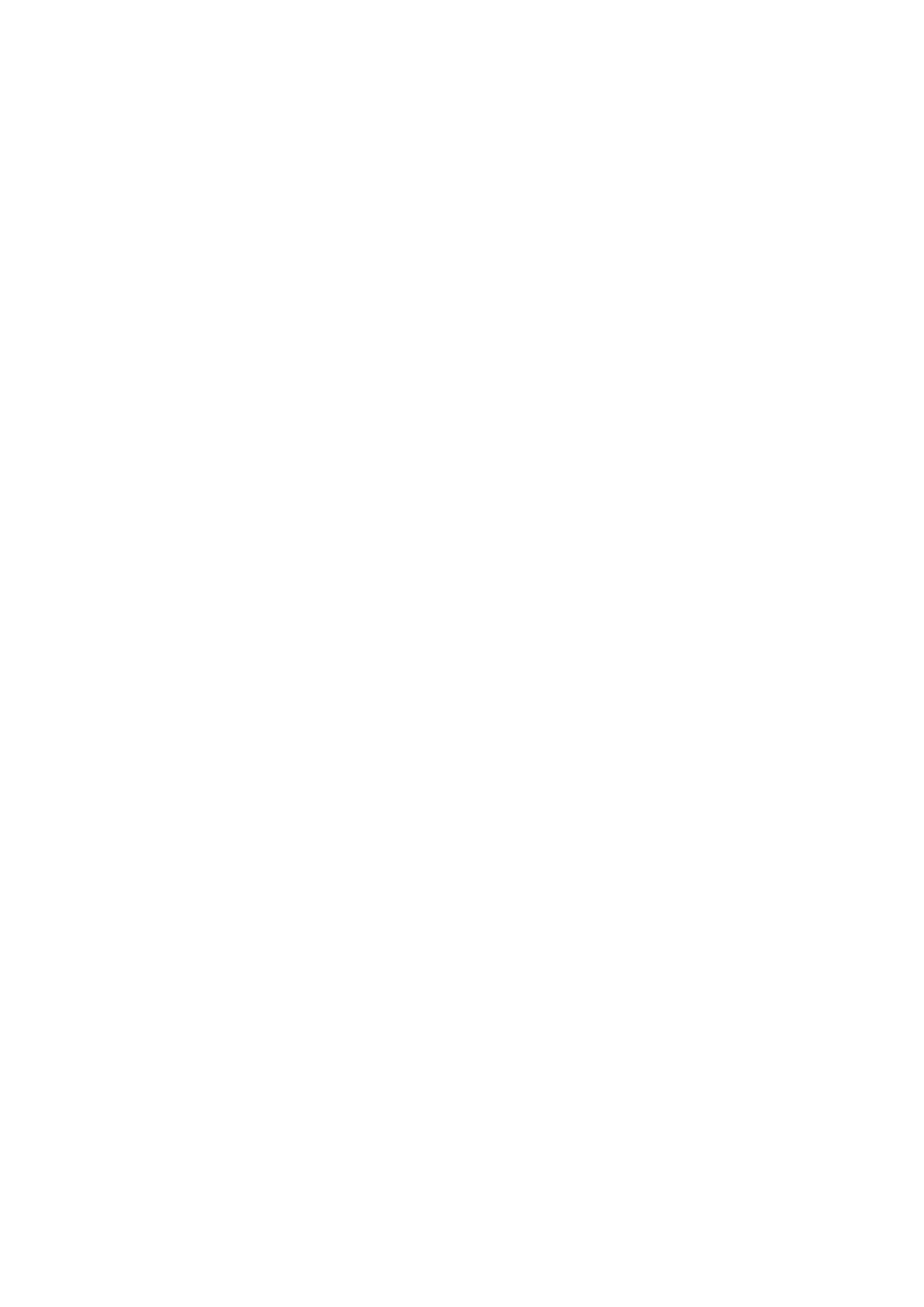VTT TECHNOLOGY 115

# **Carbon footprint for building products**

ECO2 data for materials and products with the focus on wooden building products

Antti Ruuska (ed.)

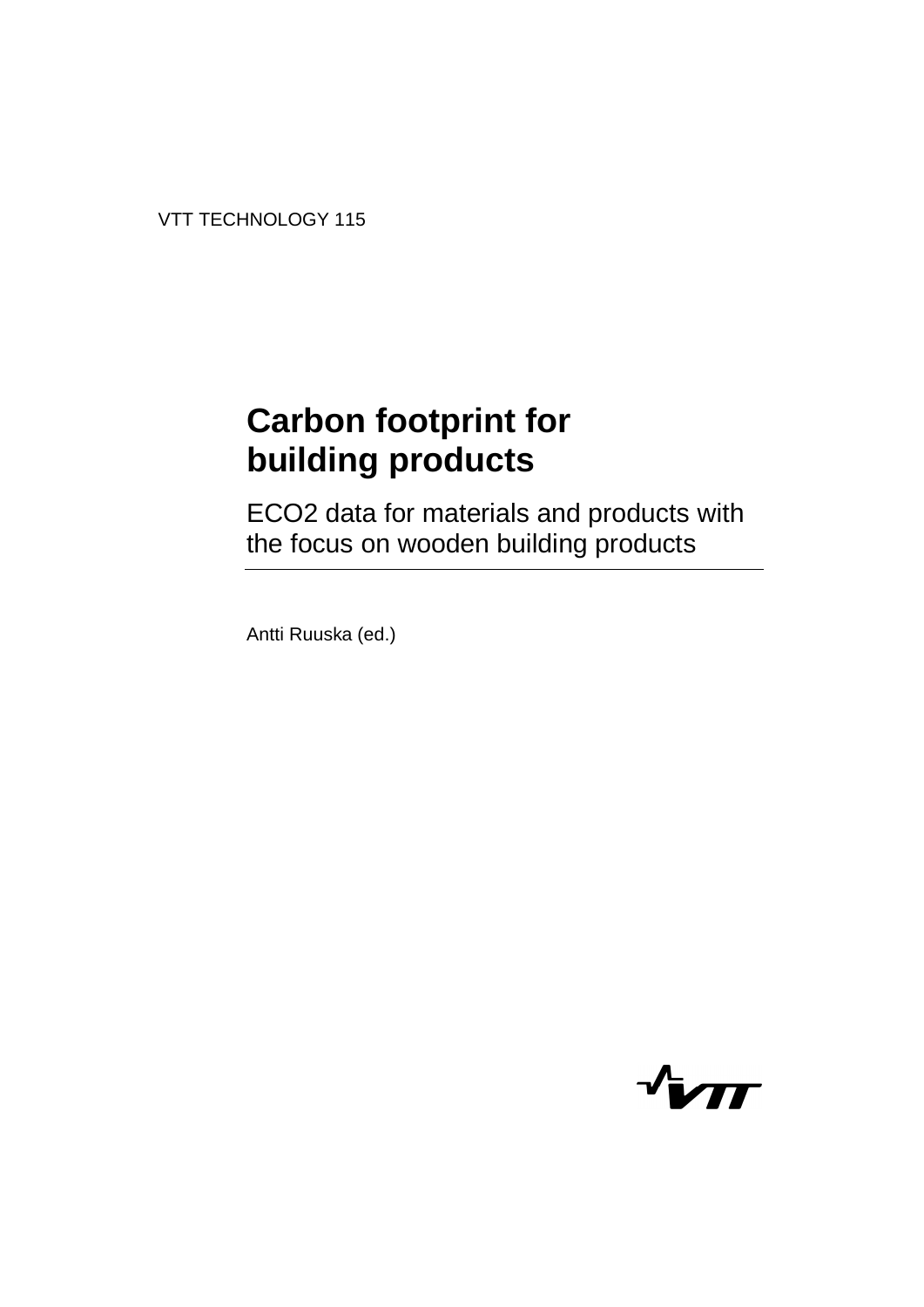ISBN 978-951-38-8042-2 (URL: [http://www.vtt.fi/publications/index.jsp\)](http://www.vtt.fi/publications/index.jsp)

VTT Technology 115

ISSN-L 2242-1211 ISSN 2242-122X (Online)

Copyright © VTT 2013

#### JULKAISIJA – UTGIVARE – PUBLISHER

VTT PL 1000 (Tekniikantie 4 A, Espoo) 02044 VTT Puh. 020 722 111, faksi 020 722 7001

VTT PB 1000 (Teknikvägen 4 A, Esbo) FI-2044 VTT Tfn +358 20 722 111, telefax +358 20 722 7001

VTT Technical Research Centre of Finland P.O. Box 1000 (Tekniikantie 4 A, Espoo) FI-02044 VTT, Finland Tel. +358 20 722 111, fax +358 20 722 7001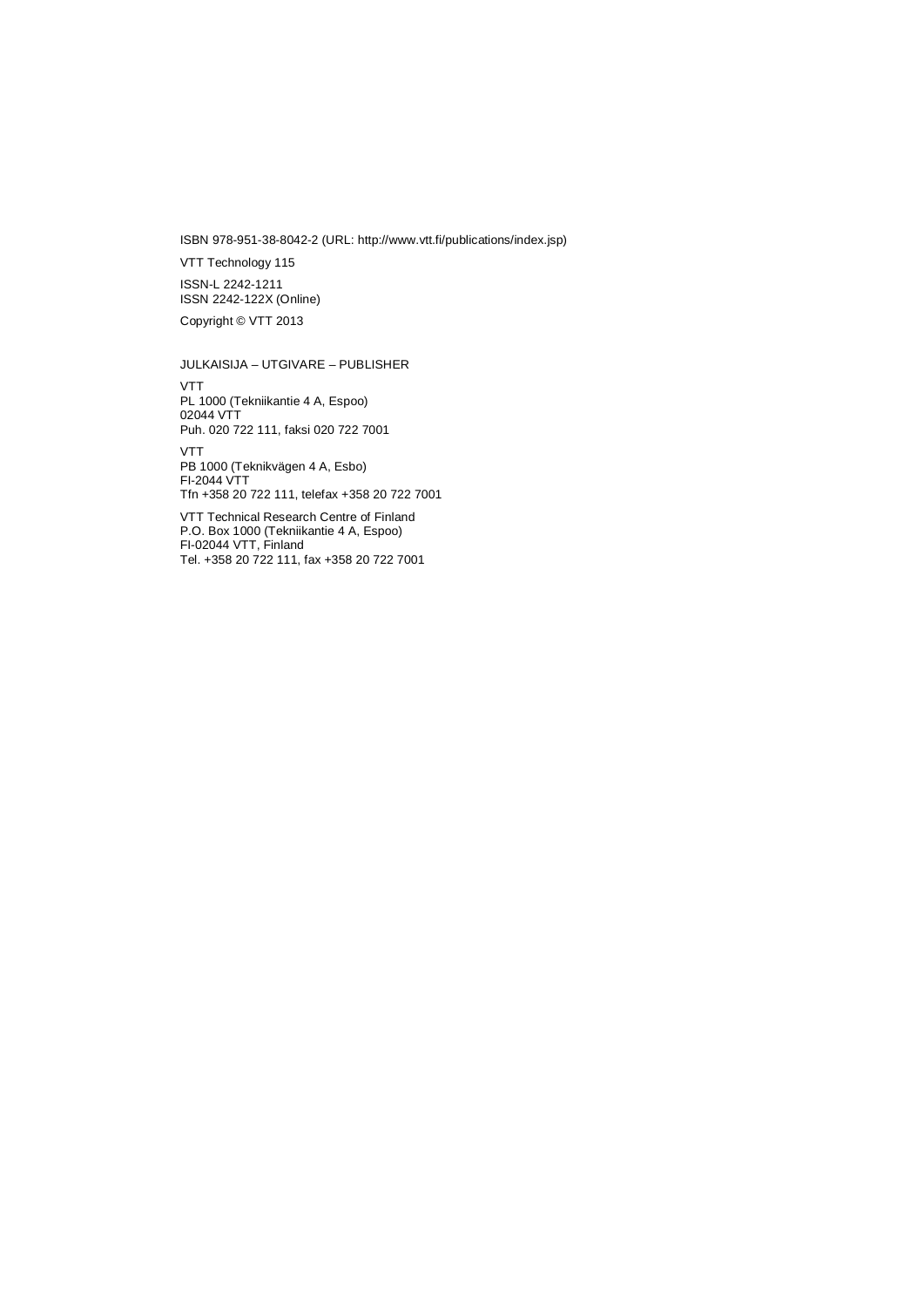#### **Carbon footprint for building products**

ECO2 data for materials and products with the focus on wooden building products

**Antti Ruuska (ed.).** Espoo 2013. VTT Technology 115. 126 p. + app. 2 p.

### <span id="page-4-0"></span>**Abstract**

This report presents a collection of carbon footprint data for building products. The information has been collected in the European ECO2 research project. The main objectives of the project were to define principles for carbon footprint assessment, and to assess greenhouse gas impacts of wooden building products and buildings.

The purpose of this report is to present the carbon footprint data of selected building products. This report focuses on wooden building products. It contains both country-level data from Europe, as well as European-level data. However, since one of the objectives of the ECO2 research project is to assess the greenhouse gas impacts of whole buildings, also other building products are included in the report.

The information collected in this report is based on either on publicly available information on greenhouse gases of building materials, or on information collected within ECO2 project work package 3. All information is given in a similar format in such a way that it covers the stages A1, A2 and A3 in accordance with EN 15804 (see Section 2.2).

In order to assess the environmental impacts of whole buildings, an easy-touse calculation tool was also created. The carbon footprint data presented in this report serves as the background data for the calculation tool. All the greenhouse gas data presented in this report is built-in into the calculation tool. This allows both ease of assessments and transparency of data.

**Keywords** Carbon footprint, wood product, building product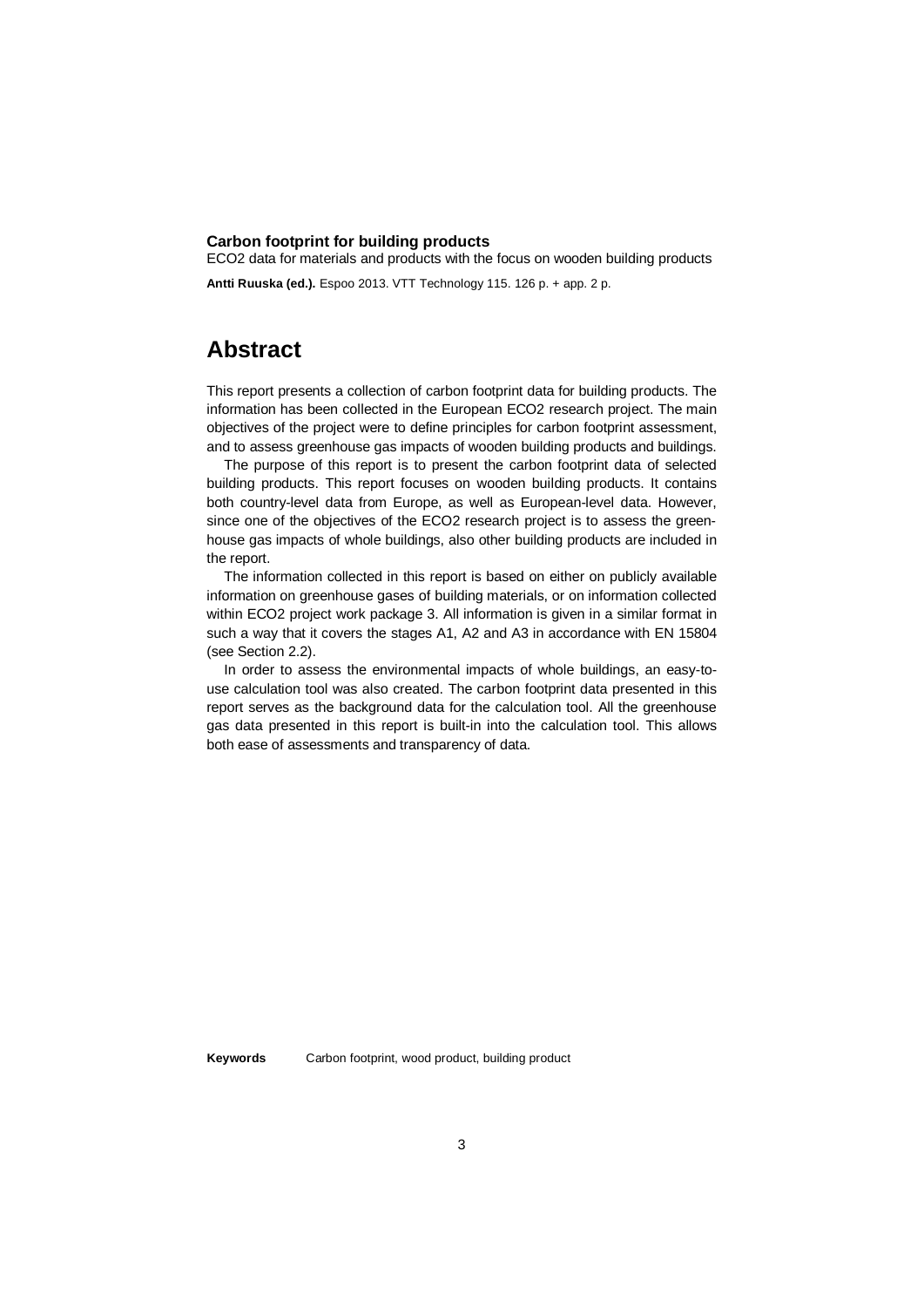## <span id="page-5-0"></span>**Preface**

This report presents a collection of carbon footprint data for building products. The information has been collected in the European ECO2 research project. The main objectives of the project were to define principles for carbon footprint assessment, and to assess greenhouse gas impacts of wooden building products and buildings.

The purpose of this report is to present the carbon footprint data of selected building products. This report focuses on wooden building products. It contains both country-level data from Europe, as well as European-level data. However, since one of the objectives of the ECO2 research project is to assess the greenhouse gas impacts of whole buildings, also other building products are included in the report.

The information collected in this report is based on either on publicly available information on greenhouse gases of building materials, or on information collected within ECO2 project work package 3. All information is given in a similar format in such a way that it covers the stages A1, A2 and A3 in accordance with EN 15804 (see Section 2.2).

In order to assess the environmental impacts of whole buildings, an easy-touse calculation tool was also created. The carbon footprint data presented in this report serves as the background data for the calculation tool. All the greenhouse gas data presented in this report is built-in into the calculation tool. This allows both ease of assessments and transparency of data.

The report is edited by Antti Ruuska. Introduction and background sections are written by Tarja Häkkinen and the chapter on biogenic carbon is prepared by Per-Erik Eriksson ja Diego Fernando Peñaloza. The Italian data was provided by Francesco Pittau, the Swedish data by Diego Fernando Peñaloza and the Finnish data by Sirie Vares.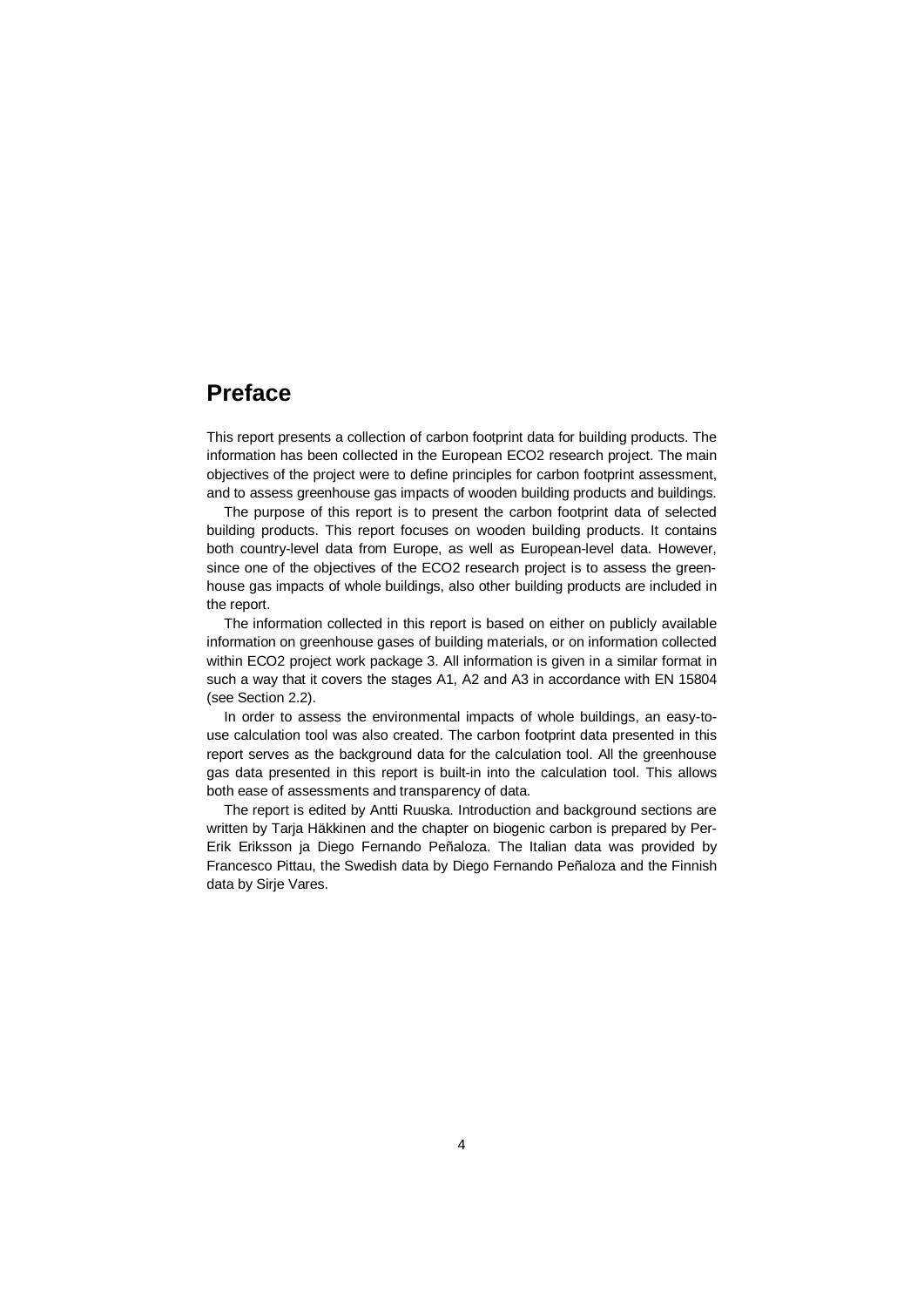## **Contents**

| 1. | 1.1<br>The ECO2-approach to biogenic carbon emissions and<br>1.2<br>1.3<br>1.3.1<br>Data sources, assumptions and coverage  13<br>1.3.2<br>1.3.3 |  |
|----|--------------------------------------------------------------------------------------------------------------------------------------------------|--|
| 2. | The importance CF as a sustainable building indicator15<br>2.1<br>2.2                                                                            |  |
| 3. | 3.1                                                                                                                                              |  |
| 4. | 4.1<br>4.2<br>4.3                                                                                                                                |  |
| 5. | 5.1<br>5.2<br>5.3                                                                                                                                |  |
| 6. | 6.1<br>6.2<br>6.3                                                                                                                                |  |
| 7. | 7.1<br>7.2<br>7.3                                                                                                                                |  |
| 8. | 8.1<br>8.2<br>8.3                                                                                                                                |  |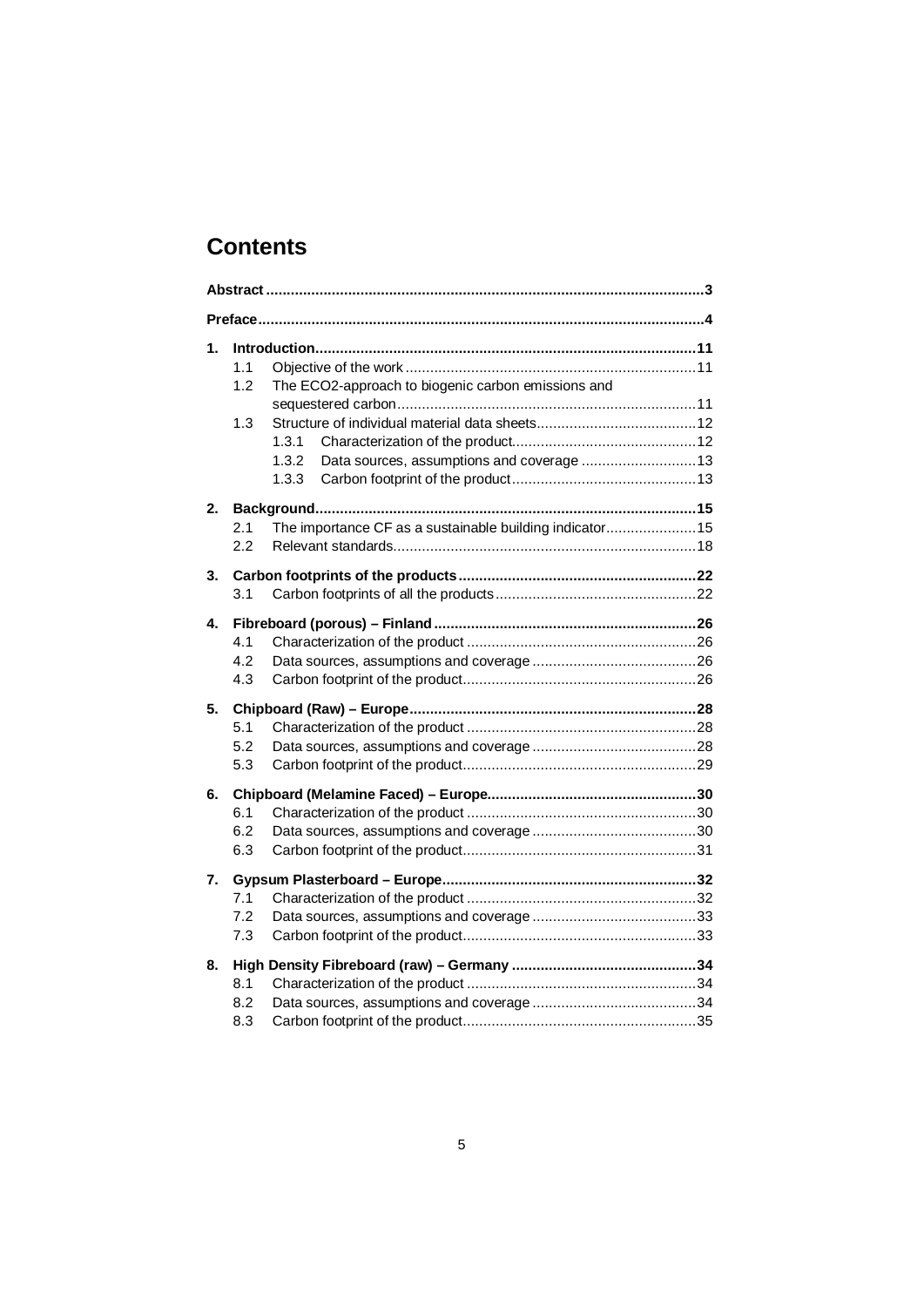| 9. |      |                                                            |  |
|----|------|------------------------------------------------------------|--|
|    | 9.1  |                                                            |  |
|    | 9.2  |                                                            |  |
|    | 9.3  |                                                            |  |
|    |      |                                                            |  |
|    | 10.1 |                                                            |  |
|    | 10.2 |                                                            |  |
|    | 10.3 |                                                            |  |
|    |      | 11. Medium Density Fibreboard (Melamine Faced) - Germany40 |  |
|    | 11.1 |                                                            |  |
|    | 11.2 |                                                            |  |
|    | 11.3 |                                                            |  |
|    |      |                                                            |  |
|    | 12.1 |                                                            |  |
|    | 12.2 |                                                            |  |
|    | 12.3 |                                                            |  |
|    |      |                                                            |  |
|    | 13.1 |                                                            |  |
|    | 13.2 |                                                            |  |
|    |      |                                                            |  |
|    |      |                                                            |  |
|    | 14.1 |                                                            |  |
|    | 14.2 |                                                            |  |
|    | 14.3 |                                                            |  |
|    |      |                                                            |  |
|    |      |                                                            |  |
|    | 15.2 |                                                            |  |
|    | 15.3 |                                                            |  |
|    |      |                                                            |  |
|    | 16.1 |                                                            |  |
|    | 16.2 |                                                            |  |
|    | 16.3 |                                                            |  |
|    |      |                                                            |  |
|    | 17.1 |                                                            |  |
|    | 17.2 |                                                            |  |
|    | 17.3 |                                                            |  |
|    |      |                                                            |  |
|    | 18.1 |                                                            |  |
|    | 18.2 |                                                            |  |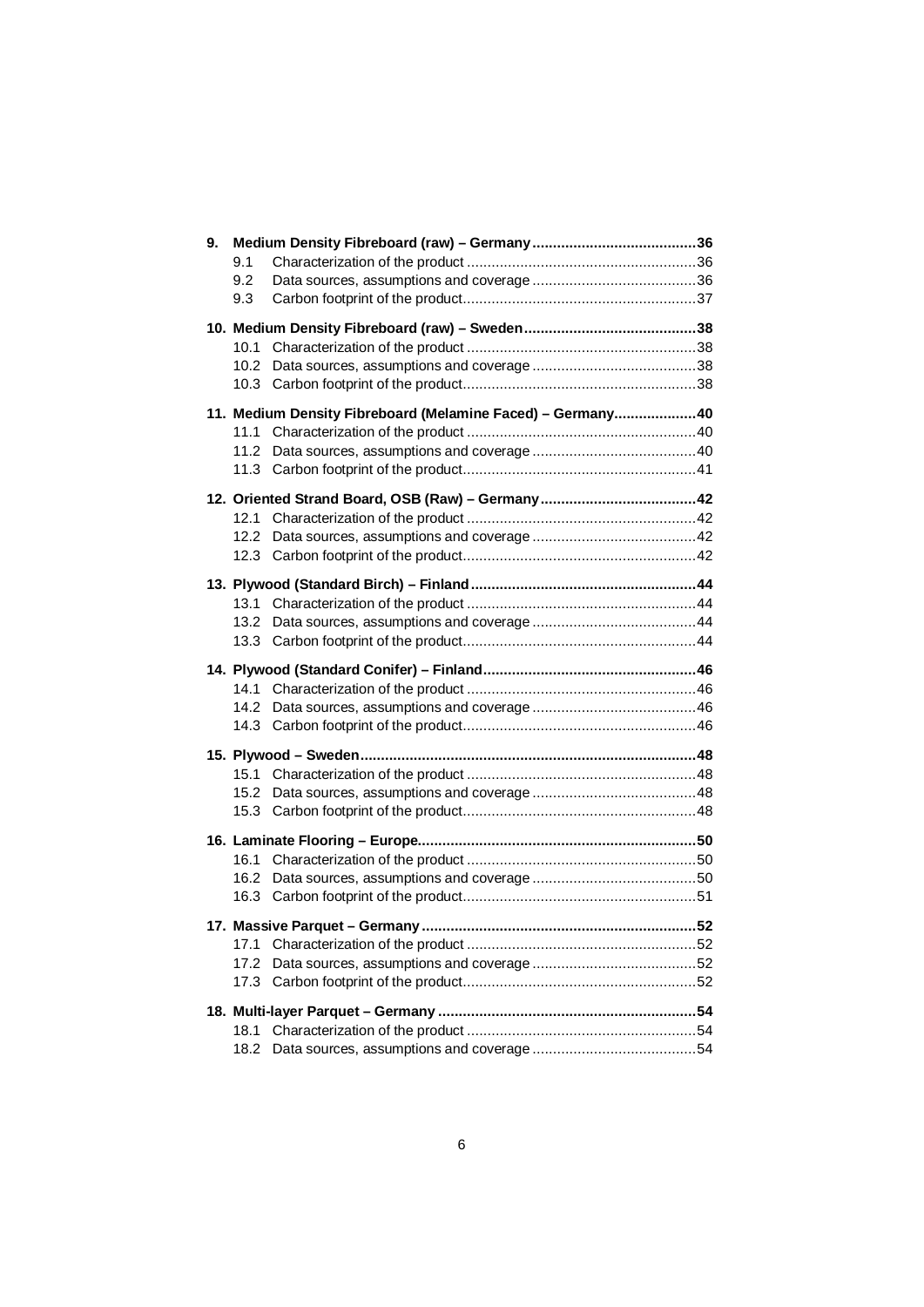|      | 19. Timber, Cross Laminated Timber (CLT) - Germany56               |  |
|------|--------------------------------------------------------------------|--|
| 19.1 |                                                                    |  |
| 19.2 |                                                                    |  |
|      |                                                                    |  |
|      |                                                                    |  |
| 20.1 |                                                                    |  |
| 20.2 |                                                                    |  |
| 20.3 |                                                                    |  |
|      |                                                                    |  |
|      | 20.3.2 Carbon footprint of the product with 12% moisture content60 |  |
|      |                                                                    |  |
| 21.1 |                                                                    |  |
| 21.2 |                                                                    |  |
| 21.3 |                                                                    |  |
|      |                                                                    |  |
| 22.1 |                                                                    |  |
| 22.2 |                                                                    |  |
| 22.3 |                                                                    |  |
|      |                                                                    |  |
| 23.1 |                                                                    |  |
| 23.2 |                                                                    |  |
| 23.3 |                                                                    |  |
|      |                                                                    |  |
|      | 23.3.2 Carbon footprint with 10,7% moisture content66              |  |
|      |                                                                    |  |
| 24.1 |                                                                    |  |
| 24.2 |                                                                    |  |
| 24.3 |                                                                    |  |
|      |                                                                    |  |
| 25.1 |                                                                    |  |
| 25.2 |                                                                    |  |
| 25.3 |                                                                    |  |
|      |                                                                    |  |
|      | 25.3.2 Carbon footprint with 35,5% moisture content70              |  |
|      |                                                                    |  |
| 26.1 |                                                                    |  |
| 26.2 |                                                                    |  |
| 26.3 |                                                                    |  |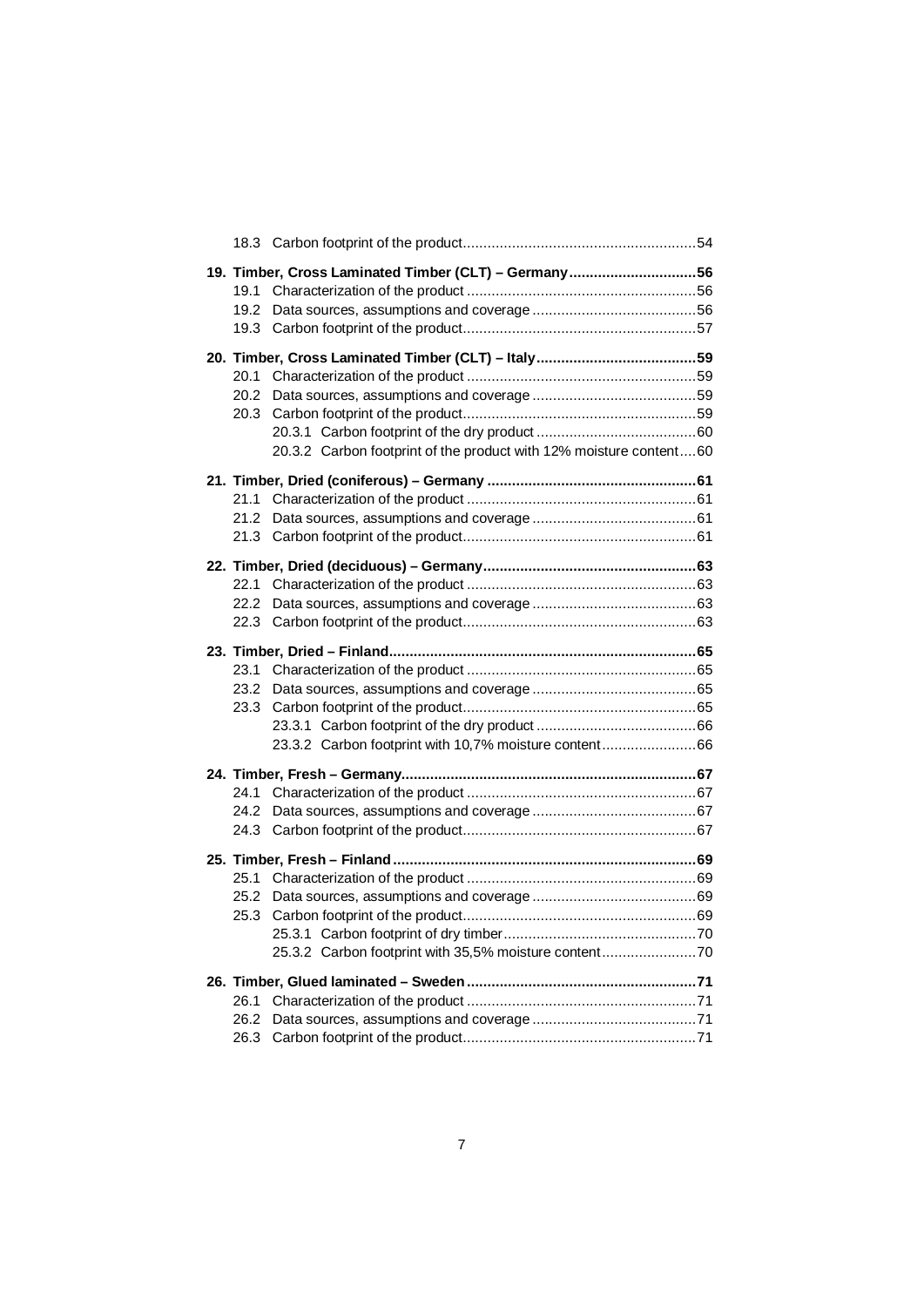| 27.1 |                                                          |  |
|------|----------------------------------------------------------|--|
| 27.2 |                                                          |  |
| 27.3 |                                                          |  |
|      |                                                          |  |
| 28.1 |                                                          |  |
| 28.2 |                                                          |  |
| 28.3 |                                                          |  |
|      |                                                          |  |
|      | 28.3.2 Carbon footprint with 18% moisture content76      |  |
|      |                                                          |  |
| 29.1 |                                                          |  |
| 29.2 |                                                          |  |
| 29.3 |                                                          |  |
|      |                                                          |  |
| 30.1 |                                                          |  |
| 30.2 |                                                          |  |
| 30.3 |                                                          |  |
|      |                                                          |  |
| 31.1 |                                                          |  |
| 31.2 |                                                          |  |
| 31.3 |                                                          |  |
|      |                                                          |  |
| 32.1 |                                                          |  |
| 32.2 |                                                          |  |
| 32.3 |                                                          |  |
|      |                                                          |  |
| 33.1 |                                                          |  |
| 33.2 |                                                          |  |
| 33.3 |                                                          |  |
|      | 34. Aerated Concrete Block, P2 04 and P4 05 (Europe) 86  |  |
| 34.1 |                                                          |  |
| 34.2 |                                                          |  |
| 34.3 |                                                          |  |
|      | 35. Aerated Concrete Block, P4 05, Reinforced (Europe)88 |  |
| 35.1 |                                                          |  |
| 35.2 |                                                          |  |
| 35.3 |                                                          |  |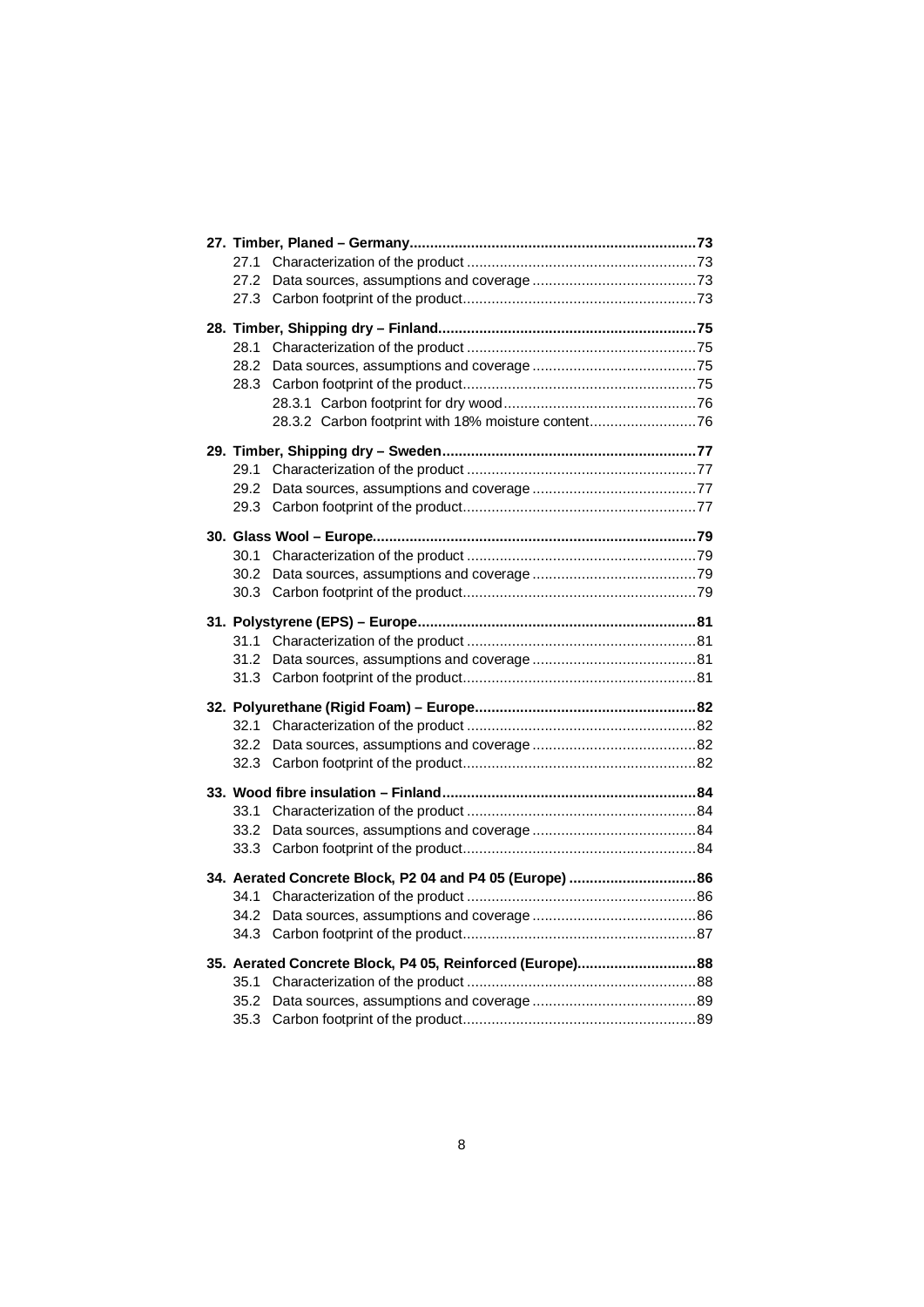| 36.2         |                                                                       |  |
|--------------|-----------------------------------------------------------------------|--|
| 36.3         |                                                                       |  |
|              |                                                                       |  |
| 37.1         |                                                                       |  |
| 37.2         |                                                                       |  |
| 37.3         |                                                                       |  |
|              |                                                                       |  |
| 38.1         |                                                                       |  |
| 38.2         |                                                                       |  |
| 38.3         |                                                                       |  |
|              | 39. Cold Rolled Stainless Steel (Cr-Ni) - Finland, Sweden, U.K., US96 |  |
| 39.1         |                                                                       |  |
| 39.2         |                                                                       |  |
| 39.3         |                                                                       |  |
|              |                                                                       |  |
| 40.1         |                                                                       |  |
| 40.2         |                                                                       |  |
| 40.3         |                                                                       |  |
|              |                                                                       |  |
|              |                                                                       |  |
| 41.2         |                                                                       |  |
|              |                                                                       |  |
|              |                                                                       |  |
| 42.1         |                                                                       |  |
| 42.2         |                                                                       |  |
| 42.3         |                                                                       |  |
|              |                                                                       |  |
| 43.1         |                                                                       |  |
| 43.2         |                                                                       |  |
| 43.3         |                                                                       |  |
|              |                                                                       |  |
| 44.1         |                                                                       |  |
| 44.2         |                                                                       |  |
| 44.3         |                                                                       |  |
|              |                                                                       |  |
|              |                                                                       |  |
| 45.1<br>45.2 |                                                                       |  |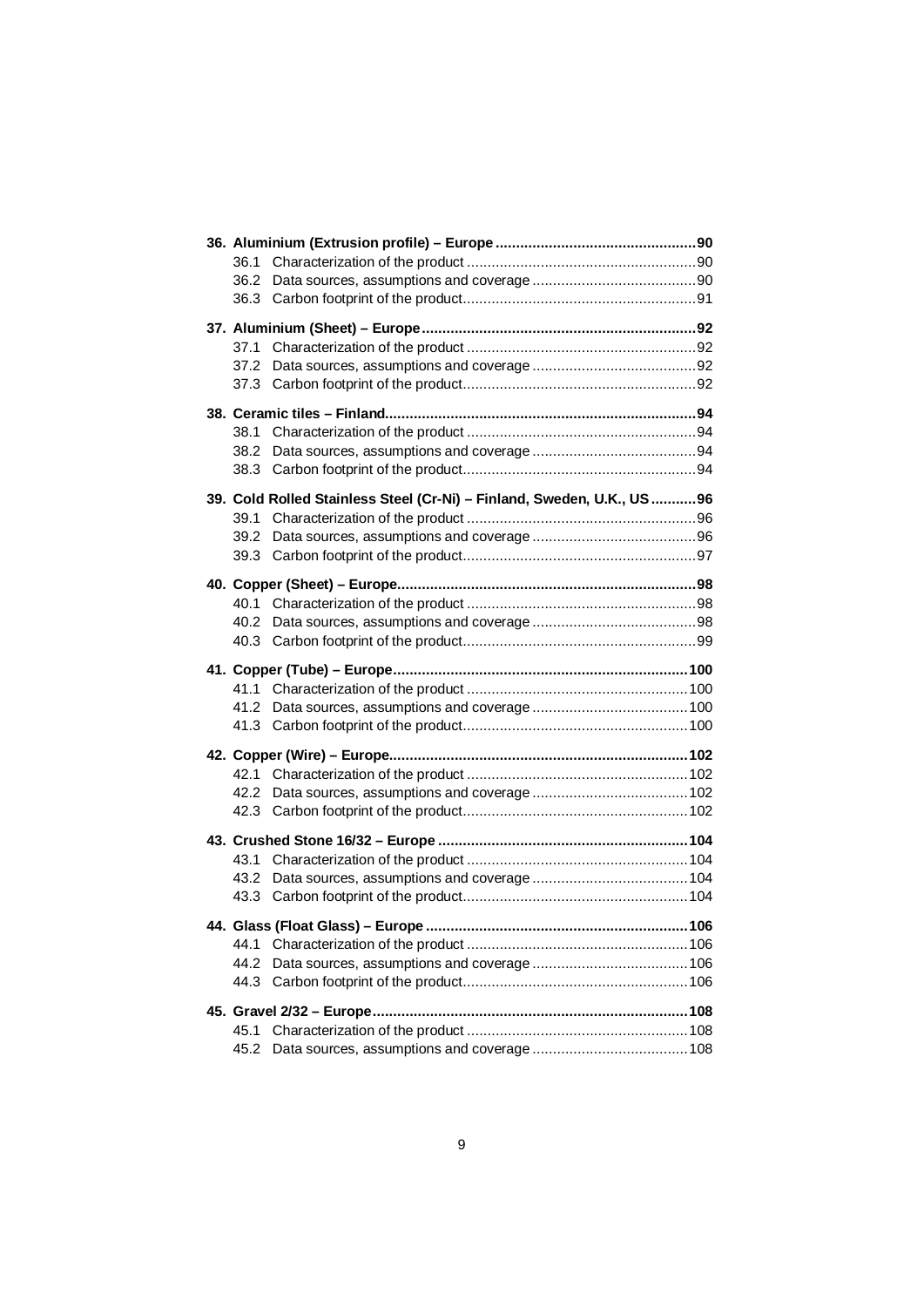| 46.1<br>46.2<br>46.3 |  |
|----------------------|--|
| 47.1<br>47.2<br>47.3 |  |
| 48.1<br>48.2<br>48.3 |  |
| 49.1<br>49.2<br>49.3 |  |
| 50.1<br>50.2<br>50.3 |  |
| 51.1<br>51.2<br>51.3 |  |
| 52.1<br>52.2<br>52.3 |  |
| 53.1<br>53.2<br>53.3 |  |
| <b>Appendices</b>    |  |

Appendix A: Global warming potentials of different GHGs according to the IPPC 4th assessment report

Appendix B: Carbon Footprint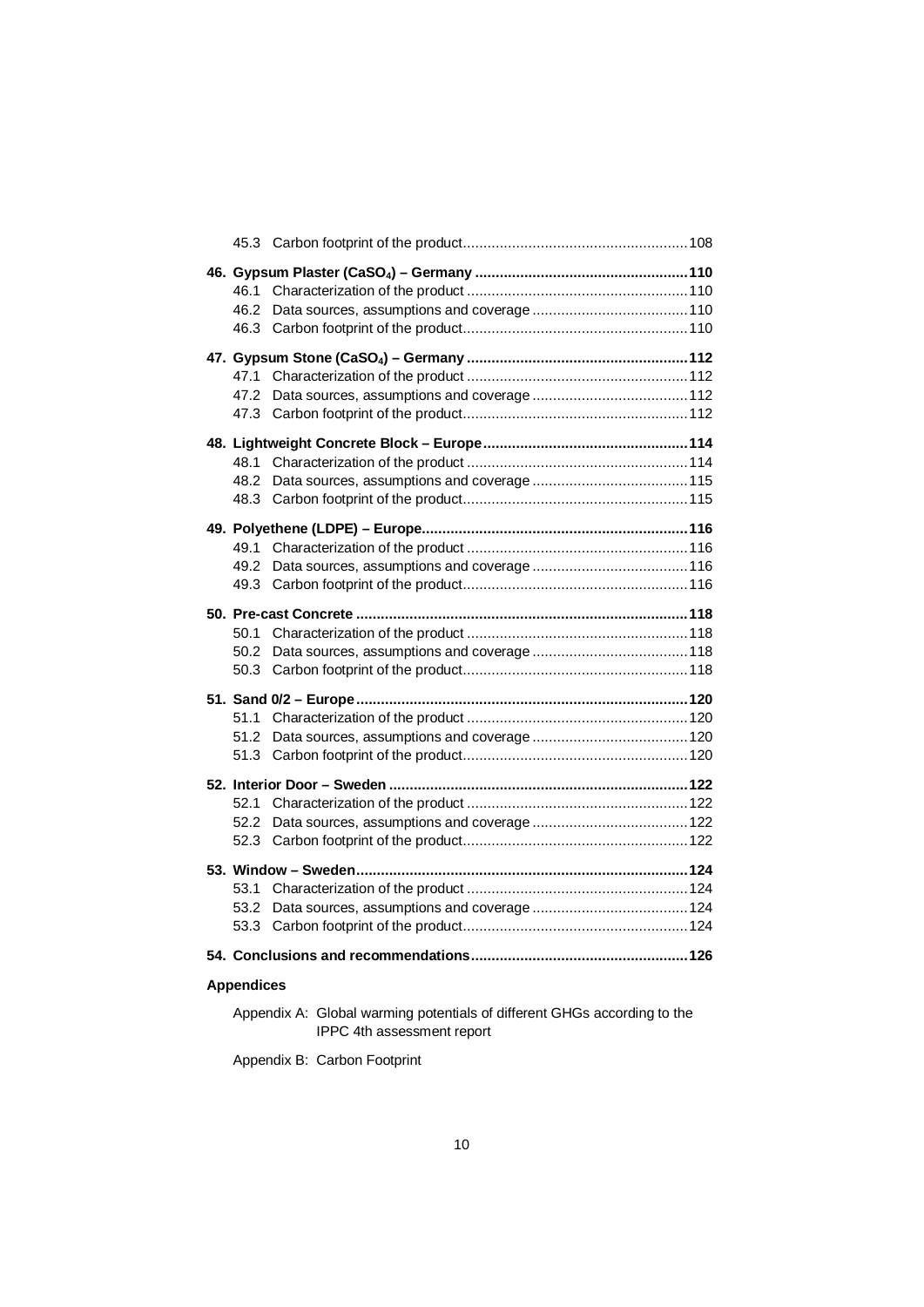## <span id="page-12-0"></span>**1. Introduction**

#### **1.1 Objective of the work**

<span id="page-12-1"></span>This report presents a collection of carbon footprint data for building products. The information has been collected in the European ECO2 research project. The main objectives of the project were to define principles for carbon footprint assessment, and to assess greenhouse gas impacts of wooden building products and buildings.

The purpose of this report is to present the carbon footprint data of selected building products. This report focuses on wooden building products. It contains both country-level data from Europe, as well as European-level data. However, since one of the objectives of the ECO2 research project is to assess the greenhouse gas impacts of whole buildings, also other building products are included in the report.

The information collected in this report is based on either on publicly available information on greenhouse gases of building materials, or on information collected within ECO2 project, with help of life cycle inventories (LCIs). All information is given in a similar format in such a way that it covers the stages A1, A2 and A3 in accordance with EN 15804 (see Section 2.2).

In order to assess the environmental impacts of whole buildings, an easy-touse calculation tool was also created. The carbon footprint data presented in this report serves as the background data for the calculation tool. In other words, all the greenhouse gas data presented in this report is built-in into the calculation tool. This allows both ease of assessments and transparency of data.

#### <span id="page-12-2"></span>**1.2 The ECO2-approach to biogenic carbon emissions and sequestered carbon**

The Greenhouse Gas Protocol defines "biogenic" carbon as produced by living organisms or biological processes, but not fossilized or from fossil sources<sup>1</sup>[.](#page-12-3) The carbon neutrality of bio-based products and biomass energy production is a much debated topic.

<span id="page-12-3"></span><sup>1</sup> Greenhouse Gas Protocol – Product Life Cycle Accounting and Reporting Standard. World Resources Institute – WBCSD.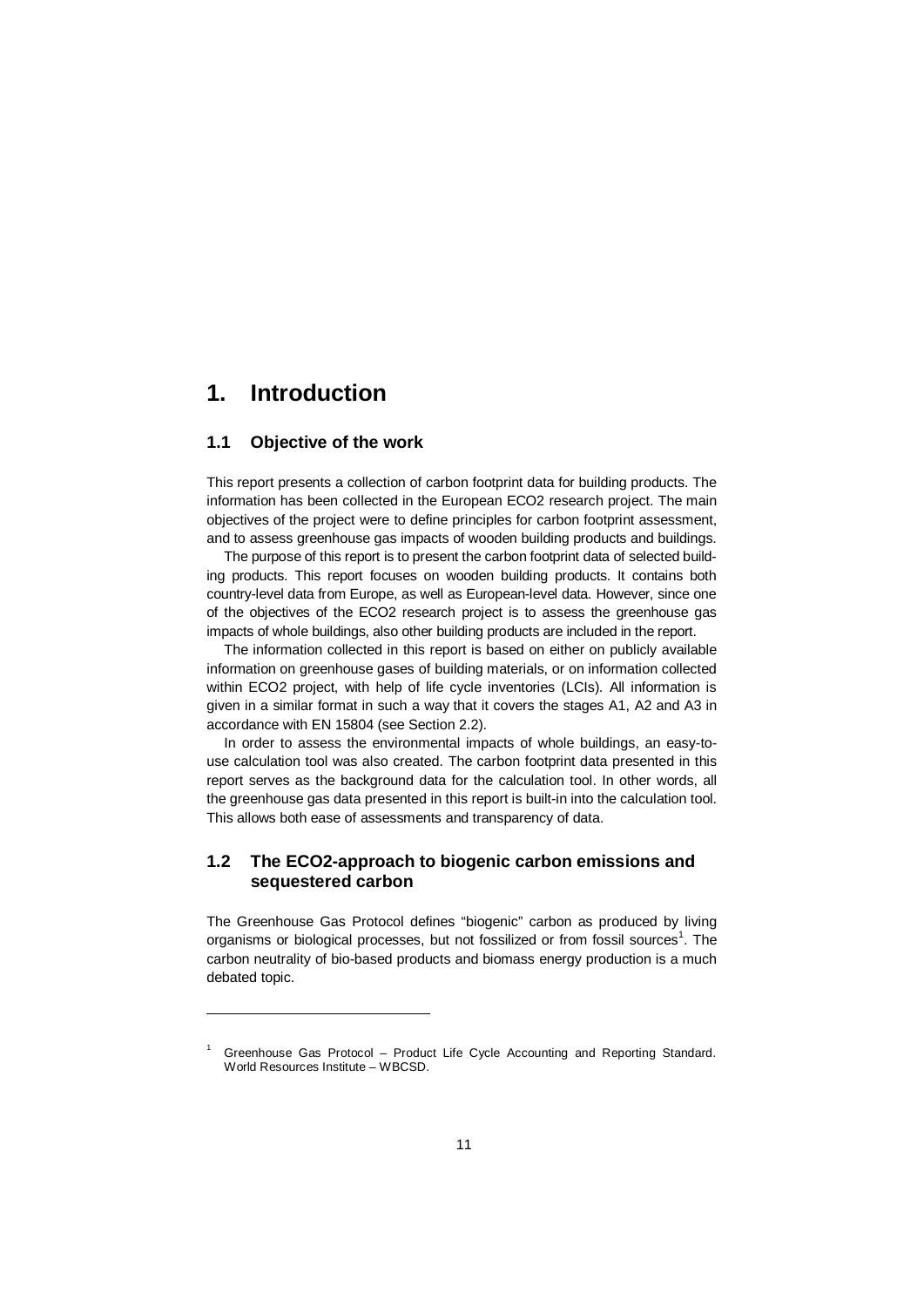The selected approach of ECO2-project to biogenic carbon emissions takes into account that the biogenic carbon emissions directly attributed to a wood-based product result either from the use of biomass energy in the production phase, or from the combustion of the product at the end-of-life. These emissions are equal to the amount of carbon sequestered in the growing tree, which provides the biomass for the wood or the energy used.

Furthermore, the forest regrowth driven by re-planting harvested trees is also in balance with such emissions. All this assuming that the carbon stocks in the forest are not decreasing, which is a ground rule for sustainable forestry and a common requirement in European forestry practices.

These emissions and sequestration phenomena may be seen as part of an accelerated natural carbon cycle. This is why, if biogenic emissions are to be accounted for in the carbon footprint of a product; the carbon flows of the forest system should also be included in in order to cover the full life cycle of the product.

This would increase the level of complexity in a carbon footprint calculation while the final result would not be affected, provided that the biomass originates from forests where the carbon stock is constant over time.

In Europe, the total standing forest biomass has increased steadily over many decades, which means that assuming "carbon neutrality" is a conservative assumption. This is why, for simplicity, it is recommended not to account for biogenic carbon sequestration and emissions in the carbon footprint calculations. It should also be noted that there is a temporal effect from the storage of carbon in wood products associated with the atmospheric dynamics of greenhouse gases.

This report gives the carbon footprint data of building products in a format, which aligns with the ECO2-approach. In other words, the biogenic carbon emissions and carbon sequestration are not included in the carbon footprint figures. The carbon footprint is expressed in terms of  $CO<sub>2</sub>e$ , or carbon dioxide equivalent. However, due to temporal effects of the storage of carbon in wood products, also the biogenic carbon storage is given (expressed as  $CO<sub>2</sub>$ uptake). This figure is not included in the carbon footprints, but expressed as a separate number.

#### <span id="page-13-0"></span>**1.3 Structure of individual material data sheets**

The individual material data sheets of this report are divided into three different sections. The information is outlined as follows: a short characterization of the product is followed by the presentation of data sources, assumptions and coverage. Finally, the carbon footprint of the specific product is presented. The following further explains the contents and purpose of these three sections.

#### <span id="page-13-1"></span>**1.3.1 Characterization of the product**

The section "characterization of the product" gives information about the manufacture, contents and/or other issues of the product, in order to describe the product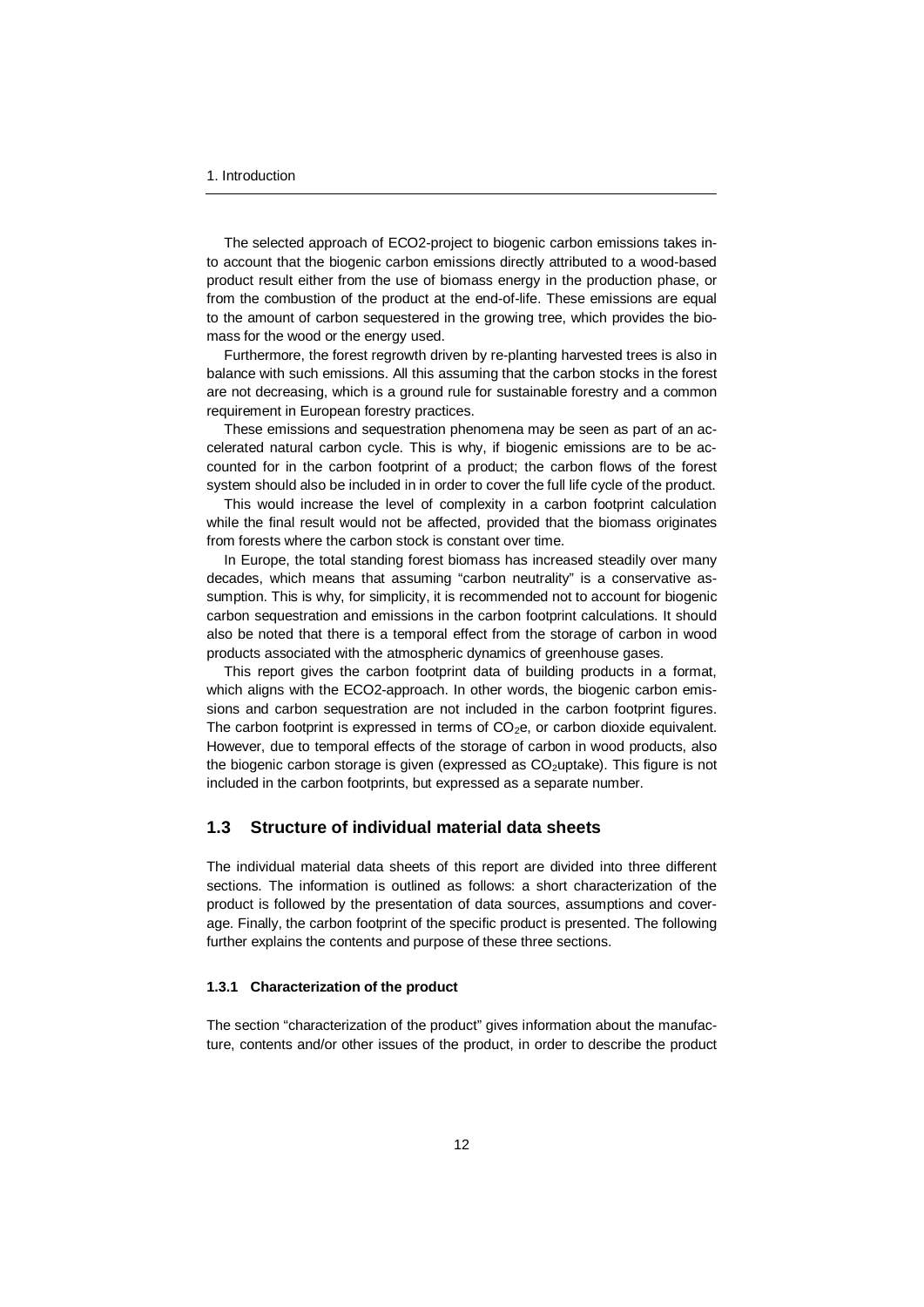under scrutiny. In addition, relevant information about density, moisture content etc. is given to enable the reasonable use of data.

The following presents the contents of this section for the profile of Finnish standard birch plywood as an example:

*Standard birch plywood consists of birch veneer and mainly phenol formaldehyde glue. It can be applied to transport equipment, concrete formwork systems and furniture and indoor cladding.*

*Unit weight: 660 kg/m<sup>3</sup> Weight per square metre: 6.1–20.4 kg/m<sup>2</sup> (with a thickness of 9–30 mm) Humidity: 9%*

#### <span id="page-14-0"></span>**1.3.2 Data sources, assumptions and coverage**

This section "data sources, assumptions and coverage" lists the information sources (literature references, names of environmental product declarations, etc.) used. The section lists all assumptions made in the formulation of the result (when the information is not entirely based on one source). In addition, the section describes the coverage of data (valid for one manufacture, country, European average, etc.).

The following presents the contents of this section for the profile of Finnish standard birch plywood as an example:

*The data is based on a Finnish RT Environmental Declaration "Standard Birch Plywood" by Puuinfo Oy. The environmental profile applies to standard birch plywood manufactured by one of the Finnish manufacturers (Metsaliitto Cooperative, Suolahti and Punkaharju plywood mills, UPMkymmene Wood, Heinola, Joensuu, Jyväskylä, Kaukas and Savonlinna mills, Visuvesi Oy, Visuvesi mill, Koskisen Oy, Järvelä mill). It should be noted that the mills of Heinola, Kaukas and Visuvesi have been shut down after the publication of the profile. As a result, the data from these mills still effect the profile, even if these are already out of operation.*

*[The full declaration is available at: http://www.rts.fi/ymparistoseloste/ys](http://www.rts.fi/ymparistoseloste/ys034eng.pdf) 034eng.pdf. It is based on the national methodology following the basic principles stated in the ISO standard series 14040 and 14020. The declaration covers the product stage A1–A3 (Cradle to Gate).*

#### <span id="page-14-1"></span>**1.3.3 Carbon footprint of the product**

The carbon footprint is expressed in terms of  $CO<sub>2</sub>e$ , where the  $CO<sub>2</sub>e$  is a sum of fossil based emissions calculated with help of IPPC weighting factors (for 100 years). The components of the  $CO<sub>2</sub>e$  (such as  $CO<sub>2</sub>$  fossil,  $CH<sub>4</sub>$  and  $N<sub>2</sub>O$ ) are also expressed, if available in the source data.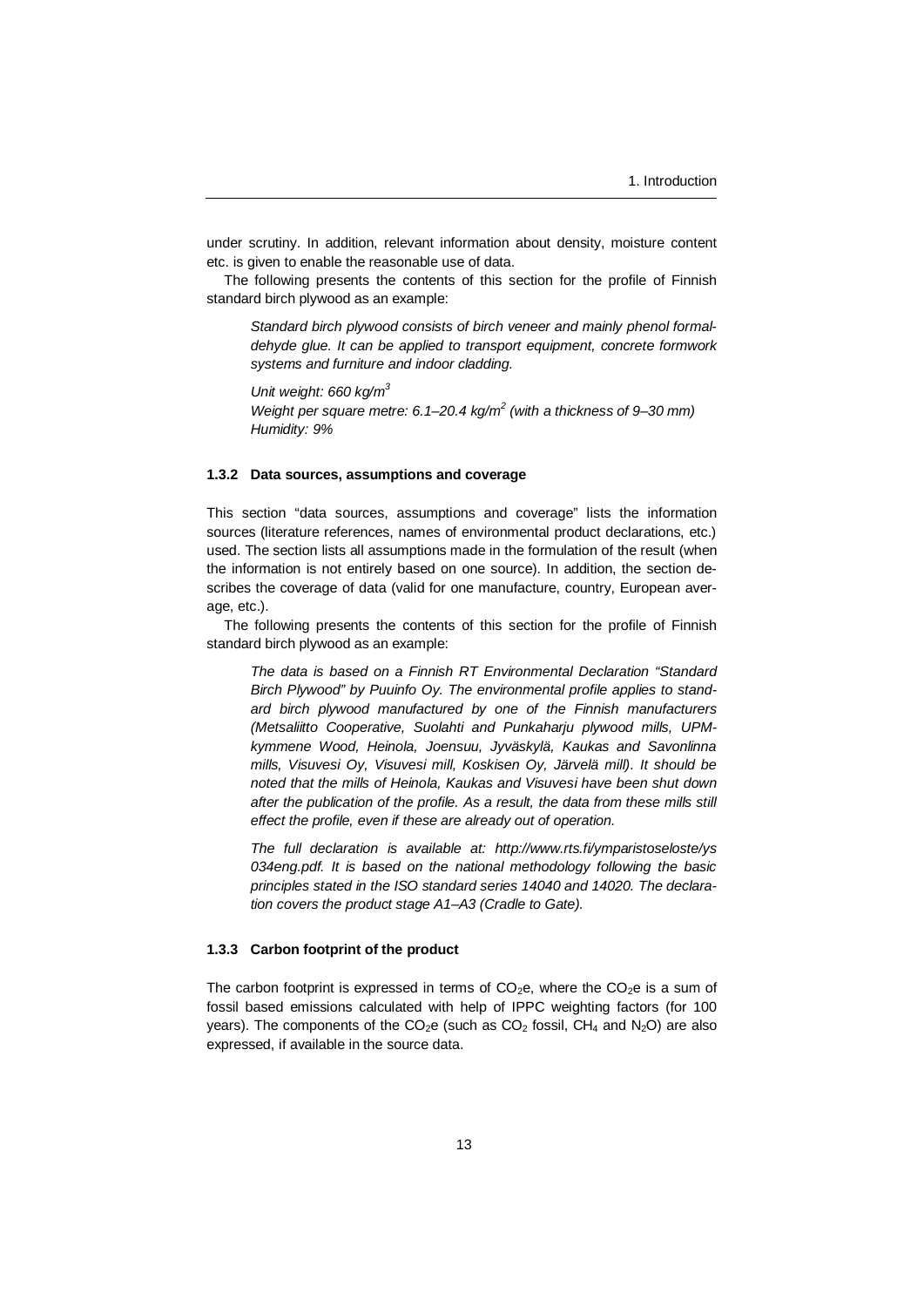The  $CO<sub>2</sub>e$  figures exclude the biogenic carbon dioxide emissions, and sequestered carbon, an approach adopted by the ECO2-research project.

However, due to the temporal effect of the carbon storage, the amount of sequestered carbon is also given as a separate figure.

The unit in which the  $CO<sub>2</sub>e$  is expressed is "grams of  $CO<sub>2</sub>e$  per one kilogram of product", or g/kg. For example, plywood (Finnish, standard birch), has the  $CO<sub>2</sub>e$  of 718 g/kg. This means that the production of one kilogram of this specific plywood results in greenhouse gas emissions, equivalent of 605 grams of  $CO<sub>2</sub>$ .

The following presents the contents of this section for the profile of Finnish standard birch plywood as an example:

*The emissions in the following table are given in g/kg. The CO2e is a sum of fossil based emissions calculated with help of IPPC weighting factors (for 100 years). The CO2e figure excludes the biogenic carbon dioxide emissions and sequestered carbon.*

*However, the amount of sequestered carbon is also given as a separate figure, named as CO2uptake.*

| CO <sub>2</sub> e g/kg | 718                  |
|------------------------|----------------------|
| $CO2$ fossil g/kg      | 650                  |
| $CH_4 g/kg$            | 2.7                  |
| $N_2O g/kg$            | $3.3 \times 10^{-3}$ |
| $CO2$ uptake g/kg      | 1188                 |

**Table 1.** Carbon footprint (A1–3) of Plywood (Standard Birch) – Finland.

It should be noted that the data of this report is used in a calculation tool for complete buildings. Therefore, the carbon footprints of products are expressed for actual products with moisture, not for dry wood, unless stated otherwise. The moisture content of each of the products is expressed in the chapter "characterization of the product".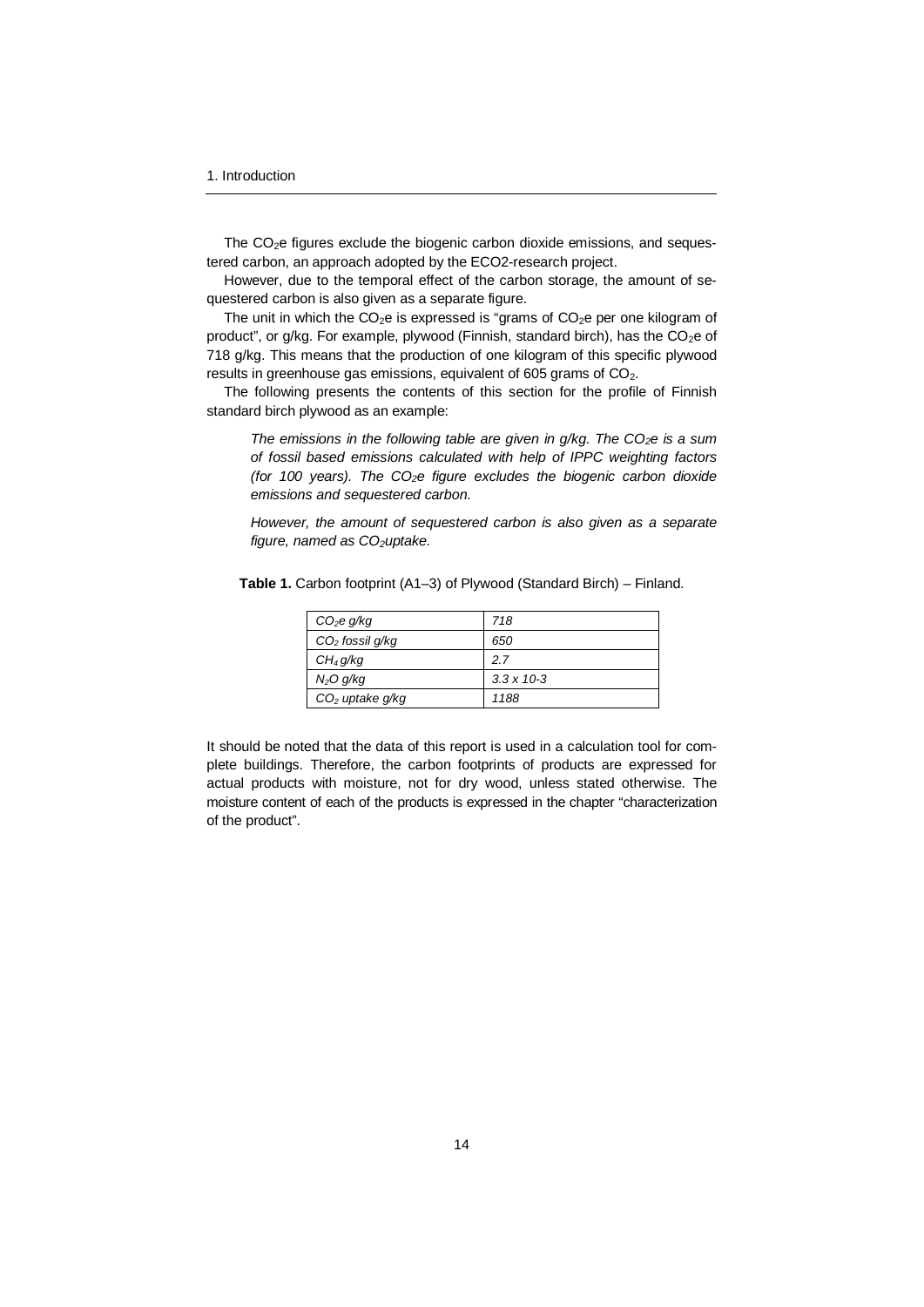## <span id="page-16-0"></span>**2. Background**

#### **2.1 The importance CF as a sustainable building indicator**

<span id="page-16-1"></span>The IPCC Guidelines include a list of greenhouse gases  $(\text{GHG})^2$  $(\text{GHG})^2$ . The Global warming potential according to the IPPC 4th assessment report are given in a separate publication<sup>3</sup>[.](#page-16-3) The global warming potentials of different GHGs according to the IPPC 4th assessment report are presented in Appendix A of this report.

Changes in the atmospheric abundance of greenhouse gases and aerosols, in solar radiation and in land surface properties alter the energy balance of the climate system. These changes are expressed in terms of radiative forcing, which is used to compare how a range of human and natural factors drive warming or cooling influences on global climate.

Global atmospheric concentrations of carbon dioxide, methane and nitrous oxide have increased markedly as a result of human activities since 1750 and now far exceed pre-industrial values. Carbon dioxide is the most important anthropogenic greenhouse gas. The global atmospheric concentration of carbon dioxide has increased from a pre-industrial value of about 280 ppm to 379 ppm in 2005.

The primary source of the increased atmospheric concentration of carbon dioxide since the pre-industrial period results from fossil fuel use, with land-use change providing another significant but smaller contribution. The understanding of anthropogenic warming and cooling influences on climate has improved during recent years leading to very high confidence that the global average net effect of human activities since 1750 has been one of warming.<sup>4</sup>

<span id="page-16-2"></span><sup>2</sup> 2006 IPCC Guidelines for National Greenhouse Gas Inventories – Chapter 1: Introduction [to the 2006 Guidelines p. 1.5 http://www.ipcc-nggip.iges.or.jp/public/2006gl/pdf/1\\_](http://www.ipcc-nggip.iges.or.jp/public/2006gl/pdf/1_Volume1/V1_1_Ch1_Introduction.pdf) Volume1/V1\_1\_Ch1\_Introduction.pdf.

<span id="page-16-3"></span> $3$  Climate Change 2007: Working Group I: The Physical Science Basis TS.2.5 Net Global [Radiative Forcing, Global Warming Potentials and Patterns of Forcing \(http://www.](http://www.ipcc.ch/publications_and_data/ar4/wg1/en/tssts-2-5.html) ipcc.ch/publications\_and\_data/ar4/wg1/en/tssts-2-5.html).

<sup>4</sup> IPCC Climate Change 2007: Working Group I: The Physical Science Basis.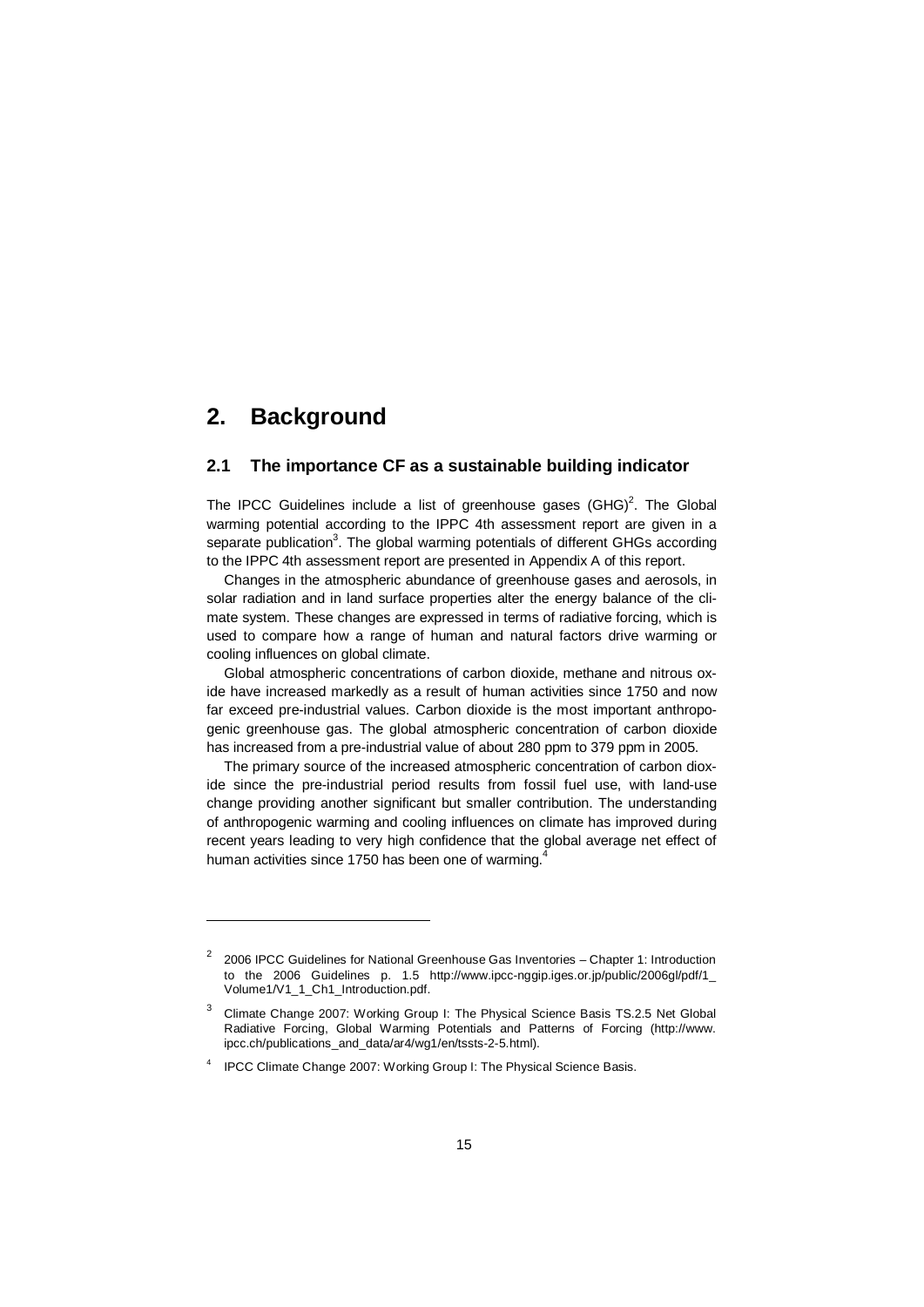Climate change is widely considered as an issue of concern of sustainable development.

UN's Commission on Sustainable development CSD has approved a follow-up on the two earlier sets of sustainability indicators and defines the indicators of Sustainable Development in its publication<sup>5</sup>[.](#page-17-0) It is claimed that these indicators cover the issues that are relevant to sustainable development in most countries. One of the themes addressed by CSD is Atmosphere (divided into Climate change, Ozone layer depletion and Air quality).

The Renewed EU Sustainable Development Strategy was adopted by the European Council in June 2006. It is an overarching strategy for all EU policies which sets out how we can meet the needs of present generations without compromising the ability of future generations to meet their needs. It addresses seven key chal-lenges for sustainable development<sup>6</sup>[.](#page-17-1) One of the seven key challenges is climate change and clean energy.

Europe2020 $^7$  is the EU's growth strategy for the present decade. Sustainable growth for Europe includes:

- building a competitive low-carbon economy that makes efficient, sustainable use of resources,
- capitalising on Europe's leadership in developing new green technologies and production methods and
- helping consumers make well-informed green choices.

The corresponding EU targets for sustainable growth include:

- Reducing greenhouse gas emissions by 20% compared to 1990 levels by 2020. The EU is prepared to go further and reduce by 30% if other developed countries make similar commitments and developing countries contribute according to their abilities, as part of a comprehensive global agreement.
- Increasing the share of renewables in final energy consumption to 20%.
- Moving towards a 20% increase in energy efficiency.

<span id="page-17-0"></span><sup>5</sup> Indicators of Sustainable Development: Guidelines and Methodologies, Third Edition (2007), UN publications, 93 pages

<span id="page-17-1"></span> $6$  COM(2009) 400 final. Communication from the Commission to the European Parliament the Council, the European Economic and Social Committee and the Committee of Regions. Mainstreaming sustainable development into EU policies: 2009 Review of the European Union Strategy for Sustainable Development. The 7 key challenges are: Climate change and clean energy, Sustainable transport, Sustainable consumption and production, Conservation and management of natural resources, Public health, Social inclusion, demography and migration, Global poverty.

<span id="page-17-2"></span><sup>7</sup> COM(2010) 0639 final. Communication from the Commission to the European Parliament the Council, the European Economic and Social Committee and the Committee of Regions. Energy 2020 – A strategy for competitive, sustainable and secure energy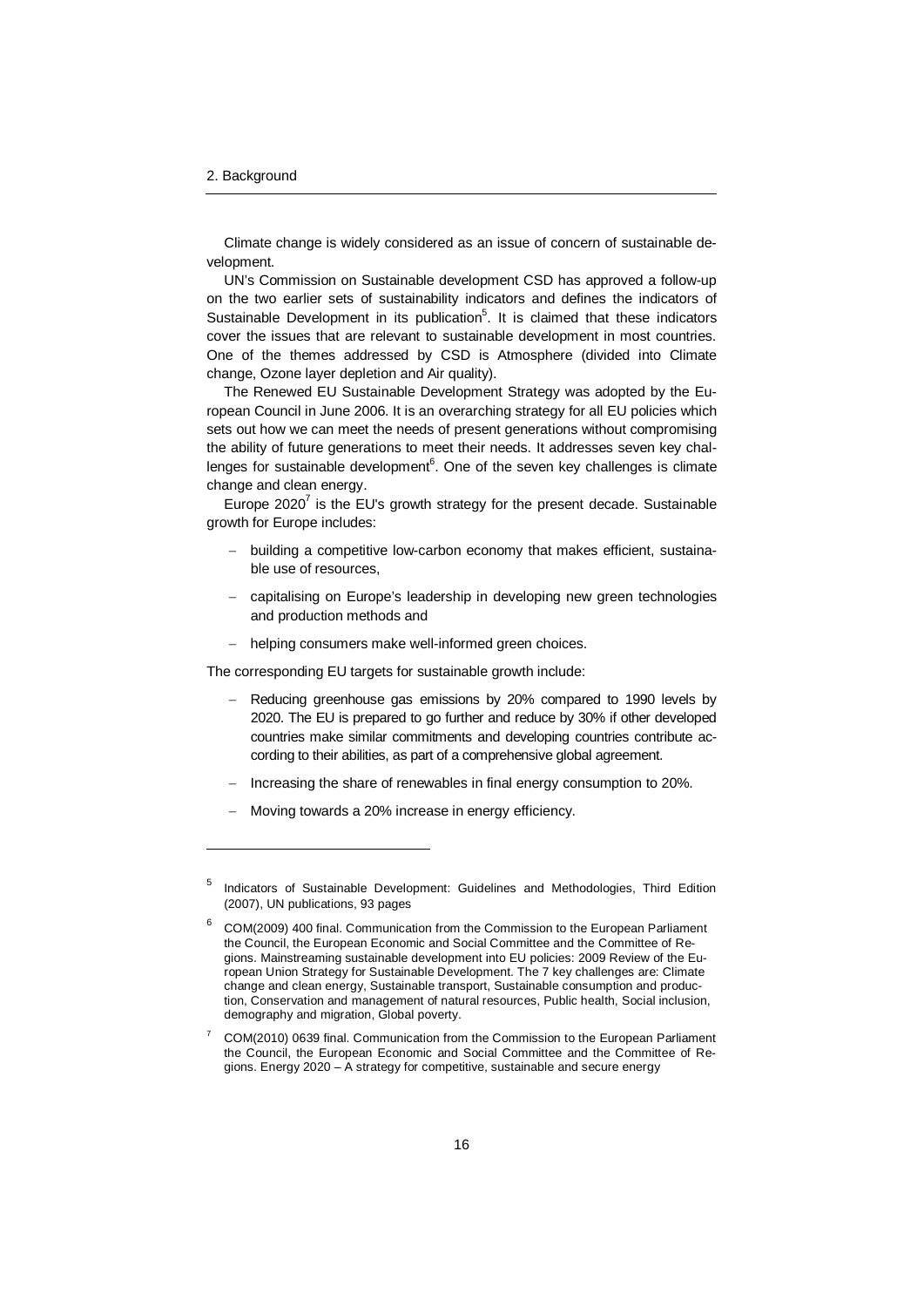In January 2008 the European Commission proposed binding legislation to implement the 20-20-20 targets. This 'climate and energy package' was agreed by the European Parliament and Council in December 2008 and became law in June 2009. The national targets range from a renewables share of 10% in Malta to 49% in Sweden – in Finland the share is  $38\%$ .<sup>8</sup>

The EEA indicators (which can be considered to reflect areas of environmental concerns): cover the following themes agriculture; air pollution; biodiversity; climate change; energy; fisheries; land management; transport; waste; and water<sup>9</sup>.

The inclusion of the GHG indicator to a number of sustainable building standards is also an indication about the general agreement about its importance in building and construction<sup>[10](#page-18-0)</sup>. The indicator is included in important methods and standards that give (partly or fully) LCA/LCI based guidelines for the environmental or sustainability assessment of buildings and or building products. These include

- ISO 21929-1 Sustainability indicators Part 1 Framework for the development of indicators and a core set of indicators for buildings
- ISO 21931 Framework for methods of assessment of the environmental performance of construction works – Part 1 – Buildings
- ISO 21930 Sustainability in building construction Environmental declaration of building products
- EN 15978 Assessment of environmental performance of buildings Calculation method
- EN 15804 Environmental product declarations Core rules for the product category of construction products
- EN 15942 Environmental product declarations Communication format business-to-business
- $-$  SBA common metric<sup>[1](#page-18-1)1</sup>

Building sector has a significant effect on the overall release of greenhouse gases because of human activities.

<sup>8</sup> [Directorate-General for Climate Action \("DG CLIMA"\), "Climate Action" – Online porta](http://ec.europa.eu/clima/policies/package/index_en.htm)l. http://ec.europa.eu/clima/policies/package/index\_en.htm (Accessed 17/07/09).

<sup>9</sup> European Environment Agency. Indicators about Europe's Environment [http://themes.eea.europa.eu/indicators/ \(A](http://themes.eea.europa.eu/indicators/)ccessed 17/07/09).

<span id="page-18-0"></span> $10$  SuPerBuildings Deliverable D4.2 Description and explanation of the selected indicators and related measurement and assessment methods with special focus on reliability, comparability and compatibility.

<span id="page-18-1"></span><sup>11</sup> A Framework for Common Metrics of Buildings. Pilot Draft Version 2009 (1.7) Sustainable Buildings Alliance 2009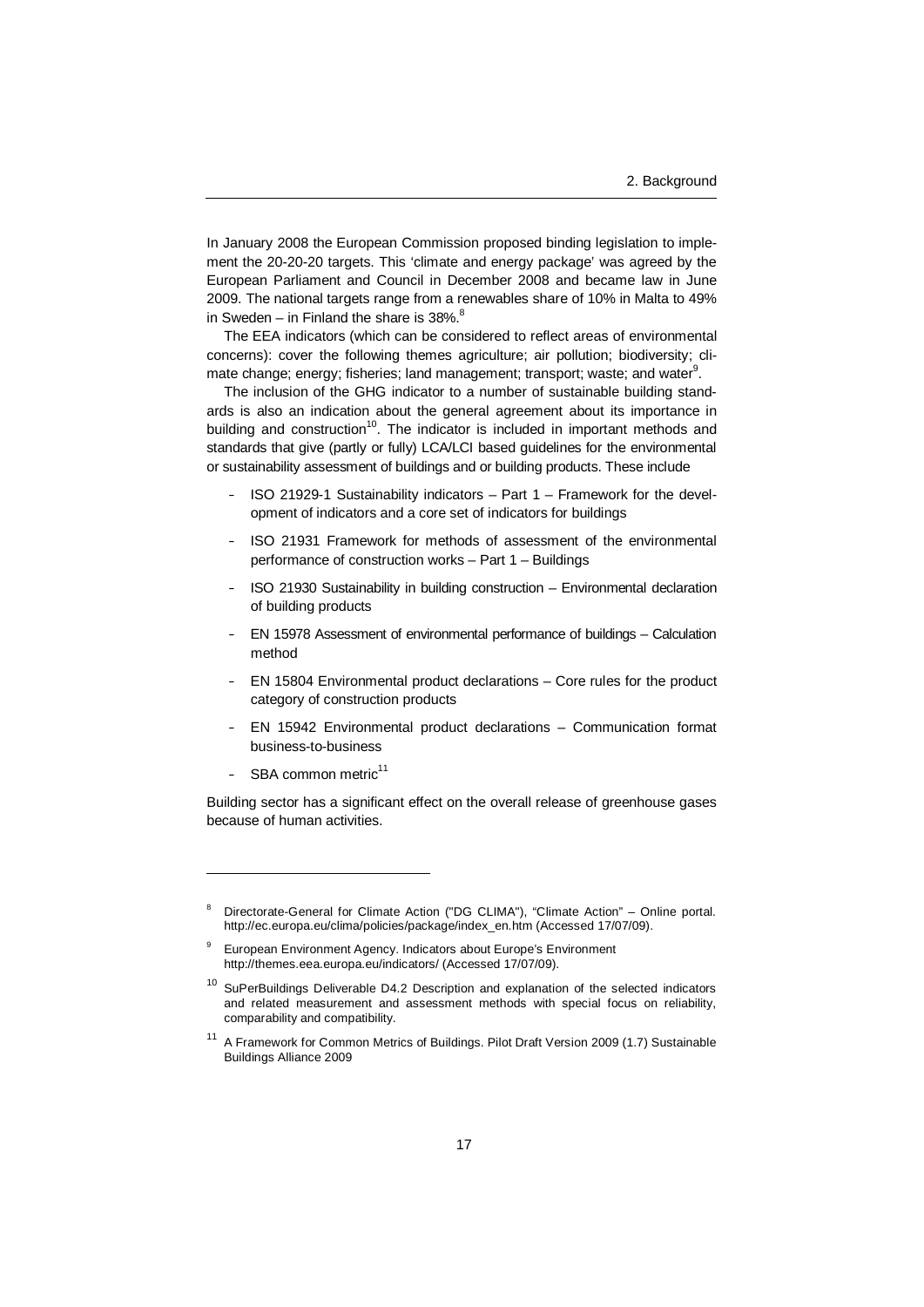The construction industry is a large contributor to  $CO<sub>2</sub>$  emissions, with buildings responsible for 40% of the total European energy consumption and a third of  $CO<sub>2</sub>$ emissions<sup>[12](#page-19-1)</sup>.

The Intergovernmental Panel on Climate Change (IPCC) synthesis report<sup>[13](#page-19-2)</sup> lists buildings as having the largest estimated economic mitigation potential among the sector solutions investigated. This confirms and completes an earlier statement by the United Nations Environment Programme (UNEP) Sustainable Building and Construction Initiative (SBCI) which suggests that European buildings account for roughly 40% of the energy consumption in society, contributing to significant amounts of greenhouse gas (GHG) emissions<sup>[14](#page-19-3)</sup>. UNEP concludes that the building sector offers the single largest potential for energy efficiency in Europe.

The IPCC also suggests that measures to reduce GHG emissions from buildings includes three categories: reducing energy consumption and embodied energy in buildings, switching to low-carbon fuels including a higher share of renewable energy, or controlling the emissions of non- $CO<sub>2</sub>$  GHG gases (IPCC 2007). They however divide the building-sector relevant technology assessments into two parts: presenting information for energy efficiency in new and existing buildings (demand-side building GHG reduction technologies) separate from their assessment of centralized and decentralized (or distributed) energy systems (supply-side GHG reduction technologies). Since the decision makers in building sector can influence both demand and supply side technology adoption, simultaneous consideration of trade-offs made at the building (e.g., by architects, those in construction, etc.) and regional levels (e.g., by policy developers) is warranted. For example, which technologies should be implemented first at a specific site/region and how does the first implementation impact the effectiveness of subsequent installations from cost and environmental impact standpoints, is of interest.

#### <span id="page-19-0"></span>**2.2 Relevant standards**

ISO and CEN have developed building and construction related sustainability standards, which cover all levels and all sustainability aspects as follows:

<span id="page-19-1"></span>Energy Efficient Buildings European Initiative. [http://www.ectp.org/cws/params/ectp/download\\_files/36D928v2\\_E2BA\\_Brochure.pdf](http://www.ectp.org/cws/params/ectp/download_files/36D928v2_E2BA_Brochure.pdf)

<span id="page-19-2"></span><sup>13</sup> Climate Change 2007: Syntesis report, IPCC, 2007. (IPCC 2007) [http://www.ipcc.ch/pdf/assessment-report/ar4/syr/ar4\\_syr.pdf](http://www.ipcc.ch/pdf/assessment-report/ar4/syr/ar4_syr.pdf)

<span id="page-19-3"></span><sup>14</sup> Buildings and climate change: Status, challenges and opportunities, UNEP, 2007. <http://www.unep.org/sbci/pdfs/BuildingsandClimateChange.pdf>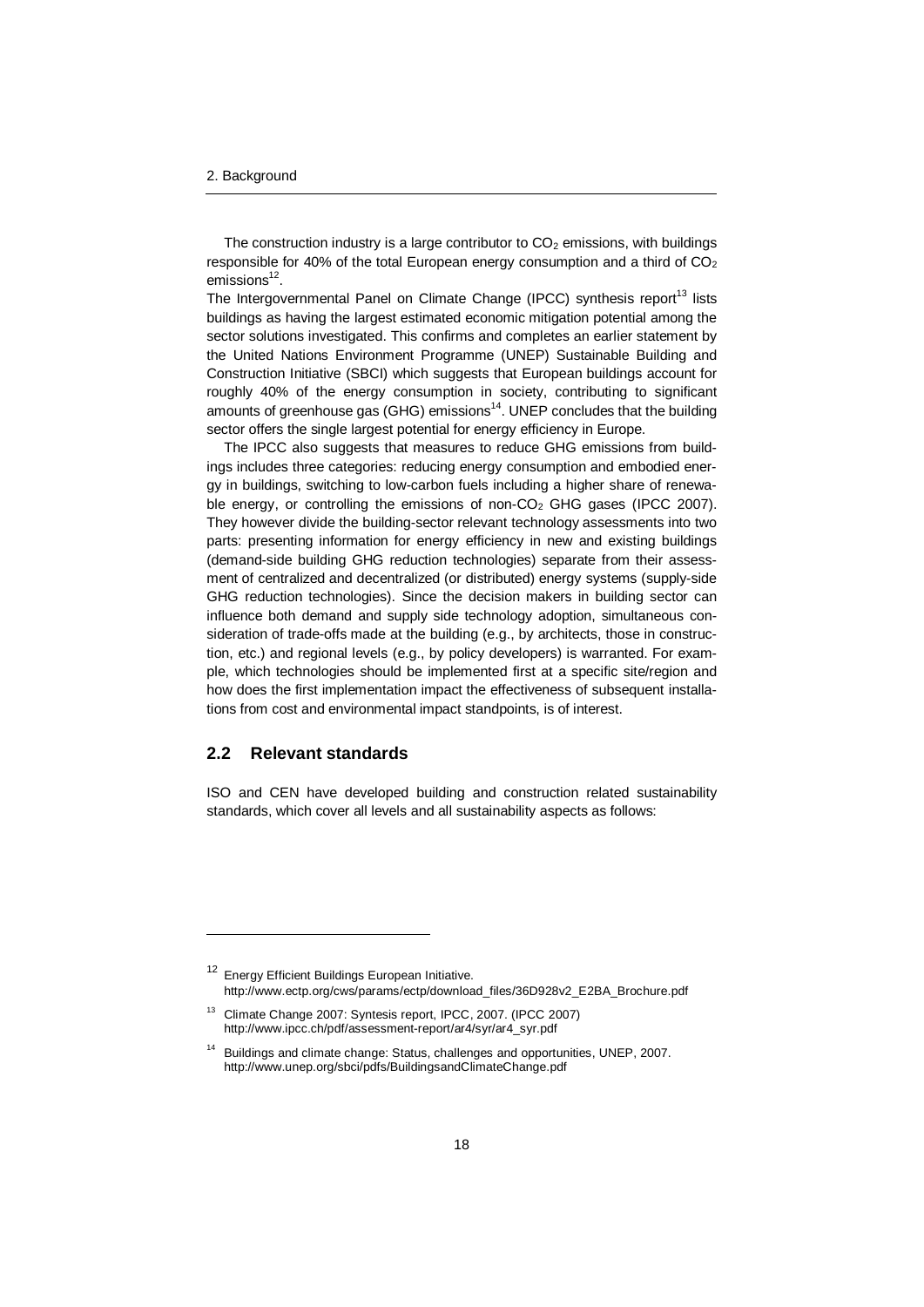**Table 2.** Suite of related International Standards for sustainability in buildings and construction works[.](#page-20-0) Adopted from ISO 15392<sup>15</sup>.

|                                                                                                                                                                 | Environmental aspects                                                                                                 | Economical<br>aspects | Social<br>aspects |
|-----------------------------------------------------------------------------------------------------------------------------------------------------------------|-----------------------------------------------------------------------------------------------------------------------|-----------------------|-------------------|
| Methodological<br>bases                                                                                                                                         | ISO/15392: General principles<br>ISO/TR 21932: Terminology                                                            |                       |                   |
| ISO 21929-1: Sustainability Indicators - Part 1 - Framework for the<br><b>Buildings</b><br>development of indicators and a core set of indicators for buildings |                                                                                                                       |                       |                   |
|                                                                                                                                                                 | ISO/21931-1: Framework<br>for methods of assessment<br>of the environmental per-<br>formance of construction<br>works |                       |                   |
| Products                                                                                                                                                        | ISO/21930: Environmental<br>declaration of building<br>products                                                       |                       |                   |

#### Table 3[.](#page-20-1) The work programme of CEN/TC 350. Adopted from EN 15978<sup>16</sup>.

| Framework<br>level       | EN 15643–1 Sustainability Assessment of Buildings – General Frame-<br>work (TG)                                                                             |                                                   |                                                        |  |
|--------------------------|-------------------------------------------------------------------------------------------------------------------------------------------------------------|---------------------------------------------------|--------------------------------------------------------|--|
|                          | EN 15643-2 Framework<br>for Environmental<br>Performance (TG)                                                                                               | EN 15643-3 Framework<br>for Social Performance    | EN 15643-4<br>Framework<br>for Economic<br>Performance |  |
| <b>Building</b><br>level | EN 15978 Assessment of<br><b>Environmental Perfor-</b><br>mance                                                                                             | prEN 16309<br>Assessment of Social<br>Performance | Assessment<br>of Economic<br>Performance               |  |
| Product<br>level         | EN 15804 Environmental<br><b>Product Declarations</b>                                                                                                       |                                                   |                                                        |  |
|                          | EN 15942 Communica-<br>tion Formats, Business-<br>to-Business                                                                                               |                                                   |                                                        |  |
|                          | CEN/TR 15941 Sustain-<br>ability of construction<br>works - Environmental<br>product declarations -<br>Methodology for selection<br>and use of generic data |                                                   |                                                        |  |

<span id="page-20-0"></span><sup>&</sup>lt;sup>15</sup> International Standard ISO 15392: Sustainability in building construction -General principle. ISO, 2008.

<span id="page-20-1"></span> $16$  European Standard EN 15978: Sustainability of construction works - Assessment of environmental performance of buildings - Calculation method. CEN, 2011.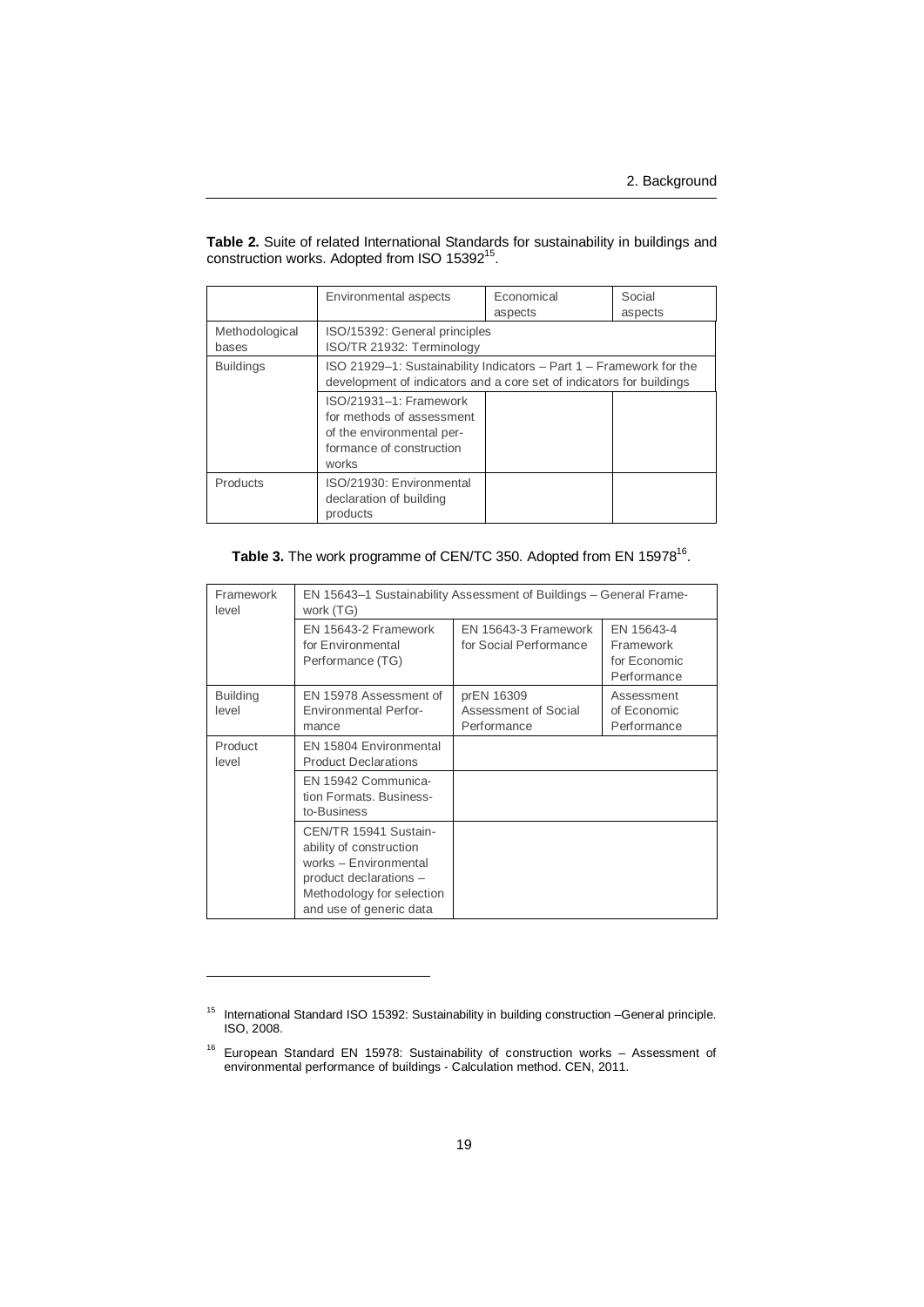As this report defines carbon footprint as one of the LCA parameters and as this report deals with building products, the relevant standards are especially the product level environmental standards listed in Tables 2 and 3.

In addition to this, another important standard is the ISO DIS  $15067^{17}$  $15067^{17}$  $15067^{17}$ , which specifies principles, requirements and guidelines for the quantification and communication of the carbon footprint of a product (CFP), based on International Standards on life cycle assessment (ISO 14040 series) and on environmental claims, labels and declarations (ISO 14020 series). The following tables show the environmental indicators of the product level EN 15804 standard.

EN product level standards cover the following environmental indicators:

| <b>Parameter</b>                                                                                                           | Parameter unit expressed per<br>functional/declared unit |  |
|----------------------------------------------------------------------------------------------------------------------------|----------------------------------------------------------|--|
| Use of renewable primary energy excluding renewable primary<br>energy resources used as raw materials                      | MJ, net calorific value                                  |  |
| Use of renewable primary energy resources used as raw<br>materials                                                         | MJ, net calorific value                                  |  |
| Total use of renewable primary energy resources (primary<br>energy and primary energy resources used as raw materials)     | MJ, net calorific value                                  |  |
| Use of non renewable primary energy excluding non renewable<br>primary energy resources used as raw materials              | MJ, net calorific value                                  |  |
| Use of non renewable primary energy resources used as raw<br>materials                                                     | MJ, net calorific value                                  |  |
| Total use of non renewable primary energy resources (primary<br>energy and primary energy resources used as raw materials) | MJ, net calorific value                                  |  |
| Use of secondary material                                                                                                  | kg                                                       |  |
| Use of renewable secondary fuels                                                                                           | MJ, net calorific value                                  |  |
| Use of non renewable secondary fuels                                                                                       | MJ, net calorific value                                  |  |
| Use of net fresh water                                                                                                     | m <sup>3</sup>                                           |  |

**Table 4.** EN 15804 indicators: Resources.

<span id="page-21-0"></span><sup>17</sup> International Standard ISO 15067: Carbon footprint of products – Requirements and guidelines. ISO, 2012.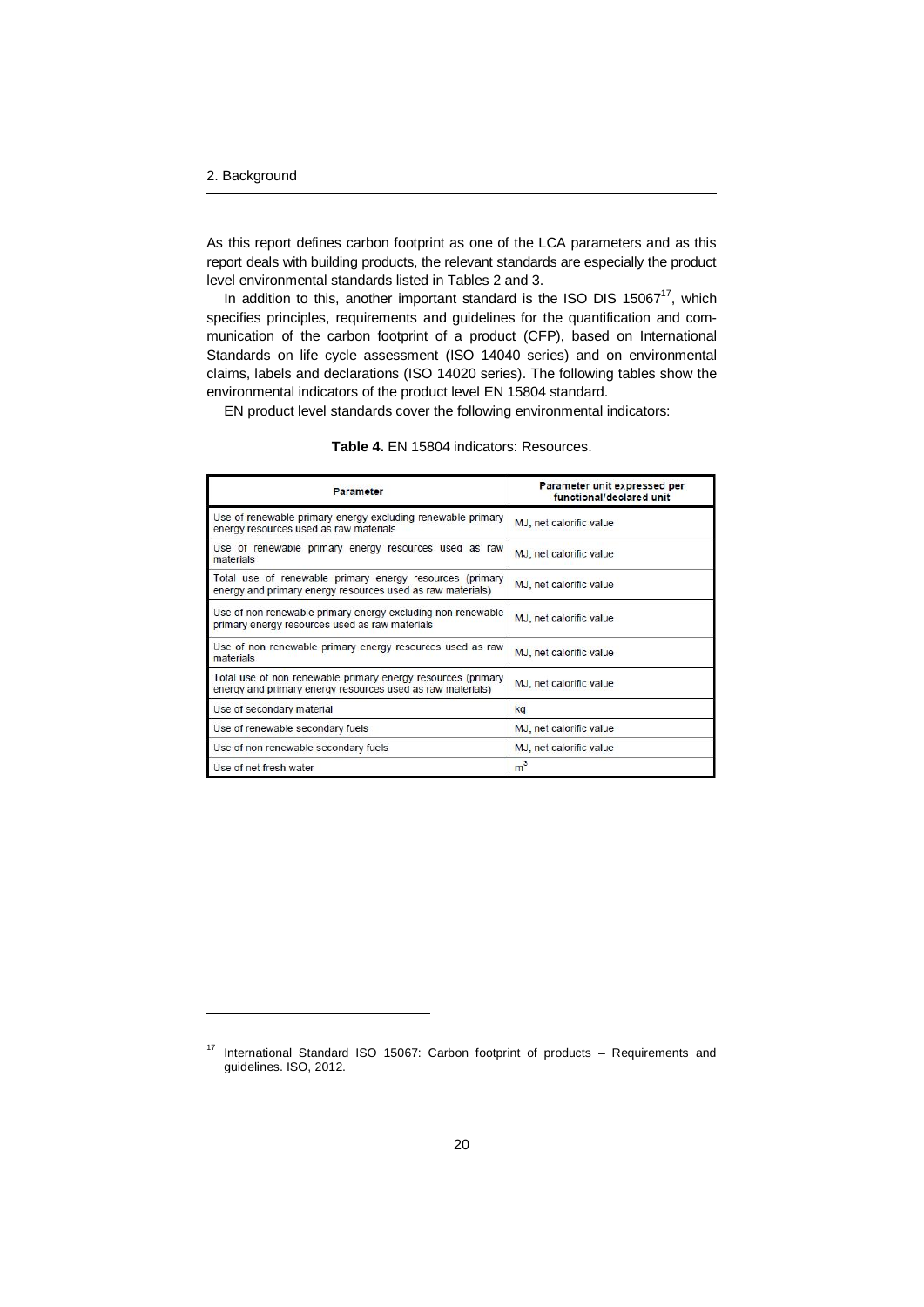| <b>Impact Category</b>                                                                                                                                                                                                                                            | Parameter                                                                                          | Parameter unit expressed<br>per functional/declared<br>unit |  |
|-------------------------------------------------------------------------------------------------------------------------------------------------------------------------------------------------------------------------------------------------------------------|----------------------------------------------------------------------------------------------------|-------------------------------------------------------------|--|
| Global Warming                                                                                                                                                                                                                                                    | Global warming potential, GWP;                                                                     | kg CO <sub>2</sub> equiv                                    |  |
| Ozone Depletion                                                                                                                                                                                                                                                   | Depletion potential of the stratospheric ozone<br>layer, ODP;                                      | kg CFC 11 equiv                                             |  |
| Acidification for soil and<br>water                                                                                                                                                                                                                               | Acidification potential of soil and water, AP;                                                     | kg SO <sub>2</sub> equiv                                    |  |
| Eutrophication                                                                                                                                                                                                                                                    | Eutrophication potential, EP;                                                                      | kg $(POA)3$ equiv                                           |  |
| Photochemical ozone<br>creation                                                                                                                                                                                                                                   | Formation potential of tropospheric ozone<br>kg Ethene equiv<br>POCP:                              |                                                             |  |
| Depletion of abiotic<br>resources-elements                                                                                                                                                                                                                        | Abiotic depletion potential (ADP-elements) for<br>kg Sb equiv<br>non fossil resources <sup>a</sup> |                                                             |  |
| Depletion of abiotic<br>resources-fossil fuels                                                                                                                                                                                                                    | Abiotic depletion potential (ADP-fossil fuels) for<br>fossil resources <sup>a</sup>                | MJ, net calorific value                                     |  |
| a<br>The abiotic depletion potential is calculated and declared in two different indicators:<br>ADP-elements: include all non renewable, abiotic material resources (i.e. excepting fossil<br>٠<br>resources);<br>ADP -fossil fuels include all fossil resources. |                                                                                                    |                                                             |  |

| Table 5. EN 15804 Indicators: Emissions. |  |  |  |
|------------------------------------------|--|--|--|
|------------------------------------------|--|--|--|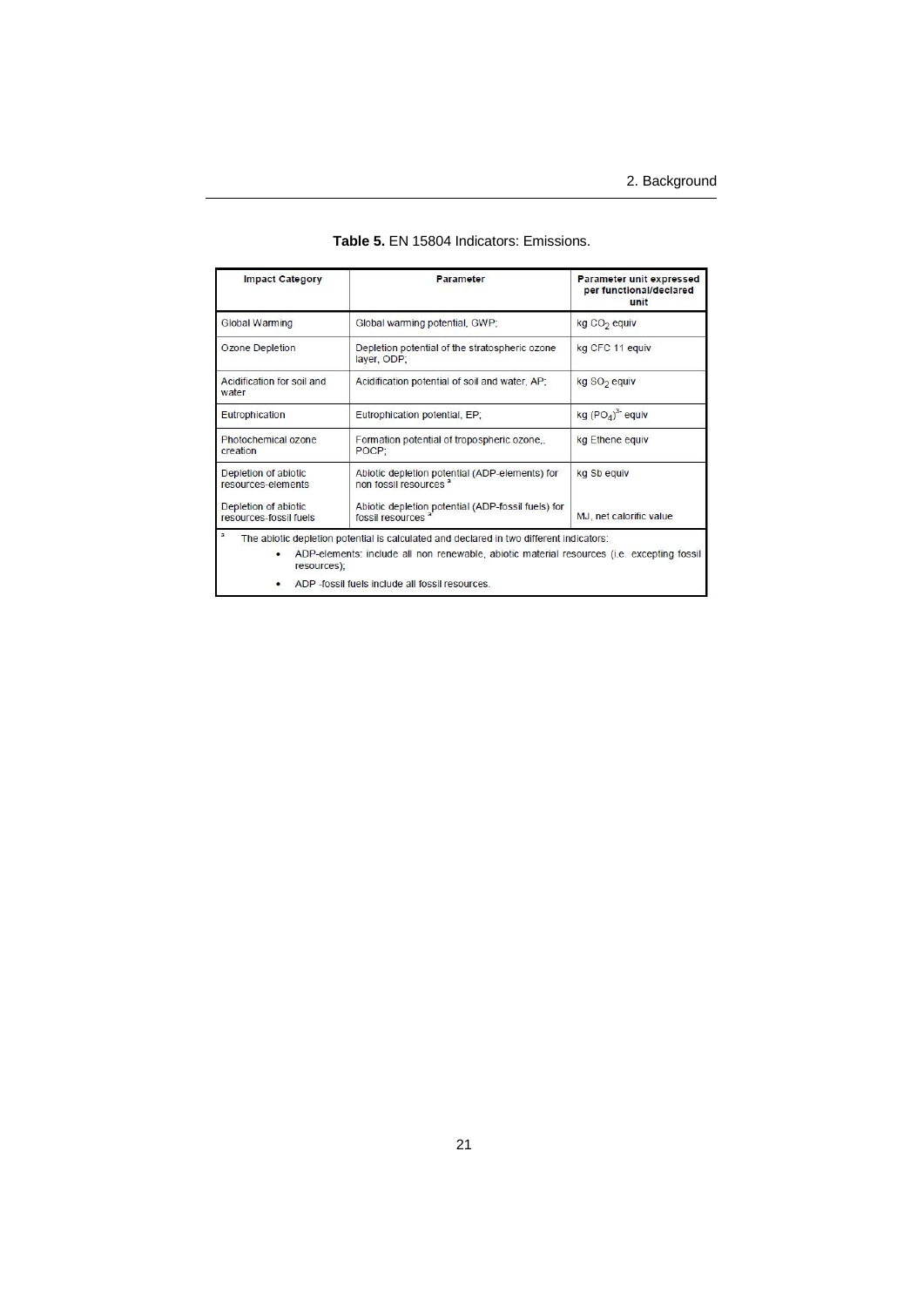## <span id="page-23-0"></span>**3. Carbon footprints of the products**

#### **3.1 Carbon footprints of all the products**

<span id="page-23-1"></span>This section presents the carbon footprint and carbon uptake information for all the products (50pcs) of this report. Each of the products are presented in more detail in the following chapters of this report.

The following table shows the carbon footprint and carbon uptake information for building boards.

| <b>Building board</b>                                | $CO2$ e<br>g/kg | $CO2$ uptake<br>g/kg |
|------------------------------------------------------|-----------------|----------------------|
| Fibreboard (porous) - Finland                        | 425             | 1531                 |
| Chipboard (Raw) - Europe                             | 409             | 1564                 |
| Chipboard (Melamine faced) – Europe                  | 467             | 1527                 |
| Gypsum plasterboard – Europe                         | 1967            |                      |
| High Density Fibreboard (Raw) - Germany              | 661             | 1437                 |
| Medium Density Fibreboard (Raw) - Germany            | 652             | 1418                 |
| Medium Density Fibreboard (Raw) - Sweden             | 340             | 1466                 |
| Medium Density Fibreboard (Melamine Faced) – Germany | 788             | 1458                 |
| Oriented Strand Board (Raw) - Germany                | 208             | 1692                 |
| Plywood (Standard Birch) - Finland                   | 718             | 1188                 |
| Plywood (Standard Conifer) - Finland                 | 605             | 1708                 |
| Plywood - Sweden                                     | 229             | 1731                 |

**Table 6.** Carbon footprint and carbon uptake information for building boards.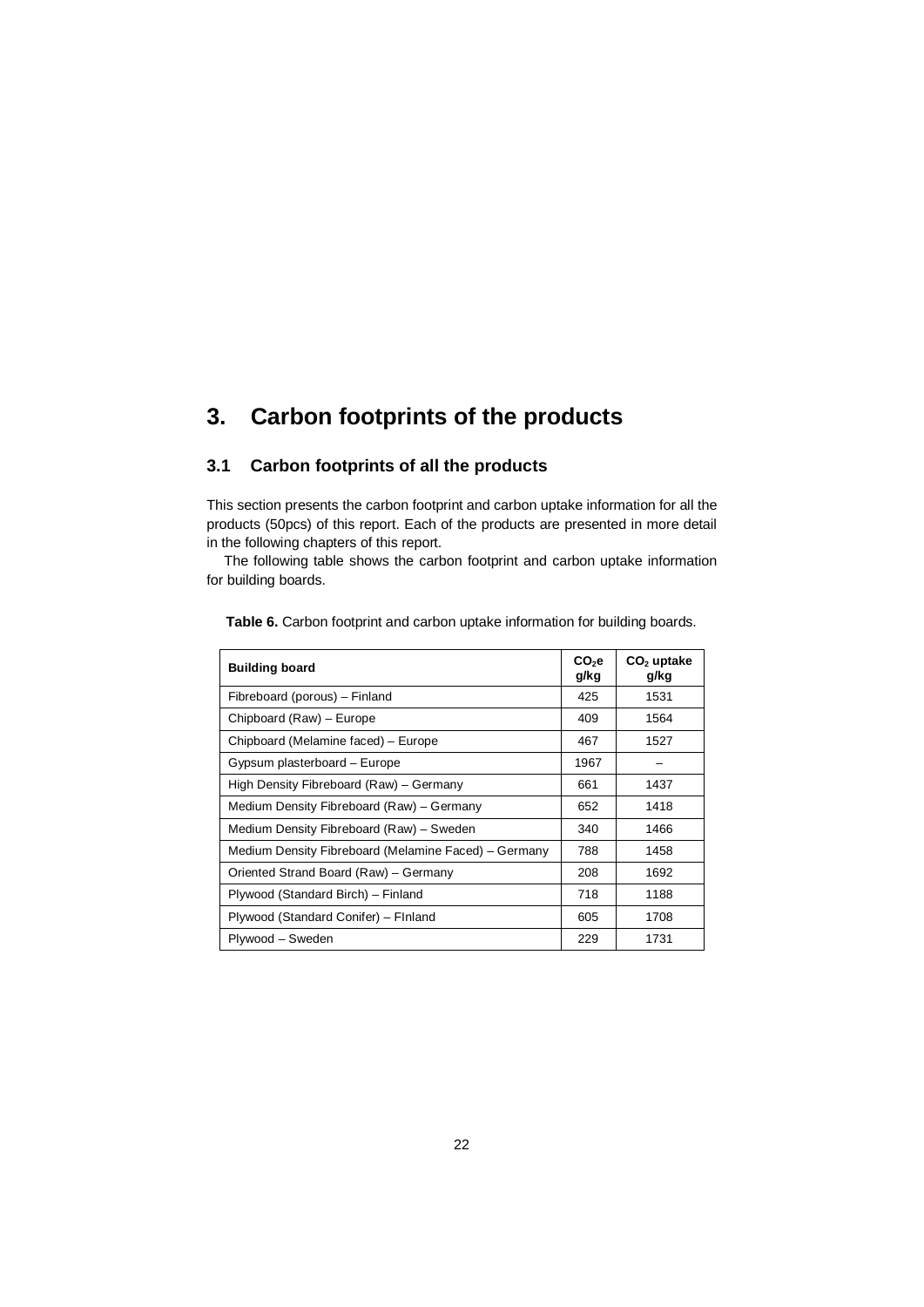The following table shows the carbon footprint and carbon uptake information for flooring materials.

|  |  |  | Table 7. Carbon footprint and carbon uptake information for flooring materials. |  |
|--|--|--|---------------------------------------------------------------------------------|--|
|--|--|--|---------------------------------------------------------------------------------|--|

| <b>Flooring Material</b>      | $CO2$ e<br>g/kg | $CO2$ uptake<br>g/kg |
|-------------------------------|-----------------|----------------------|
| Laminate Flooring - Europe    | 750             | 1476                 |
| Massive Parquet - Germany     | 2942            | 1696                 |
| Multi-layer Parquet - Germany | 7292            | 1638                 |

The following table shows the carbon footprint and carbon uptake information for wood products.

**Table 8.** Carbon footprint and carbon uptake information for wood products.

| <b>Wood Product</b>                 | $CO2$ e<br>g/kg | $CO2$ uptake<br>g/kg |
|-------------------------------------|-----------------|----------------------|
| Shipping Dry Timber - Finland       | 87              | 1505                 |
| Shipping Dry Timber - Sweden        | 13              | 1502                 |
| CLT - Germany                       | 362             | 1611                 |
| $CLT - Italv$                       | 408             | 1610                 |
| Dried Timber (Coniferous) - Germany | 119             | 1637                 |
| Dried Timber (Deciduous) - Germany  | 167             | 1636                 |
| Special Dry Timber - Finland        | 108             | 1639                 |
| Timber, Fresh - Germany             | 49              | 1182                 |
| Timber, Fresh – Finland             | 44              | 1184                 |
| Glued laminated timber - Sweden     | 109             | 1730                 |
| Planed Timber - Germany             | 152             | 1638                 |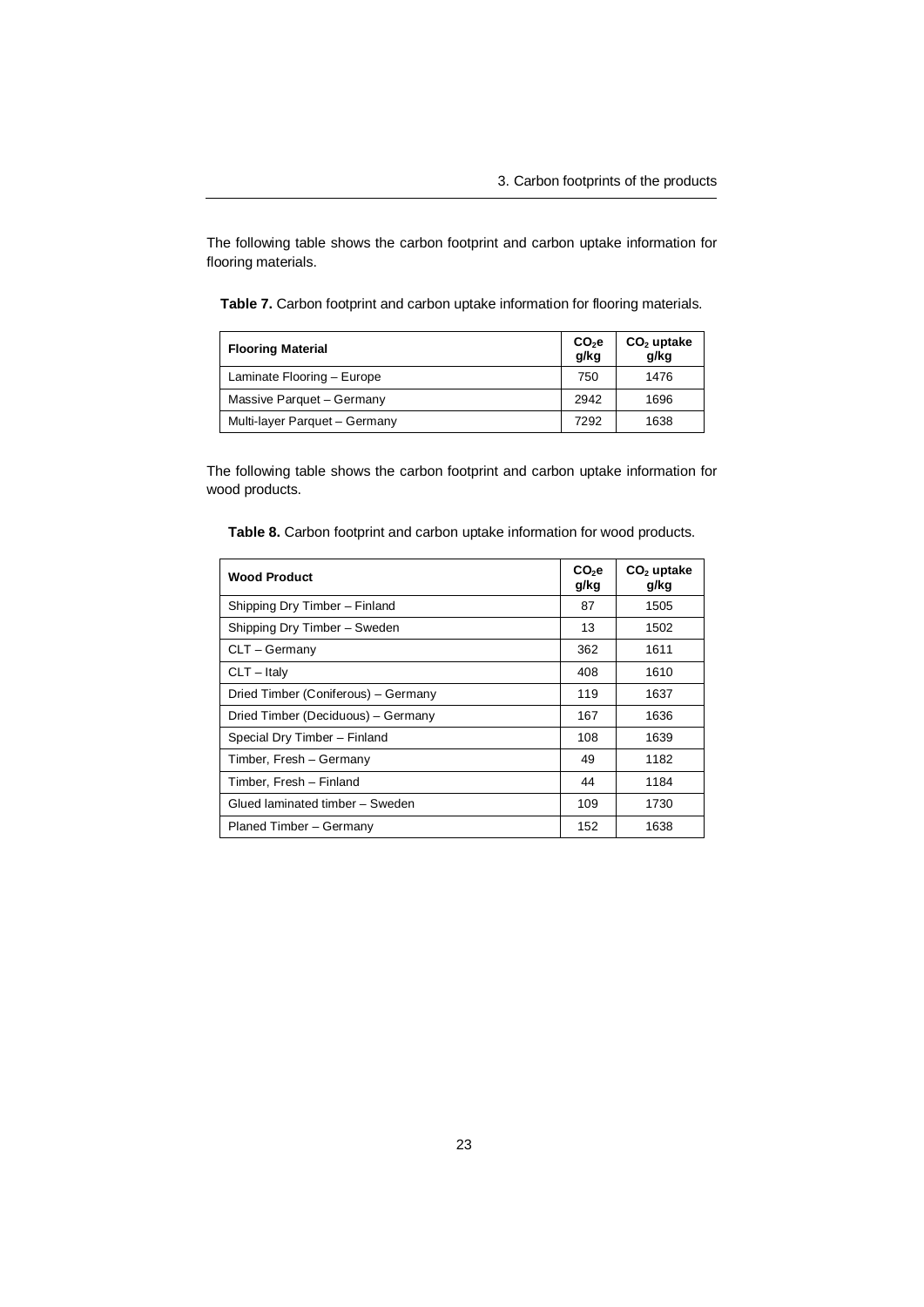The following table shows the carbon footprint and carbon uptake information for insulation materials.

**Table 9.** Carbon footprint and carbon uptake information for insulation materials.

| <b>Insulation Material</b>         | $CO2$ e<br>g/kg | $CO2$ uptake<br>g/kg |
|------------------------------------|-----------------|----------------------|
| Glass Wool - Europe                | 3148            |                      |
| Polystyrene (EPS) - Europe         | 3300            |                      |
| Polyurethane (Rigid Foam) – Europe | 4200            |                      |
| Wood fibre insulation - Finland    | 243             | 1240                 |

The following table shows the carbon footprint and carbon uptake information for wood products.

|  |  |  | Table 10. Carbon footprint and carbon uptake information for other building products. |  |
|--|--|--|---------------------------------------------------------------------------------------|--|
|--|--|--|---------------------------------------------------------------------------------------|--|

| Other building products                   | CO <sub>2</sub> e<br>g/kg | $CO2$ uptake<br>g/kg |
|-------------------------------------------|---------------------------|----------------------|
| Aerated Concrete Block, Europe            | 442                       |                      |
| Reinforced Aerated Concrete Block, Europe | 511                       |                      |
| Aluminium extrusion profile, Europe       | 2264                      |                      |
| Aluminium sheet, Europe                   | 2980                      |                      |
| Ceramic Tile, Finland                     | 613                       |                      |
| Stainless Steel, Cold Rolled              | 3778                      |                      |
| Copper Sheet, Europe                      | 973                       |                      |
| Copper tube, Europe                       | 981                       |                      |
| Copper wire, Europe                       | 788                       |                      |
| Crushed stone, Europe                     | 14                        |                      |
| Float Glass, Europe                       | 1230                      |                      |
| Gravel 2/32, Europe                       | 3                         |                      |
| Gypsum plaster, Germany                   | 243                       |                      |
| Gypsum stone, Germany                     | 3                         |                      |
| Lightweight Concrete Block, Europe        | 240                       |                      |
| Polyethene (LDPE), Europe                 | 2130                      |                      |
| Pre-cast Concrete 20/25 (Europe)          | 121                       |                      |
| Sand 0/2 (Europe)                         | $\mathcal{P}$             |                      |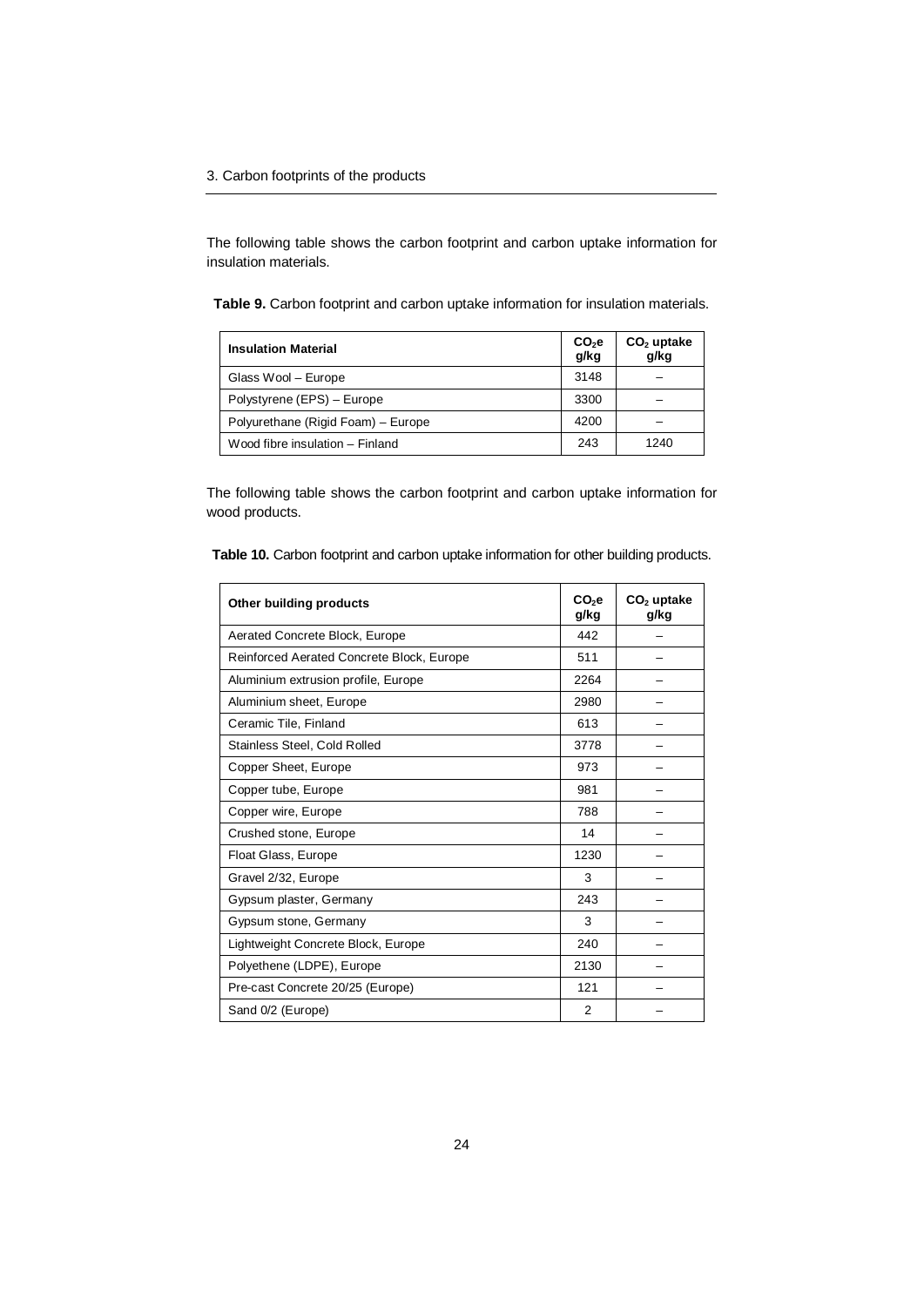The following table shows the carbon footprint and carbon uptake information for finished building components.

**Table 11.** Carbon footprint and carbon uptake information for finished building components.

| <b>Insulation Material</b> | $CO2$ e<br>g/kg | $CO2$ uptake<br>q/kg |
|----------------------------|-----------------|----------------------|
| Internal Door - Sweden     | 18450           | 82500                |
| Wooden window - Sweden     | 42175           | 27200                |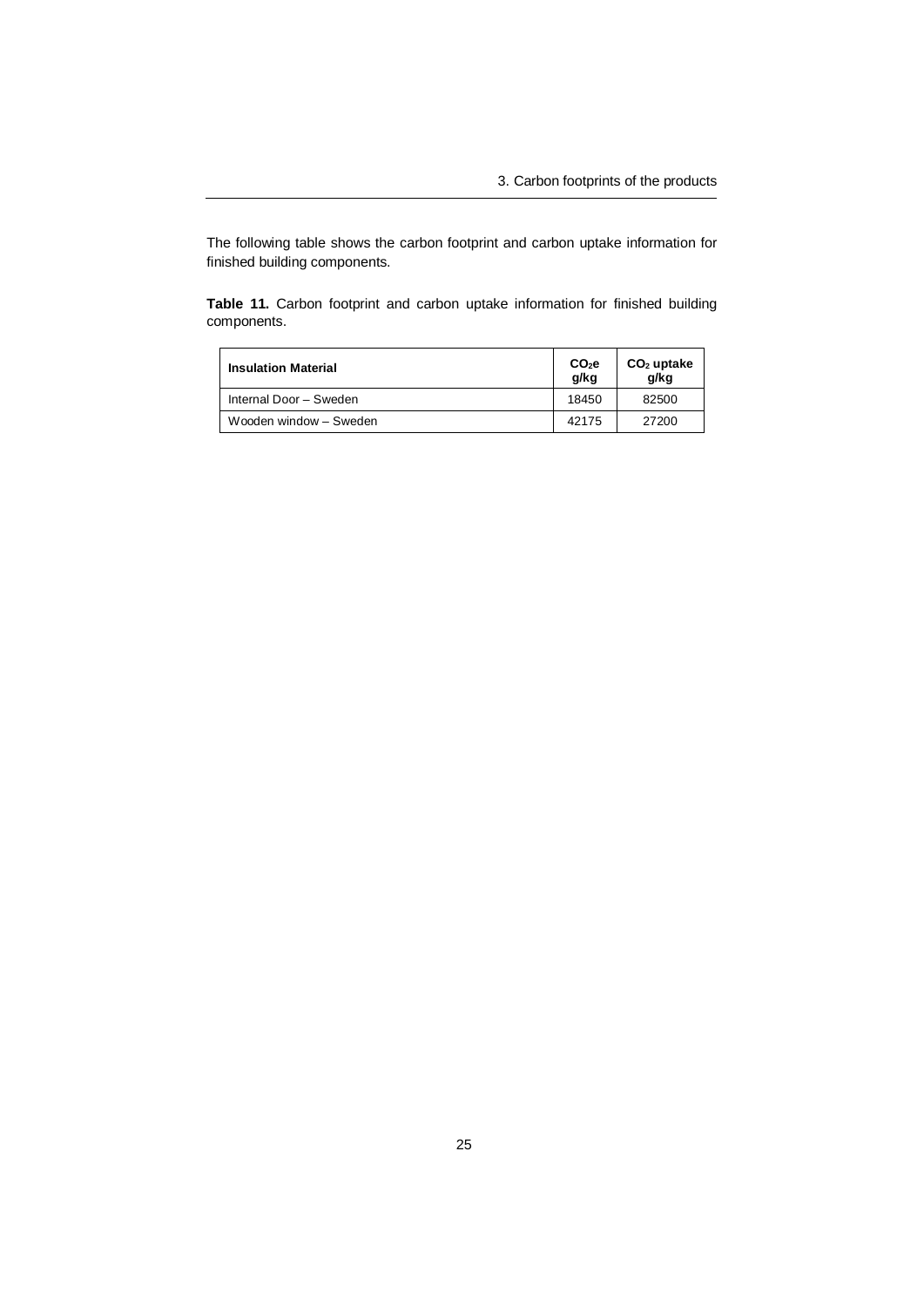## <span id="page-27-0"></span>**4. Fibreboard (porous) – Finland**

#### **4.1 Characterization of the product**

<span id="page-27-1"></span>Porous fibreboards are manufactured from woodchips and sawdust utilising the wet process. The raw materials are refined into fibre and mixed with water into pulp. Building board products are manufactured by compressing and drying the mixed pulp.

Possible uses for porous fibreboards are the weathershields and thermal insulation of buildings.

Unit weight: 300 kg/m<sup>3</sup> Weight per square metre: 3.0–7.5 kg/m<sup>2</sup> (with a thickness of 10–25 mm) Humidity: 5–7%

#### <span id="page-27-2"></span>**4.2 Data sources, assumptions and coverage**

The data is based on a Finnish RT Environmental Declaration "LION Fibreboard" by Finnish Fibreboard Ltd. The environmental profile applies to porous fibreboard manufactured by Finnish Fibreboard Ltd Pihlava Mill.

The full declaration is available at: http://www.rts.fi/ymparistoseloste/ys028EN.pdf. It is based on the national methodology following the basic principles stated in the ISO standard series [14040 and 14020. The declaration covers the product stage](http://www.rts.fi/ymparistoseloste/ys028EN.pdf) A1–A3 (Cradle to Gate).

#### <span id="page-27-3"></span>**4.3 Carbon footprint of the product**

The emissions in the following table are given in  $q/kg$ . The  $CO<sub>2</sub>e$  is a sum of fossil based emissions calculated with help of IPPC weighting factors (for 100 years). The CO2e figure excludes the biogenic carbon dioxide emissions and sequestered carbon.

However, the amount of sequestered carbon is also given as a separate figure, named as CO<sub>2</sub>uptake.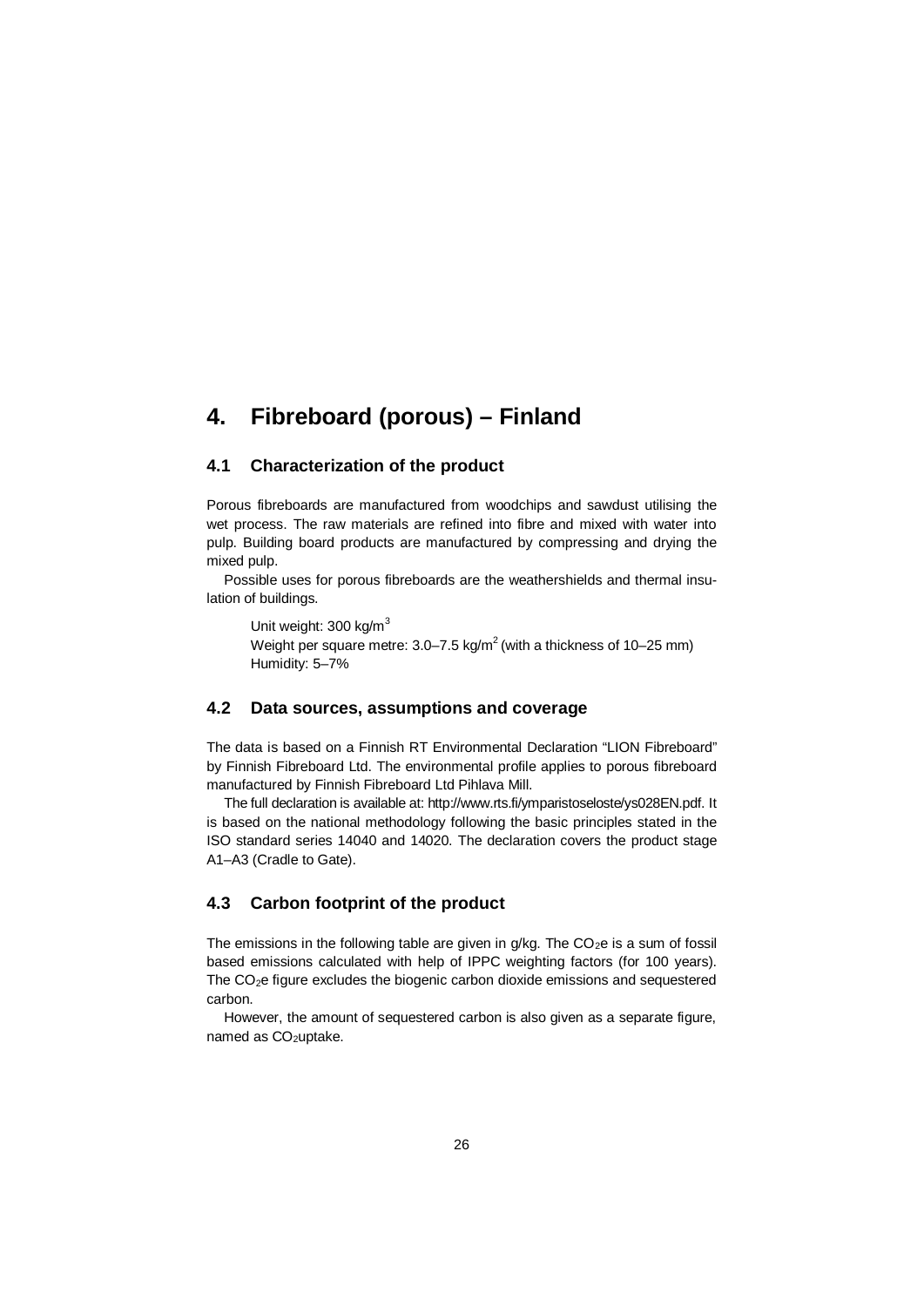The original data contains no information on the  $CO<sub>2</sub>$ uptake, so it needs to be calculated. The calculation is done by assuming the product to be 100% cellulose  $(C_6H_{10}O_5)$ , some 44% of which is carbon (by molecular weight). When the moisture content of the product is assumed to be 6%, the solid cellulose content of the product is:

*1000 g/kg \* (1-0,06) = 940 g/kg.*

Since 44% of the cellulose is carbon, the carbon content of the product is:

*940 g/kg \* 0,44 = 418 g/kg.*

And finally, since carbon dioxide  $(CO_2)$  has 27% of carbon (by molecular weight), the CO<sub>2</sub>uptake of the product can be estimated to be:

*418g/kg \* (1/0,27) = 1531 g/kg.*

**Table 12.** Carbon footprint (A1–3) of Fibreboard (porous) – Finland, 6% moisture content.

| CO <sub>2</sub> e g/kg | 425                 |
|------------------------|---------------------|
| $CO2$ fossil g/kg      | 400                 |
| CH <sub>4</sub> g/kg   | 0.74                |
| $N_2O$ g/kg            | $21 \times 10^{-3}$ |
| $CO2$ uptake g/kg      | 1531                |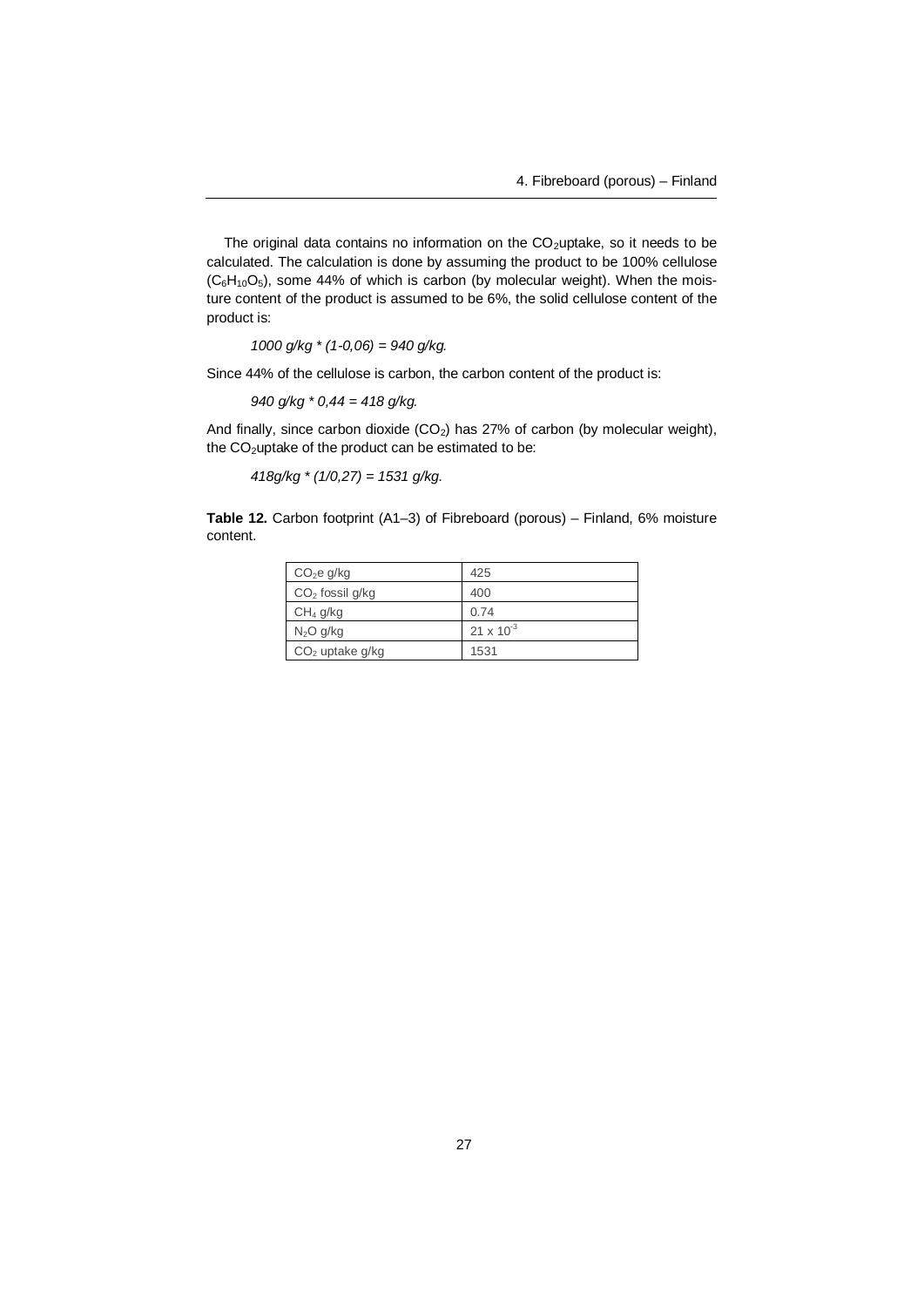## <span id="page-29-0"></span>**5. Chipboard (Raw) – Europe**

#### **5.1 Characterization of the product**

<span id="page-29-1"></span>Chipboard (or particle board) is used for furniture in dry conditions.

The board production starts by reducing different assortments of wood into chips. The chips are then dried in a cylinder cycling machine to the wanted moisture level, after which they are glued. A moulding strap is used to heap up the different chip fractions into a mat. The mat of wood chips and glue then enter a press, which uses heat and pressure to turn the mat into primary boards. The primary boards are finalized using a trimming cutter and saw machine, after which they are sanded to give them finished surface.

The primary boards may be further processed, as their end-use may require. Boards are stacked and packed into a PE-film for transportation.

All the material wastage during production is re-used in the process for heat production.

Unit weight:  $670$  kg/m<sup>3</sup> Moisture content: 5.5%

#### <span id="page-29-2"></span>**5.2 Data sources, assumptions and coverage**

The process description is based on ELCD database 2.0, Process data set: "Particle board; P2 (Standard FPY); production mix, at plant; 7,8% water content". The Owner of the data set is PE INTERNATIONAL and the dataset is available at: [http://lca.jrc.ec.europa.eu/lcainfohub/datasets/elcd/processes/bd7fdac9-40d5-46](http://lca.jrc.ec.europa.eu/lcainfohub/datasets/elcd/processes/bd7fdac9-40d5-4613-9374-6969803269d9_02.01.000.xml) 13-9374-6969803269d9\_02.01.000.xml.

The CO2-data is based on an environmental product declaration of Fritz EGGER GmbH & Co. OG, "Environmental Product Declaration: EGGER EUROSPAN® Raw Chipboard EURODEKOR® Melamine faced Chipboard", published by Institut [Bauen und Umwelt e.V. The declaration is available at: http://bau-umwelt.](http://bau-umwelt.de/download/CY2c949065X135a0570574XY603e/EPD_EHW_2008511_E.pdf?ITServ=CY5ca1fbdbX13c8e5099f3XY522e) de/download/CY2c949065X135a0570574XY603e/EPD\_EHW\_2008511\_E.pdf?IT Serv=CY5ca1fbdbX13c8e5099f3XY522e.

The data covers the manufacturer's factories in Austria, France, Germany, Netherlands, Romania, Russia and UK.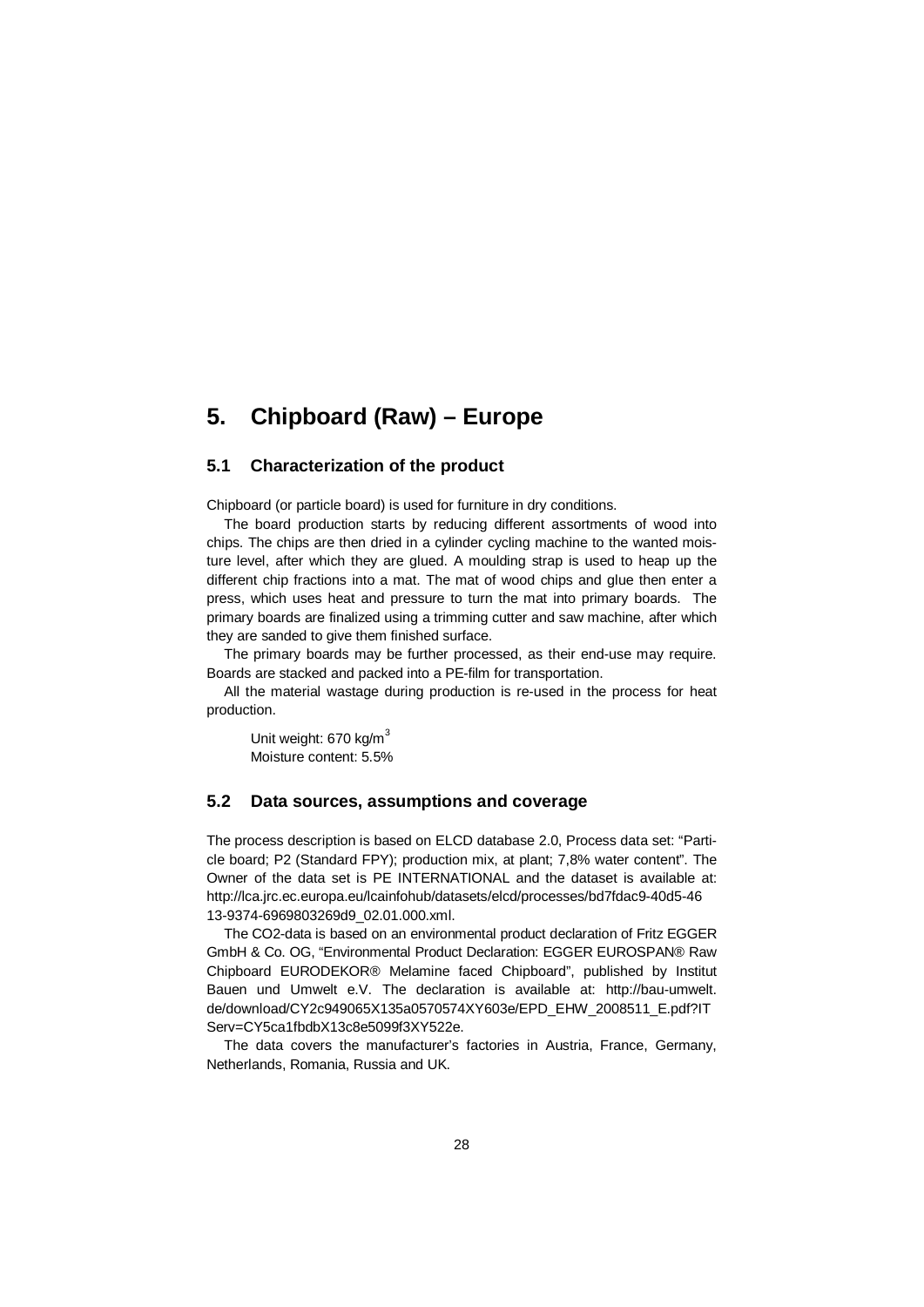The declaration is in compliance with ISO 14045 and ISO 14040. The original data of the EPD (cradle-to-grave) has been modified to cover only the product stage A1–A3 (Cradle to Gate).

#### <span id="page-30-0"></span>**5.3 Carbon footprint of the product**

The emissions in the following table are given in  $g/kg$ . The  $CO<sub>2</sub>e$  is a sum of fossil based emissions calculated with help of IPPC weighting factors (for 100 years). The CO<sub>2</sub>e figure excludes the biogenic carbon dioxide emissions and sequestered carbon.

However, the amount of sequestered carbon is also given as a separate figure, named as CO<sub>2</sub>uptake.

**Table 13.** Carbon footprint (A1–3) of Chipboard (Raw) – Europe, 5.5% moisture content.

| CO <sub>2</sub> e g/kg | 409.0  |
|------------------------|--------|
| $CO2$ fossil g/kg      | 409.0  |
| CH <sub>4</sub> g/kg   |        |
| $N_2O$ g/kg            |        |
| $CO2$ uptake g/kg      | 1564.2 |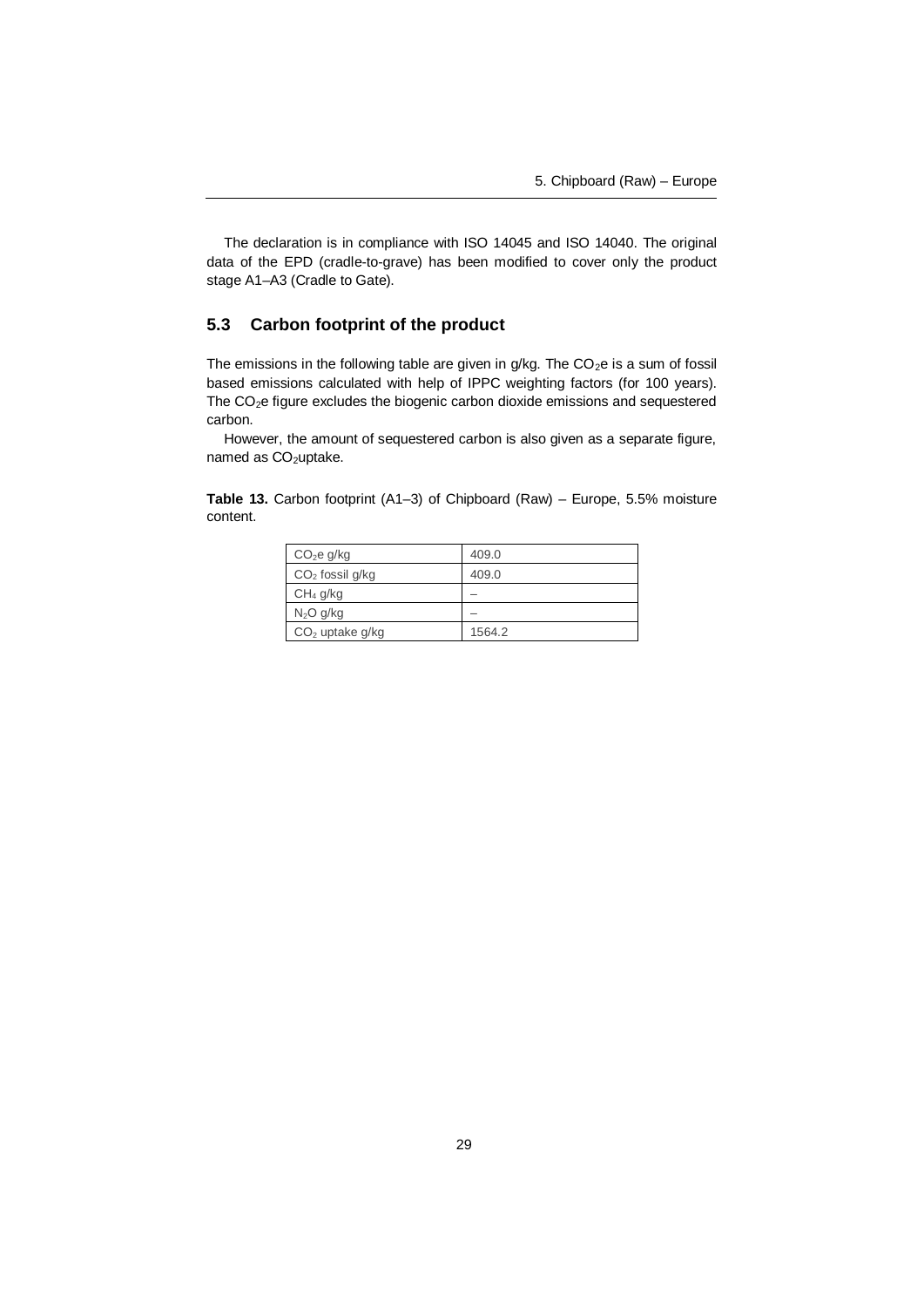## <span id="page-31-0"></span>**6. Chipboard (Melamine Faced) – Europe**

#### **6.1 Characterization of the product**

<span id="page-31-1"></span>Chipboard (or particle board) is used for furniture in dry conditions.

The board production starts by reducing different assortments of wood into chips. The chips are then dried in a cylinder cycling machine to the wanted moisture level, after which they are glued. A moulding strap is used to heap up the different chip fractions into a mat. The mat of wood chips and glue then enter a press, which uses heat and pressure to turn the mat into primary boards. The primary boards are finalized using a trimming cutter and saw machine, after which they are sanded to give them finished surface.

The primary boards are then further processed, by attaching a impregnated material on the top and bottom surfaces of the chipboard. Boards are stacked and packed into a PE-film for transportation.

All the material wastage during production are re-used in the process for heat production.

Unit weight: 11.79 kg/m<sup>2</sup> (with a thickness of 17.6 mm) Unit weight:  $670$  kg/m<sup>3</sup> Moisture content: 5.5%

#### <span id="page-31-2"></span>**6.2 Data sources, assumptions and coverage**

The process description is based on ELCD database 2.0, Process data set: "Particle board; P2 (Standard FPY); production mix, at plant; 7,8% water content". The Owner of the data set is PE INTERNATIONAL and the dataset is available at: [http://lca.jrc.ec.europa.eu/lcainfohub/datasets/elcd/processes/bd7fdac9-40d5-](http://lca.jrc.ec.europa.eu/lcainfohub/datasets/elcd/processes/bd7fdac9-40d5-4613-9374-6969803269d9_02.01.000.xml) [4613-9374-6969803269d9\\_02.01.000.xml.](http://lca.jrc.ec.europa.eu/lcainfohub/datasets/elcd/processes/bd7fdac9-40d5-4613-9374-6969803269d9_02.01.000.xml)

The CO2-data is based on an environmental product declaration of Fritz EGGER GmbH & Co. OG, "Environmental Product Declaration: EGGER EUROSPAN® Raw Chipboard EURODEKOR® Melamine faced Chipboard", publis[hed by Institut Bauen und Umwelt e.V. The declaration is available at: http://bau](http://bau-umwelt.de/download/CY2c949065X135a0570574XY603e/EPD_EHW_2008511_E.pdf?ITServ=CY5ca1fbdbX13c8e5099f3XY522e)umwelt.de/download/CY2c949065X135a0570574XY603e/EPD\_EHW\_2008511\_E .pdf?ITServ=CY5ca1fbdbX13c8e5099f3XY522e.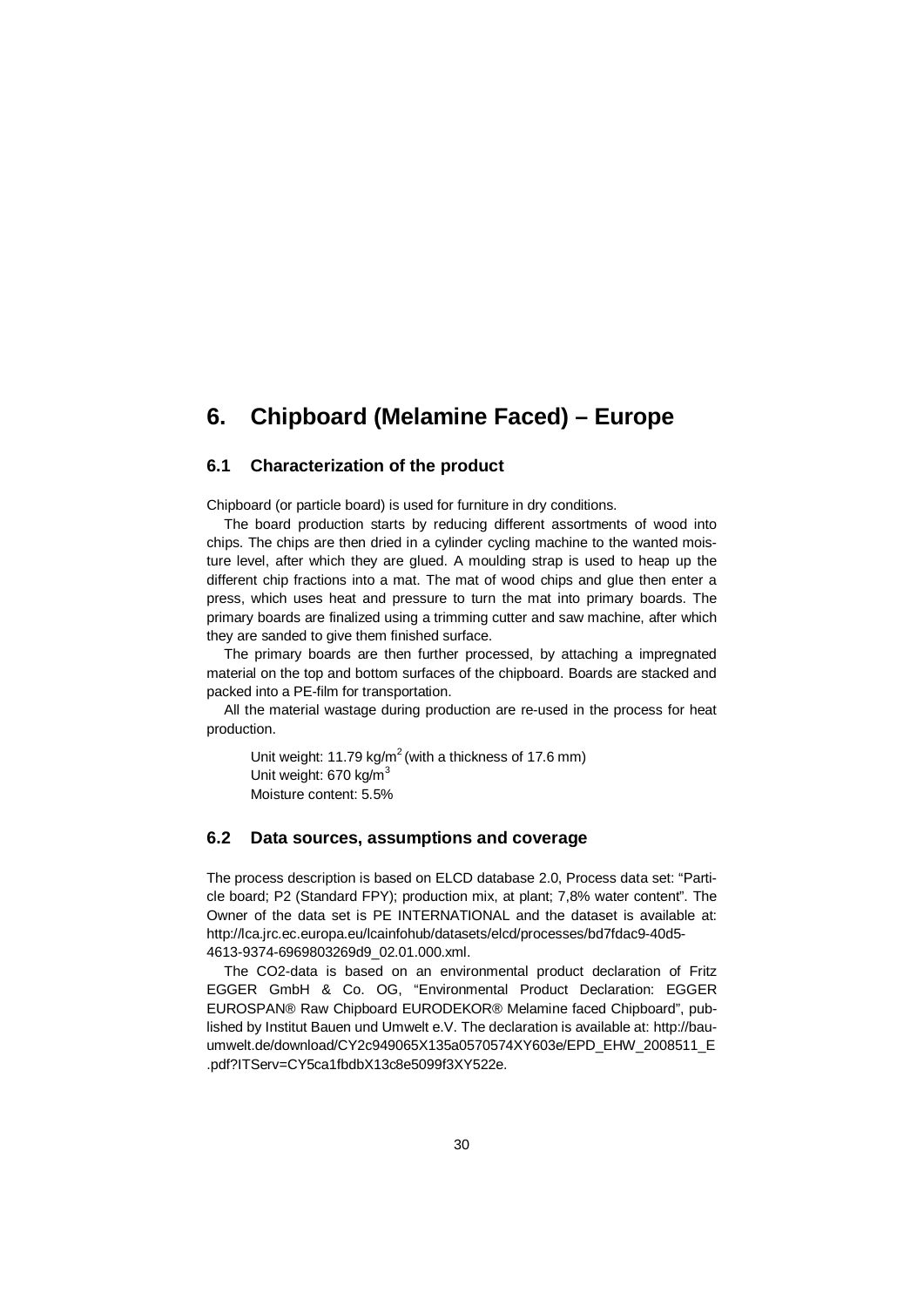The data covers the manufacturers' factories in Austria, France, Germany, Netherlands, Romania, Russia and UK.

The declaration is in compliance with ISO 14045 and ISO 14040. The original data of the EPD (cradle-to-grave) has been modified to cover only the product stage A1–A3 (Cradle to Gate).

#### <span id="page-32-0"></span>**6.3 Carbon footprint of the product**

The emissions in the following table are given in  $g/kg$ . The  $CO<sub>2</sub>e$  is a sum of fossil based emissions calculated with help of IPPC weighting factors (for 100 years). The CO<sub>2</sub>e figure excludes the biogenic carbon dioxide emissions and sequestered carbon.

However, the amount of sequestered carbon is also given as a separate figure, named as CO<sub>2</sub>uptake.

**Table 14.** Carbon footprint (A1–3) of Chipboard (Melamine faced) – Europe, 5.5% moisture content.

| CO <sub>2</sub> e g/kg | 466.5  |
|------------------------|--------|
| $CO2$ fossil g/kg      | 466.5  |
| CH <sub>4</sub> g/kg   |        |
| $N_2O$ g/kg            |        |
| $CO2$ uptake g/kg      | 1526.7 |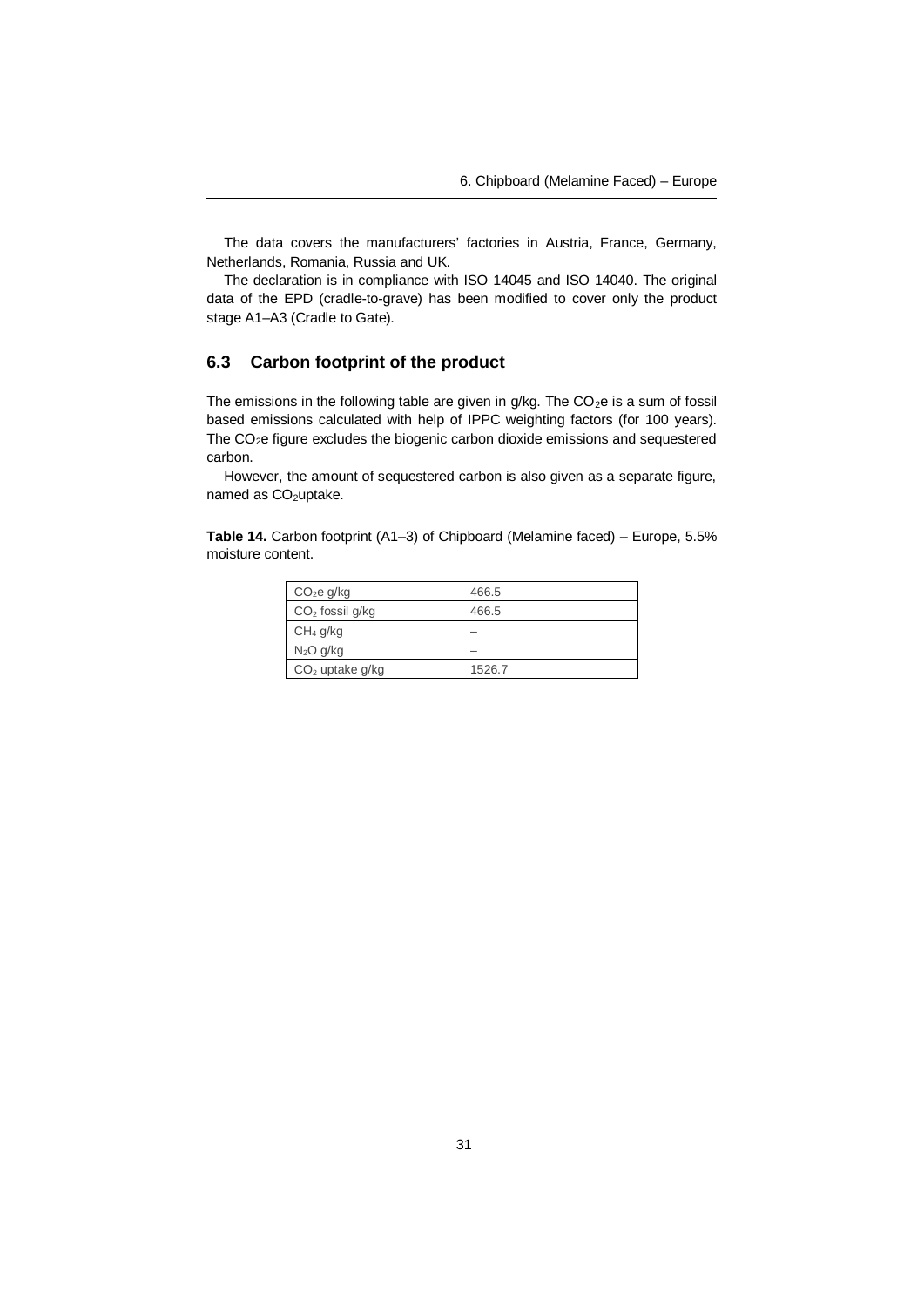## <span id="page-33-0"></span>**7. Gypsum Plasterboard – Europe**

#### **7.1 Characterization of the product**

<span id="page-33-1"></span>Gypsum plasterboard is a standard mineral product used as dry mortarless building material indoors. It consists of two sheets of cardboard and a gypsum layer in between them.

The raw materials for gypsum plasterboards are calcinated gypsum, cardboard and additives. The gypsum is either from mined gypsum, gypsum from flue-gas desulphurization in coal plants (FSG), other synthetic gypsum, or recycled gypsum.

The mined gypsum is mainly from open cast mining. The FSG gypsum includes electricity consumption due to dehydration and purification of the product. The desulphurization is done due to environmental reasons, so the complete electricity consumption of FSG, or lime stone consumption are not considered. Recycled gypsum considers the energy consumption of recycling process and waste flow treatment.

The source of gypsum varies from country to country, due to differing availability of natural gypsum stone, FGD, other synthetic gypsum and recycled gypsum. For example, in Germany, the ratio between FGD and gypsum stone is 50:50, whereas in France it is 100% gypsum stone. All the gypsum varieties are dried and calcinated. The process turns calcium sulphate dehydrates into beta-hemihydrates using mainly thermal energy.

The cardboard is recycled paper and the additives are also considered in the profile.

The gypsum plasterboard is produced by continuously feeding betahemihydrate gypsum and water between the two cardboard layers. The mixing of hemihydrate and water results in a reaction which turns the hemihydrate gypsum to dehydrate gypsum. After the reaction is settled, the plasterboard is cut to size. The excess water is removed in a dryer oven.

Unit weight: 800 kg/m<sup>3</sup>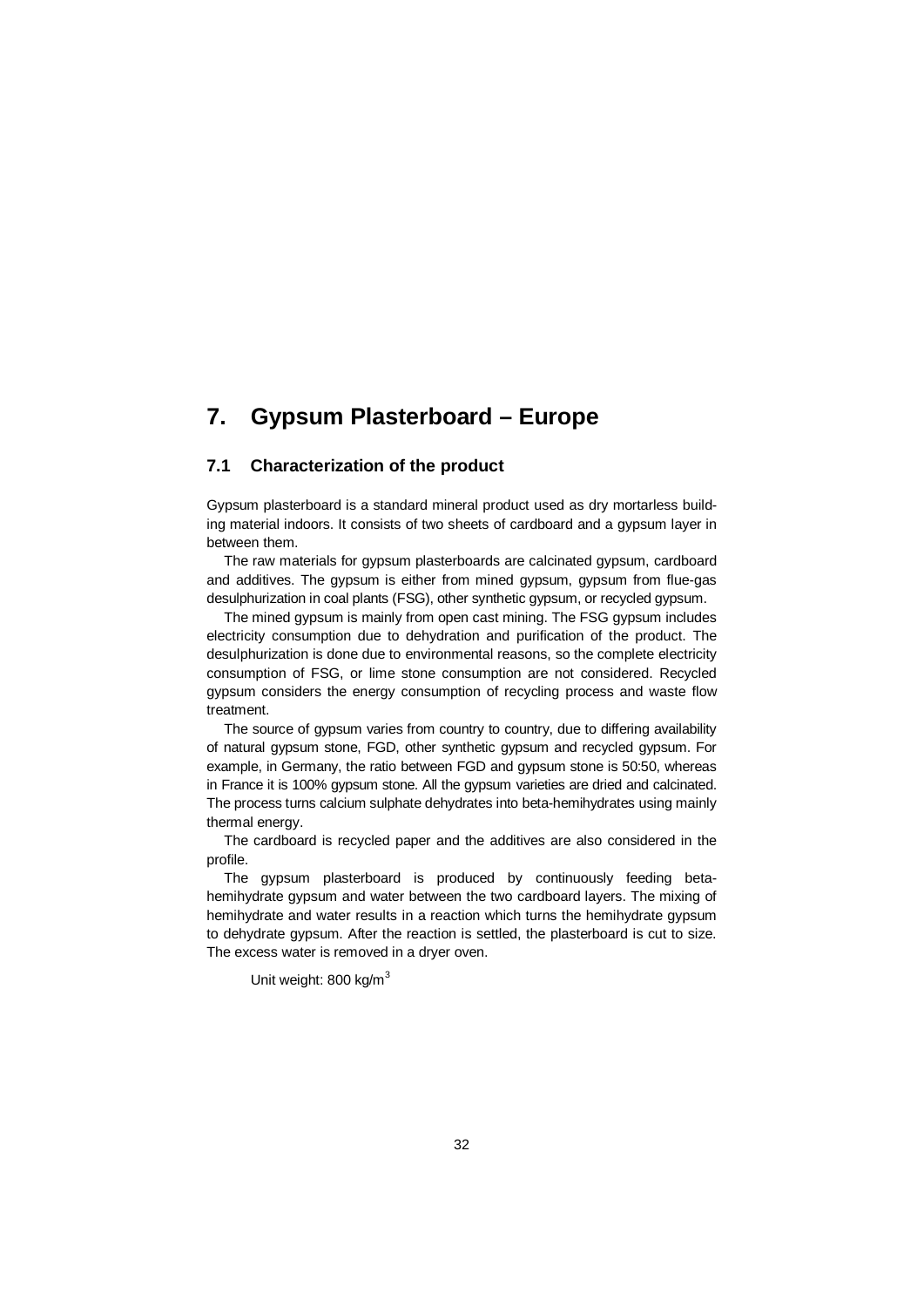#### <span id="page-34-0"></span>**7.2 Data sources, assumptions and coverage**

The source data is from plasterboard production of Germany, France and Great Britain, which represent for 53% of the EU27's market volume.

The data is based on ELCD database 2.0, Process data set: "Gypsum plasterboard; technology mix of plasterboard production; production mix at factory; 12.5 mm thick, 10 kg/m<sup>2</sup> (en). The Owner of the data set is PE INTERNATIONAL [and the dataset is available at: http://lca.jrc.ec.europa.eu/lcainfohub/datasets/](http://lca.jrc.ec.europa.eu/lcainfohub/datasets/elcd/processes/cc39e70e-4a40-42b6-89e3-7305f0b95dc4_01.01.000.xml) elcd/processes/cc39e70e-4a40-42b6-89e3-7305f0b95dc4\_01.01.000.xml.

The declaration is in compliance with ISO 14040 to 14044 and it covers the product stage A1–A3 (Cradle to Gate).

#### <span id="page-34-1"></span>**7.3 Carbon footprint of the product**

The emissions in the following table are given in  $q/kg$ . The  $CO<sub>2</sub>e$  is a sum of fossil based emissions calculated with help of IPPC weighting factors (for 100 years). The  $CO<sub>2</sub>e$  figure excludes the biogenic carbon dioxide emissions and sequestered carbon.

| CO <sub>2</sub> e g/kg | 1967                 |
|------------------------|----------------------|
| $CO2$ fossil g/kg      | 1846                 |
| CH <sub>4</sub> g/kg   | 4.03                 |
| N <sub>2</sub> O g/kg  | $6.8 \times 10^{-2}$ |
| $CO2$ uptake g/kg      | 0                    |

**Table 15.** Carbon footprint (A1–3) of Gypsum plasterboard – Europe.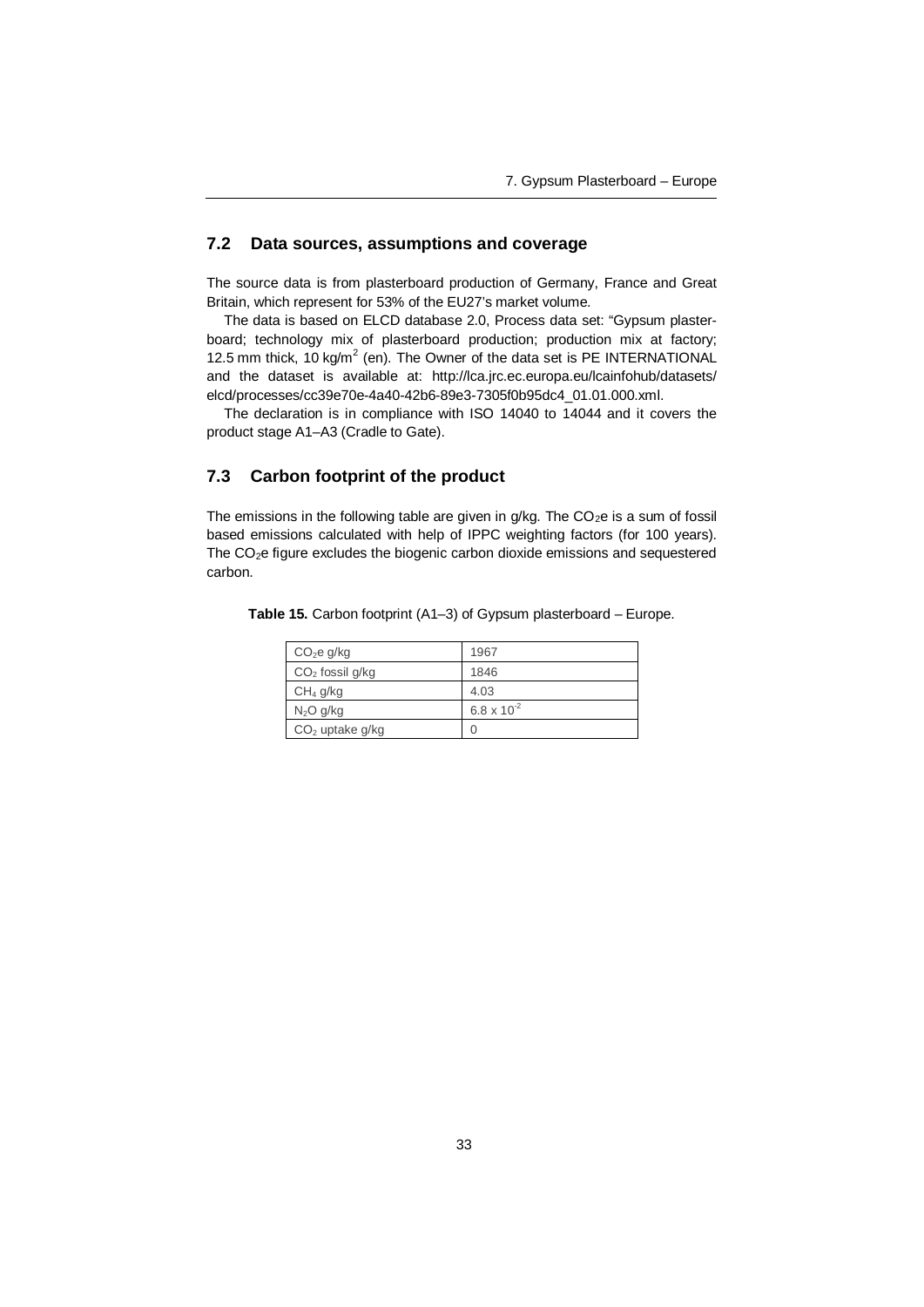## <span id="page-35-0"></span>**8. High Density Fibreboard (raw) – Germany**

#### **8.1 Characterization of the product**

<span id="page-35-1"></span>HDF-boards are used for furniture and as coreboards for floorings.

The boards consist of wood chips (82%), water (5–7%), UF-glue (11%) and paraffin wax (<1%).

The manufacturing process starts with boiling of wood chips, after which they are defibrated in a refiner. After the chips are dried, they are bonded with resins and spread onto a moulding conveyor. The chip-resin-matt is then compressed with continuous hot press, after which it is cut and trimmed to size. Once the ready rawboards are cooled in a radial cooler, they are destacked into large stacks and let to acclimatise. The raw boards are finalized by sanding top and bottom surfaces.

All the waste is re-used in process for heat generation.

Unit weight:  $900$  kg/m<sup>3</sup> Moisture content: 6%

#### <span id="page-35-2"></span>**8.2 Data sources, assumptions and coverage**

The CO2-data is based on an environmental product declaration of Fritz EGGER GmbH & Co. OG, "Environmental Product Declaration: EGGER EUROSPAN® Raw Chipboard EURODEKOR® Melamine faced Chipboard", published by Institut [Bauen und Umwelt e.V. The declaration is available at: http://bau-umwelt.](http://bau-umwelt.de/download/C69eabf0eX135c8458dc6XY7d18/EPD_EHW_2008311_E.pdf?ITServ=CY5ca1fbdbX13c8e5099f3XY522e?ITServ=CY5ca1fbdbX13c8e5099f3XY522e) de/download/C69eabf0eX135c8458dc6XY7d18/EPD\_EHW\_2008311\_E.pdf?ITSe rv=CY5ca1fbdbX13c8e5099f3XY522e?ITServ=CY5ca1fbdbX13c8e5099f3XY522e.

The data covers the manufacturers' factories in Brilon and Wismar, Germany.

The declaration is in compliance with ISO 14045 and ISO 14040. The original data of the EPD (cradle-to-grave) has been modified to cover only the product stage A1–A3 (Cradle to Gate).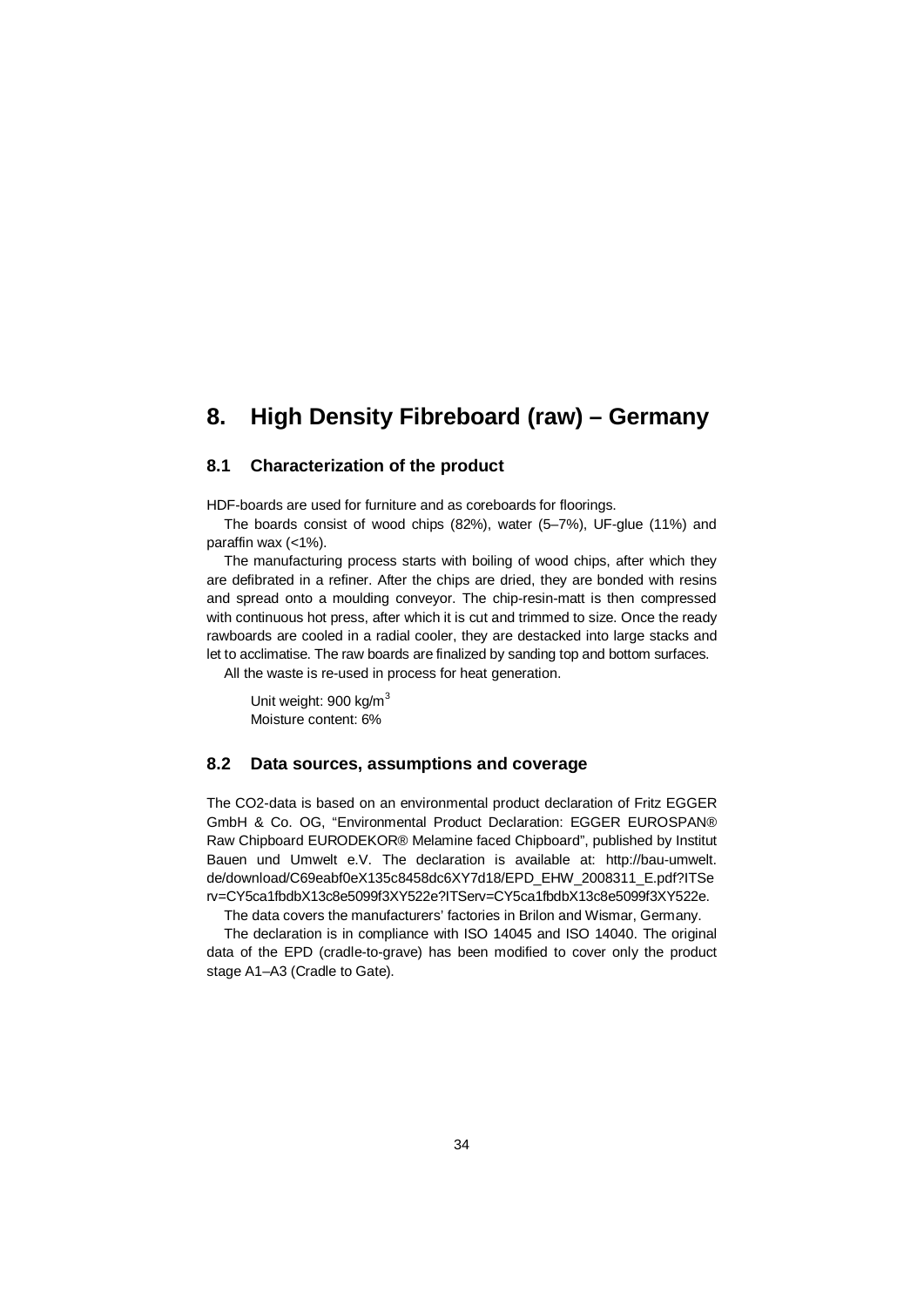## **8.3 Carbon footprint of the product**

The emissions in the following table are given in  $g/kg$ . The  $CO<sub>2</sub>e$  is a sum of fossil based emissions calculated with help of IPPC weighting factors (for 100 years). The CO2e figure excludes the biogenic carbon dioxide emissions and sequestered carbon.

However, the amount of sequestered carbon is also given as a separate figure, named as CO<sub>2</sub>uptake.

**Table 16.** Carbon footprint (A1–3) of High Density Fibreboard (Raw) – Germany, 6% moisture content.

| CO <sub>2</sub> e g/kg | 661.1  |
|------------------------|--------|
| $CO2$ fossil g/kg      | 661.1  |
| CH <sub>4</sub> g/kg   |        |
| $N_2O$ g/kg            |        |
| $CO2$ uptake g/kg      | 1436.7 |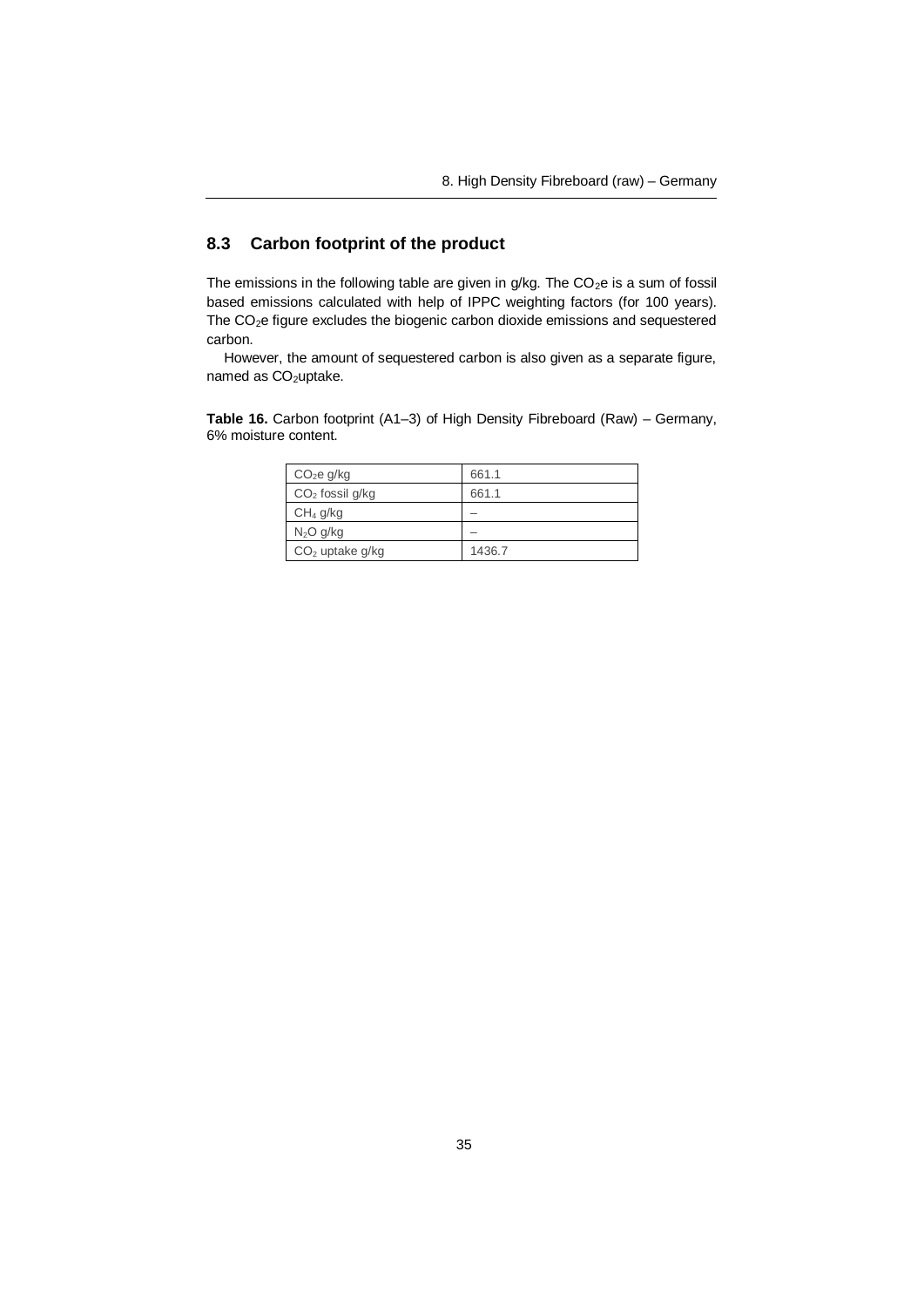# **9. Medium Density Fibreboard (raw) – Germany**

### **9.1 Characterization of the product**

MDF-boards are used mainly for furniture in dry conditions.

The boards consist of wood chips (82%), water (5–7%), UF-glue (11%) and paraffin wax (<1%).

The manufacturing process starts with boiling of wood chips, after which they are defibrated in a refiner. After the chips are dried, they are bonded with resins and spread onto a moulding conveyor. The chip-resin-matt is then compressed with continuous hot press, after which it is cut and trimmed to size. Once the ready rawboards are cooled in a radial cooler, they are destacked into large stacks and let to acclimatise. The raw boards are finalized by sanding top and bottom surfaces.

All the waste is re-used in process for heat generation.

Unit weight: 730 kg/m<sup>3</sup> Moisture content: 5–7%

#### **9.2 Data sources, assumptions and coverage**

The CO2-data is based on an environmental product declaration of Fritz EGGER GmbH & Co. OG, "Environmental Product Declaration: EGGER EUROSPAN® Raw Chipboard EURODEKOR® Melamine faced Chipboard", published by Institut Bauen [und Umwelt e.V. The declaration is available at: http://bau-umwelt.de/down](at: http://bau-umwelt.de/download/C69eabf0eX135c8458dc6XY7d18/EPD_EHW_2008311_E.pdf?ITServ=CY5ca1fbdbX13c8e5099f3XY522e?ITServ=CY5ca1fbdbX13c8e5099f3XY522e) load/C69eabf0eX135c8458dc6XY7d18/EPD\_EHW\_2008311\_E.pdf?ITServ=CY5ca1f bdbX13c8e5099f3XY522e?ITServ=CY5ca1fbdbX13c8e5099f3XY522e.

The data covers the manufacturers' factories in Brilon and Wismar, Germany.

The declaration is in compliance with ISO 14045 and ISO 14040. The original data of the EPD (cradle-to-grave) has been modified to cover only the product stage A1–A3 (Cradle to Gate).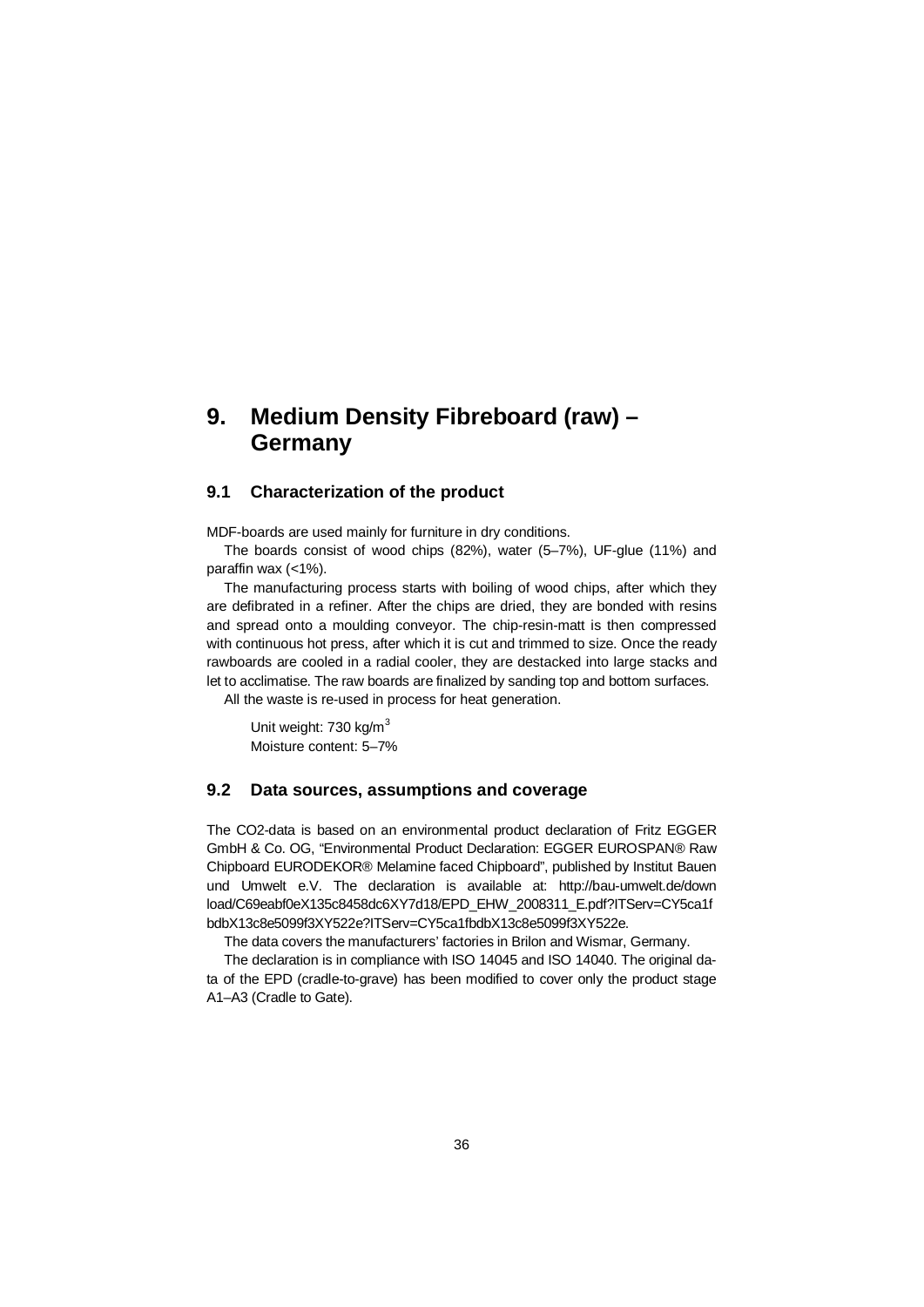## **9.3 Carbon footprint of the product**

The emissions in the following table are given in  $g/kg$ . The CO<sub>2</sub>e is a sum of fossil based emissions calculated with help of IPPC weighting factors (for 100 years). The CO2e figure excludes the biogenic carbon dioxide emissions and sequestered carbon.

However, the amount of sequestered carbon is also given as a separate figure, named as CO<sub>2</sub>uptake.

**Table 17.** Carbon footprint (A1–3) of Medium Density Fibreboard (Raw) – Germany, 6% moisture content.

| CO <sub>2</sub> e g/kg | 652.0  |
|------------------------|--------|
| $CO2$ fossil g/kg      | 652.0  |
| CH <sub>4</sub> g/kg   |        |
| N <sub>2</sub> O g/kg  |        |
| $CO2$ uptake g/kg      | 1417.8 |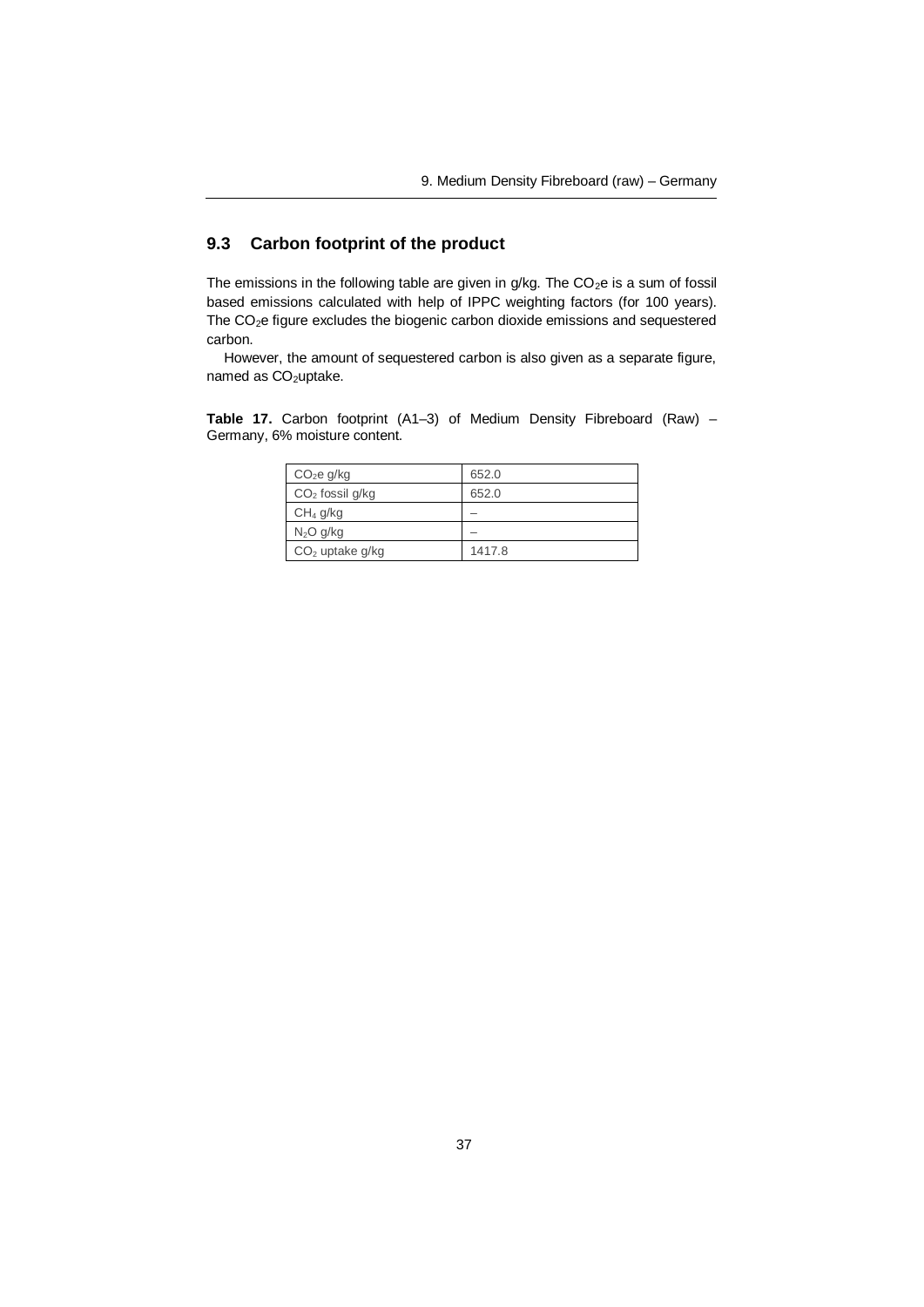# **10. Medium Density Fibreboard (raw) – Sweden**

### **10.1 Characterization of the product**

MDF-boards are used mainly for furniture in dry conditions.

The boards consist of wood chips, water, UF-glue and paraffin wax.

The manufacturing process starts with boiling of wood chips, after which they are defibrated in a refiner. After the chips are dried, they are bonded with resins and spread onto a moulding conveyor. The chip-resin-matt is then compressed with continuous hot press, after which it is cut and trimmed to size. Once the ready rawboards are cooled in a radial cooler, they are destacked into large stacks and let to acclimatise. The raw boards are finalized by sanding top and bottom surfaces.

Unit weight:  $740-810$  kg/m<sup>3</sup> Moisture content: 5.5%

### **10.2 Data sources, assumptions and coverage**

The CO2-data is based on an environmental product declaration "Trätek, 1998. Medium density fiber board, Karlit AB. Environmental Product Declaration 9906815900002" (in Swedish).

The data covers the product stage A1–A3 (Cradle to Gate).

## **10.3 Carbon footprint of the product**

The emissions in the following table are given in  $g/kg$ . The  $CO<sub>2</sub>e$  is a sum of fossil based emissions calculated with help of IPPC weighting factors (for 100 years). The CO2e figure excludes the biogenic carbon dioxide emissions and sequestered carbon.

However, the amount of sequestered carbon is also given as a separate figure, named as CO<sub>2</sub>uptake.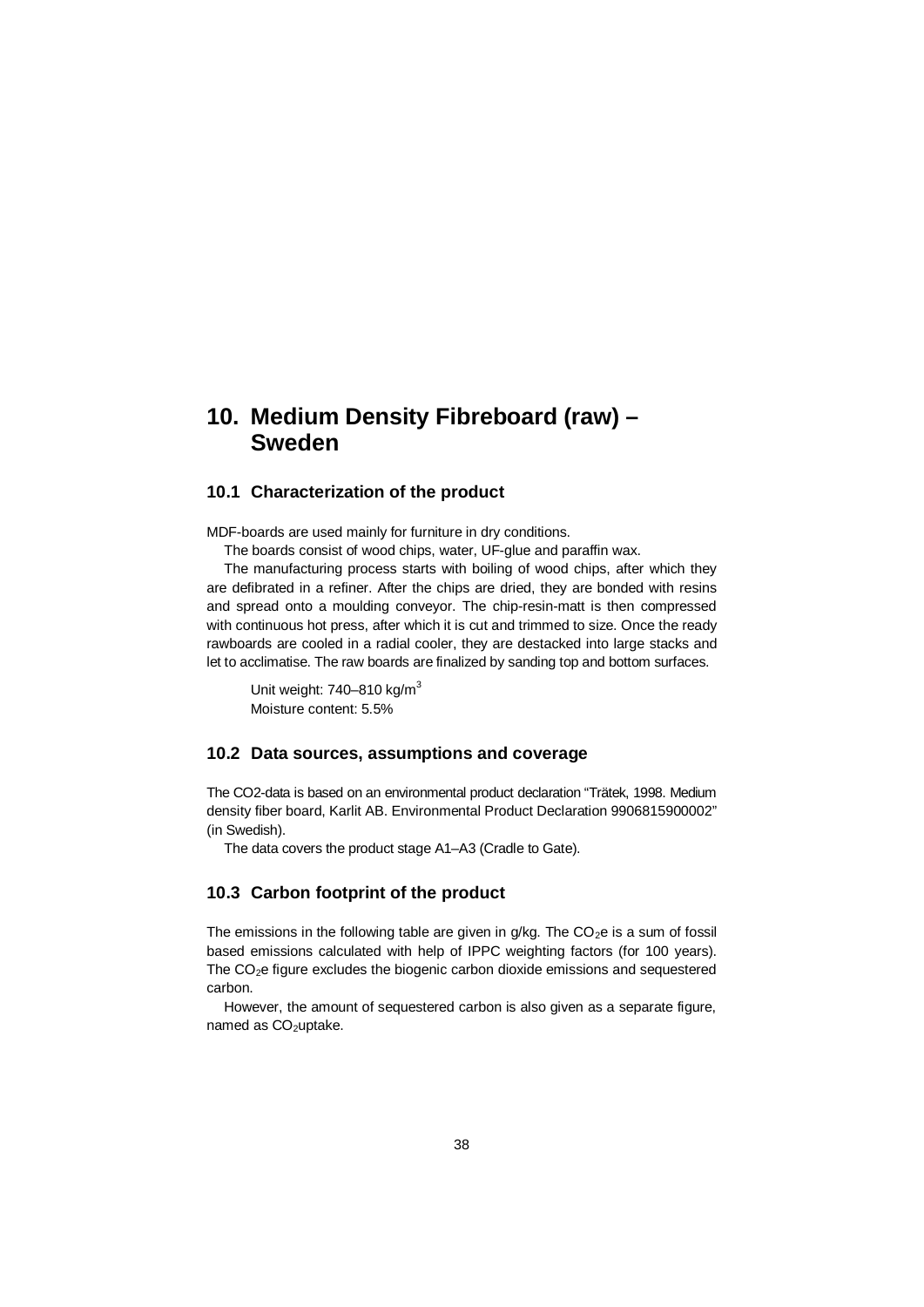#### **Calculation of CO2 uptake**

It is assumed that the dry wood content of the product is  $80\% = 800$  g/kg. It is further assumed that dry wood binds 1.832 kg of carbon dioxide per kg, therefore the carbon uptake can be estimated to be:

 $0.8 * 1.832$  kg/kg = 1.466 kg/kg.

**Table 18.** Carbon footprint (A1–3) of Medium Density Fibreboard (Raw) – Sweden, 5.5% moisture content.

| CO <sub>2</sub> e g/kg | 340  |
|------------------------|------|
| $CO2$ fossil g/kg      | 265  |
| CH <sub>4</sub> g/kg   | 3    |
| $N_2O$ g/kg            |      |
| $CO2$ uptake g/kg      | 1466 |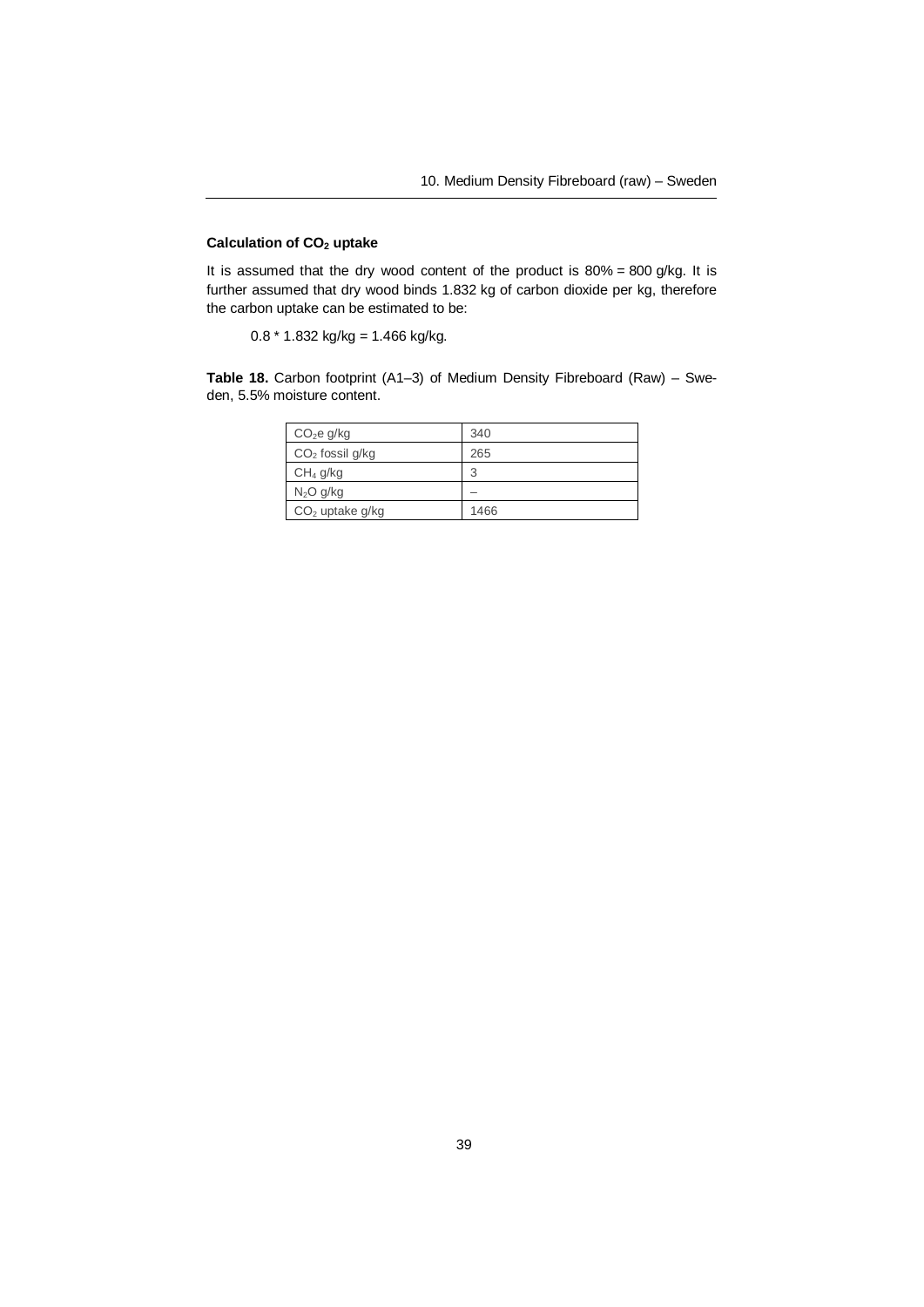# **11. Medium Density Fibreboard (Melamine Faced) – Germany**

#### **11.1 Characterization of the product**

MDF-boards are used mainly for furniture in dry conditions.

The boards consist of wood chips (82%), water (5–7%), UF-glue (11%), paraffin wax (<1%), decorative paper (60–120g/m<sup>2</sup>) and melamine formaldehyde resin.

The melamine faced fibreboards use MDF-boards as their raw boards.

The impregnating substances are made by first unrolling the base papers and uptaking the impregnating resin in the system. After this the impregranated paper is dried with heaters and cut to desired dimensions. The ready boards are then stacked onto pallets.

The melamine-faced boards are made by placing the impregnated material on the top / bottom surface of the raw board and pressing the board in hot press. After this the ready boards are stacked and let to acclimatise.

All the waste is re-used in process for heat generation.

Unit weight:  $6,79$  kg/m<sup>2</sup> Moisture content: 5–7%

#### **11.2 Data sources, assumptions and coverage**

The CO2-data is based on an environmental product declaration of Fritz EGGER GmbH & Co. OG, "Environmental Product Declaration: EGGER EUROSPAN® Raw Chipboard EURODEKOR® Melamine faced Chipboard", published by Institut [Bauen und Umwelt e.V. The declaration is available at: http://bau-umwelt.](http://bau-umwelt.de/download/C69eabf0eX135c8458dc6XY7d18/EPD_EHW_2008311_E.pdf?ITServ=CY5ca1fbdbX13c8e5099f3XY522e?ITServ=CY5ca1fbdbX13c8e5099f3XY522e) de/download/C69eabf0eX135c8458dc6XY7d18/EPD\_EHW\_2008311\_E.pdf?ITSe rv=CY5ca1fbdbX13c8e5099f3XY522e?ITServ=CY5ca1fbdbX13c8e5099f3XY522e

The data covers the manufacturers' factories in Brilon and Wismar, Germany.

The declaration is in compliance with ISO 14045 and ISO 14040. The original data of the EPD (cradle-to-grave) has been modified to cover only the product stage A1–A3 (Cradle to Gate).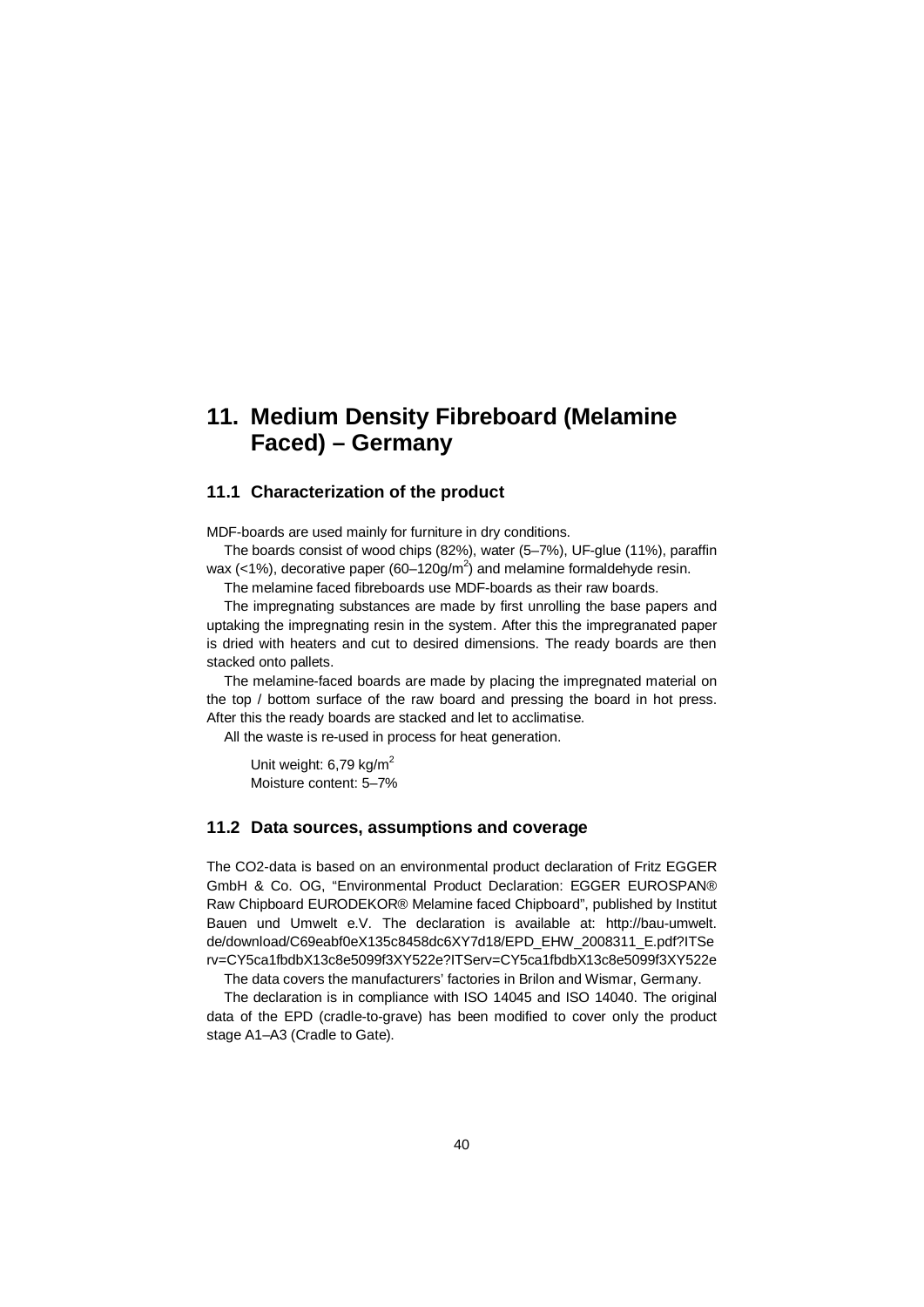## **11.3 Carbon footprint of the product**

The emissions in the following table are given in  $g/kg$ . The  $CO<sub>2</sub>e$  is a sum of fossil based emissions calculated with help of IPPC weighting factors (for 100 years). The CO2e figure excludes the biogenic carbon dioxide emissions and sequestered carbon.

However, the amount of sequestered carbon is also given as a separate figure, named as CO<sub>2</sub>uptake.

**Table 19.** Carbon footprint (A1–3) of Medium Density Fibreboard (Melamine Faced) – Germany, 6% moisture content.

| CO <sub>2</sub> e g/kg | 788.0  |
|------------------------|--------|
| $CO2$ fossil g/kg      | 788.0  |
| CH <sub>4</sub> g/kg   |        |
| N <sub>2</sub> O g/kg  |        |
| $CO2$ uptake g/kg      | 1458.2 |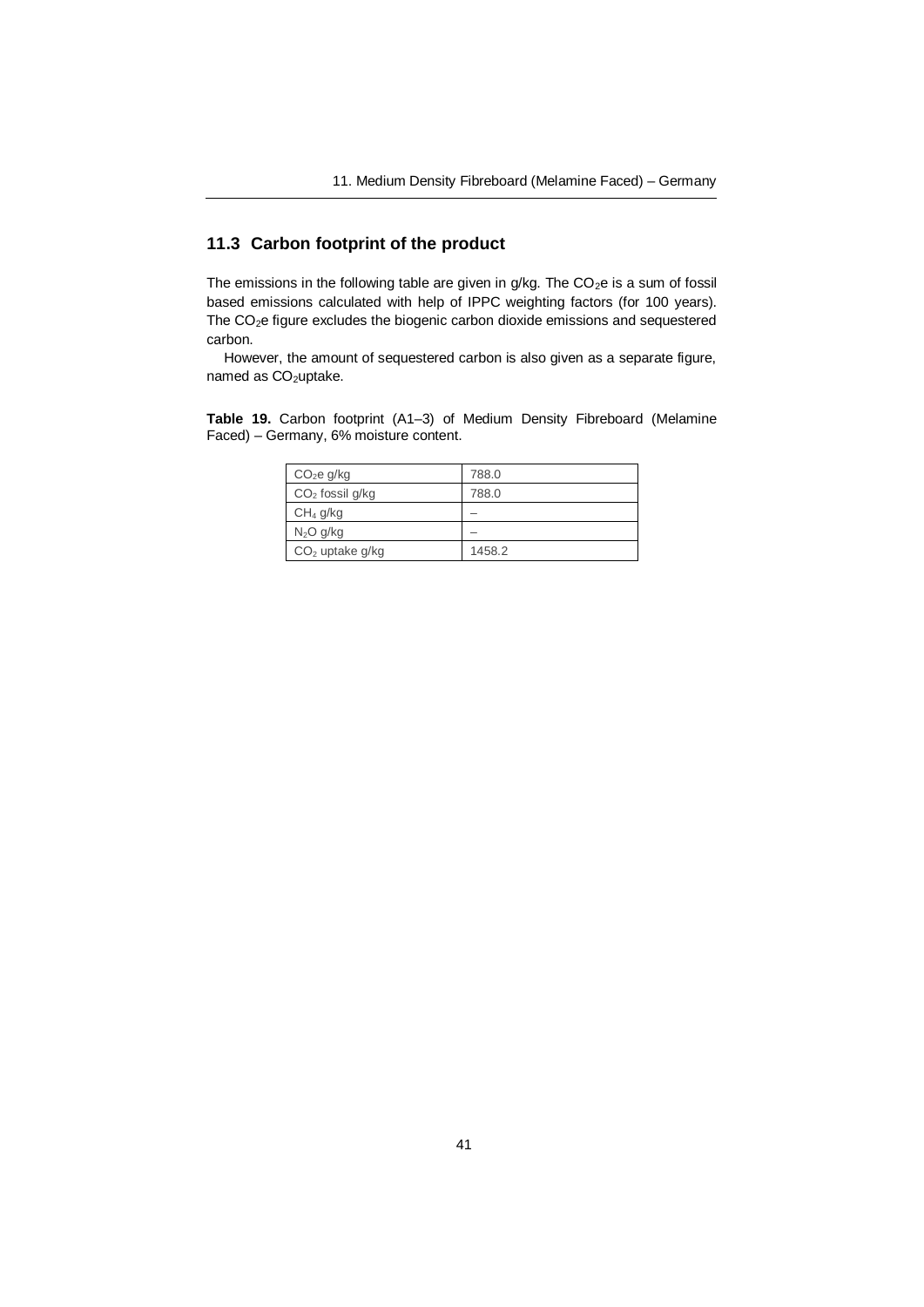# **12. Oriented Strand Board, OSB (Raw) – Germany**

### **12.1 Characterization of the product**

OSB, or oriented strand board from cross-oriented layers of thin, rectangular wooden strips compressed and bonded together with wax and resin adhesives.

Unit weight: 600 kg/m<sup>3</sup> Weight per square metre: 2.0–20.0 kg/m $^2$  (with a thickness of 4–40 mm) Humidity: 9% (±4%)

#### **12.2 Data sources, assumptions and coverage**

The data is based on an environmental product declaration by Institut Bauen und Umwelt e.V. "Egger Holzwerkstoffe – EUROSTRAND OSB, OS´Brace". The environmental profile applies to OSB manufactured by Egger Holzwerkstoffe Wismar GmbH in its factory in Wismar, Germany.

The full declaration is available at: http://bau-umwelt.de/download/C150a5d33X [12e80faa159XY3a77/EPD\\_EHW\\_2008112\\_D.pdf. It is based on the ISO standard](http://bau-umwelt.de/download/C150a5d33X12e80faa159XY3a77/EPD_EHW_2008112_D.pdf. It is based on the ISO standard 14025) 14025. The declaration covers the product stage A1–A3 (Cradle to Gate) but also some stage C (End of Life) considerations.

The carbon footprint presented in the following chapter takes into account only the product stage.

## **12.3 Carbon footprint of the product**

The emissions in the following table are given in  $q/kg$ . The  $CO<sub>2</sub>e$  is a sum of fossil based emissions calculated with help of IPPC weighting factors (for 100 years). The  $CO<sub>2</sub>e$  figure excludes the biogenic carbon dioxide emissions and sequestered carbon.

However, the amount of sequestered carbon is also given as a separate figure. named as CO<sub>2</sub>uptake.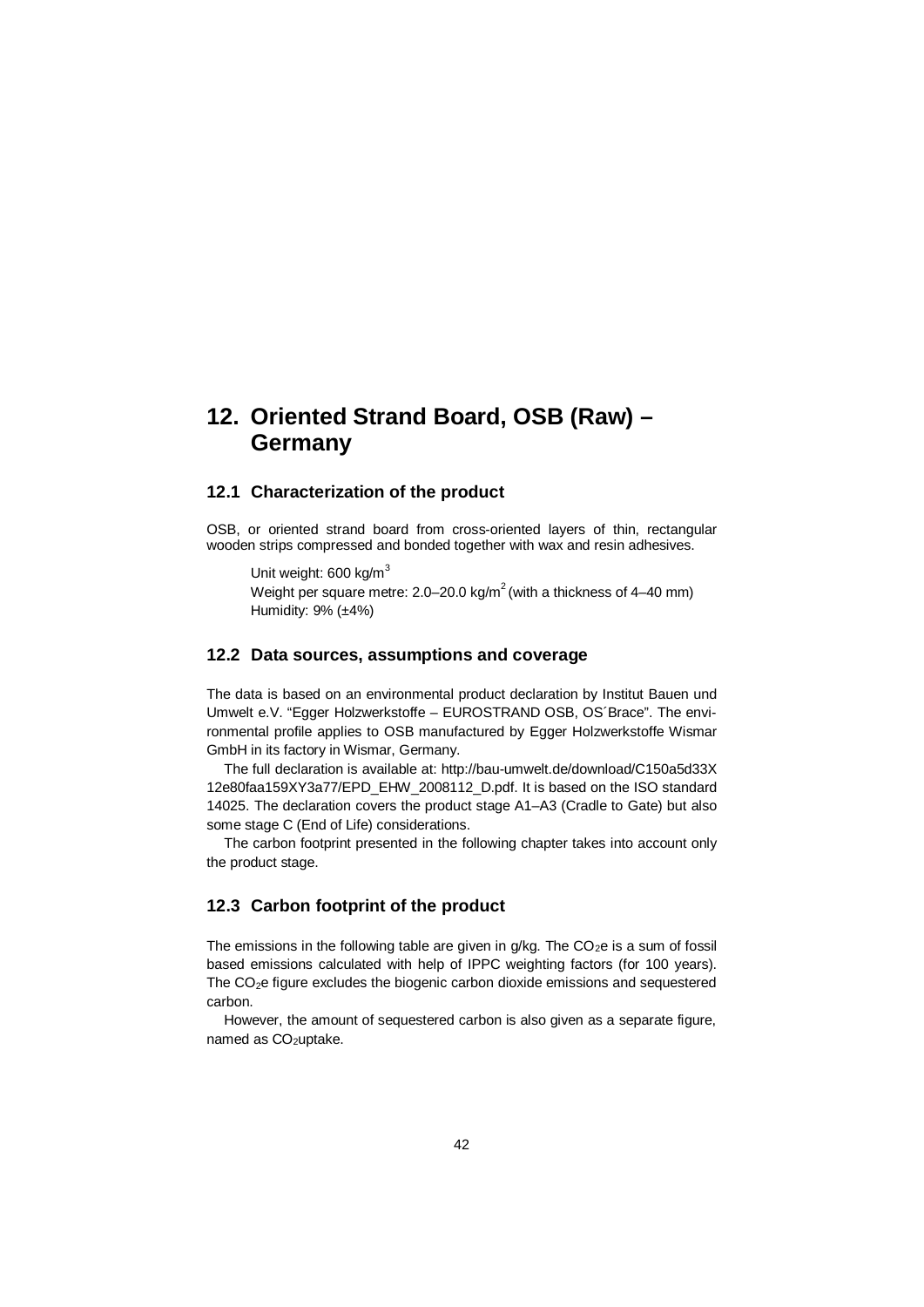The original data expressed the emissions in terms of kg/m $^3$  (of ready product), and it has been converted to g/kg, by using unit weight of 600 kg/m<sup>3</sup>.

The following table is based on the image 4 (Abbildung 4) of the original data and it contains CO<sub>2</sub>-emissions from cradle to gate, excluding packaging materials.

**Table 20.** Carbon footprint (A1–3) of Oriented Strand Board (Raw) – Germany, 9% moisture content.

| CO <sub>2</sub> e g/kg | 208                |
|------------------------|--------------------|
| $CO2$ fossil g/kg      | 197.6              |
| CH <sub>4</sub> g/kg   | 0.33               |
| $N_2O$ g/kg            | $7 \times 10^{-3}$ |
| $CO2$ uptake g/kg      | 1692               |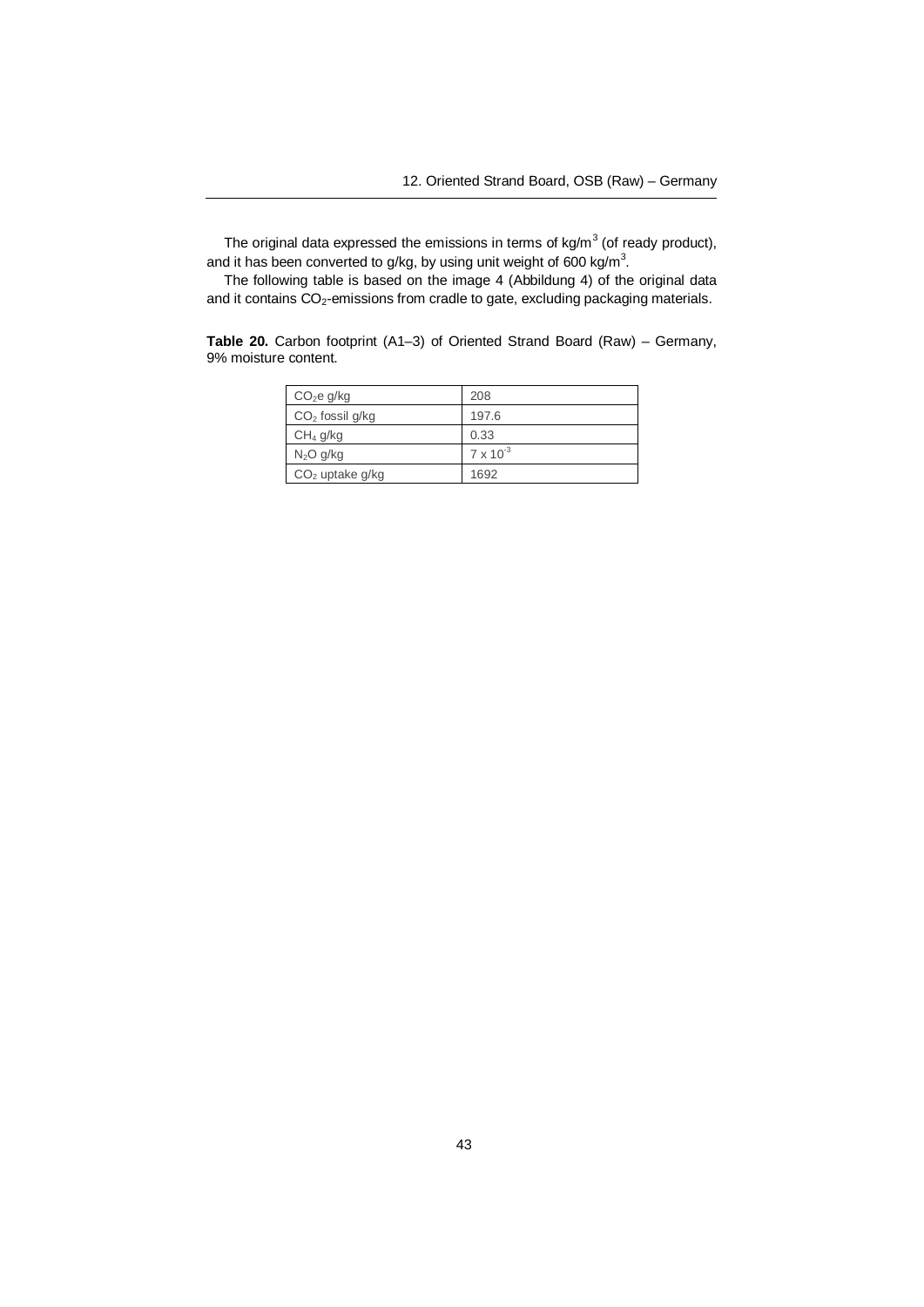# **13. Plywood (Standard Birch) – Finland**

### **13.1 Characterization of the product**

Standard birch plywood consists of birch veneer and mainly phenol formaldehyde glue. It can be applied to transport equipment, concrete formwork systems and furniture and indoor cladding.

Unit weight: 660 kg/m<sup>3</sup> Weight per square metre: 6.1–20.4 kg/m<sup>2</sup> (with a thickness of 9–30 mm) Humidity: 9%

#### **13.2 Data sources, assumptions and coverage**

The data is based on a Finnish RT Environmental Declaration "Standard Birch Plywood" by Puuinfo Oy. The environmental profile applies to standard birch plywood manufactured by one of the Finnish manufacturers (Metsaliitto Cooperative, Suolahti and Punkaharju plywood mills, UPM-kymmene Wood, Heinola, Joensuu, Jyväskylä, Kaukas and Savonlinna mills, Visuvesi Oy, Visuvesi mill, Koskisen Oy, Järvelä mill). It should be noted that the mills of Heinola, Kaukas and Visuvesi have been shut down after the publication of the profile. As a result, the data from these mills still effect the profile, even if these are already out of operation.

The full declaration is available at: http://www.rts.fi/ymparistoseloste/ys034eng.pdf. It is based on the national methodology following the basic principles stated in the [ISO standard series 14040 and 14020. The declaration covers the product stage](http://www.rts.fi/ymparistoseloste/ys034eng.pdf) A1–A3 (Cradle to Gate).

## **13.3 Carbon footprint of the product**

The emissions in the following table are given in  $g/kg$ . The  $CO<sub>2</sub>e$  is a sum of fossil based emissions calculated with help of IPPC weighting factors (for 100 years). The CO<sub>2</sub>e figure excludes the biogenic carbon dioxide emissions and sequestered carbon.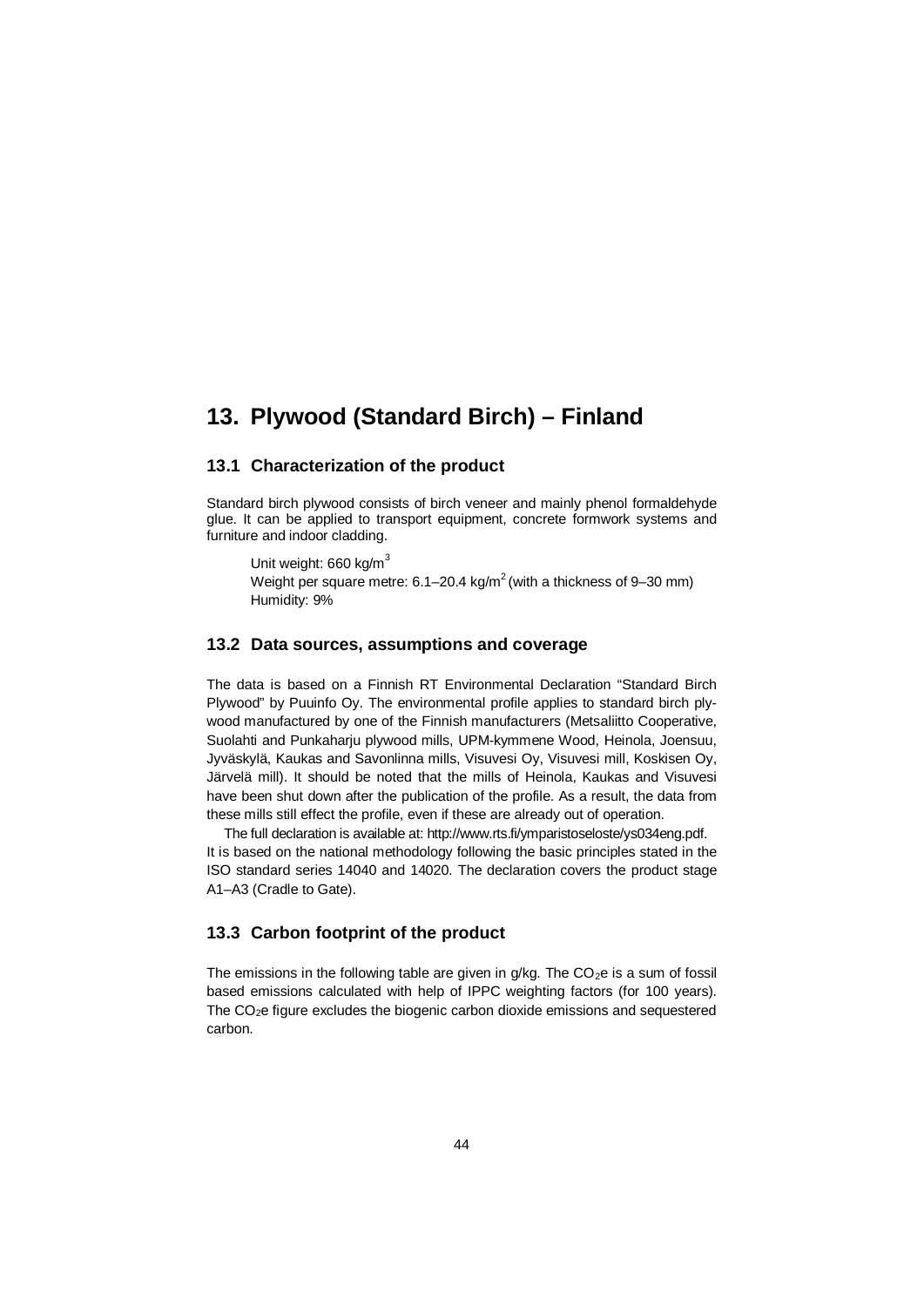However, the amount of sequestered carbon is also given as a separate figure, named as CO<sub>2</sub>uptake.

**Table 21.** Carbon footprint (A1–3) of Plywood (Standard Birch) – Finland, 9% moisture content.

| CO <sub>2</sub> e g/kg | 718                  |
|------------------------|----------------------|
| $CO2$ fossil g/kg      | 650                  |
| CH <sub>4</sub> g/kg   | 2.7                  |
| $N_2O$ g/kg            | $3.3 \times 10^{-3}$ |
| $CO2$ uptake g/kg      | 1188                 |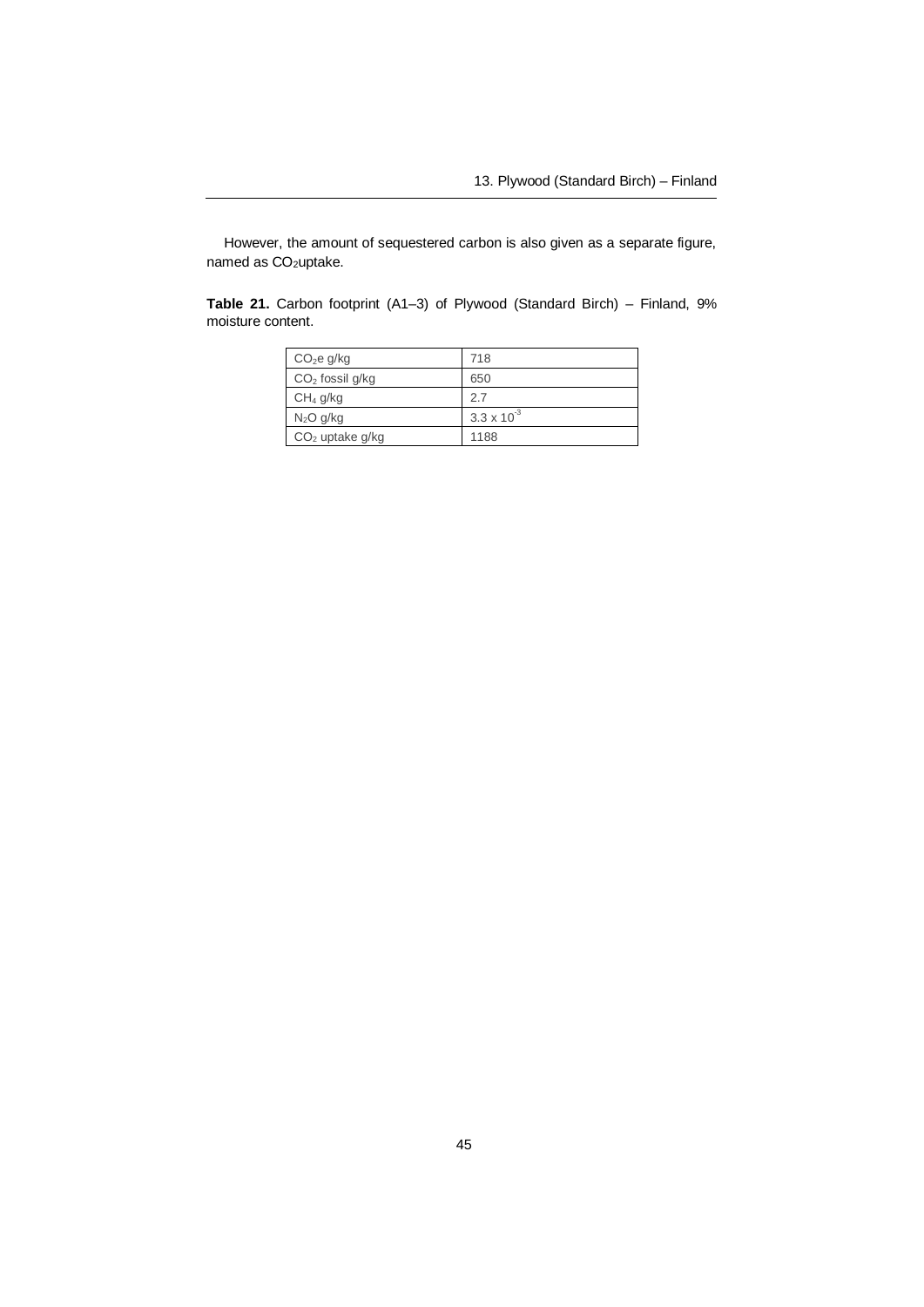# **14. Plywood (Standard Conifer) – Finland**

## **14.1 Characterization of the product**

Standard conifer plywood consists of coniferous veneer and mainly phenol formaldehyde glue. It is used when high strength birch veneer is not required. It can be applied to concrete formwork systems, packaging and buildings.

Unit weight:  $450$  tkg/m<sup>3</sup> Weight per square metre: 4.1–13.8 kg/m<sup>2</sup> (with a thickness of 9–30 mm) Humidity: 9%

### **14.2 Data sources, assumptions and coverage**

The data is based on a Finnish RT Environmental Declaration "Standard Conifer Plywood" by Puuinfo Oy. The environmental profile applies to standard coniferous plywod manufactured by one of the Finnish manufacturers (Metsaliitto Cooperative, Suolahti mill, or UPM-kymmene Wood, Jyväskylä and Pellos mills).

The full declaration is available at: http://www.rts.fi/ymparistoseloste/ys035eng.pdf. It is based on the national methodology following the basic principles stated in the [ISO standard series 14040 and 14020. The declaration covers the product stage](http://www.rts.fi/ymparistoseloste/ys035eng.pdf) A1–A3 (Cradle to Gate).

### **14.3 Carbon footprint of the product**

The emissions in the following table are given in  $q/kg$ . The  $CO<sub>2</sub>e$  is a sum of fossil based emissions calculated with help of IPPC weighting factors (for 100 years). The CO2e figure excludes the biogenic carbon dioxide emissions and sequestered carbon.

However, the amount of sequestered carbon is also given as a separate figure, named as CO<sub>2</sub>uptake.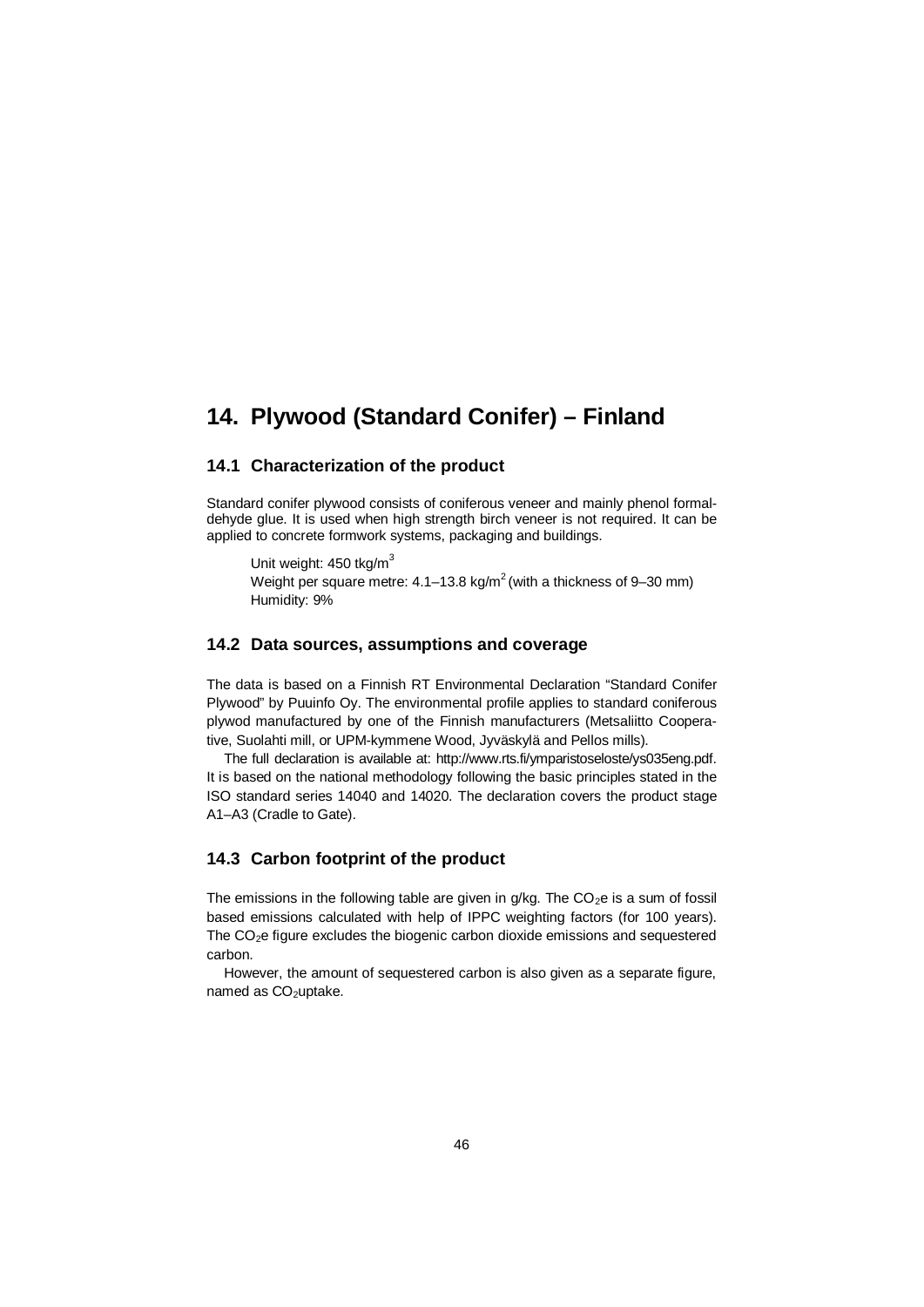| CO <sub>2</sub> e g/kg | 605                  |
|------------------------|----------------------|
| $CO2$ fossil g/kg      | 560                  |
| CH <sub>4</sub> g/kg   | 1.8                  |
| $N_2O$ g/kg            | $1.5 \times 10^{-3}$ |
| $CO2$ uptake g/kg      | 1708                 |

**Table 22.** Carbon footprint (A1-3) of Plywood (Standard Conifer) – Finland, 9% moisture content.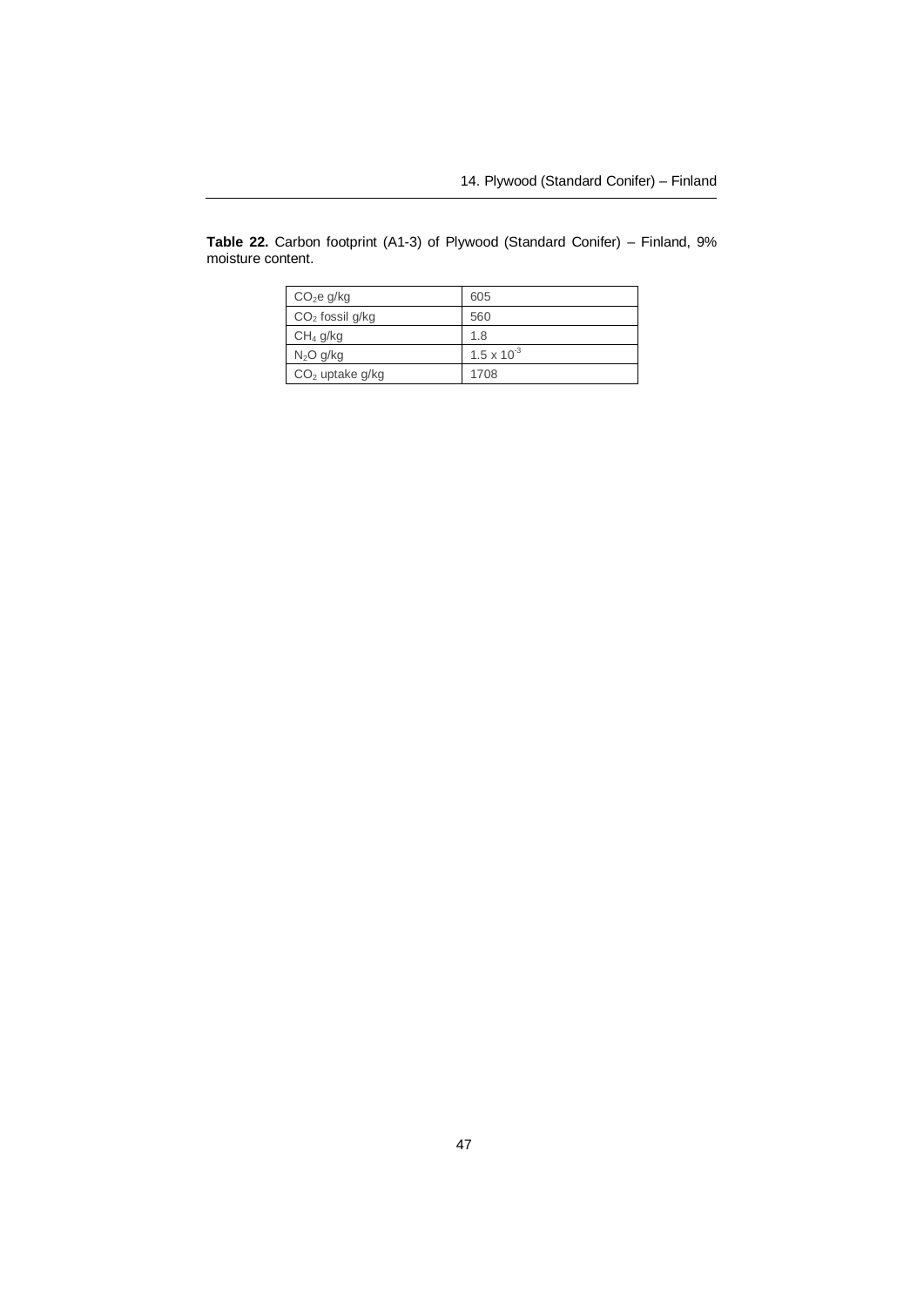# **15. Plywood – Sweden**

## **15.1 Characterization of the product**

Standard plywood consists of veneer and mainly phenol formaldehyde glue. It can be applied to transport equipment, concrete formwork systems and furniture and indoor cladding.

Unit weight: 575 tkg/m<sup>3</sup> Thickness: 15 mm Humidity: 5.5%

### **15.2 Data sources, assumptions and coverage**

The data is based on an environmental product declaration: "Trätek, 1997. Träbaserade skivor, 15 mm konstruktionsplywood Vänerply AB, Environmental Product Declaration 9709079". (In Swedish.)

The declaration covers the product stage A1–A3 (Cradle to Gate).

## **15.3 Carbon footprint of the product**

The emissions in the following table are given in  $g/kg$ . The  $CO<sub>2</sub>e$  is a sum of fossil based emissions calculated with help of IPPC weighting factors (for 100 years). The CO2e figure excludes the biogenic carbon dioxide emissions and sequestered carbon.

However, the amount of sequestered carbon is also given as a separate figure, named as CO<sub>2</sub>uptake.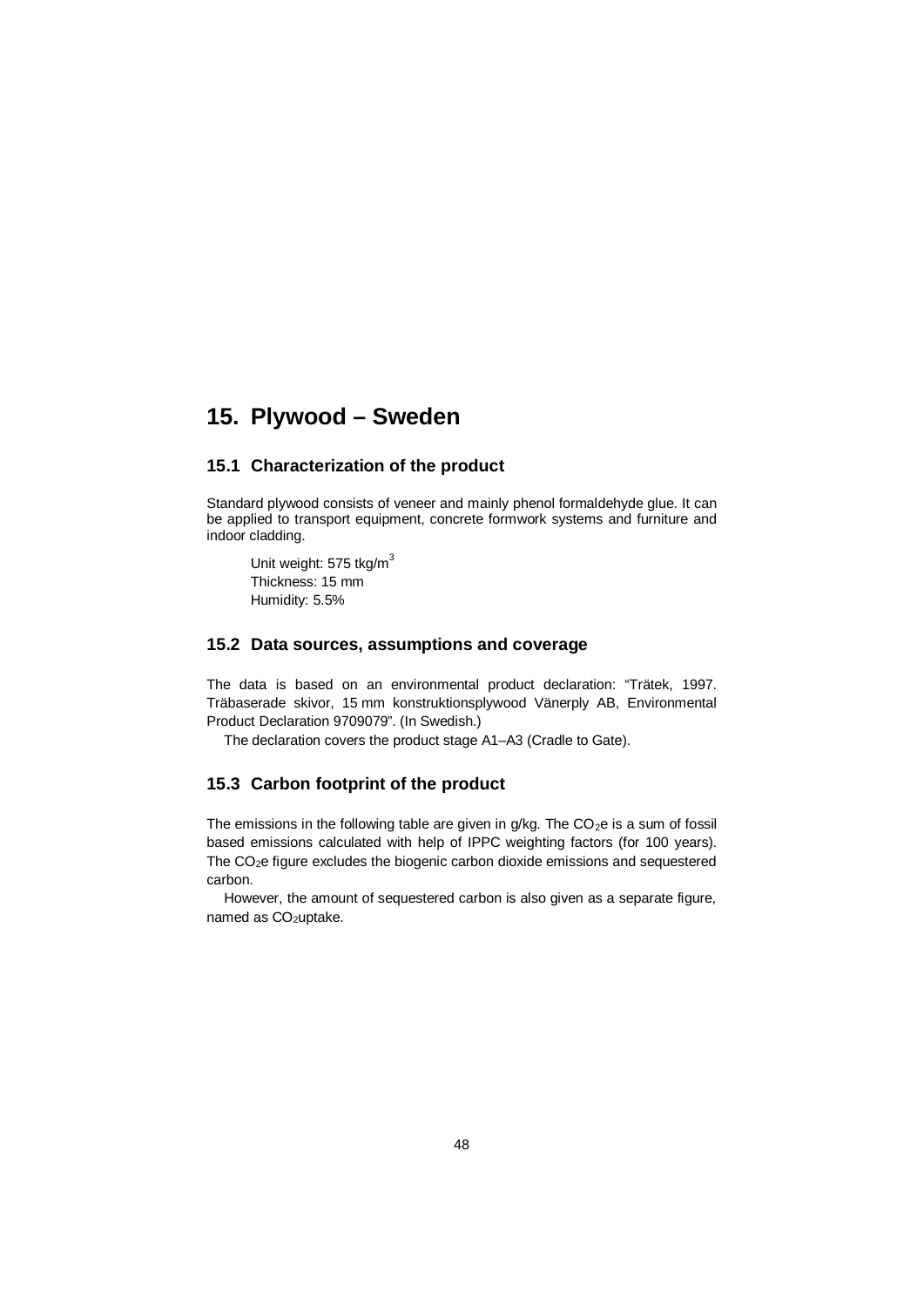| CO <sub>2</sub> e g/kg | 229    |
|------------------------|--------|
| $CO2$ fossil g/kg      | 182    |
| CH <sub>4</sub> g/kg   | $1.9*$ |
| N <sub>2</sub> O g/kg  |        |
| $CO2$ uptake g/kg      | 1731   |

**Table 23.** Carbon footprint (A1–3) of Plywood – Sweden, 5.5% moisture content.

\* Hydrocarbons of original data are assumed to be 100% methane.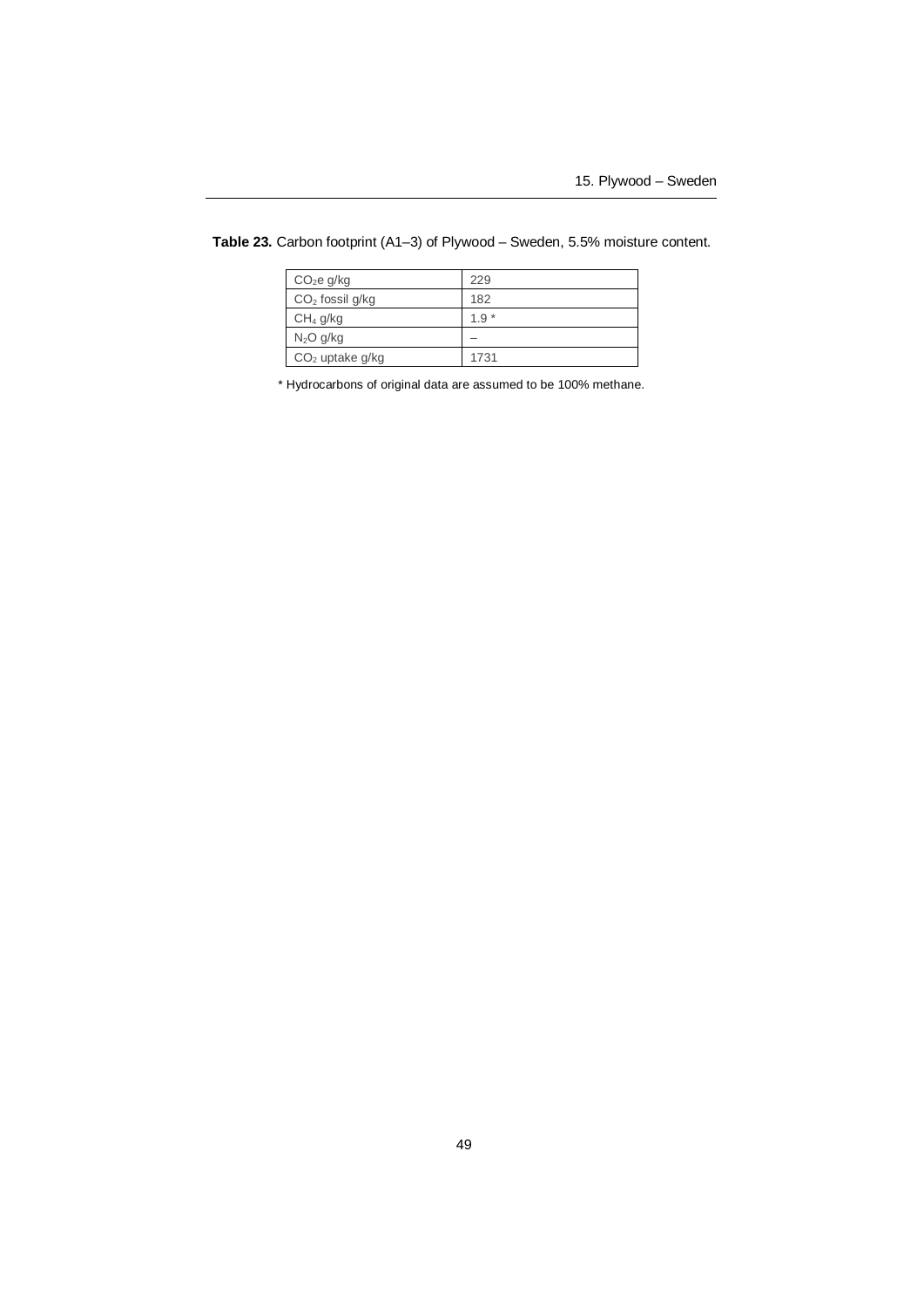# **16. Laminate Flooring – Europe**

### **16.1 Characterization of the product**

Laminate flooring is used as decorative hard surface floor elements. Due to thin structure, it can be used on both new building and renovations. The floor is installed as floating floor without any adhesives, using click connections.

The laminate flooring combines a coreboard with a decorative paper, which are pressed together in a hot press. The pressed product forms a single element, called master board. After the master board is cooled, it is cut to size, and click profile is added to its edges.

The ready product is packed in ready packets with protective film.

All material wastage is fed back to process for heat production.

Laminate flooring is classified into five different categories, AC 1 to AC 5, based on their abrasion resistance. AC 1 has the least abrasion resistance while AC 5 has the most. This profile covers wear classes AC 3 to AC 5, or from moderate to high. More information on classes and testing is available in EN 13329.

Unit weight: 900 kg/m $3$  ( $\pm$  20 kg) Moisture content: 5–7%

### **16.2 Data sources, assumptions and coverage**

The CO2-data is based on an environmental product declaration of EGGER Retail Products GmbH & Co. KG, "Environmental Product Declaration: EGGER Laminate Flooring", published by Institut Bauen und Umwelt e.V. The declaration [is available at: http://bau-umwelt.de/download/CY3969297eX137a7270bd8X1533/](http://bau-umwelt.de/download/CY3969297eX137a7270bd8X1533/EPD_EHW_2008211_E.pdf?ITServ=CY5ca1fbdbX13c8e5099f3XY522e) EPD\_EHW\_2008211\_E.pdf?ITServ=CY5ca1fbdbX13c8e5099f3XY522e.

The data covers the manufacturers' laminate floor manufacturing, which is based in Germany.

The declaration is in compliance with ISO 14045 and ISO 14040. The original data of the EPD includes the product stage A1–A3 (Cradle to Gate), and some end-of-life considerations. This profile includes only cradle-to-gate data.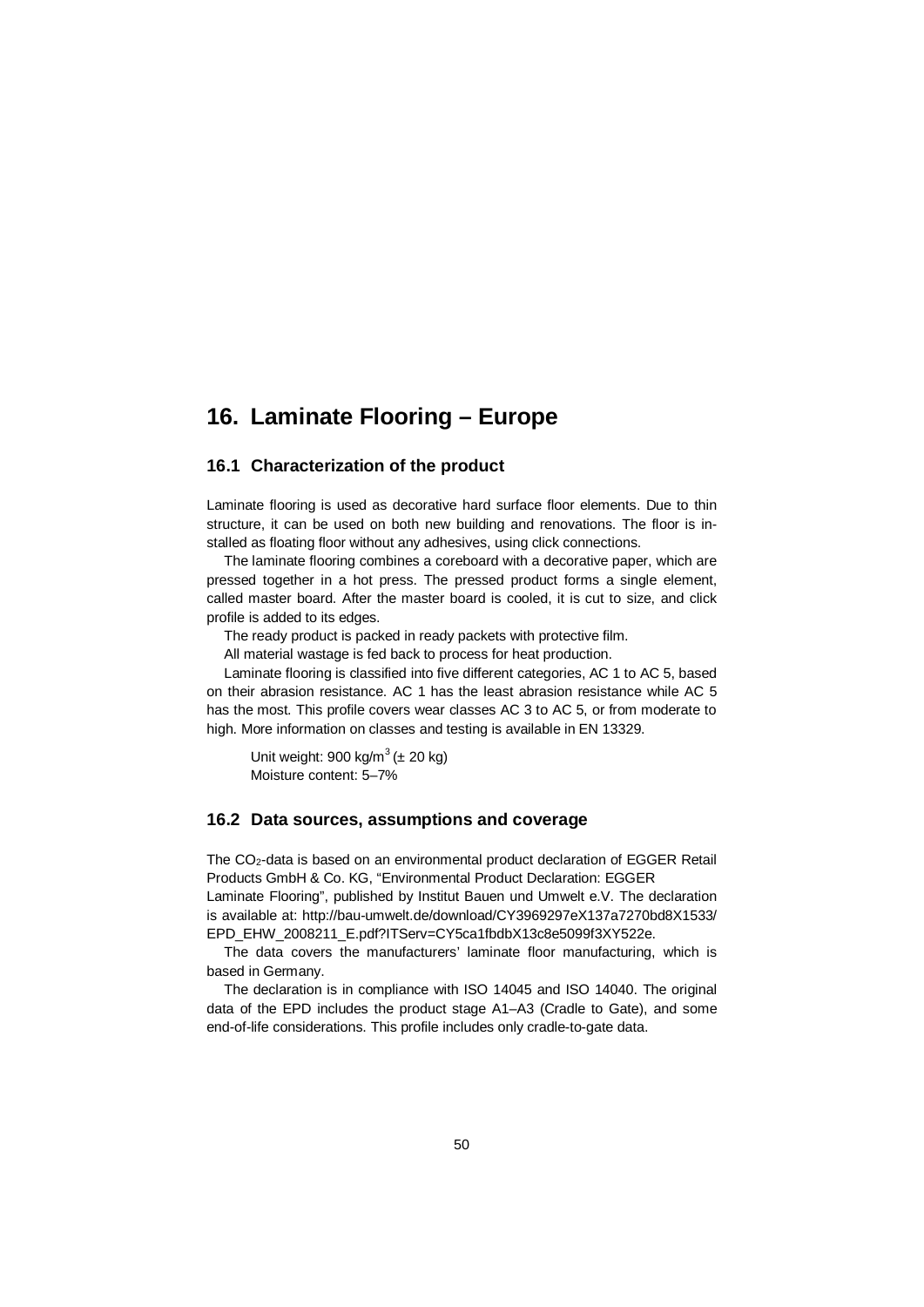## **16.3 Carbon footprint of the product**

The emissions in the following table are given in  $g/kg$ . The CO<sub>2</sub>e is a sum of fossil based emissions calculated with help of IPPC weighting factors (for 100 years). The CO2e figure excludes the biogenic carbon dioxide emissions and sequestered carbon.

However, the amount of sequestered carbon is also given as a separate figure, named as CO<sub>2</sub>uptake.

#### **Calculation of CO2 emissions**

The manufacturer's EPD expresses the emissions in terms of emissions per square meter of a ready product. However, the EPD does not include exact information on the mass per square meter. The emissions are converted here from kg/m<sup>2</sup> to kg/kg-basis, by using the unit weight, 900 kg/m<sup>3</sup>, and a thickness of 6 mm. These calculation assumptions result in a unit weight of 5,4 kg/m<sup>2</sup>.

The original data states that the  $CO<sub>2</sub>$  emissions from the raw material extraction, production and packaging is 4.05 kg/m<sup>2</sup> of product. With the unit weight of 5,4 kg/m<sup>2</sup>, this equals to 4,05/5,4 kg/kg = 0,75 kg/kg = 750 g/kg of emissions.

#### **Calculation of CO2 uptake**

The original data states that 7,97 kg of carbon dioxide is bound in 1m<sup>2</sup> of the end product. With the unit weight of 5,4 kg/m<sup>2</sup>, this equals to 7.97/5,4 kg/kg = 1,476 kg/kg = 1476 g/kg of carbon dioxide uptake.

**Table 24.** Carbon footprint (A1–3) of Laminate Flooring – Europe, 6% moisture content.

| CO <sub>2</sub> e g/kg | 750  |
|------------------------|------|
| $CO2$ fossil g/kg      | 750  |
| CH <sub>4</sub> g/kg   |      |
| N <sub>2</sub> O g/kg  |      |
| $CO2$ uptake g/kg      | 1476 |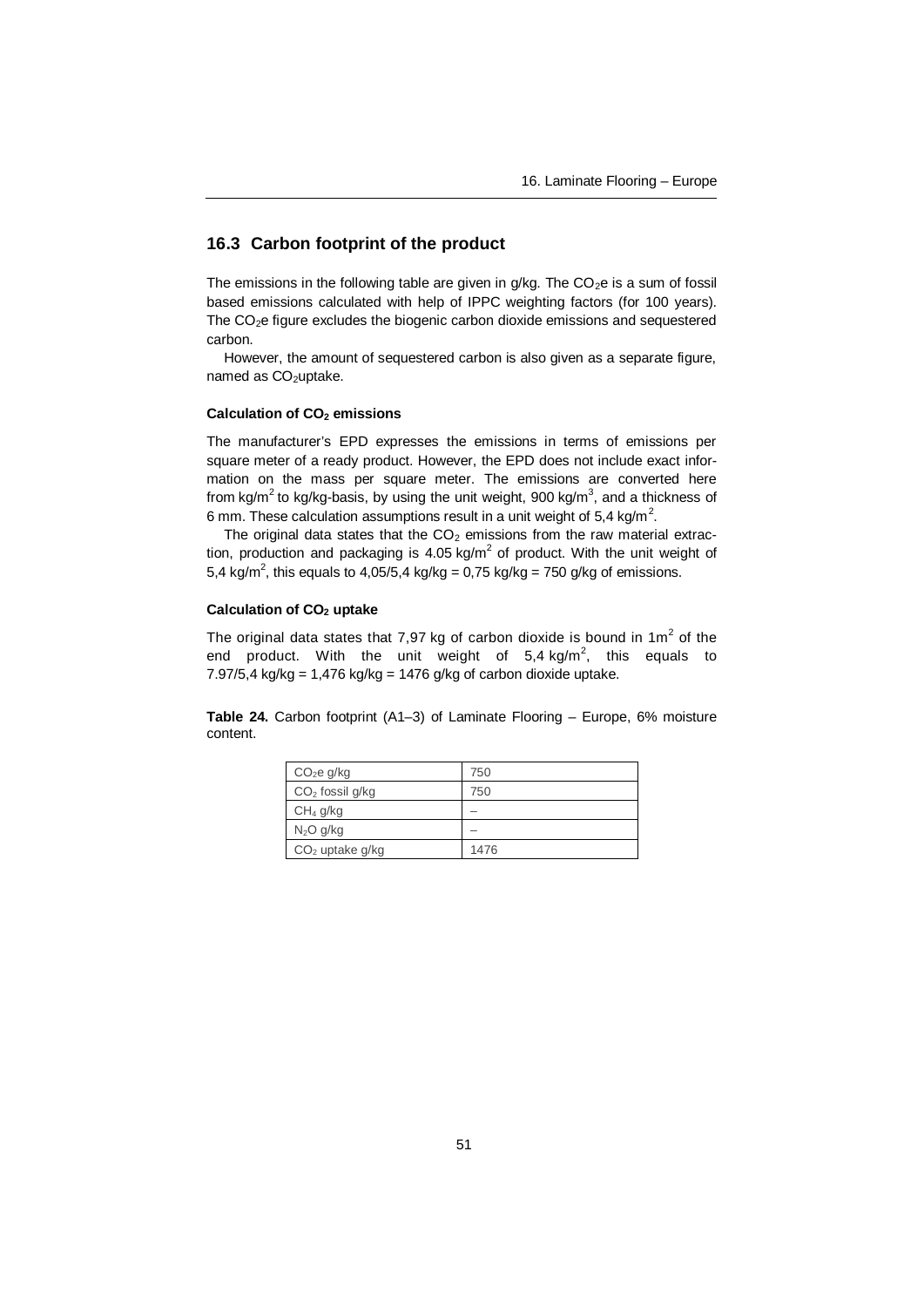# **17. Massive Parquet – Germany**

### **17.1 Characterization of the product**

Massive Parquet is used as floor covering material in buildings.

Unit weight: 11.7 kg/m<sup>2</sup> Moisture content: 7,4%

### **17.2 Data sources, assumptions and coverage**

The  $CO<sub>2</sub>$ -data is based on an extensive research on German wood products' environmental impacts "ARBEITSBERICHT aus dem Institut für Holztechnologie und Holzbiologie Nr. 2012/1: – Ökobilanz-Basisdaten für Bauprodukte aus Holz", published by VTI, Johan Heinrich von Thünen Institut of Zentrum Holzwirtschaft Universität Hamburg.

The declaration is available at: http://literatur.vti.bund.de/digbib\_extern/dn050490.pdf.

[The data covers German manufacture of wooden products in a comprehensive](http://literatur.vti.bund.de/digbib_extern/dn050490.pdf) way.

The impacts are assessed in compliance with DIN EN ISO 14040, and result datasets expressed as required by EN 15804:2012. This environmental profile covers the product stage A1–A3 (Cradle to Gate).

### **17.3 Carbon footprint of the product**

The emissions in the following table are given in  $q/kg$ . The  $CO<sub>2</sub>e$  is a sum of fossil based emissions calculated with help of IPPC weighting factors (for 100 years). The  $CO<sub>2</sub>e$  figure excludes the biogenic carbon dioxide emissions and sequestered carbon.

However, the amount of sequestered carbon is also given as a separate figure, named as CO<sub>2</sub>uptake.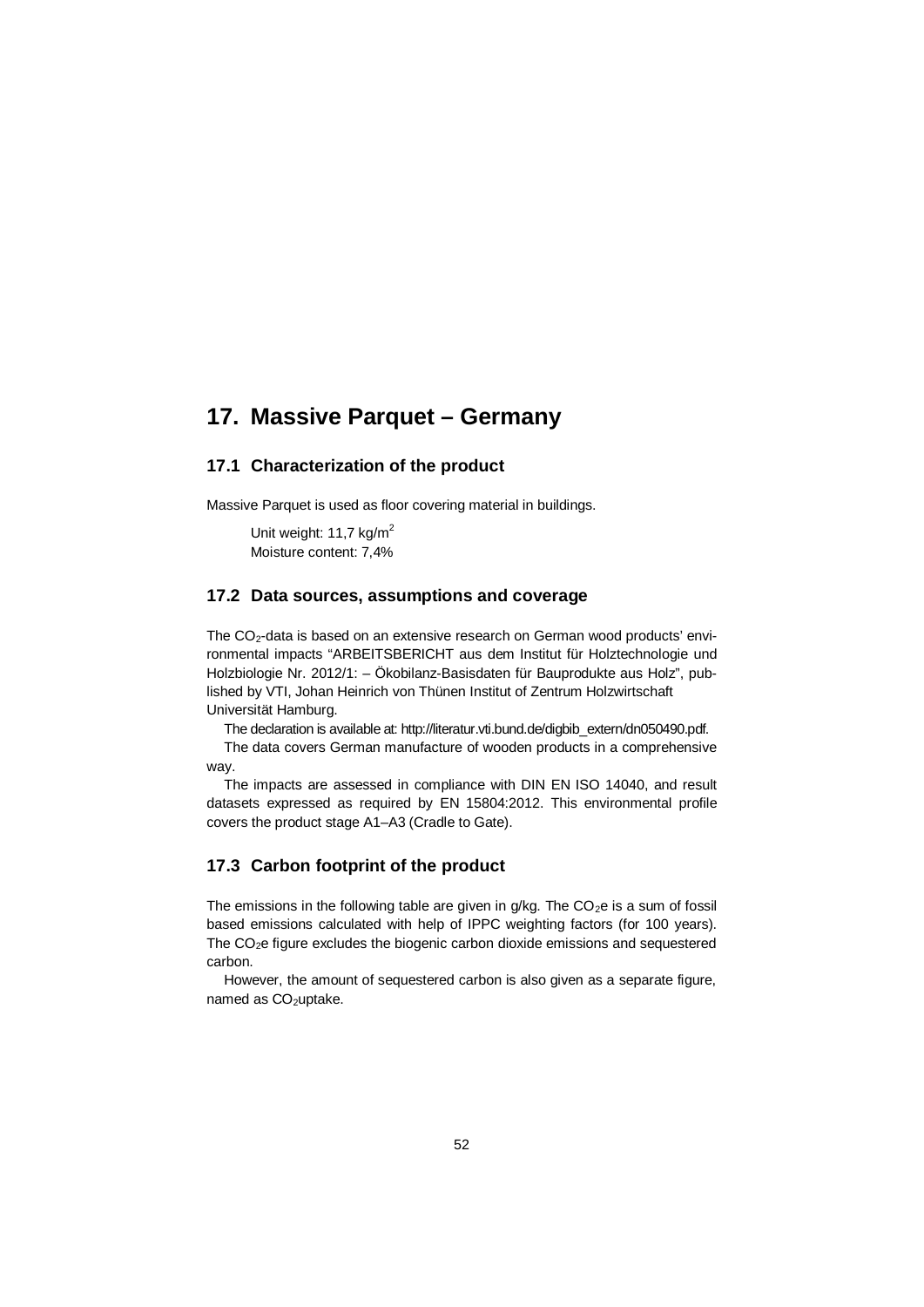### **Calculation of CO2 uptake**

The original data gives assumes that one kilogram of dry wood binds 1.832 kg of  $CO<sub>2</sub>$ . (This is based on the assumption that dry wood has a carbon content of 50%) and on the relation of molecular masses of  $CO<sub>2</sub>$  and carbon, 44:12.)

The original data states (Tabelle 3.2.18.A: Zusammensetzung der funktionalen Einheit) that one m<sup>2</sup> of product has a dry wood content of 10,84 kg/m<sup>2</sup>.

Based on this information, it can be calculated that one square metre of product has a  $CO<sub>2</sub>$  uptake of:

10,84 kg/m<sup>2</sup> \* 1,832 kg/kg = 19,858 kg/m<sup>2</sup>.

The unit weight of the product is 11,71 kg/m<sup>2</sup>. Hence, the CO2 uptake of 1 kg of the product equals to:

19,858 kg/m<sup>2</sup> / 11,71 kg/m<sup>2</sup> = 1,696 kg/kg (or 1696 g/kg).

#### **Calculation of CO2e**

The original data includes only GWP totals. The GWP values are taken from the oridinal data table (Tabelle 3.2.18.E: Haupteinflussfaktoren auf die Ergebnisse der drei relevantesten Wirkungsindikatoren (nach Normierung) [kg/m²]).

The GWP stated in the original data is 34,446 kg/m<sup>2</sup> of product. By dividing the number with the unit mass of the product, the GWP value can be expressed in the unit kg/kg (kg of emissions of kg of product) as follows:

 $34,446/11,71 = 2.942$  kg/kg (or 2942 g/kg).

**Table 25.** Carbon footprint (A1–3) of Massive Parquet (Germany), 7.4% moisture content.

| CO <sub>2</sub> e g/kg | 2942 |
|------------------------|------|
| $CO2$ fossil g/kg      | 2942 |
| CH <sub>4</sub> g/kg   |      |
| N <sub>2</sub> O g/kg  |      |
| $CO2$ uptake g/kg      | 1696 |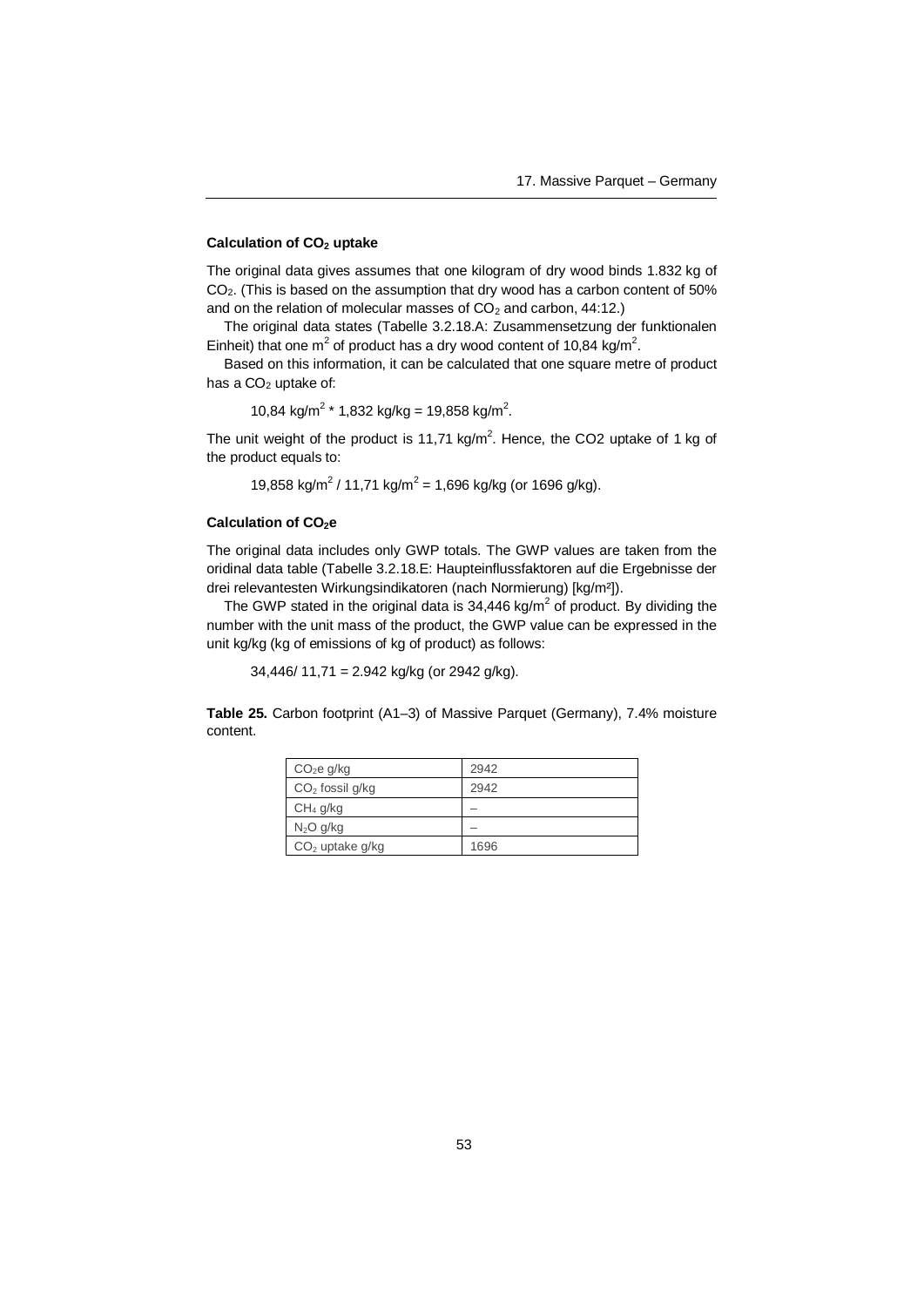## **18. Multi-layer Parquet – Germany**

### **18.1 Characterization of the product**

Laminate flooring is used as floor covering material in buildings.

It consists of wood (63,6%), plywood (4,1%), HDF (21,7%), water (6,7%), UF (3,6%), PVAc (0,2%), EPI (0,08), and PUR (0,1%).

Unit weight: 8.87 kg/m<sup>2</sup> Moisture content: 6,7%

### **18.2 Data sources, assumptions and coverage**

The  $CO<sub>2</sub>$ -data is based on an extensive research on German wood products' environmental impacts "ARBEITSBERICHT aus dem Institut für Holztechnologie und Holzbiologie Nr. 2012/1: – Ökobilanz-Basisdaten für Bauprodukte aus Holz", published by VTI, Johan Heinrich von Thünen Institut of Zentrum Holzwirtschaft Universität Hamburg.

The declaration is available at: http://literatur.vti.bund.de/digbib\_extern/dn050490.pdf.

The data covers German manufacture of wooden products in a comprehensive way.

[The impacts are assessed in compliance with DIN EN ISO 14040, and result](http://literatur.vti.bund.de/digbib_extern/dn050490.pdf) datasets expressed as required by EN 15804:2012. This environmental profile covers the product stage A1–A3 (Cradle to Gate).

#### **18.3 Carbon footprint of the product**

The emissions in the following table are given in  $g/kg$ . The  $CO<sub>2</sub>e$  is a sum of fossil based emissions calculated with help of IPPC weighting factors (for 100 years). The  $CO<sub>2</sub>e$  figure excludes the biogenic carbon dioxide emissions and sequestered carbon.

However, the amount of sequestered carbon is also given as a separate figure. named as CO<sub>2</sub>uptake.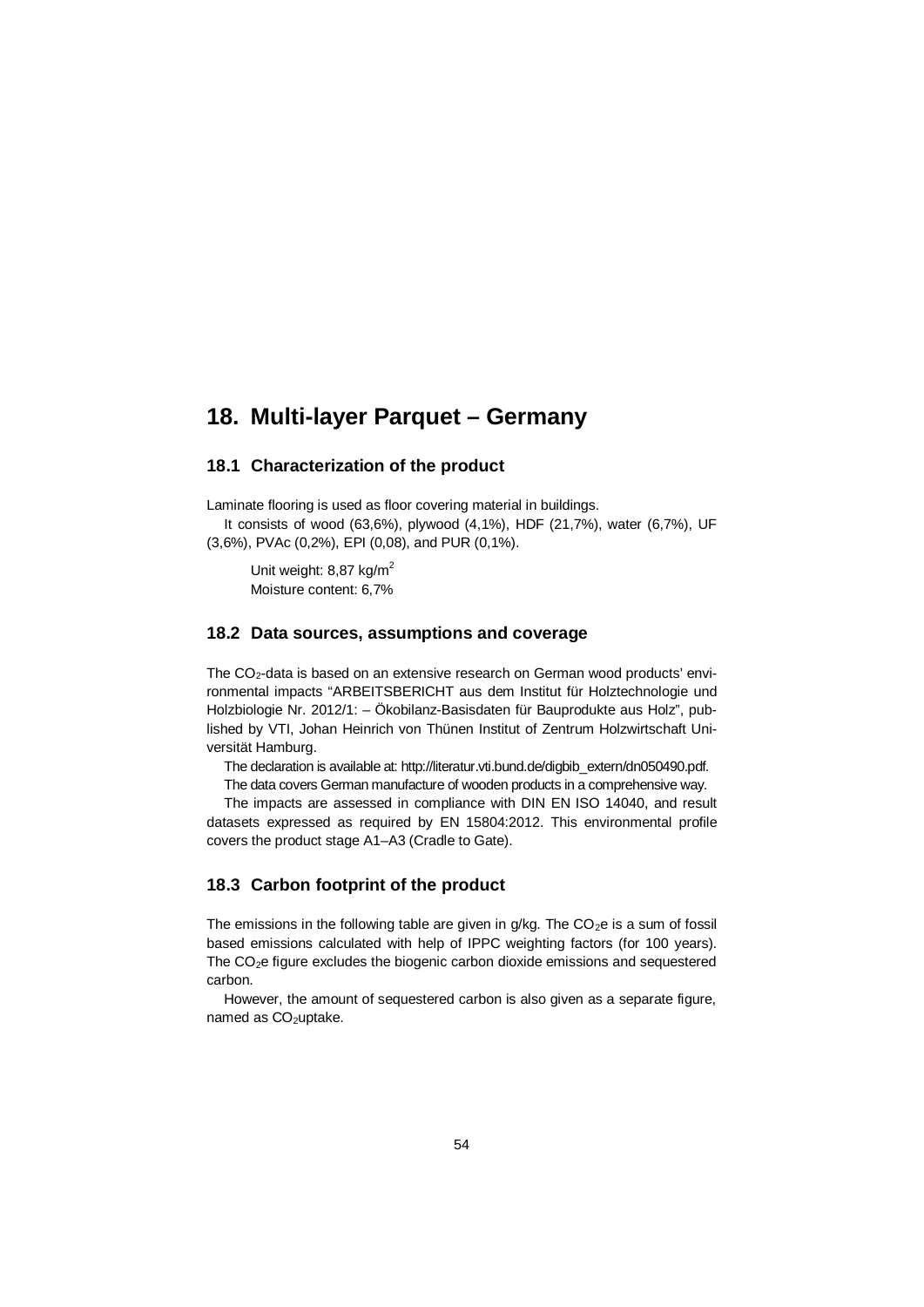#### **Calculation of CO2 uptake**

The original data gives assumes that one kilogram of dry wood binds 1.832 kg of  $CO<sub>2</sub>$ . (This is based on the assumption that dry wood has a carbon content of 50%) and on the relation of molecular masses of  $CO<sub>2</sub>$  and carbon, 44:12)

The original data states (Tabelle 3.2.19.A: Zusammensetzung der funktionalen Einheit) that one m<sup>2</sup> of product has a dry wood content of 7.938 kg/m<sup>2</sup>.

Based on this information, it can be calculated that square metre of product has a  $CO<sub>2</sub>$  uptake of:

7,938 kg/m<sup>2</sup> \* 1,832 kg/kg = 14,542 kg/m<sup>2</sup>.

The unit weight of the product is 8,878 kg/m<sup>2</sup>. Hence, the CO2 uptake of 1 kg of the product equals to:

14,542 kg/m<sup>2</sup> / 8,878 kg/m<sup>2</sup> = 1,638 kg/kg (or 1638 g/kg).

#### **Calculation of CO2e**

The original data includes only GWP totals. The GWP values are taken from the oridinal data table (Tabelle 3.2.19.E: Haupteinflussfaktoren auf die Ergebnisse der drei relevantesten Wirkungsindikatoren (nach Normierung) [kg/m²]).

The GWP stated in the original data is 64,736 kg/m<sup>2</sup> of product. By dividing the number with the unit mass of the product, the GWP value can be expressed in the unit kg/kg (kg of emissions of kg of product) as follows:

64,736/ 8,878 = 7,292 kg/kg (or 7292 g/kg).

**Table 26.** Carbon footprint (A1–3) of Multi-layer Parquet (Germany), 6.7% moisture content.

| CO <sub>2</sub> e g/kg | 7292 |
|------------------------|------|
| $CO2$ fossil g/kg      | 7292 |
| CH <sub>4</sub> g/kg   |      |
| N <sub>2</sub> O g/kg  |      |
| $CO2$ uptake g/kg      | 1638 |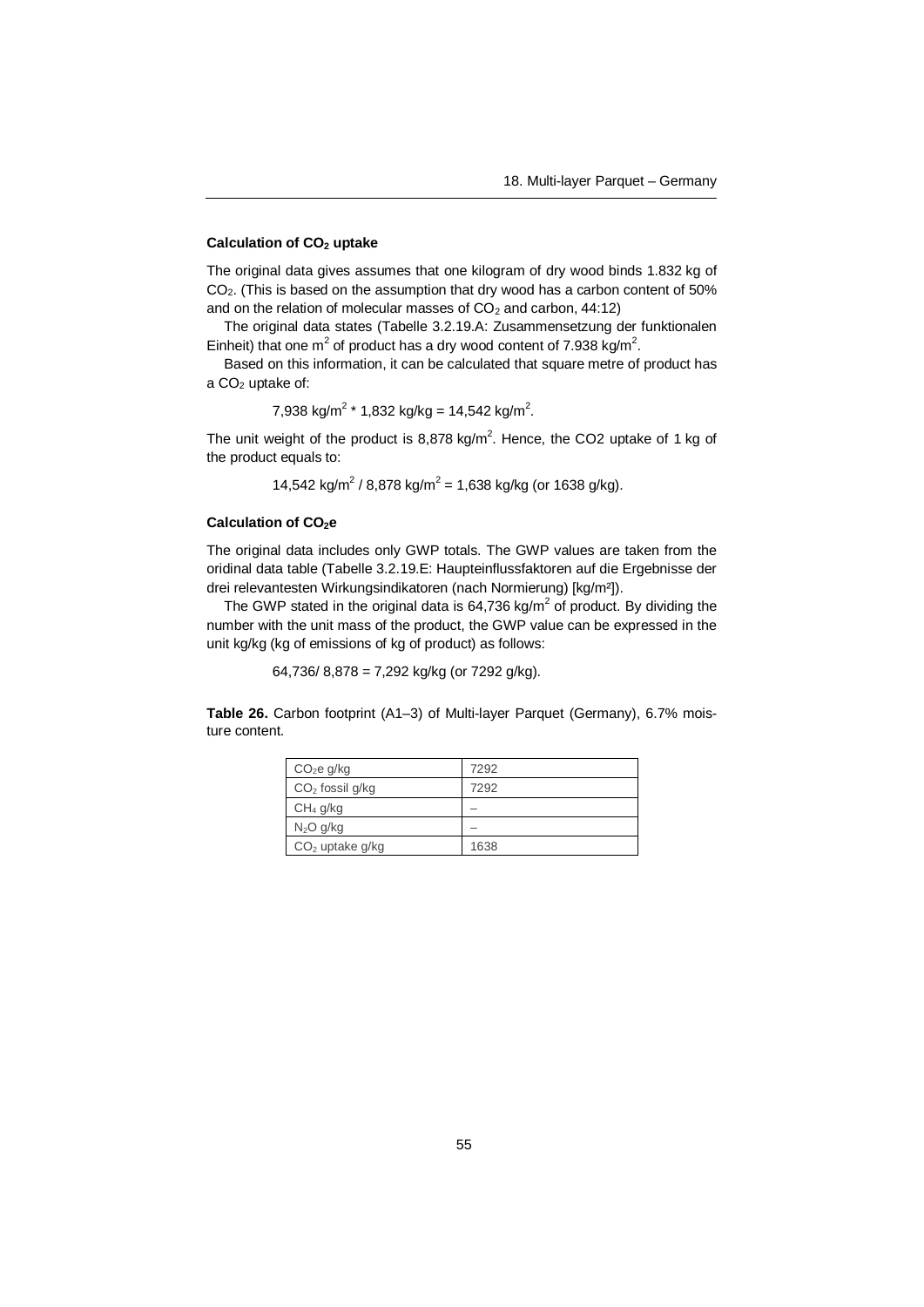# **19. Timber, Cross Laminated Timber (CLT) – Germany**

#### **19.1 Characterization of the product**

Cross-Laminated timber (CLT) is used in buildings for load-bearing structures such as walls, roofs and ceilings, but also in non-load-bearing applications. This profile is based on average data and production of 1  $\textsf{m}^{3}$  of CLT.

CLT consists of layers of wood, which are arranged crosswise and glued together under high pressure, using polyurethane glue. The CLT-elements are large, solid wood elements, which are cut to size using CNC technology. All the elements are made to match the plans of a specific customer.

The CLT under study consists of the following materials: wood (87,9%), water 10,5%, MUF-adhesive (0,8%), PU-adhesive (0,7%) and emulsion-polymerisocyanate adhesive (0,04%).

Unit weight:  $489,2$  kg/m<sup>3</sup> Moisture content: 10,5%

#### **19.2 Data sources, assumptions and coverage**

The CO2-data is based on an extensive research on German wood products' environmental impacts "ARBEITSBERICHT aus dem Institut für Holztechnologie und Holzbiologie Nr. 2012/1: – Ökobilanz-Basisdaten für Bauprodukte aus Holz", published by VTI, Johan Heinrich von Thünen Institut of Zentrum Holzwirtschaft Universität Hamburg.

The declaration is available at: http://literatur.vti.bund.de/digbib\_extern/dn050490.pdf.

[The data covers German manufacture of wooden products in a comprehensive](http://literatur.vti.bund.de/digbib_extern/dn050490.pdf) way.

The impacts are assessed in compliance with DIN EN ISO 14040, and result datasets expressed as required by EN 15804:2012.

This environmental profile covers the product stage A1–A3 (Cradle to Gate).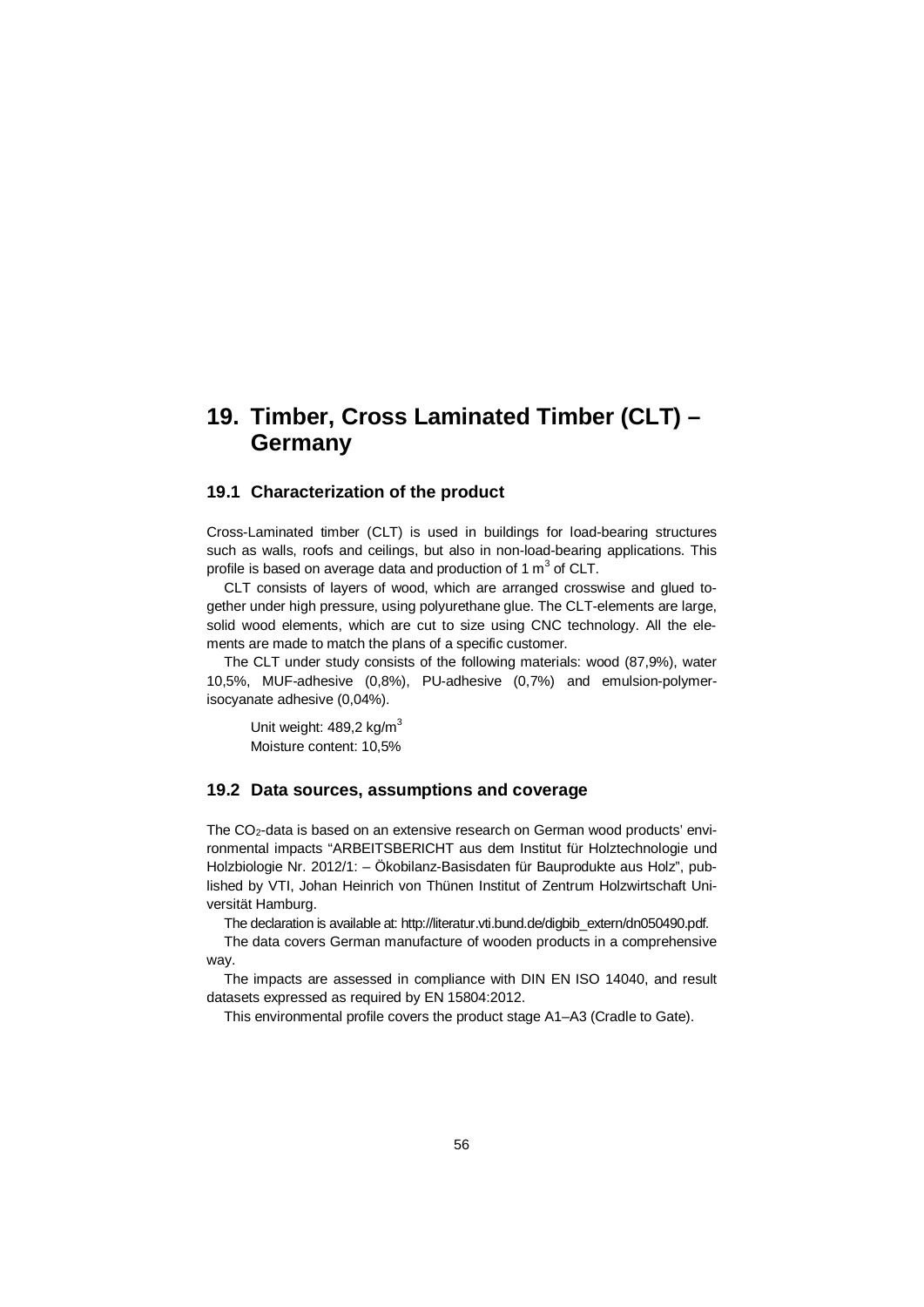## **19.3 Carbon footprint of the product**

The emissions in the following tables are given in  $a/ka$ . The CO<sub>2</sub>e is a sum of fossil based emissions calculated with help of IPPC weighting factors (for 100 years). The CO2e figure excludes the biogenic carbon dioxide emissions and sequestered carbon.

However, the amount of sequestered carbon is also given as a separate figure, named as CO<sub>2</sub>uptake.

#### **Calculation of CO2 uptake**

The original data gives assumes that one kilogram of dry wood binds 1.832 kg of CO2. (This is based on the assumption that dry wood has a carbon content of 50% and on the relation of molecular masses of  $CO<sub>2</sub>$  and carbon, 44:12.)

The original data states (Tabelle 3.2.9.A: Zusammensetzung der funktionalen Einheit am Werkstor) that one m<sup>3</sup> of product has a dry wood content of 430,23 kg/m<sup>3</sup>.

Based on this information, it can be calculated that one cubic metre of wood has a  $CO<sub>2</sub>$  uptake of:

430,23 kg/m<sup>3</sup> \* 1,832 kg/kg = 788,2 kg/m<sup>3</sup> .

The unit weight of the product is 489,22 kg/m<sup>3</sup>. Hence, the CO2 uptake of 1 kg of the product equals to:

788,2 kg/m $3$  / 489,22 kg/m $3$  = 1,611 kg/kg (or 1611 g/kg).

#### **Calculation of CO2e**

The original data includes only GWP totals. The GWP values are taken from the oridinal data table (Tabelle 3.2.4.E: Haupteinflussfaktoren auf die Ergebnisse der drei relevantesten Wirkungsindikatoren (nach Normierung) [kg/m<sup>3</sup>]).

The GWP stated in the original data is 155,757 kg/m<sup>3</sup> of product. By dividing the number with the unit mass of the product, the GWP value can be expressed in the unit kg/kg (kg of emissions of kg of product) as follows:

155,757 / 489,2 = 0,3184 kg/kg (or 318,4 g/kg).

In here, it is assumed that the GWP consists of  $CO<sub>2</sub>$  only.

The emissions in the following table are given in  $a/ka$ . The CO<sub>2</sub>e is a sum of fossil based emissions calculated with help of IPPC weighting factors (for 100 years).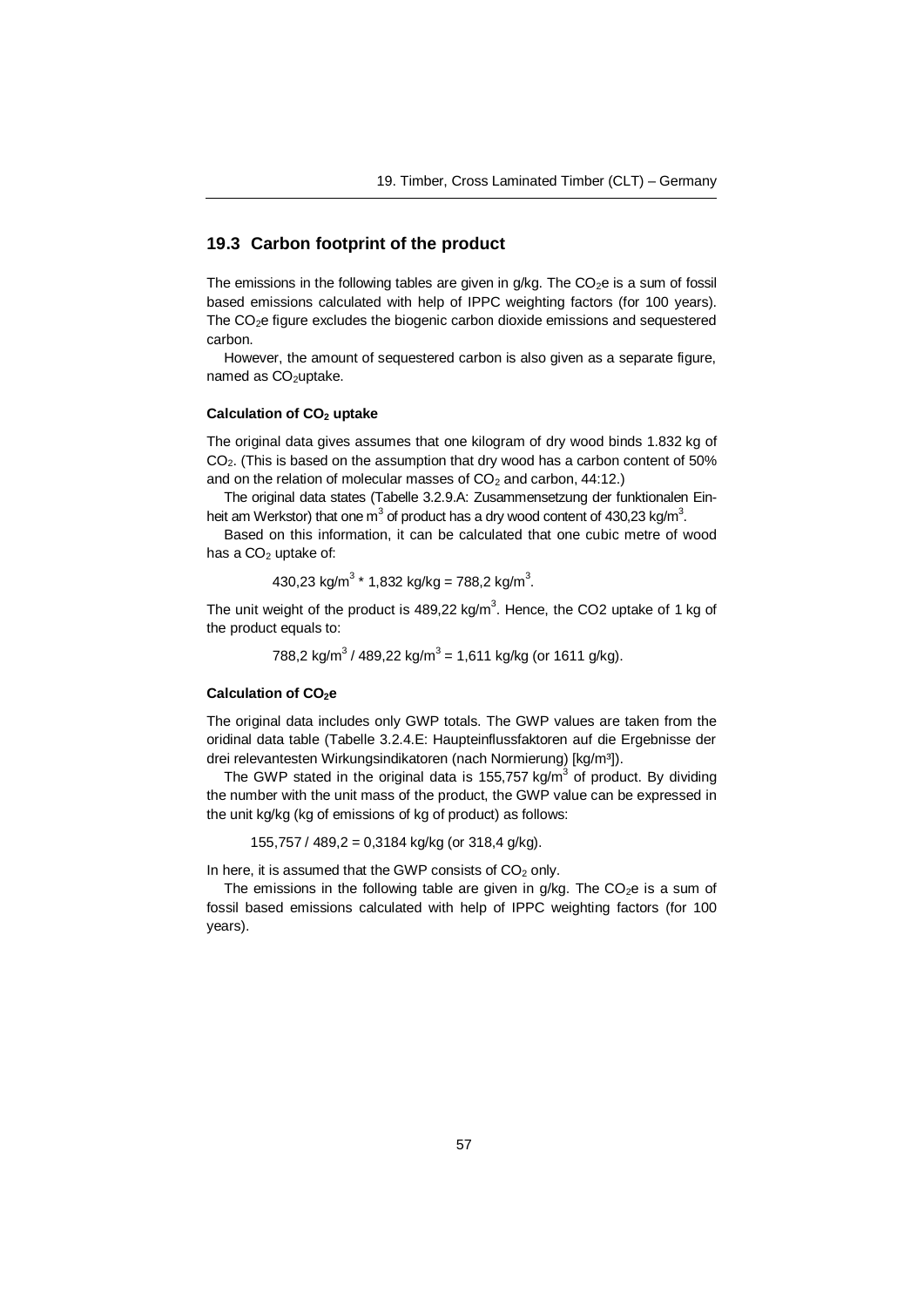**Table 27.** Carbon footprint (A1–3) of Cross-Laminated timber (Germany), 10.5% moisture content.

| CO <sub>2</sub> e g/kg | 362,0  |
|------------------------|--------|
| $CO2$ fossil g/kg      | 362.0  |
| CH <sub>4</sub> g/kg   |        |
| $N_2O$ g/kg            |        |
| $CO2$ uptake g/kg      | 1611,0 |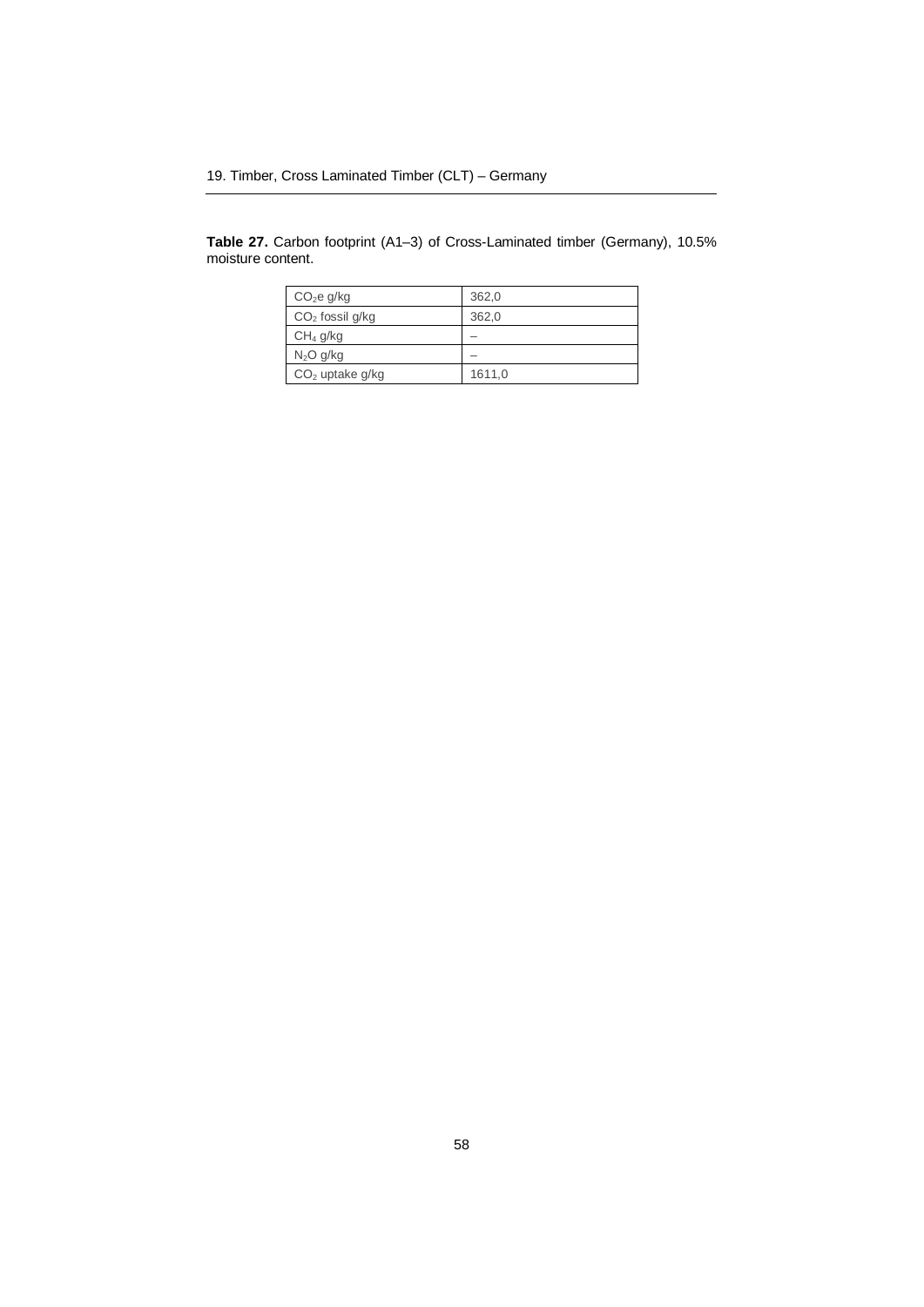# **20. Timber, Cross Laminated Timber (CLT) – Italy**

#### **20.1 Characterization of the product**

Cross-Laminated timber (CLT) is used in buildings for load-bearing structures such as walls, roofs and ceilings, but also in non-load-bearing applications. This profile is based on average data and production of 1  $\textsf{m}^{3}$  of CLT.

CLT consists of layers of wood, which are arranged crosswise and glued together under high pressure, using polyurethane glue. The CLT-elements are large, solid wood elements, which are cut to size using CNC technology. All the elements are made to match the plans of a specific customer.

The CLT under study consists of the following materials: wood (87,94%), water (12%), oil and lubricating (0,02%), PU-adhesive (0,04%).

Unit weight: 450 kg/m<sup>3</sup> Moisture content: 12%

### **20.2 Data sources, assumptions and coverage**

The CO2-data is based on an extensive research on Italian wood products' environmental impacts "Valutazione e ottimizzazione delle prestazioni energetiche, di comfort ed ambientali di sistemi costruttivi a base di legno", conducted by Politecnico di Milano.

The data covers an Italian manufacture of wooden products, on a regional scale (Tuscany).

The impacts are assessed in compliance with UNI EN ISO 14040-14044, and result datasets expressed as required by EN 15804:2012.

This environmental profile covers the product stage A1–A3 (Cradle to Gate).

### **20.3 Carbon footprint of the product**

The carbon footprint of the product is given for two different forms; in terms of dry wood content of the product and in terms of the actual product with moisture.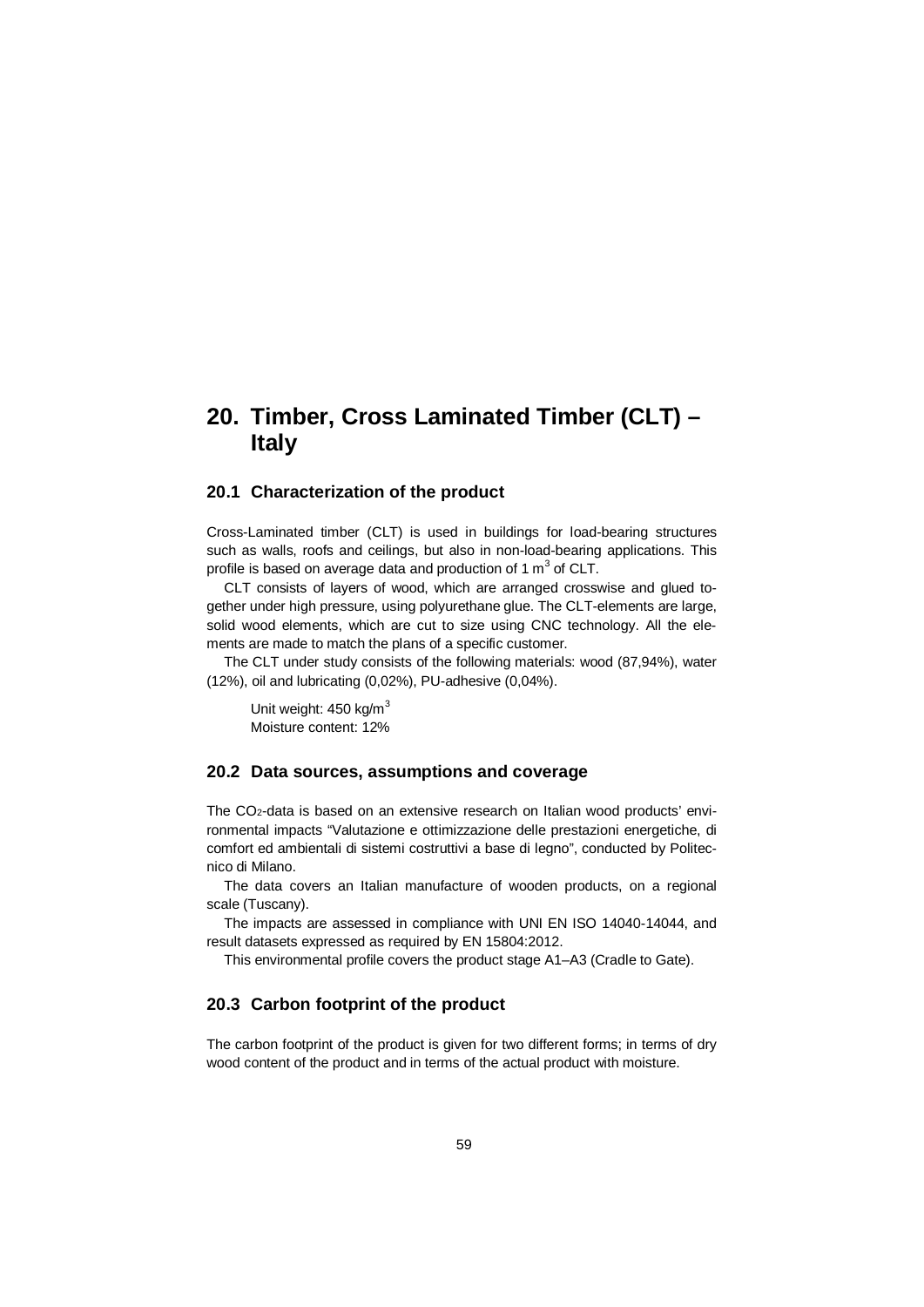The emissions in the following tables are given in  $g/kg$ . The  $CO<sub>2</sub>e$  is a sum of fossil based emissions calculated with help of IPPC weighting factors (for 100 years). The CO<sub>2</sub>e figure excludes the biogenic carbon dioxide emissions and sequestered carbon.

However, the amount of sequestered carbon is also given as a separate figure, named as CO<sub>2</sub>uptake.

#### **20.3.1 Carbon footprint of the dry product**

The emissions in the following table are given for the dry CLT, with 0% moisture content.

| Table 28. Carbon footprint (A1-3) of Cross-Laminated timber (Italy), dry product. |  |
|-----------------------------------------------------------------------------------|--|
|                                                                                   |  |

| CO <sub>2</sub> e g/kg | 463  |
|------------------------|------|
| $CO2$ fossil g/kg      |      |
| CH <sub>4</sub> g/kg   |      |
| N <sub>2</sub> O g/kg  |      |
| $CO2$ uptake g/kg      | 1830 |

#### **20.3.2 Carbon footprint of the product with 12% moisture content**

The emissions in the following table are given for the actual product, with 12% moisture content.

**Table 29.** Carbon footprint (A1–3) of Cross-Laminated timber (Italy), 12% moisture content.

| CO <sub>2</sub> e g/kg | 407.44 |
|------------------------|--------|
| $CO2$ fossil g/kg      |        |
| CH <sub>4</sub> g/kg   |        |
| N <sub>2</sub> O g/kg  |        |
| $CO2$ uptake g/kg      | 1610   |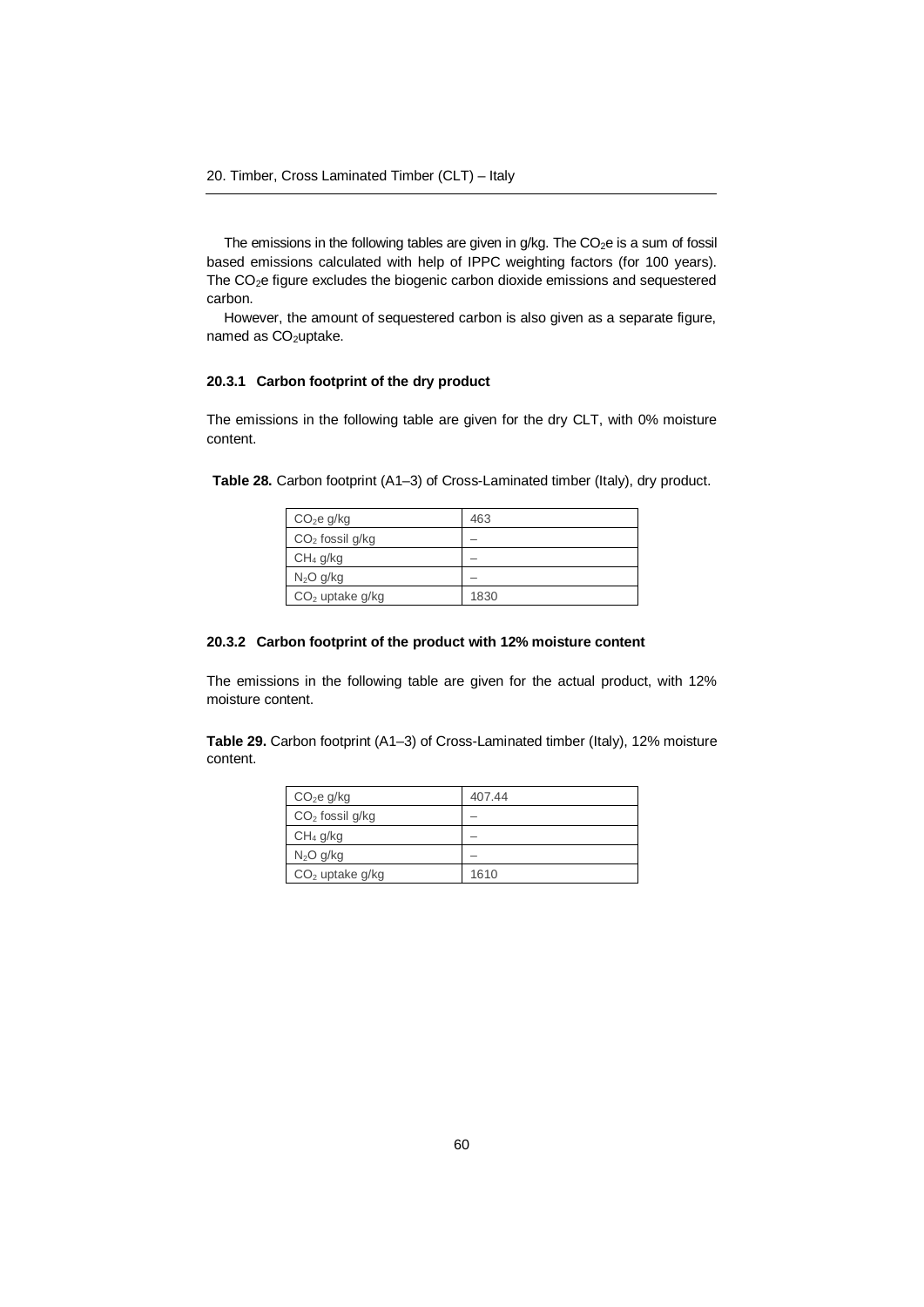# **21. Timber, Dried (coniferous) – Germany**

### **21.1 Characterization of the product**

The dried timber is available at all typical cross-sections for building purposes. The product is typically dried to the range of 8 to 20%.

Unit weight:  $484.5$  kg/m<sup>2</sup> Moisture content: 10,7%

### **21.2 Data sources, assumptions and coverage**

The CO<sub>2</sub>-data is based on an extensive research on German wood products' environmental impacts "ARBEITSBERICHT aus dem Institut für Holztechnologie und Holzbiologie Nr. 2012/1: – Ökobilanz-Basisdaten für Bauprodukte aus Holz", published by VTI, Johan Heinrich von Thünen Institut of Zentrum Holzwirtschaft Universität Hamburg.

The declaration is available at: http://literatur.vti.bund.de/digbib\_extern/dn050490.pdf.

[The data covers German manufacture of wooden products in a comprehensive](http://literatur.vti.bund.de/digbib_extern/dn050490.pdf) way.

The impacts are assessed in compliance with DIN EN ISO 14040, and result datasets expressed as required by EN 15804:2012.

This environmental profile covers the product stage A1–A3 (Cradle to Gate).

### **21.3 Carbon footprint of the product**

The emissions in the following tables are given in  $q/kg$ . The  $CO<sub>2</sub>e$  is a sum of fossil based emissions calculated with help of IPPC weighting factors (for 100 years). The  $CO<sub>2</sub>e$  figure excludes the biogenic carbon dioxide emissions and sequestered carbon.

However, the amount of sequestered carbon is also given as a separate figure. named as CO<sub>2</sub>uptake.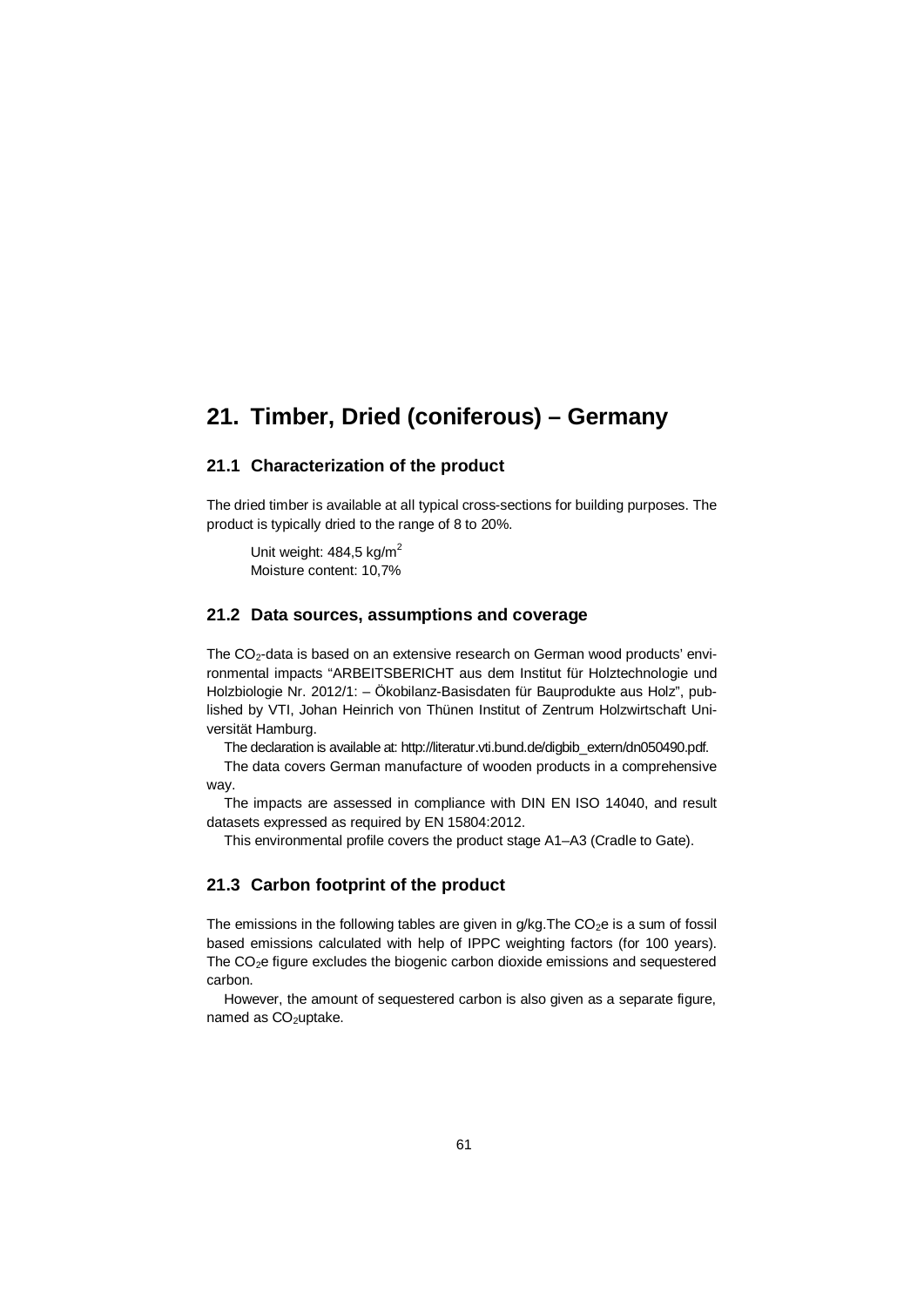#### **Calculation of CO2 uptake**

The original data gives assumes that one kilogram of dry wood binds1.832 kg of  $CO<sub>2</sub>$ . (This is based on the assumption that dry wood has a carbon content of 50%) and on the relation of molecular masses of  $CO<sub>2</sub>$  and carbon, 44:12.)

The original data states (Tabelle 3.2.1.A: Zusammensetzung der funktionalen Einheit) that one m<sup>3</sup> of product has a dry wood content of 432,59 kg/m<sup>3</sup>.

Based on this information, it can be calculated that one cubic metre of wood has a  $CO<sub>2</sub>$  uptake of:

432,59 kg/m $3*$  1,832 kg/kg = 792,5 kg/m $^3$ .

The unit weight of the product is 484,5 kg/m<sup>3</sup>. Hence, the CO2 uptake of 1 kg of the product equals to:

792,5 kg/m $^3$  / 485,5 kg/m $^3$  = 1,636 kg/kg (or 1636 g/kg).

#### **Calculation of CO2e**

The original data includes only GWP totals. The GWP values are taken from the oridinal data table (Tabelle 3.2.2.E: Haupteinflussfaktoren auf die Ergebnisse der drei relevantesten Wirkungsindikatoren (nach Normierung) [kg/m<sup>3</sup>]).

The GWP stated in the original data is 57,756 kg/m<sup>3</sup> of product. By dividing the number with the unit mass of the product, the GWP value can be expressed in the unit kg/kg (kg of emissions of kg of product) as follows:

57,756/ 484,5 kg = 0,1192 kg/kg (or 119,2 g/kg).

**Table 30.** Carbon footprint (A1–3) of Dried Timber (Coniferous), Germany, 10.7% moisture content.

| CO <sub>2</sub> e g/kg | 119,2  |
|------------------------|--------|
| $CO2$ fossil g/kg      | 119.2  |
| CH <sub>4</sub> g/kg   |        |
| N <sub>2</sub> O g/kg  |        |
| $CO2$ uptake g/kg      | 1636,9 |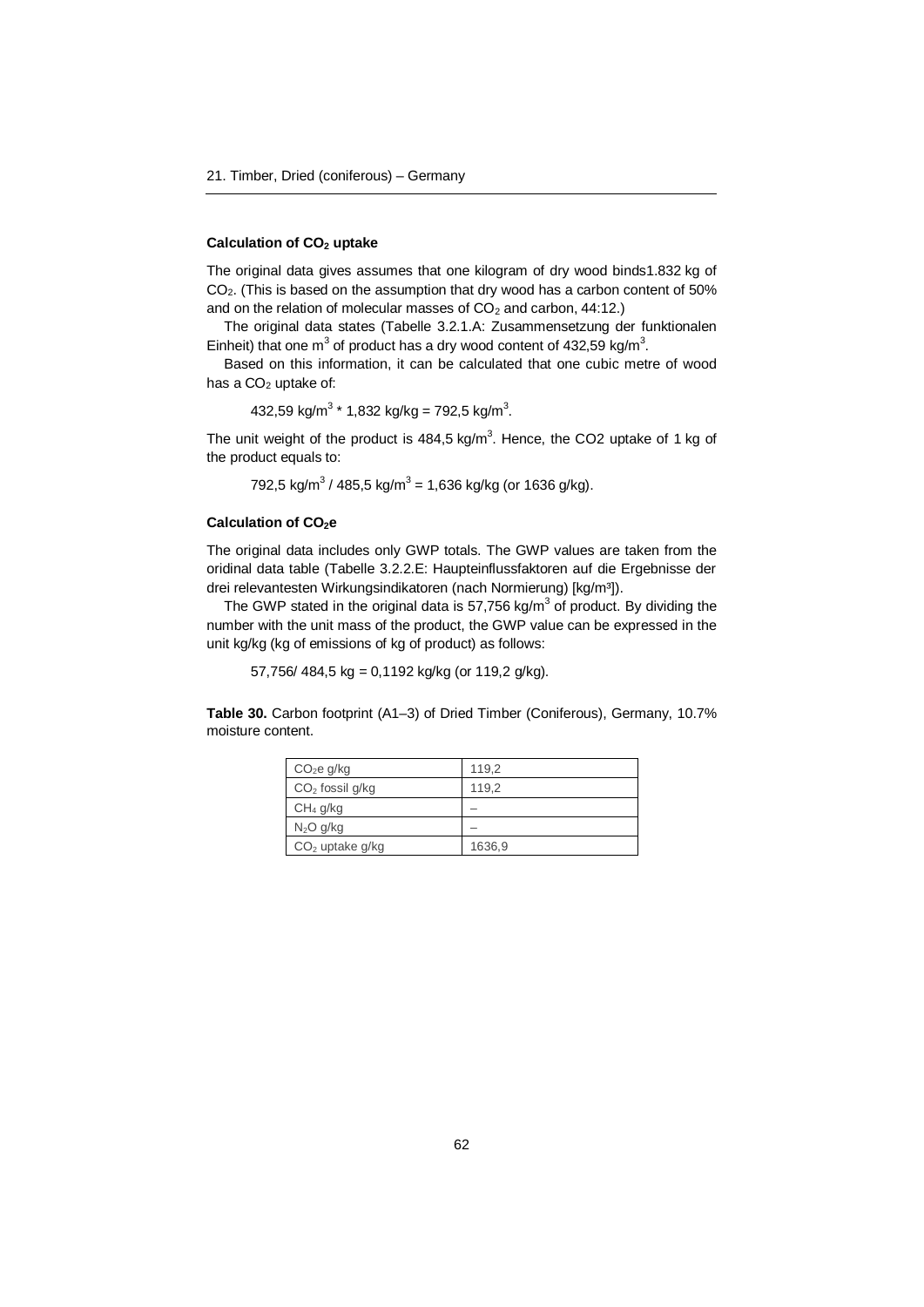# **22. Timber, Dried (deciduous) – Germany**

### **22.1 Characterization of the product**

The dried timber is available at all typical cross-sections for building purposes. The product is typically dried to the range of 8 to 20%.

Unit weight:  $761,60$  kg/m<sup>3</sup> Moisture content: 10,7%

### **22.2 Data sources, assumptions and coverage**

The CO<sub>2</sub>-data is based on an extensive research on German wood products' environmental impacts "ARBEITSBERICHT aus dem Institut für Holztechnologie und Holzbiologie Nr. 2012/1: – Ökobilanz-Basisdaten für Bauprodukte aus Holz", published by VTI, Johan Heinrich von Thünen Institut of Zentrum Holzwirtschaft Universität Hamburg.

The declaration is available at: http://literatur.vti.bund.de/digbib\_extern/dn050490.pdf.

[The data covers German manufacture of wooden products in a comprehensive](http://literatur.vti.bund.de/digbib_extern/dn050490.pdf) way.

The impacts are assessed in compliance with DIN EN ISO 14040, and result datasets expressed as required by EN 15804:2012. This environmental profile covers the product stage A1–A3 (Cradle to Gate).

#### **22.3 Carbon footprint of the product**

The emissions in the following tables are given in  $q/kg$ . The  $CO<sub>2</sub>e$  is a sum of fossil based emissions calculated with help of IPPC weighting factors (for 100 years). The  $CO<sub>2</sub>e$  figure excludes the biogenic carbon dioxide emissions and sequestered carbon.

However, the amount of sequestered carbon is also given as a separate figure. named as CO<sub>2</sub>uptake.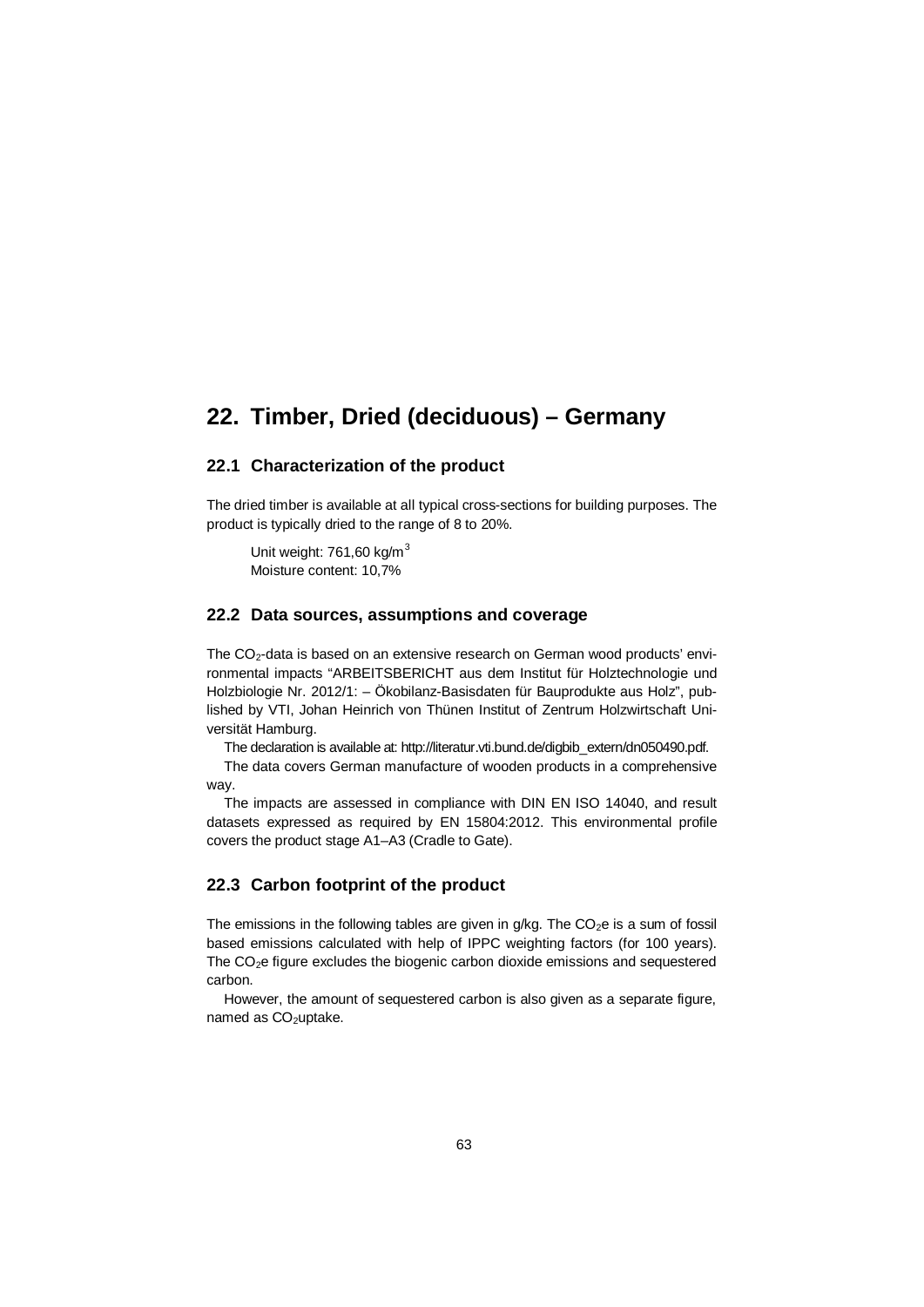#### **Calculation of CO2 uptake**

The original data gives assumes that one kilogram of dry wood binds 1.832 kg of  $CO<sub>2</sub>$ . (This is based on the assumption that dry wood has a carbon content of 50%) and on the relation of molecular masses of  $CO<sub>2</sub>$  and carbon, 44:12.)

The original data states (Tabelle 3.2.3.A: Zusammensetzung der funktionalen Einheit am Werkstor) that one m<sup>3</sup> of product has a dry wood content of 680,0 kg/m<sup>3</sup>.

Based on this information, it can be calculated that one cubic metre of wood has a  $CO<sub>2</sub>$  uptake of:

680,0 kg/m $^3$  \* 1,832 kg/kg = 1245,76 kg/m $^3$ .

The unit weight of the product is 761,60 kg/m<sup>3</sup>. Hence, the CO2 uptake of 1 kg of the product equals to:

1245,76 kg/m<sup>3</sup> / 761,60 kg/m<sup>3</sup> = 1,636 kg/kg (or 1636 g/kg).

#### **Calculation of CO2e**

The original data includes only GWP totals. The GWP values are taken from the oridinal data table (Tabelle 3.2.3.E: Haupteinflussfaktoren auf die Ergebnisse der drei relevantesten Wirkungsindikatoren (nach Normierung) [kg/m<sup>3</sup>]).

The GWP stated in the original data is 127,457 kg/m<sup>3</sup> of product. By dividing the number with the unit mass of the product, the GWP value can be expressed in the unit kg/kg (kg of emissions of kg of product) as follows:

127,457/ 761,6 kg = 0,1674 kg/kg (or 167,4 g/kg).

**Table 31.** Carbon footprint (A1–3) of Dried Timber (Deciduous), Germany, 10.7% moisture content.

| CO <sub>2</sub> e g/kg | 167,4 |
|------------------------|-------|
| $CO2$ fossil g/kg      | 167.4 |
| CH <sub>4</sub> g/kg   |       |
| N <sub>2</sub> O g/kg  |       |
| $CO2$ uptake g/kg      | 1636  |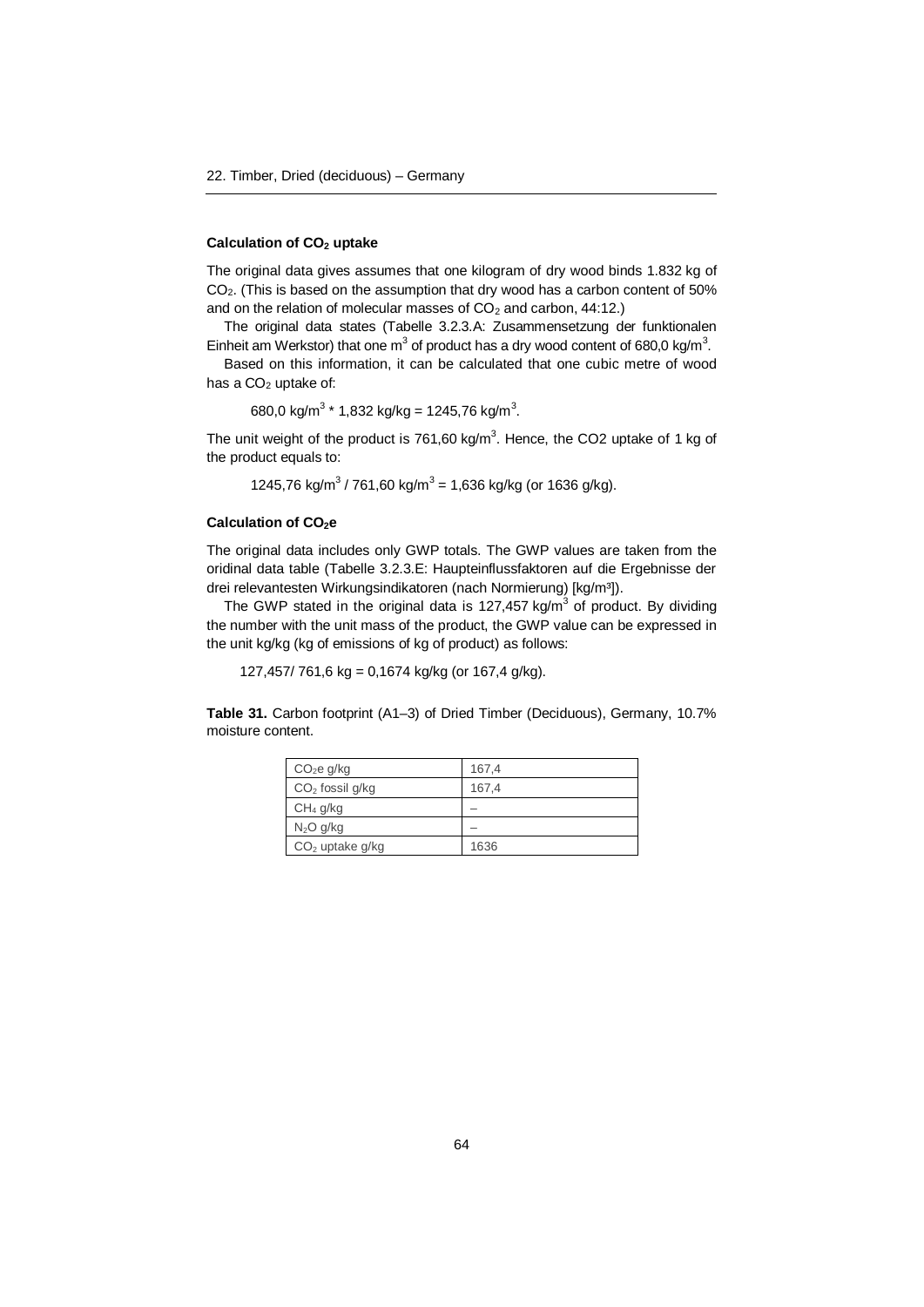# **23. Timber, Dried – Finland**

## **23.1 Characterization of the product**

LCA for the Finnish average timber production resulted to the assessment of unequally dried products where special dry timber is the product which exposed to the artificial drying. Special dry timber is seasoned in a drying process where the ordinarily moisture content is less than 16% content (here it is assumed that it is 12%). There are a number of advantages in seasoning related to the:

- shrinkage, which take place before the use,
- strength, which is grater in seasoned wood than not seasoned and
- decay and fungi development, which cannot grow in a wood with a moisture content less than 20.

Results are valid for the timber made from pine and spruce and calculated for the cradle to gate stage.

Special dry timber products, which are seasoned to the upper grade, are intended to the carpentry use. For some kinds of timber, such as interior finish and flooring, which is more exacting than timber out-doors, the relatively low moisture content required which can only be obtained by artificial drying to the level of special dry timber.

Density for the dry pine is 420 kg/m<sup>3</sup> and for the dry spruce is 380 kg/m<sup>3</sup>.

### **23.2 Data sources, assumptions and coverage**

Data bases to the Finnish Stora Enso and UPM saw mills, according to the production year 2011.

## **23.3 Carbon footprint of the product**

The carbon footprint of the product is given for two different forms; in terms of dry wood content of the product and in terms of the actual product with moisture.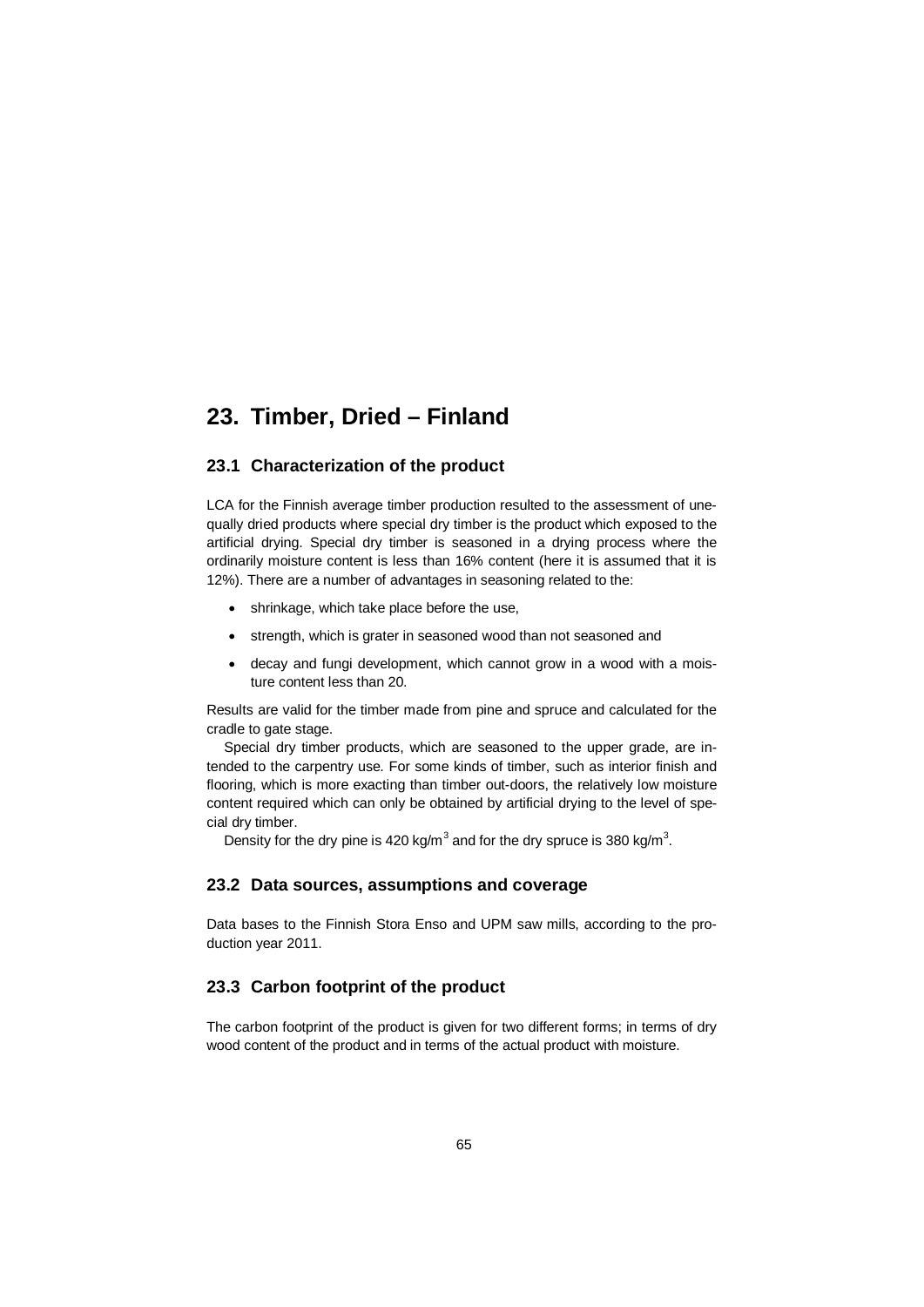The emissions in the following tables are given in  $g/kg$ . The  $CO<sub>2</sub>e$  is a sum of fossil based emissions calculated with help of IPPC weighting factors (for 100 years). The CO<sub>2</sub>e figure excludes the biogenic carbon dioxide emissions and sequestered carbon.

However, the amount of sequestered carbon is also given as a separate figure, named as CO<sub>2</sub>uptake.

#### **23.3.1 Carbon footprint of the dry product**

The emissions in the following table are given for the dry timber. The results are firstly calculated for the m<sup>3</sup>-bases which then converted to the g/kg. The CO<sub>2</sub>e is a sum of fossil based emissions calculated with help of IPPC weighting factors (for 100 years).

**Table 32.** Carbon footprint (A1–3) for seasoned timber to the level of Special Dry Timber, result is given for the dry product.

| CO <sub>2</sub> e g/kg | 121     |
|------------------------|---------|
| $CO2$ fossil g/kg      | 130     |
| CH <sub>4</sub> g/kg   | 0.33    |
| N <sub>2</sub> O g/kg  | 0.00012 |
| $CO2$ uptake g/kg      | 1835    |

#### **23.3.2 Carbon footprint with 10,7% moisture content**

The emissions of the previous chapter are converted to ones with a 10,7% moisture content for comparison with the German profile. This is done by simple calculation, where the profile of the dry wood is multiplied by the dry wood content of a wood product with a 10,7% moisture content. This means, the profiles are multiplied by 0,893.

This gives a CO<sub>2</sub>e value of 0,893  $*$  68 = 43.9 and a CO<sub>2</sub>uptake value of  $0.893 * 1835 = 1183.6$ .

**Table 33.** Carbon footprint (A1–3) for seasoned timber to the level of Special Dry Timber, result is given for product with 10,7% moisture content.

| CO <sub>2</sub> e g/kg | 108.1  |
|------------------------|--------|
| $CO2$ fossil g/kg      |        |
| CH <sub>4</sub> g/kg   |        |
| $N_2O$ g/kg            |        |
| $CO2$ uptake g/kg      | 1638.7 |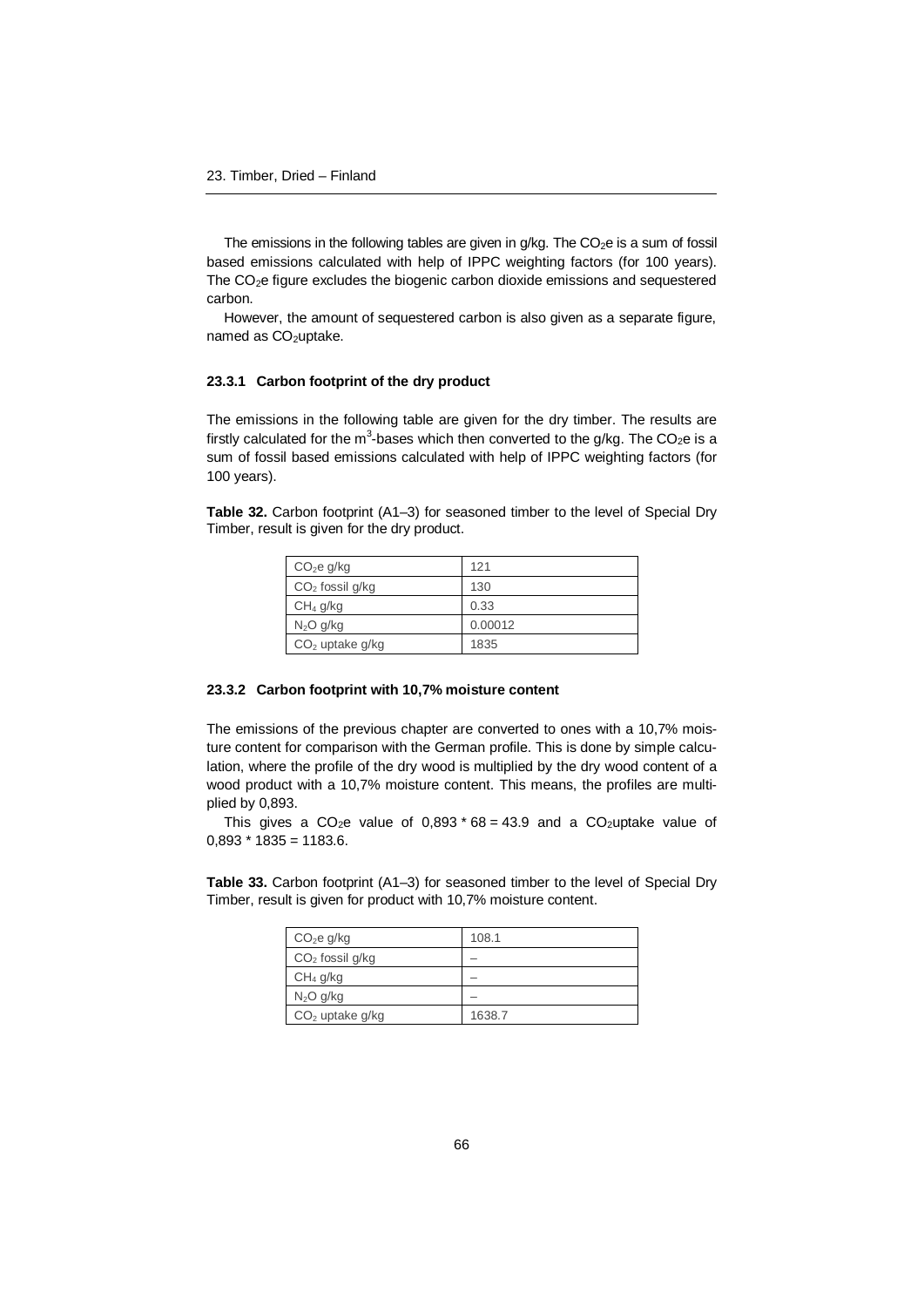# **24. Timber, Fresh – Germany**

## **24.1 Characterization of the product**

The fresh timber is sawn, untreated wooden building material.

Unit weight:  $674.7$  kg/m<sup>3</sup> Moisture content: 35,5%

### **24.2 Data sources, assumptions and coverage**

The  $CO<sub>2</sub>$ -data is based on an extensive research on German wood products' environmental impacts "ARBEITSBERICHT aus dem Institut für Holztechnologie und biologie Nr. 2012/1: – Ökobilanz-Basisdaten für Bauprodukte aus Holz", published by VTI, Johan Heinrich von Thünen Institut of Zentrum Holzwirtschaft Universität Hamburg.

The declaration is available at: http://literatur.vti.bund.de/digbib\_extern/dn050490.pdf.

[The data covers German manufacture of wooden products in a comprehensive](http://literatur.vti.bund.de/digbib_extern/dn050490.pdf) way.

The impacts are assessed in compliance with DIN EN ISO 14040, and result datasets expressed as required by EN 15804:2012.

This environmental profile covers the product stage A1–A3 (Cradle to Gate).

### **24.3 Carbon footprint of the product**

The emissions in the following tables are given in  $q/\text{kg}$ . The CO<sub>2</sub>e is a sum of fossil based emissions calculated with help of IPPC weighting factors (for 100 years). The  $CO<sub>2</sub>e$  figure excludes the biogenic carbon dioxide emissions and sequestered carbon.

However, the amount of sequestered carbon is also given as a separate figure, named as CO<sub>2</sub>uptake.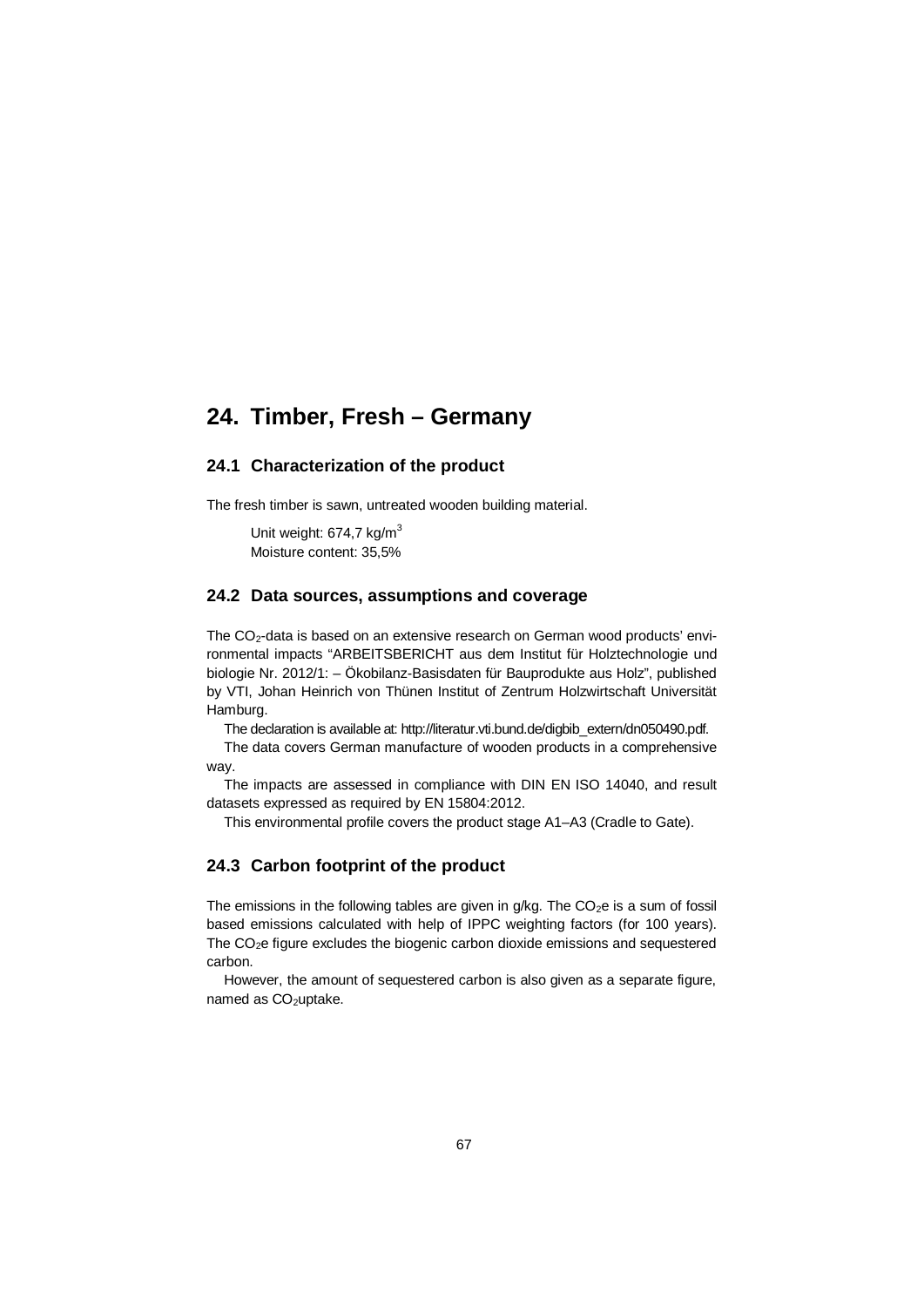#### **Calculation of CO2 uptake**

The original data gives assumes that one kilogram of dry wood binds 1.832 kg of  $CO<sub>2</sub>$ . (This is based on the assumption that dry wood has a carbon content of 50%) and on the relation of molecular masses of  $CO<sub>2</sub>$  and carbon, 44:12.)

The original data states (Tabelle 3.2.1.A: Zusammensetzung der funktionalen Einheit) that one m<sup>3</sup> of fresh timber has a dry wood content of 435,31 kg/m<sup>3</sup>.

Based on this information, it can be calculated that one cubic metre of wood has a  $CO<sub>2</sub>$  uptake of:

435,31 kg/m $3*$  1,832 kg/kg = 797,5 kg/m $3*$ .

The unit weight of the product is 674,7 kg/m<sup>3</sup>. Hence, the CO2 uptake of 1 kg of the product equals to:

797,5 kg/m $^3$  / 674,7 kg/m $^3$  = 1,182 kg/kg.

#### **Calculation of CO2e**

The original data includes only GWP totals. The GWP values are taken from the oridinal data table (Tabelle 3.2.1.E: Haupteinflussfaktoren auf die Ergebnisse der drei relevantesten Wirkungsindikatoren (nach Normierung) [kg/m<sup>3</sup>]).

The GWP stated in the original data is 32,97 kg/m<sup>3</sup> of product. By dividing the number with the unit mass of the product, the GWP value can be expressed in the unit kg/kg (kg of emissions of kg of product) as follows:

 $32,97/$  674,7 kg = 0,0489 kg/kg (or 48,9 g/kg).

**Table 34.** Carbon footprint (A1–3) of Fresh Timber (Germany), 35,5% moisture content.

| CO <sub>2</sub> e g/kg | 48.9 |
|------------------------|------|
| $CO2$ fossil g/kg      | 48.9 |
| CH <sub>4</sub> g/kg   |      |
| N <sub>2</sub> O g/kg  |      |
| $CO2$ uptake g/kg      | 1182 |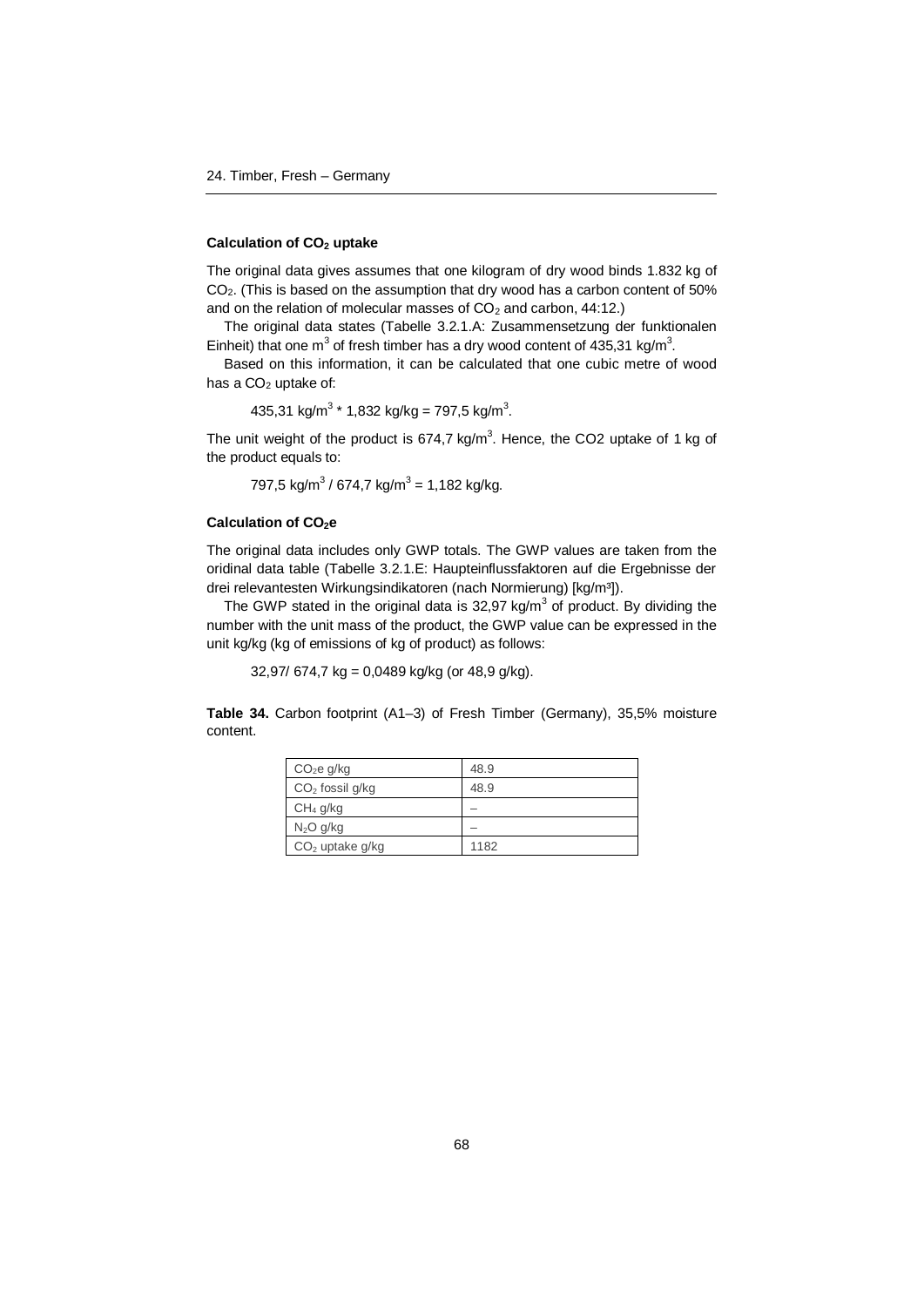# **25. Timber, Fresh – Finland**

### **25.1 Characterization of the product**

LCA for the Finnish average timber production resulted to the assessment of unequally dried products where green timber is the product which not exposed to the artificial drying. Results are valid for the pine and spruce timber and calculated for the cradle to gate stage.

Green or unseasoned timbers are commonly used in heavy rough construction such as bridges, scaffold boards and beams, mill constructed buildings. In these use cases consideration should be given to the possibility of decay, if untreated, also some maintenance can be expected where shrinkage is involved. Obvious use for unseasoned timber is the solutions under water and ground.

Density for the dry pine is 420 kg/m<sup>3</sup> and for the dry spruce is 380 kg/m<sup>3</sup>.

#### **25.2 Data sources, assumptions and coverage**

Data bases to the Finnish Stora Enso and UPM saw mills, according to the production year 2011.

#### **25.3 Carbon footprint of the product**

The carbon footprint of the product is given for two different forms; in terms of dry wood content of the product and in terms of the actual product with moisture.

The emissions in the following tables are given in  $g/kg$ . The CO<sub>2</sub>e is a sum of fossil based emissions calculated with help of IPPC weighting factors (for 100 years). The  $CO<sub>2</sub>e$  figure excludes the biogenic carbon dioxide emissions and sequestered carbon.

However, the amount of sequestered carbon is also given as a separate figure, named as  $CO<sub>2</sub>$ uptake.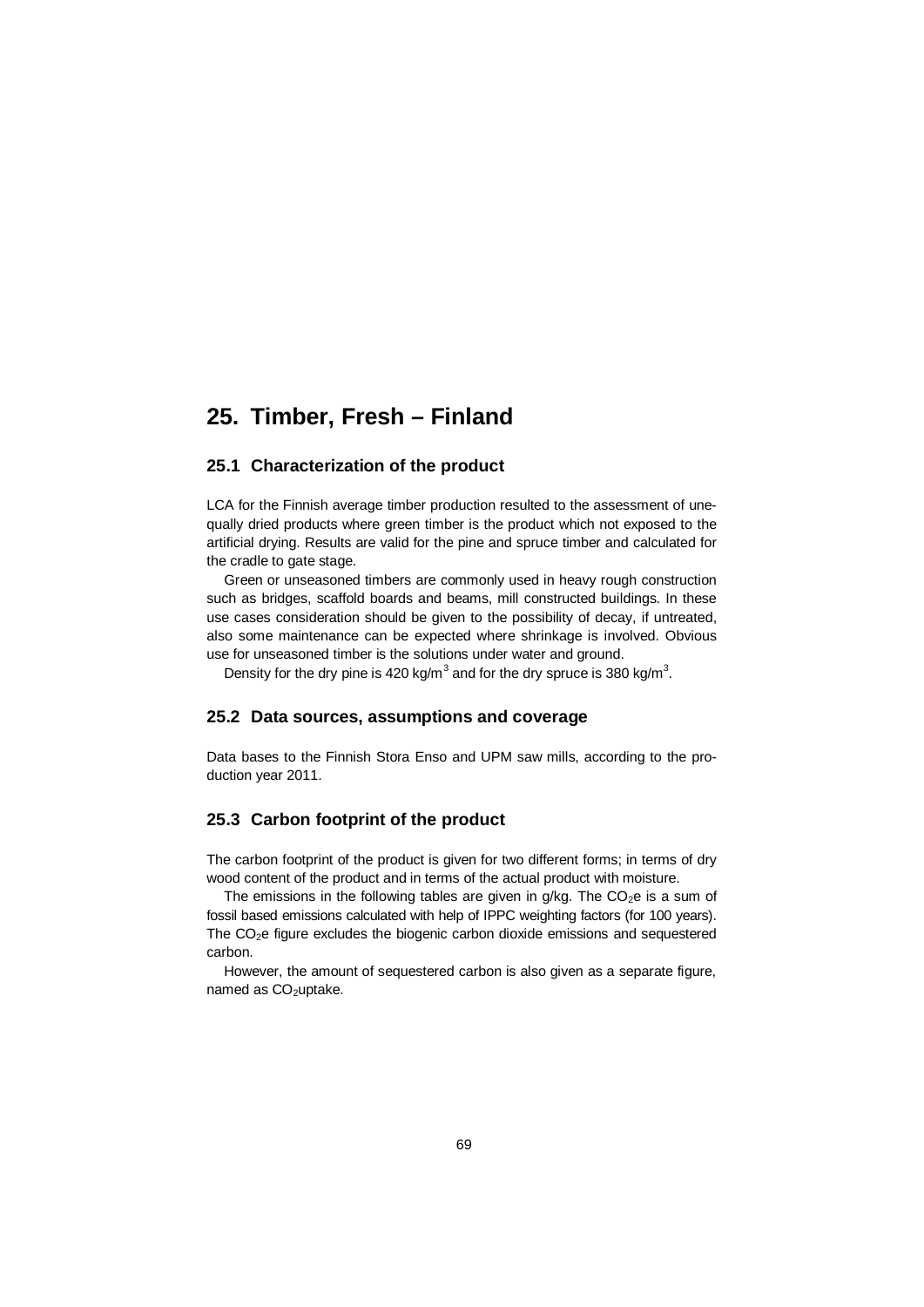#### **25.3.1 Carbon footprint of dry timber**

The emissions in the following table are given for the dry timber. The results are firstly calculated for the m<sup>3</sup>-bases which then converted to the g/kg. The CO<sub>2</sub>e is a sum of fossil based emissions calculated with help of IPPC weighting factors (for 100 years).

**Table 35.** Carbon footprint (A1–3) of unseasoned, Green Timber, result is given for the dry product.

| CO <sub>2</sub> e g/kg | 68      |
|------------------------|---------|
| $CO2$ fossil g/kg      | 64      |
| CH <sub>4</sub> g/kg   | 0.13    |
| N <sub>2</sub> O g/kg  | 0.00012 |
| $CO2$ uptake g/kg      | 1835    |

#### **25.3.2 Carbon footprint with 35,5% moisture content**

The emissions of the previous chapter are converted to ones with a 35,5% moisture content for comparison with the German profile. This is done by simple calculation, where the profile of the dry wood is multiplied by the dry wood content of a wood product with a 35,5% moisture content. This means, the profiles are multiplied by 0,645.

This gives a CO<sub>2</sub>e value of 0,645  $*$  68 = 43.9 and a CO<sub>2</sub>uptake value of  $0,645 * 1835 = 1183.6$ .

**Table 36.** Carbon footprint (A1–3) of unseasoned, Green Timber with moisture content of 35,5%.

| CO <sub>2</sub> e g/kg | 43.9      |
|------------------------|-----------|
| $CO2$ fossil g/kg      | 43.9      |
| CH <sub>4</sub> g/kg   | 0.084     |
| $N_2O$ g/kg            | 0.0000077 |
| $CO2$ uptake g/kg      | 1183.6    |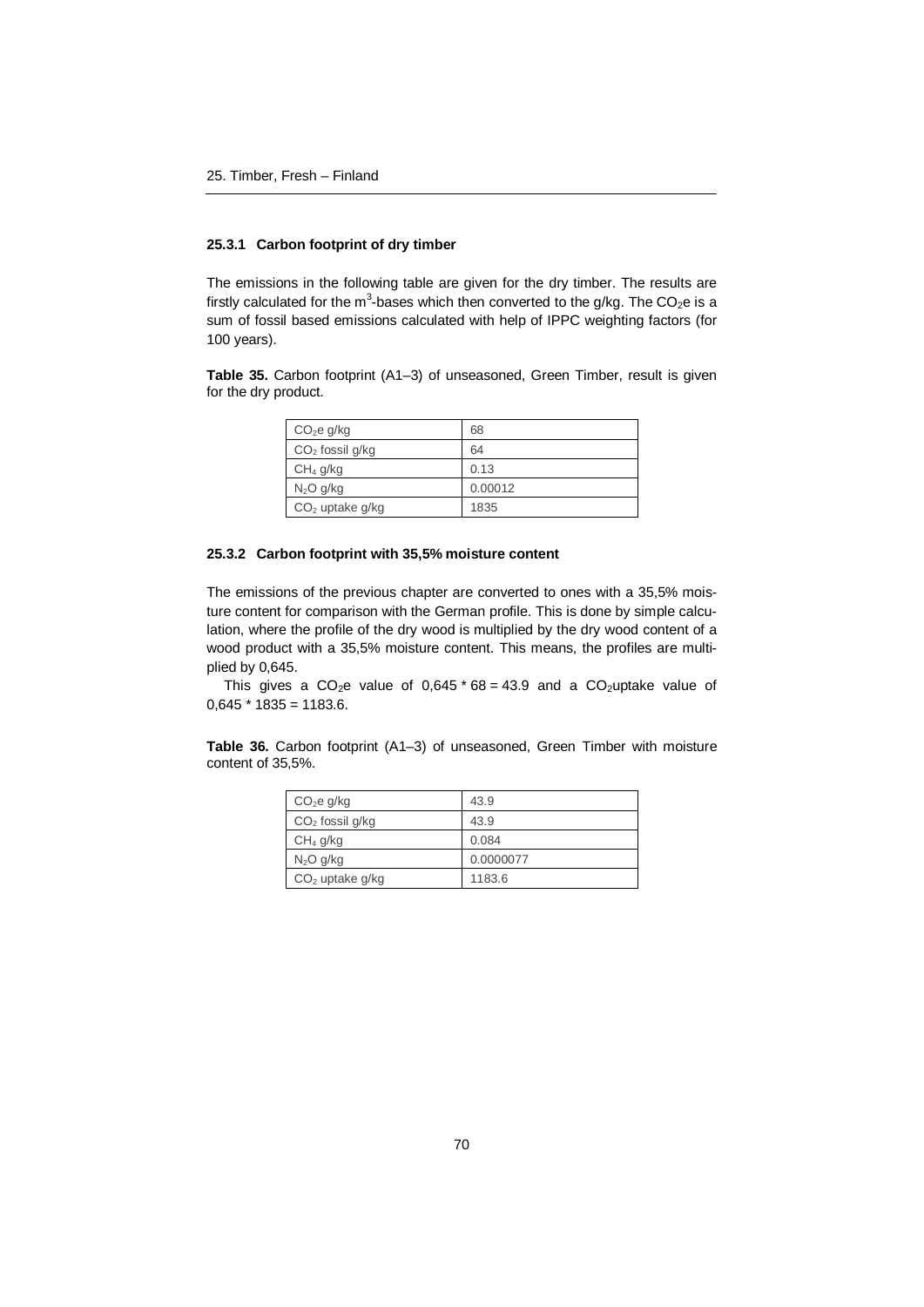## **26. Timber, Glued laminated – Sweden**

### **26.1 Characterization of the product**

Glued laminated timber is in building products, such as columns and beams.

Density 430 kg/m<sup>3</sup> Moisture content: 5.5%

### **26.2 Data sources, assumptions and coverage**

Data is based on environmental declaration of gluelam. Trätek, 1996. Limträ Hållfasthet L40, Moelven Töreboda Limträ AB. Environmental Product Declaration 9608065E. (In Swedish.)

### **26.3 Carbon footprint of the product**

The emissions in the following tables are given in  $g/kg$ . The CO<sub>2</sub>e is a sum of fossil based emissions calculated with help of IPPC weighting factors (for 100 years). The CO2e figure excludes the biogenic carbon dioxide emissions and sequestered carbon.

However, the amount of sequestered carbon is also given as a separate figure, named as CO<sub>2</sub>uptake.

#### **Calculation of CO2 uptake**

The carbon uptake is calculated by assuming that one kilogram of dry wood binds1.832 kg of  $CO<sub>2</sub>$ . As the dry wood content is 945 g/kg, the carbon uptake equals to  $0,945 * 1.832$  kg = 1,73 kg/kg = 1730g/kg.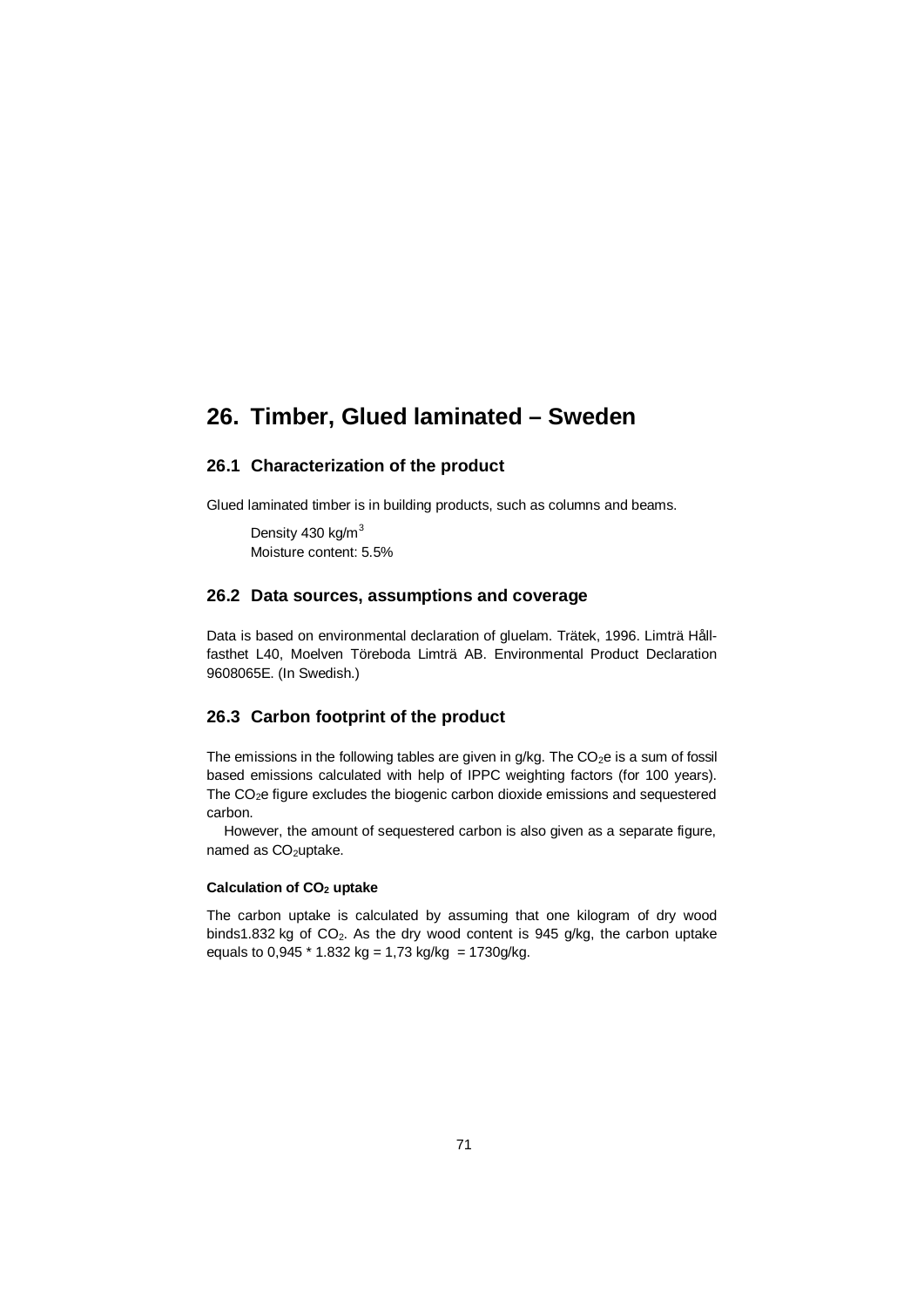**Table 37.** Carbon footprint (A1–3) of glued laminated timber, Sweden, 5.5% moisture content.

| CO <sub>2</sub> e g/kg | 109.0 |
|------------------------|-------|
| $CO2$ fossil g/kg      | 104.9 |
| CH <sub>4</sub> g/kg   | 0.167 |
| $N_2O$ g/kg            |       |
| $CO2$ uptake g/kg      | 1730  |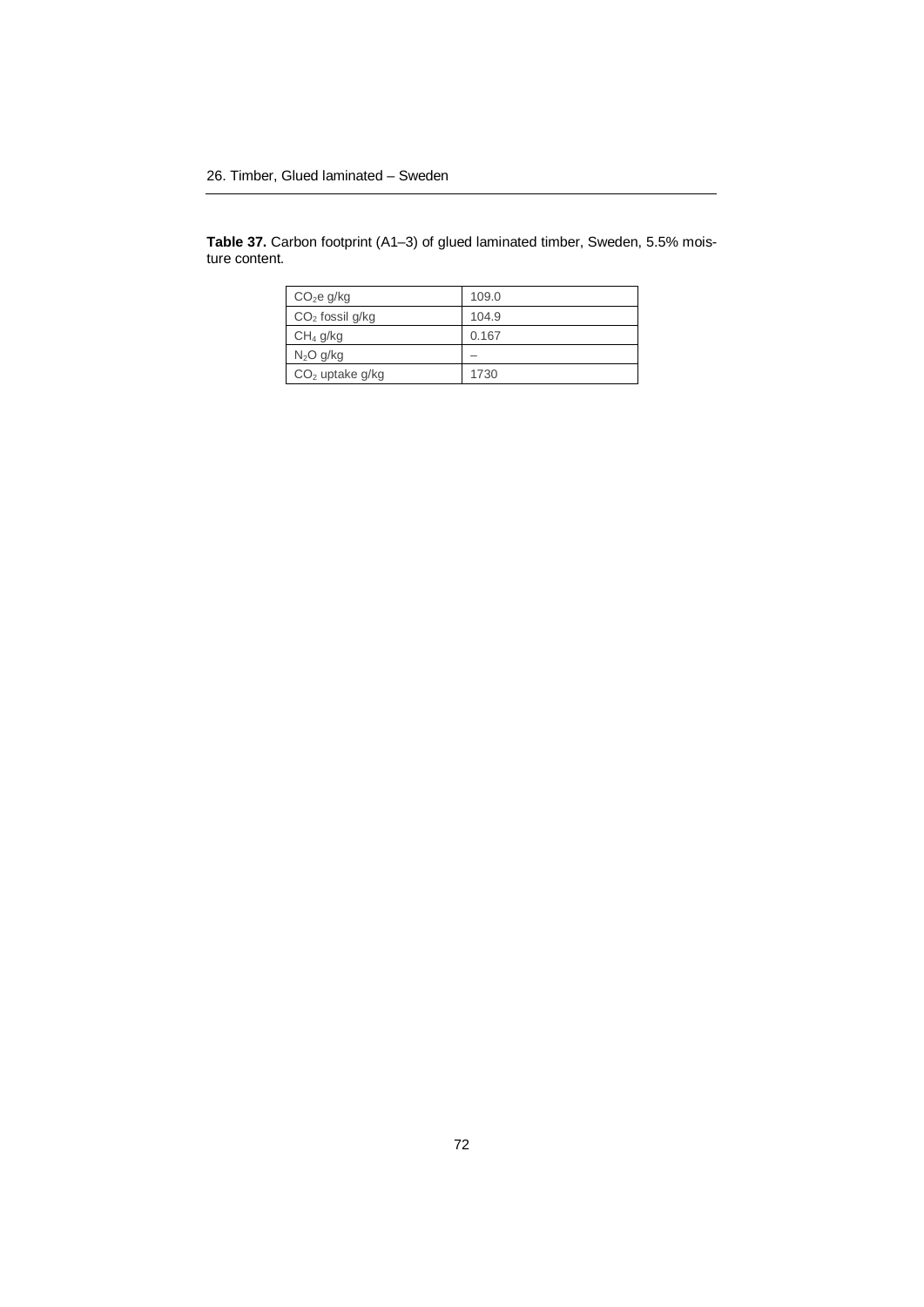## **27. Timber, Planed – Germany**

## **27.1 Characterization of the product**

The planed timber is oven dried, and at least one surface of the product is planed.

Unit weight:  $484.5$  kg/m<sup>2</sup> Moisture content: 10,7%

### **27.2 Data sources, assumptions and coverage**

The  $CO<sub>2</sub>$ -data is based on an extensive research on German wood products' environmental impacts "ARBEITSBERICHT aus dem Institut für Holztechnologie und Holzbiologie Nr. 2012/1: – Ökobilanz-Basisdaten für Bauprodukte aus Holz", published by VTI, Johan Heinrich von Thünen Institut of Zentrum Holzwirtschaft Universität Hamburg.

[The declaration is available at: http://literatur.vti.bund.de/digbib\\_extern/dn050490.pdf.](http://literatur.vti.bund.de/digbib_extern/dn050490.pdf)

The data covers German manufacture of wooden products in a comprehensive way.

The impacts are assessed in compliance with DIN EN ISO 14040, and result datasets expressed as required by EN 15804:2012.

This environmental profile covers the product stage A1–A3 (Cradle to Gate).

### **27.3 Carbon footprint of the product**

The emissions in the following tables are given in  $q/\text{kg}$ . The CO<sub>2</sub>e is a sum of fossil based emissions calculated with help of IPPC weighting factors (for 100 years). The  $CO<sub>2</sub>e$  figure excludes the biogenic carbon dioxide emissions and sequestered carbon.

However, the amount of sequestered carbon is also given as a separate figure, named as CO<sub>2</sub>uptake.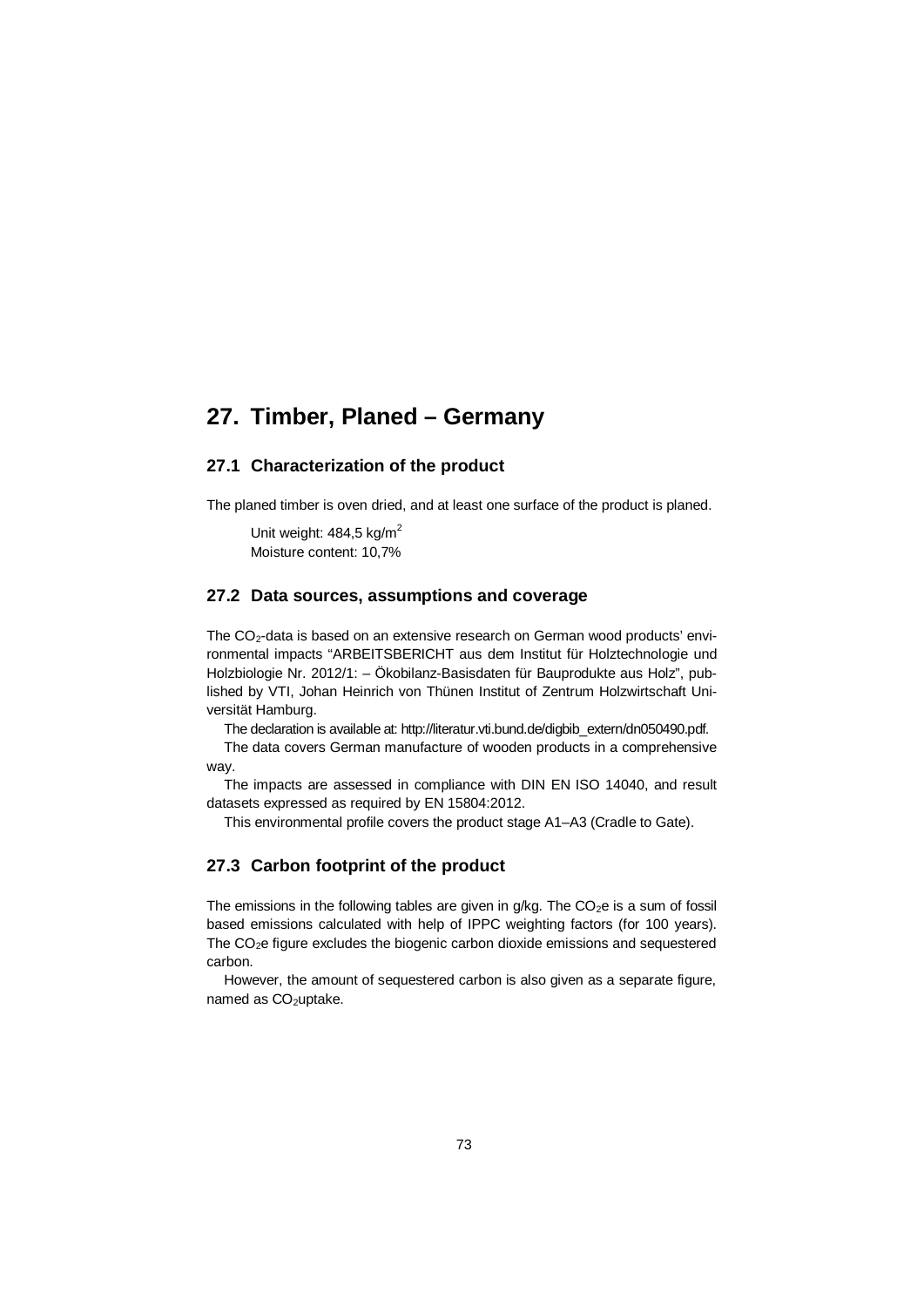#### **Calculation of CO2 uptake**

The original data gives assumes that one kilogram of dry wood binds 1.832 kg of  $CO<sub>2</sub>$ . (This is based on the assumption that dry wood has a carbon content of 50%) and on the relation of molecular masses of  $CO<sub>2</sub>$  and carbon, 44:12.)

The original data states (Tabelle 3.2.4.A: Zusammensetzung der funktionalen Einheit am Werkstor) that one  $m<sup>3</sup>$  of product has a dry wood content of 433,31 kg/m $^3$ .

Based on this information, it can be calculated that one cubic metre of wood has a  $CO<sub>2</sub>$  uptake of:

433,31 kg/m $^3$  \* 1,832 kg/kg = 793,82 kg/m $^3$ .

The unit weight of the product is 484,51 kg/m<sup>3</sup>. Hence, the CO2 uptake of 1 kg of the product equals to:

793,82 kg/m $^3$  / 484,51 kg/m $^3$  = 1,638 kg/kg (or 1638 g/kg).

#### **Calculation of CO2e**

The original data includes only GWP totals. The GWP values are taken from the oridinal data table (Tabelle 3.2.4.E: Haupteinflussfaktoren auf die Ergebnisse der drei relevantesten Wirkungsindikatoren (nach Normierung) [kg/m<sup>3</sup>]).

The GWP stated in the original data is 73,823 kg/m<sup>3</sup> of product. By dividing the number with the unit mass of the product, the GWP value can be expressed in the unit kg/kg (kg of emissions of kg of product) as follows:

73,823/ 484,5 1 kg = 0,1524 kg/kg (or 152,4 g/kg).

**Table 38.** Carbon footprint (A1–3) of Planed Timber (Germany), 10.7% moisture content.

| CO <sub>2</sub> e g/kg | 152,4 |
|------------------------|-------|
| $CO2$ fossil g/kg      | 152,4 |
| CH <sub>4</sub> g/kg   |       |
| N <sub>2</sub> O g/kg  |       |
| $CO2$ uptake g/kg      | 1638  |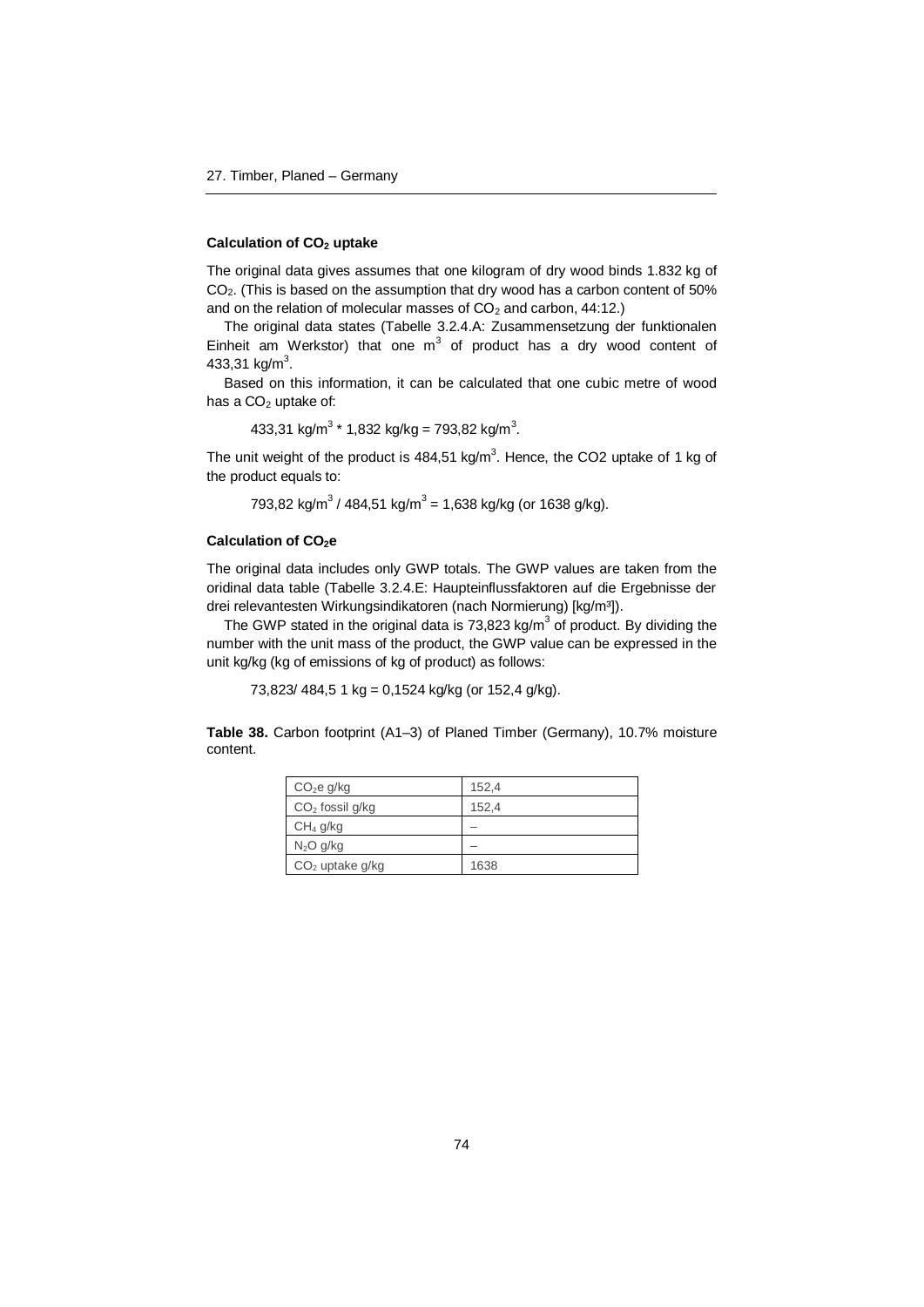# **28. Timber, Shipping dry – Finland**

## **28.1 Characterization of the product**

LCA for the Finnish average timber production resulted to the assessment of unequally dried products where shipping dry timber is the product which exposed to the artificial drying. Shipping dry timber is partially seasoned in a drying process to the level of 18% moisture content (likely to have a moisture content of 16 to 20 per cent). There are a number of advantages in seasoning related to the:

- shrinkage, which take place before the use,
- strength, which is grater in seasoned wood than not seasoned and
- decay and fungi development, which cannot grow in a wood with a moisture content less than 20.

Results are valid for the timber made from pine and spruce and calculated for the cradle to gate stage.

Lower grade seasoning (shipping dry) products are intended for general use.

### **28.2 Data sources, assumptions and coverage**

Data bases to the Finnish Stora Enso and UPM saw mills, according to the production year 2011.

Density for the dry pine is 420 kg/m<sup>3</sup> and for the dry spruce is 380 kg/m<sup>3</sup>.

## **28.3 Carbon footprint of the product**

The carbon footprint of the product is given for two different forms; in terms of dry wood content of the product and in terms of the actual product with moisture.

The emissions in the following tables are given in  $q/kq$ . The  $CO<sub>2</sub>e$  is a sum of fossil based emissions calculated with help of IPPC weighting factors (for 100 years). The CO<sub>2</sub>e figure excludes the biogenic carbon dioxide emissions and sequestered carbon.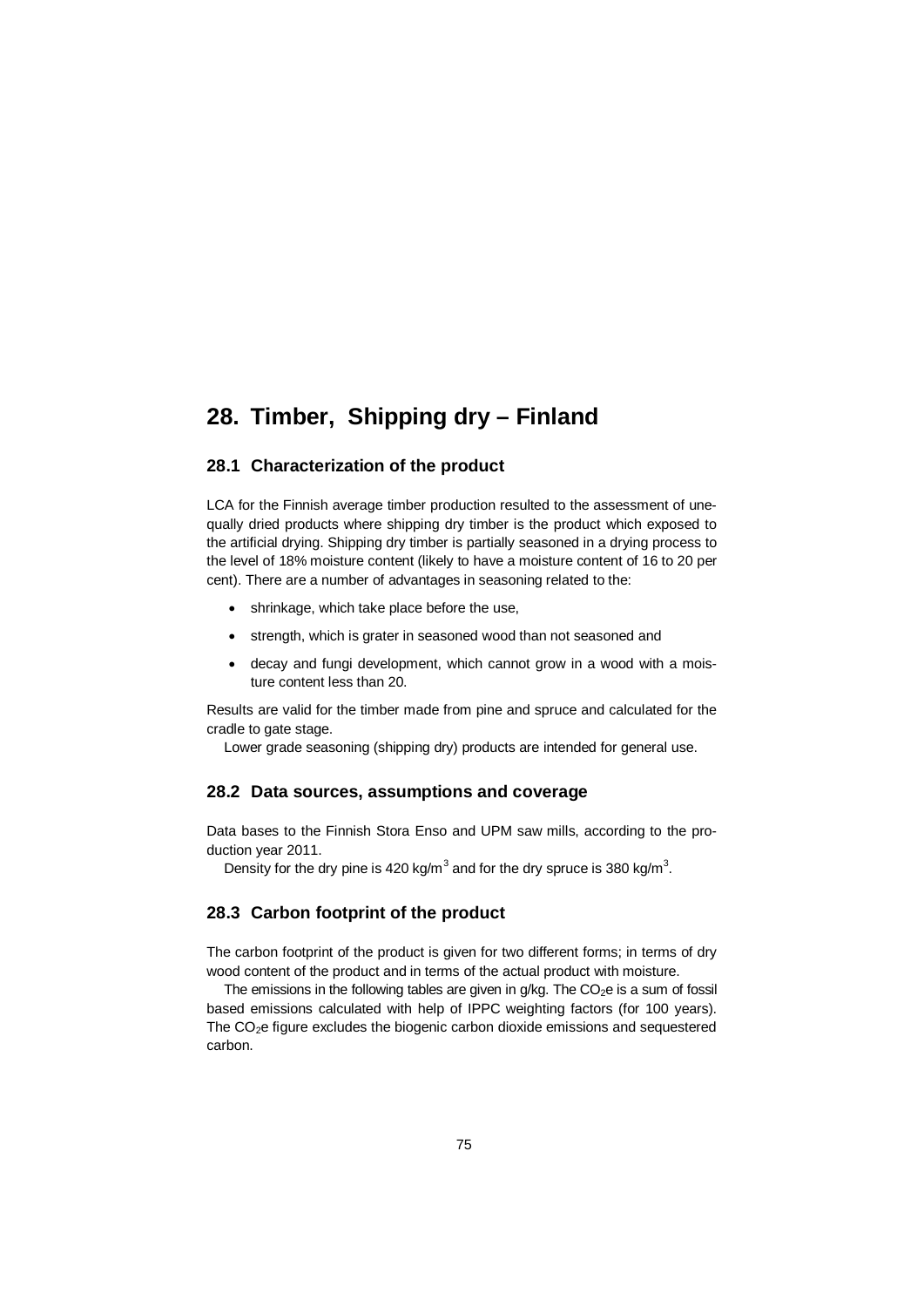However, the amount of sequestered carbon is also given as a separate figure, named as  $CO<sub>2</sub>$ uptake.

#### **28.3.1 Carbon footprint for dry wood**

The emissions in the following table are given for the dry timber. The results are firstly calculated for the m<sup>3</sup>-bases which then converted to the g/kg. The CO<sub>2</sub>e is a sum of fossil based emissions calculated with help of IPPC weighting factors (for 100 years).

**Table 39.** Carbon footprint (A1–3) for seasoned timber to the level of Shipping Dry Timber, result is given for the dry product.

| CO <sub>2</sub> e g/kg | 108     |
|------------------------|---------|
| $CO2$ fossil g/kg      | 101     |
| CH <sub>4</sub> g/kg   | 0.25    |
| $N_2O$ g/kg            | 0.00012 |
| $CO2$ uptake g/kg      | 1835    |

#### **28.3.2 Carbon footprint with 18% moisture content**

The emissions of the previous chapter are converted to ones with a 18% moisture content for comparison with other profiles profile. This is done by simple calculation, where the profile of the dry wood is multiplied by the dry wood content of a wood product with a 18% moisture content. This means, the profiles are multiplied by 0,82.

This gives a CO<sub>2</sub>e value of 0,82  $*$  108 = 88.6 and a CO<sub>2</sub>uptake value of  $0.82 * 1835 = 1504.7$ .

**Table 40.** Carbon footprint (A1–3) for seasoned timber to the level of Shipping Dry Timber, result is given product with a 18% moisture content.

| CO <sub>2</sub> e g/kg | 88.6   |
|------------------------|--------|
| $CO2$ fossil g/kg      |        |
| CH <sub>4</sub> g/kg   |        |
| N <sub>2</sub> O g/kg  |        |
| $CO2$ uptake g/kg      | 1504.7 |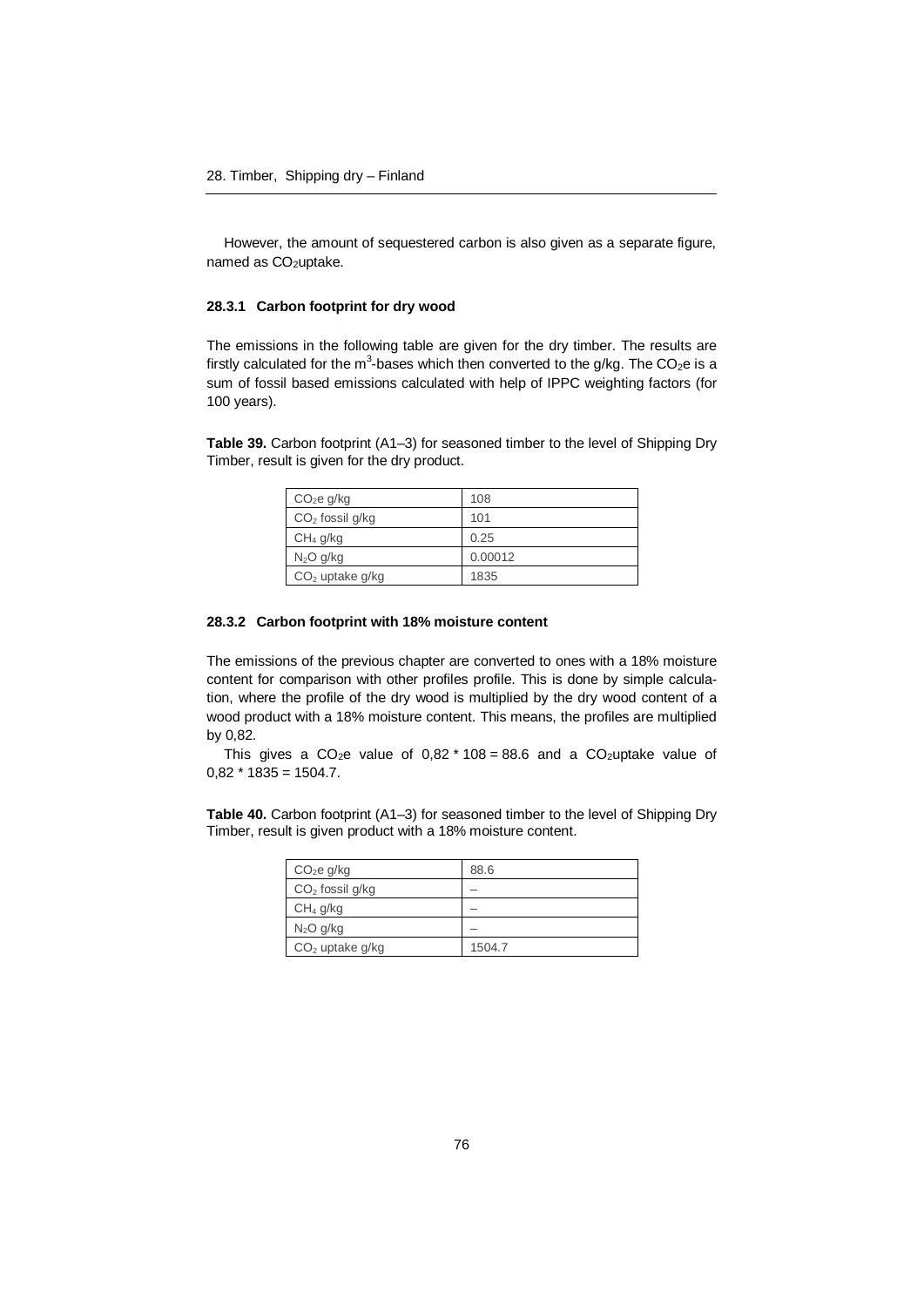# **29. Timber, Shipping dry – Sweden**

## **29.1 Characterization of the product**

Shipping dry timber is partially seasoned in a drying process to the level of 18% moisture content (likely to have a moisture content of 16 to 20 per cent). There are a number of advantages in seasoning related to the:

- shrinkage, which take place before the use,
- strength, which is grater in seasoned wood than not seasoned and
- decay and fungi development, which cannot grow in a wood with a moisture content less than 20.

Lower grade seasoning (shipping dry) products are intended for general use.

Unit weight:  $502.7$  kg/m<sup>3</sup> Moisture content: 18,0%

### **29.2 Data sources, assumptions and coverage**

Data is based on environmental product declaration: Trätek, 2000. Miljöfakta om trä och träprodukter, Trätek Kontenta. Environmental Product Declaration 0009032. (In Swedish.)

It is collected from 15 different sawmills in Sweden. (Coverage A1–A3.)

### **29.3 Carbon footprint of the product**

The emissions in the following tables are given in  $q/kg$ . The  $CO<sub>2</sub>$ e is a sum of fossil based emissions calculated with help of IPPC weighting factors (for 100 years). The  $CO<sub>2</sub>e$  figure excludes the biogenic carbon dioxide emissions and sequestered carbon.

However, the amount of sequestered carbon is also given as a separate figure, named as CO<sub>2</sub>uptake.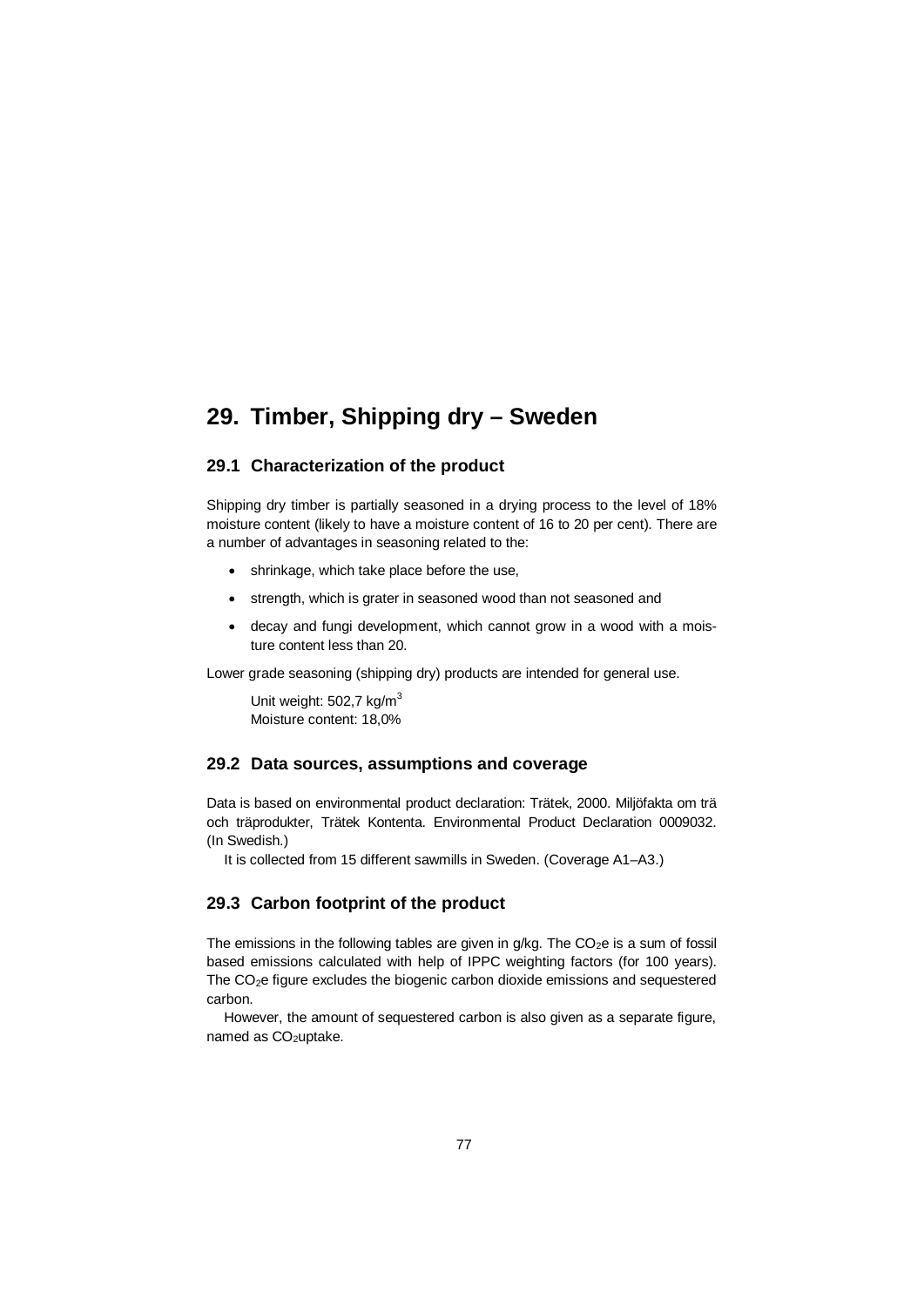### **Calculation of CO2 uptake**

The  $CO<sub>2</sub>$  uptake is calculated by assuming that 1 kg of dry wood binds 1,832 kg of carbon dioxide. The dry wood content of the product is 0,82 kg/kg, thus the amount of carbon uptake is  $0.82 * 1.832$  kg/kg =  $1.502$  kg/kg.

**Table 41.** Carbon footprint (A1–3) for seasoned timber to the level of Shipping Dry Timber with moisture content of 18%.

| CO <sub>2</sub> e g/kg | 12.7 |
|------------------------|------|
| $CO2$ fossil g/kg      | 12.7 |
| CH <sub>4</sub> g/kg   |      |
| $N_2O$ g/kg            |      |
| $CO2$ uptake g/kg      | 1502 |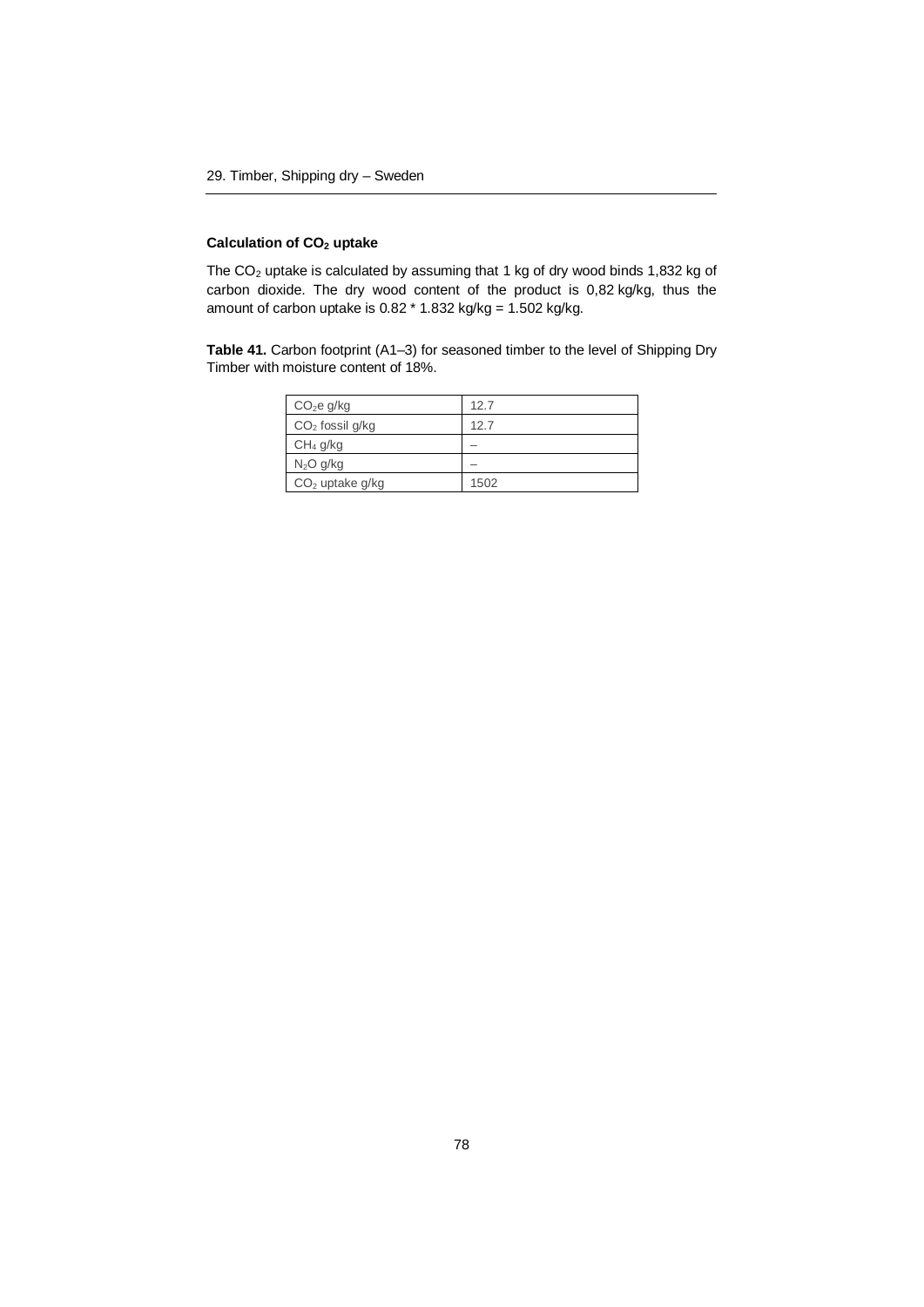## **30. Glass Wool – Europe**

### **30.1 Characterization of the product**

Glass wool is a standard mineral product used as an insulation product in construction industry.

The profile includes the melting of mineral primary glass at 1400ºC. Energy used for melting is electricity and natural gas (50% / 50% ratio). The molten glass is centrifuged with a rotating drum with a secondary container and defibrated in a hot-air flow.

The fibres are cooled and solidified with help of evaporating water. After the fibres are solid, they are put through a tunnel oven with binder. Once ready, the insulation is cut to size and packed. The insulation can also be made into insulation boards where the glass wool board is coated with yellow glass fleece on one side.

Unit weight: 10–100 kg/m<sup>3</sup> (External walls with wooden supports 22 kg/m<sup>3</sup>, wall panels for partition walls 14 kg/m<sup>3</sup>, insulation of partition walls 100 kg/m<sup>3</sup>)

### **30.2 Data sources, assumptions and coverage**

The data is based on ELCD database 2.0, Process data set: "Glass wool; fleece; production mix, at plant; density between 10 to 100 kg/m<sup>3</sup>". The Owner of the data [set is PE INTERNATIONAL and the dataset is available at: http://lca.jrc.ec.europa.](http://lca.jrc.ec.europa.eu/lcainfohub/datasets/elcd/processes/898618b8-3306-11dd-bd11-0800200c9a66_02.01.000.xml) eu/lcainfohub/datasets/elcd/processes/898618b8-3306-11dd-bd11-0800200c9a66 \_02.01.000.xml.

The declaration is in compliance with ISO 14040 to 14044. It covers the product stage A1–A3 (Cradle to Gate).

## **30.3 Carbon footprint of the product**

The emissions in the following tables are given in  $a/ka$ . The  $CO<sub>2</sub>e$  is a sum of fossil based emissions calculated with help of IPPC weighting factors (for 100 years). The CO2e figure excludes the biogenic carbon dioxide emissions and sequestered carbon.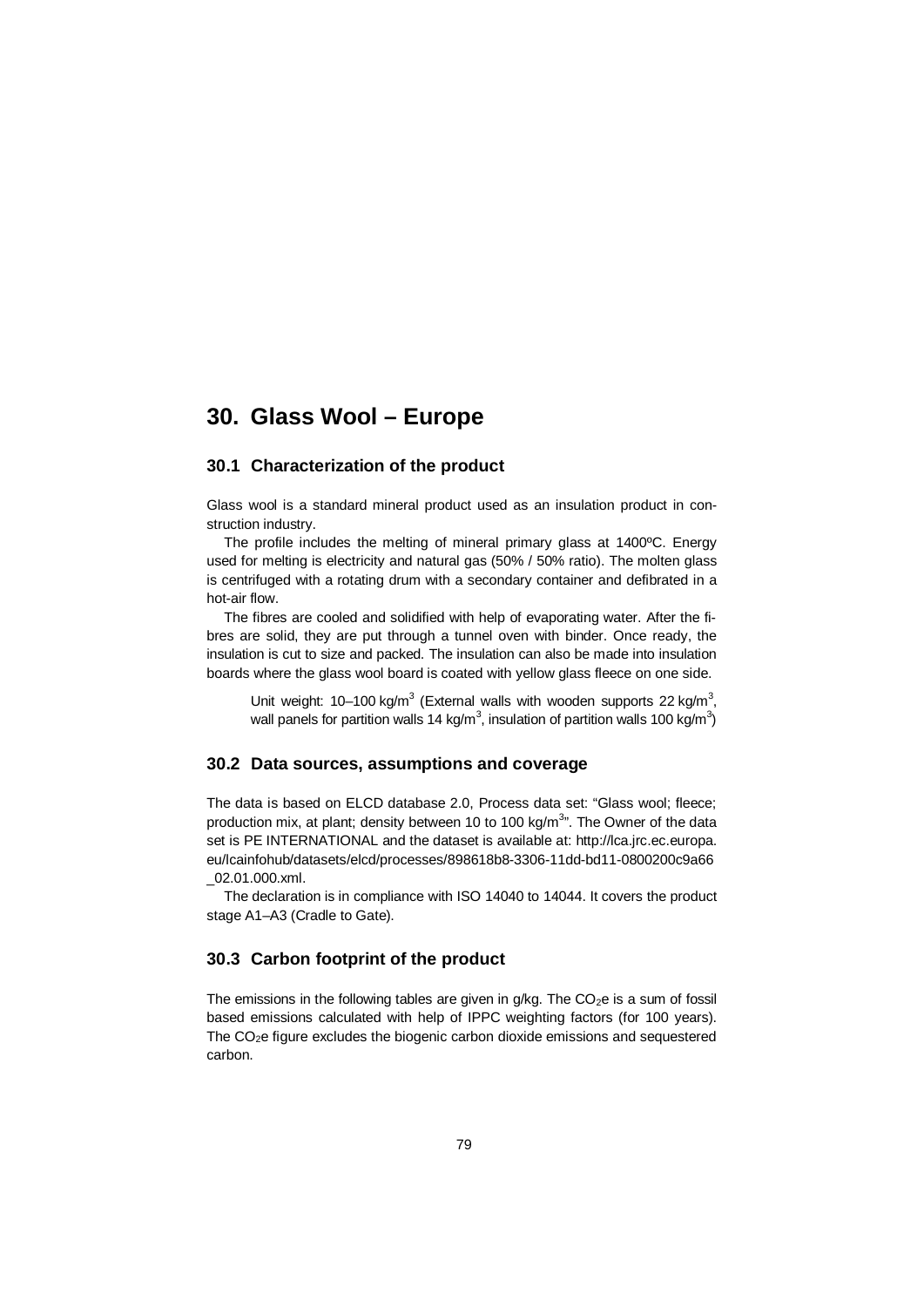However, the amount of sequestered carbon is also given as a separate figure, named as CO<sub>2</sub>uptake.

| CO <sub>2</sub> e g/kg | 3148 |
|------------------------|------|
| $CO2$ fossil g/kg      | 2909 |
| CH <sub>4</sub> g/kg   | 7.7  |
| N <sub>2</sub> O g/kg  | 0.16 |
| $CO2$ uptake g/kg      |      |

**Table 42.** Carbon footprint (A1–3) of Glass wool.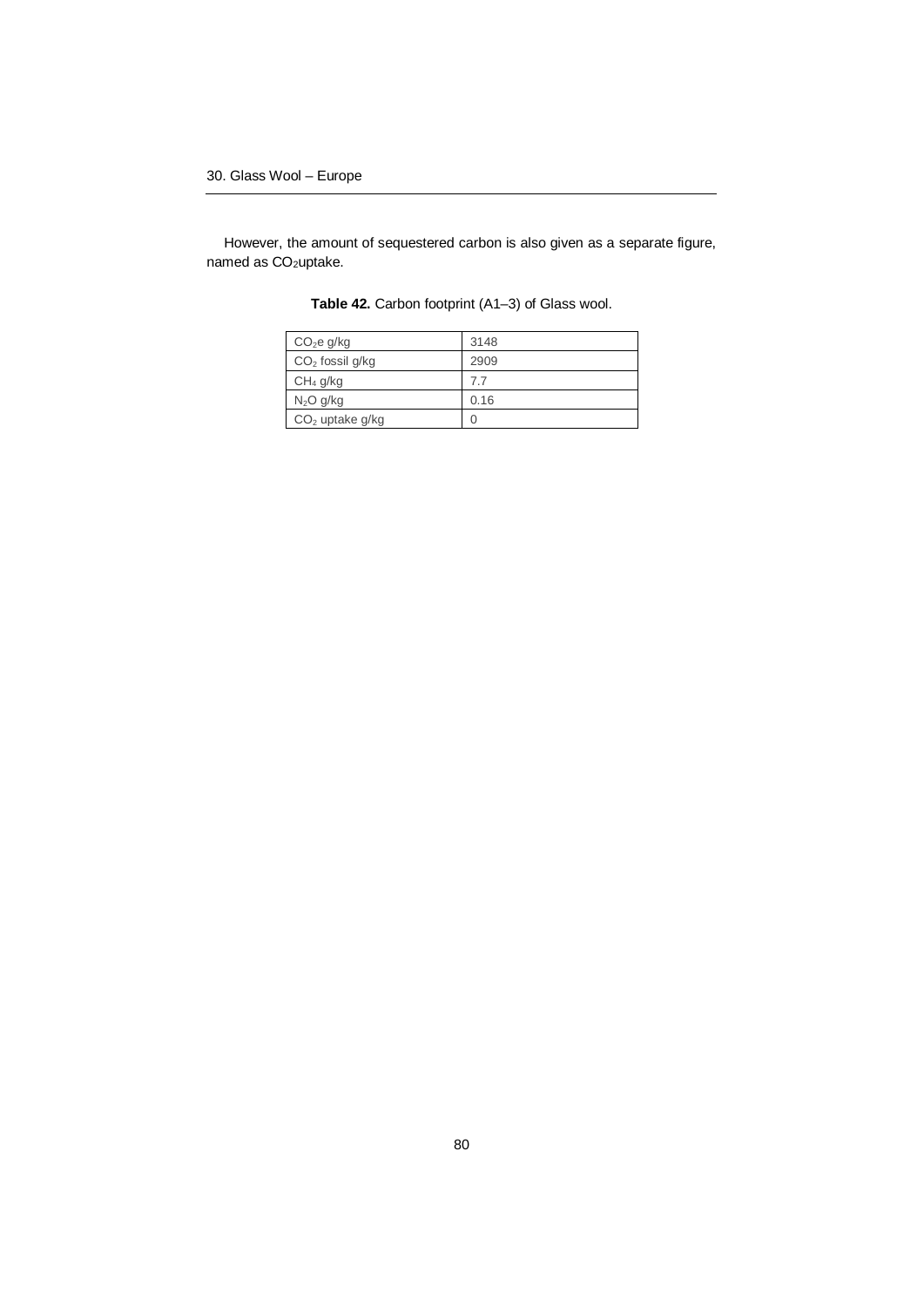# **31. Polystyrene (EPS) – Europe**

## **31.1 Characterization of the product**

EPS is used as an insulation material in buildings.

EPS is produced from crude oil and natural gas. The main components used in EPS production are styrene and pentane, the latter of which typically vaporises during the production processes.

Unit weight: 10–60 kg/m<sup>3</sup>

### **31.2 Data sources, assumptions and coverage**

The data is based on a report by Plastics Europe: "Eco-profiles of the European Plastics Industry POLYSTYRENE (Expandable) (EPS)". The full report is available [at: http://www.plasticseurope.org/plastics-sustainability/eco-profiles/browse-by-flo](http://www.plasticseurope.org/plastics-sustainability/eco-profiles/browse-by-flowchart.aspx?LCAID=r300) wchart.aspx?LCAID=r300.

The data covers the product stage A1–A3 (Cradle to Gate) to form EPS pellets from raw materials.

## **31.3 Carbon footprint of the product**

The emissions in the following tables are given in  $g/kg$ . The  $CO<sub>2</sub>e$  is a sum of fossil based emissions calculated with help of IPPC weighting factors (for 100 years). The CO<sub>2</sub>e figure excludes the biogenic carbon dioxide emissions and sequestered carbon.

| CO <sub>2</sub> e g/kg | 3300 |
|------------------------|------|
| $CO2$ fossil g/kg      | 2500 |
| CH <sub>4</sub> g/kg   | 31   |
| N <sub>2</sub> O g/kg  |      |
| $CO2$ uptake g/kg      |      |

**Table 43.** Carbon footprint (A1–3) of Polystyrene (EPS) – Europe.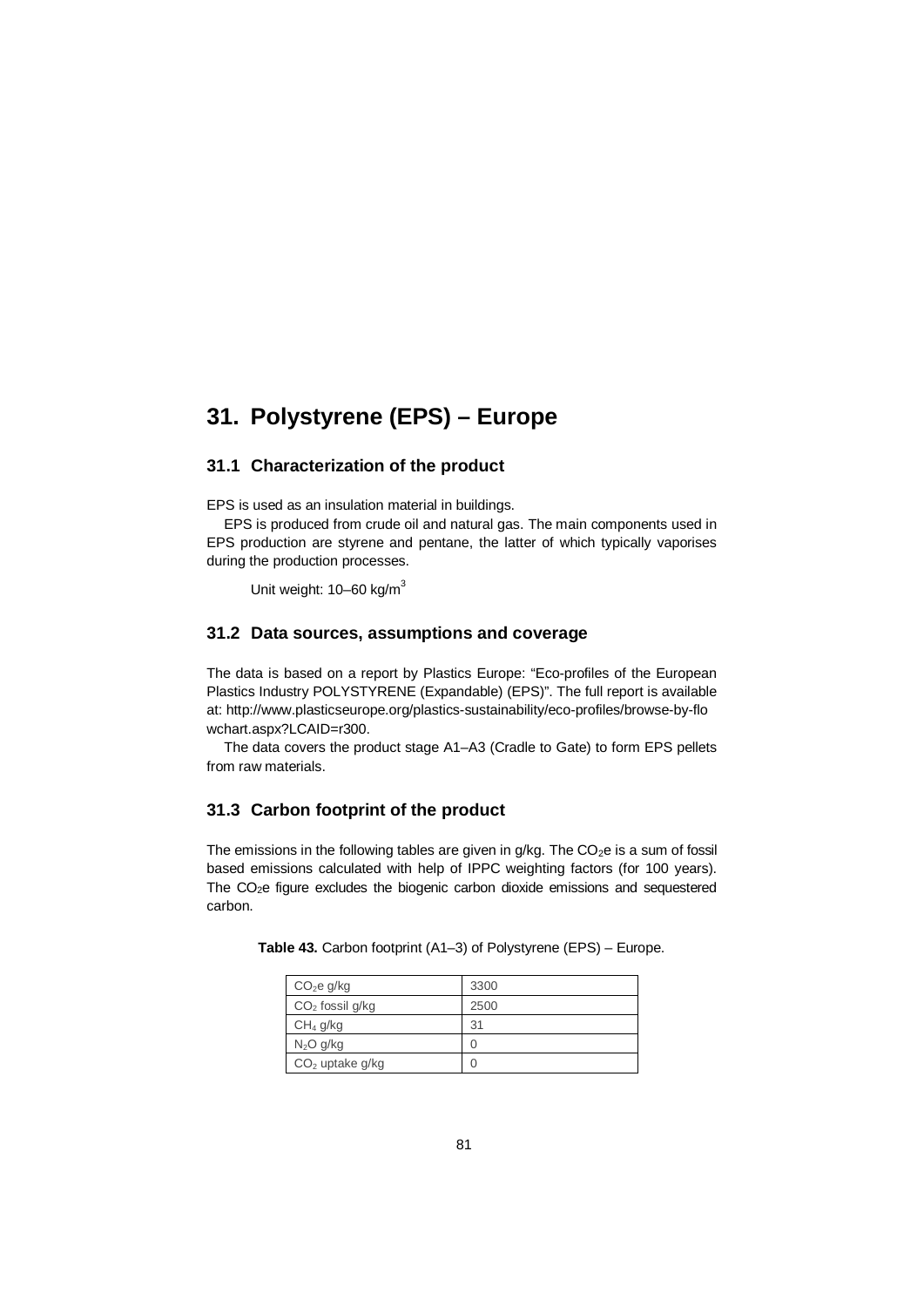# **32. Polyurethane (Rigid Foam) – Europe**

## **32.1 Characterization of the product**

PU Rigid Foam is used as an insulation material in buildings.

Unit weight:  $30-100$  kg/m<sup>3</sup>

Polyurethane can be produced from different precursors such as MDI, TDI and polyols. This profile considers PUR-foam blown with pentane, which is typically used in insulation.

## **32.2 Data sources, assumptions and coverage**

The data is based on a report by Plastics Europe: "Eco-profiles of the European Plastics Industry POLYURETHANE RIGID FOAM". The full report is available at: [http://www.plasticseurope.org/plastics-sustainability/eco-profiles/browse-by](http://www.plasticseurope.org/plastics-sustainability/eco-profiles/browse-by-flowchart.aspx?LCAID=r503)flowchart.aspx?LCAID=r503.

The data covers the product stage A1–A3 (Cradle to Gate) to form rigid foam PU from raw materials.

## **32.3 Carbon footprint of the product**

The emissions in the following tables are given in  $g/kg$ . The  $CO<sub>2</sub>e$  is a sum of fossil based emissions calculated with help of IPPC weighting factors (for 100 years). The CO2e figure excludes the biogenic carbon dioxide emissions and sequestered carbon.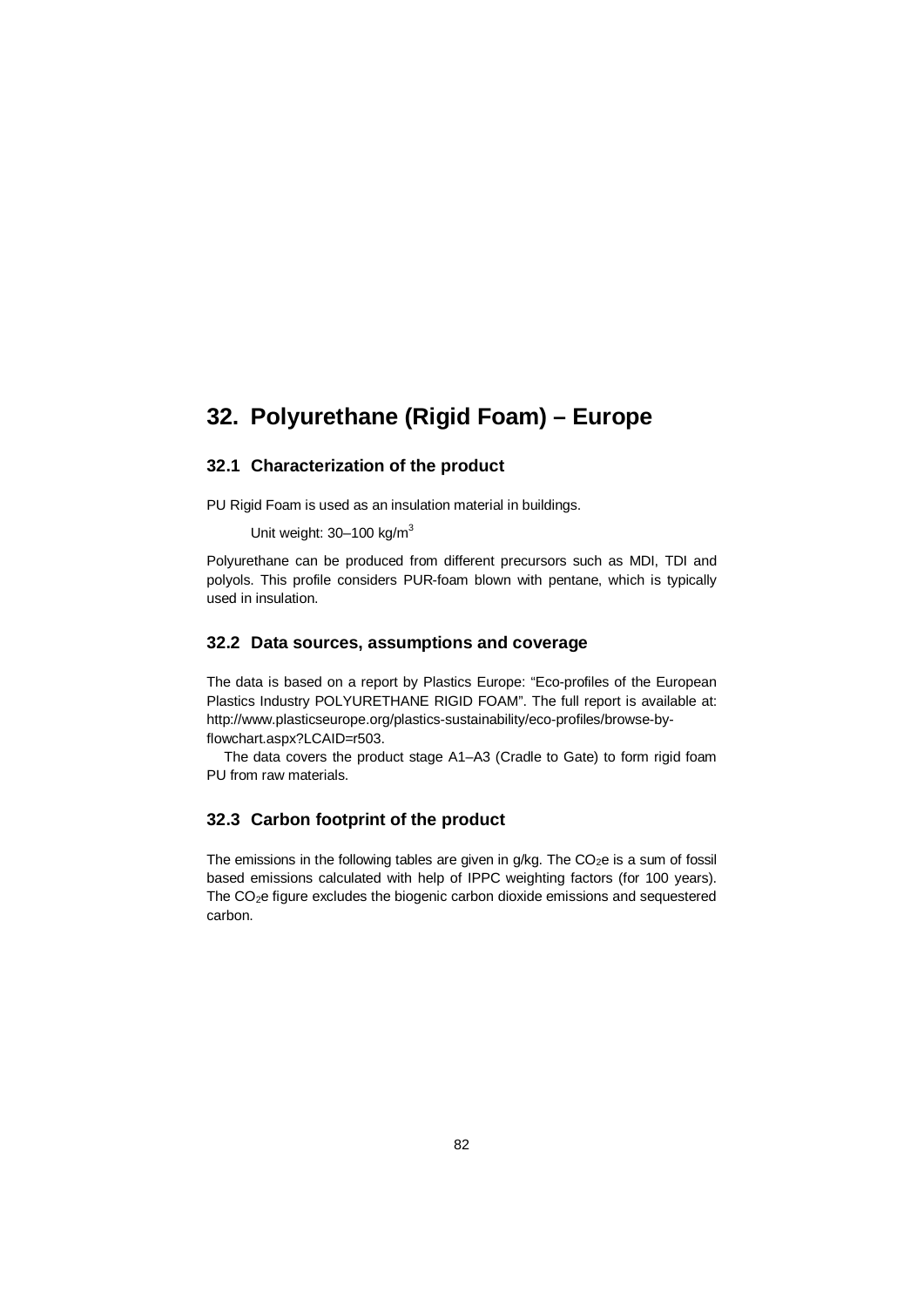| CO <sub>2</sub> e g/kg | 4200 |
|------------------------|------|
| $CO2$ fossil g/kg      | 3400 |
| CH <sub>4</sub> g/kg   | 32   |
| N <sub>2</sub> O g/kg  | 0.01 |
| $CO2$ uptake g/kg      |      |

**Table 44.** Carbon footprint (A1–3) of Polyurethane (Rigid Foam) – Europe.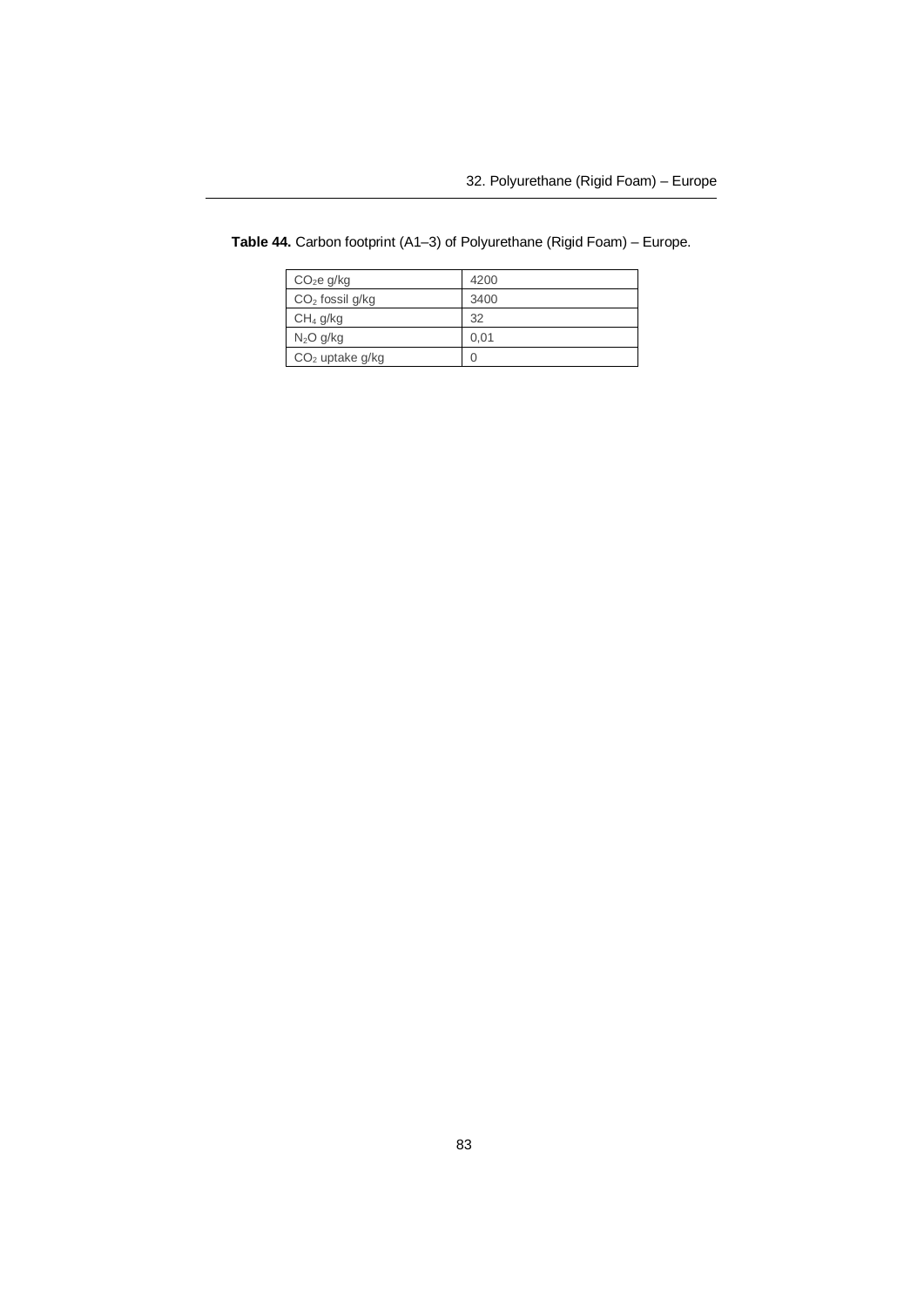## **33. Wood fibre insulation – Finland**

#### **33.1 Characterization of the product**

Finnish wood fibre insulation materials are insulation products, made of certain types of newspaper. In the manufacturing process, boric minerals are added to the insulation mix to provide protection against fire and decay.

The material is used as insulation material in roofs, walls, and floors.

When used for walls, the insulation material is sprayed with a hose and a separate adhesive is mixed with the insulation material simultaneously.

Unit weight: 26-65 kg/m<sup>3</sup>

#### **33.2 Data sources, assumptions and coverage**

The data is based on a Finnish RT Environmental Declaration "Termex wood fibre insulation" by Termex-Eriste Oy.

The original declaration is based on ISO standard series 14040 and 14044 and EN 15804. The declarations cover the product stage A1–A3 (Cradle to Gate).

#### **33.3 Carbon footprint of the product**

The emissions in the following tables are given in  $q/kq$ . The  $CO<sub>2</sub>e$  is a sum of fossil based emissions calculated with help of IPPC weighting factors (for 100 years). The  $CO<sub>2</sub>e$  figure excludes the biogenic carbon dioxide emissions and sequestered carbon.

However, the amount of sequestered carbon is also given as a separate figure, named as CO<sub>2</sub>uptake.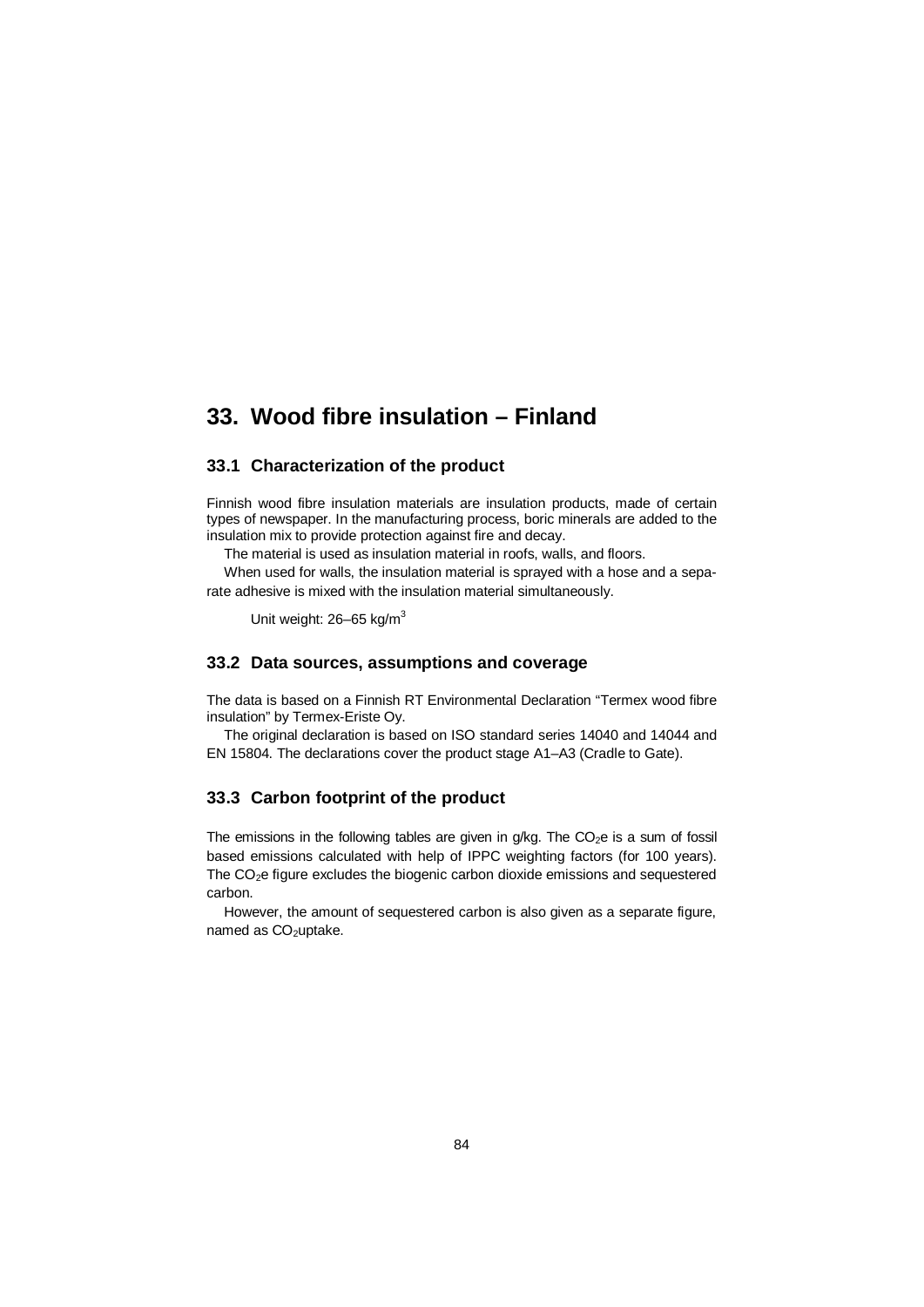| CO <sub>2</sub> e g/kg | 243  |
|------------------------|------|
| $CO2$ fossil g/kg      |      |
| CH <sub>4</sub> g/kg   |      |
| N <sub>2</sub> O g/kg  |      |
| $CO2$ uptake g/kg      | 1240 |

**Table 45.** Carbon footprint (A1–3) of wood fibre insulation, Finland.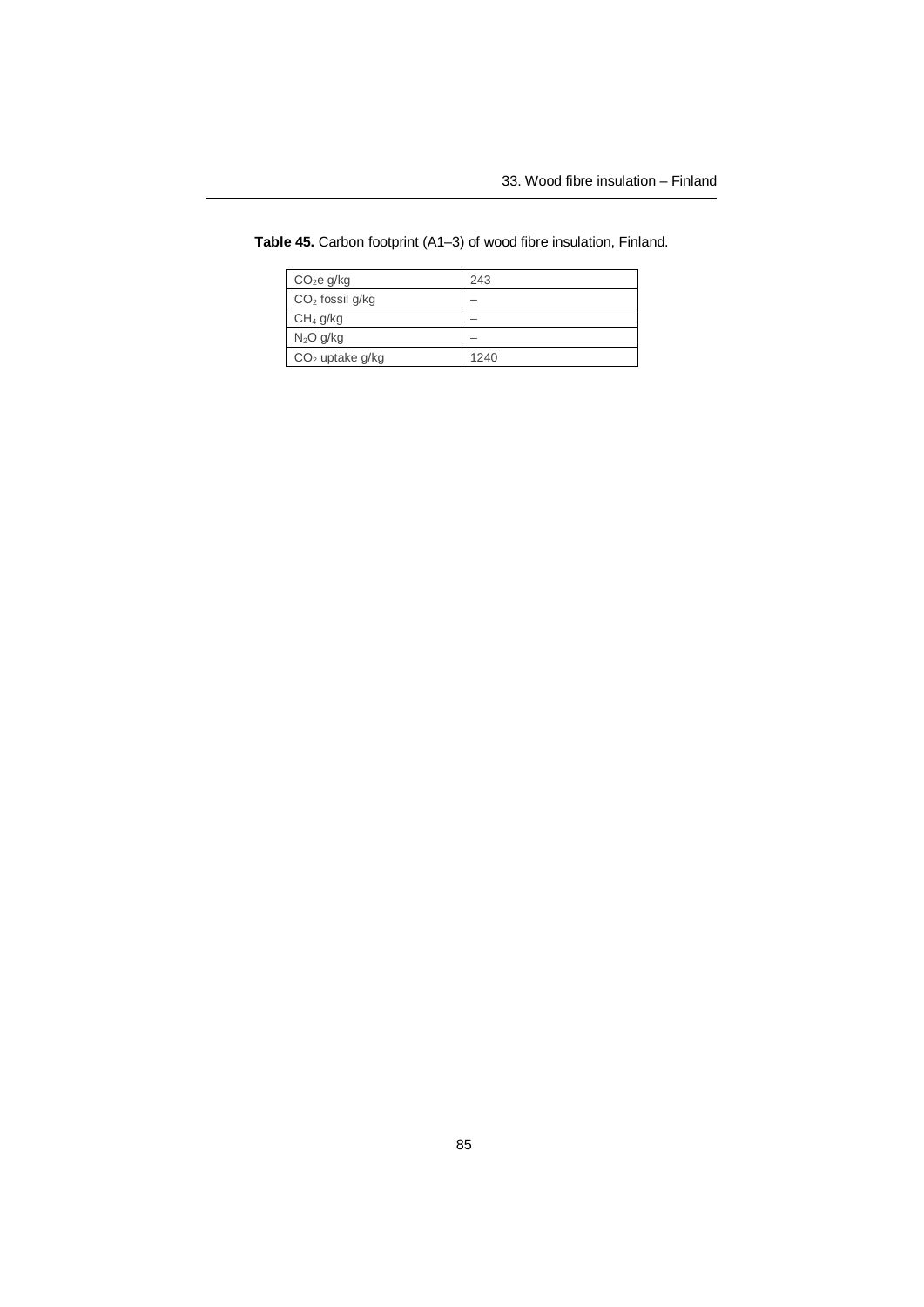# **34. Aerated Concrete Block, P2 04 and P4 05 (Europe)**

## **34.1 Characterization of the product**

This profile presents the emissions from the production of aerated concrete block, which can be used in partition walls, inner walls and exterior walls.

Unit weight:  $433$  kg/m<sup>3</sup>

The main raw materials used for aerated concrete production are: quartz sand (60 to 70%), cement (CEMI, 20 to 30%), quick lime (10 to 20%) and gypsum (2 to 5%). The following figure illustrates the aerated concrete block production process. The process starts with mixing of the raw materials, after which the blocks are cast. The blocks are thereafter hardened using steam, and further processed (cut, rubbed), as necessary.



**Figure 1.** Aerated Concrete Block Production.

The data is based on ELCD database 3.0, Process data set: "Aerated concrete block;mix of P2 04 and P4 05;production mix, at plant; average density 433 kg/m<sup>3</sup>". The Owner of the data set is PE INTERNATIONAL and the dataset is available at: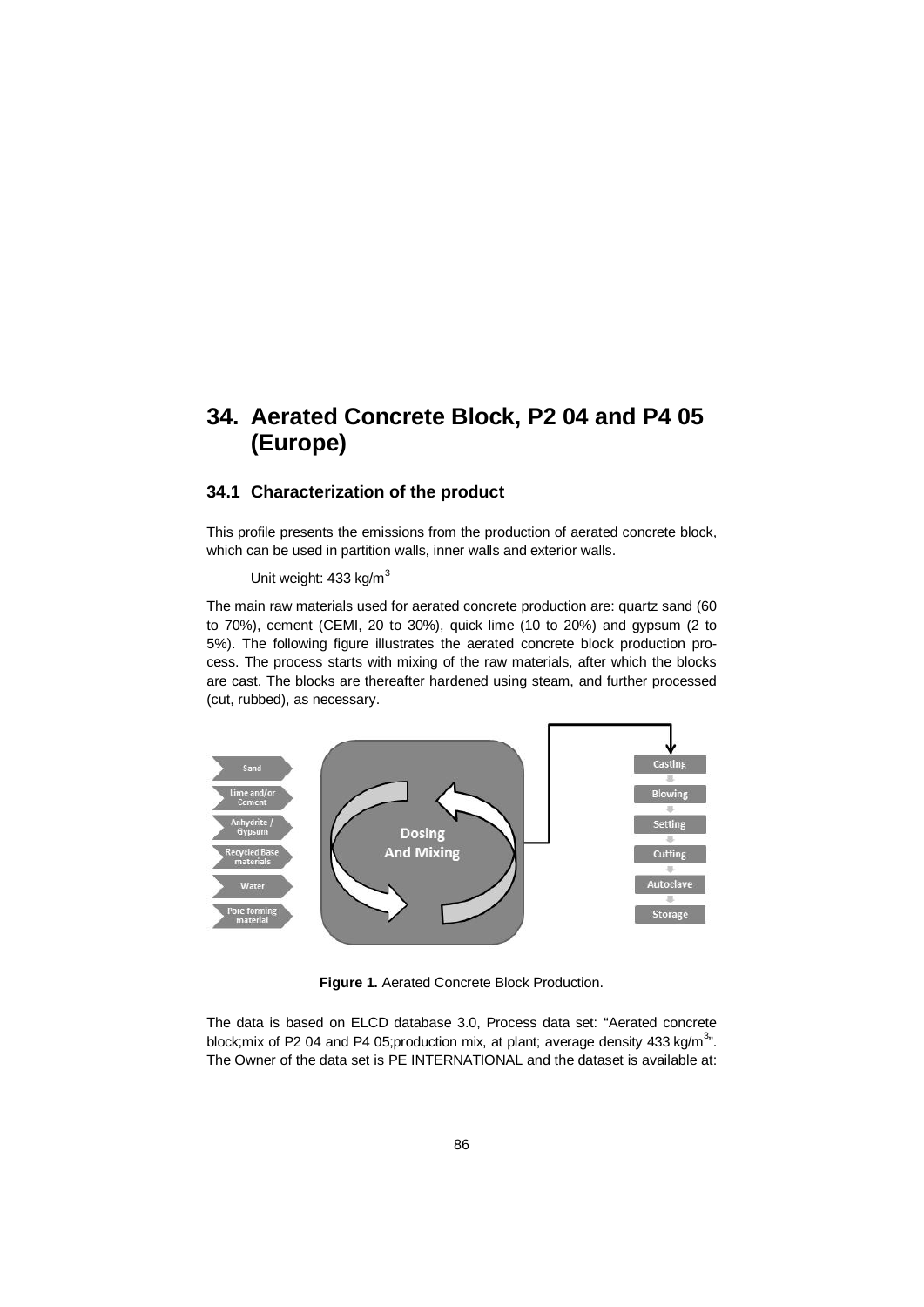http://elcd.jrc.ec.europa.eu/ELCD3/resource/processes/898618b5-3306-11ddbd11-0800200c9a66?format=html&version=03.00.000.

[The declaration is in compliance with ISO 14040 to 14044. It covers the produc](http://elcd.jrc.ec.europa.eu/ELCD3/resource/processes/898618b5-3306-11dd-bd11-0800200c9a66?format=html&version=03.00.000)t stage A1–A3 (Cradle to Gate).

## **34.3 Carbon footprint of the product**

The emissions in the following tables are given in  $g/kg$ . The  $CO<sub>2</sub>e$  is a sum of fossil based emissions calculated with help of IPPC weighting factors (for 100 years). The CO2e figure excludes the biogenic carbon dioxide emissions and sequestered carbon.

| CO <sub>2</sub> e g/kg | 442.3                |
|------------------------|----------------------|
| $CO2$ fossil g/kg      | 429.2                |
| CH <sub>4</sub> g/kg   | 0.49                 |
| $N_2O$ g/kg            | $3.5 \times 10^{-6}$ |
| $CO2$ uptake g/kg      |                      |

**Table 46.** Carbon footprint (A1–3) of Aerated Concrete Block, Europe.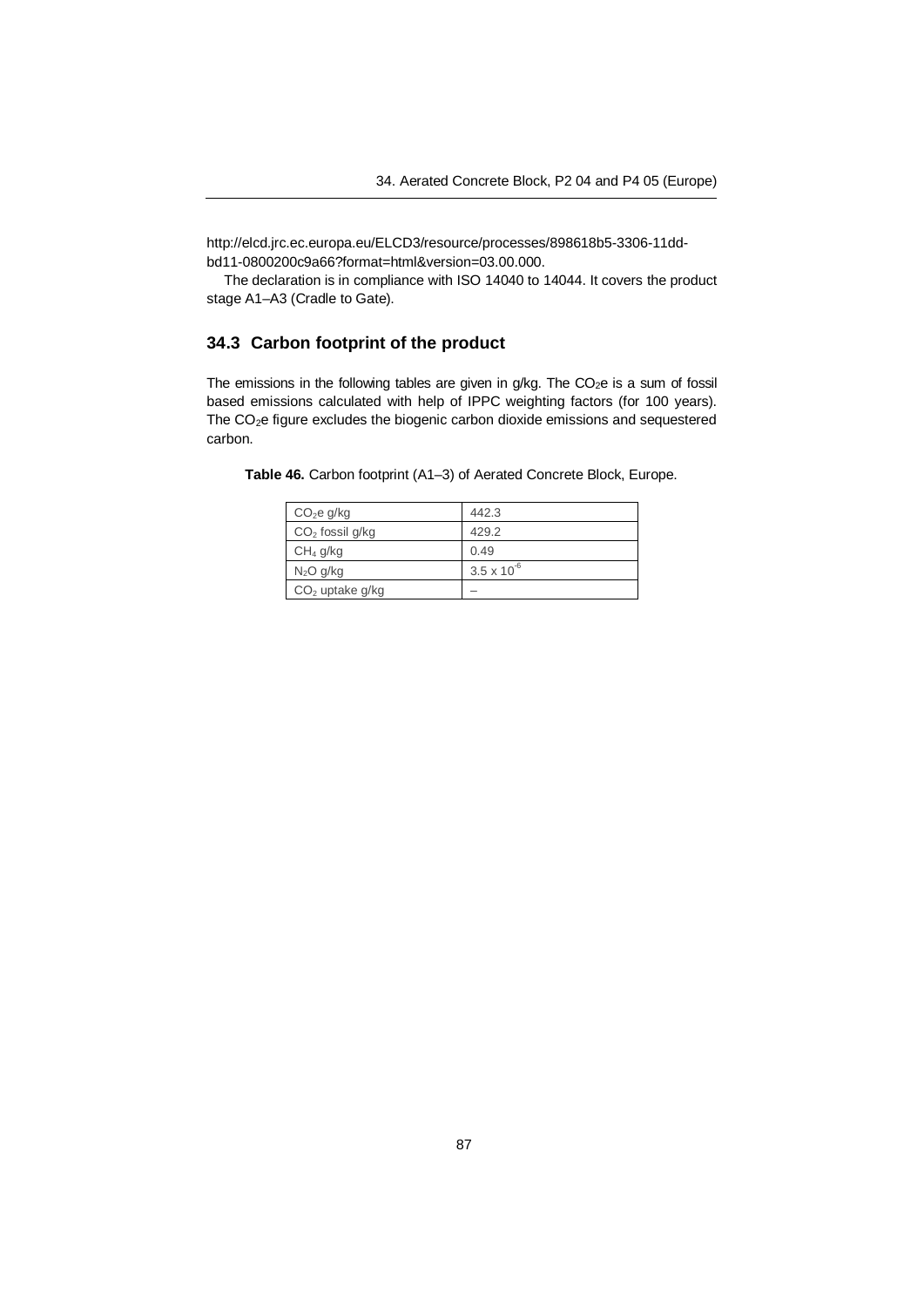# **35. Aerated Concrete Block, P4 05, Reinforced (Europe)**

## **35.1 Characterization of the product**

This profile presents the emissions from the production of aerated concrete block, which can be used in partition walls, inner walls and exterior walls.

Unit weight:  $433$  kg/m<sup>3</sup>

The main raw materials used for aerated concrete production are: quartz sand (60 to 70%), cement (CEMI, 20 to 30%), quick lime (10 to 20%) and gypsum (2 to 5%). The production process of aerated concrete block is illustrated in the following figure. The process starts with mixing of the raw materials and production of reinforcement, after which the reinforcement is installed and blocks are cast. The blocks are thereafter hardened using steam, and further processed (cut, rubbed), as necessary.



**Figure 2.** Reinforced Aerated Concrete Block Production.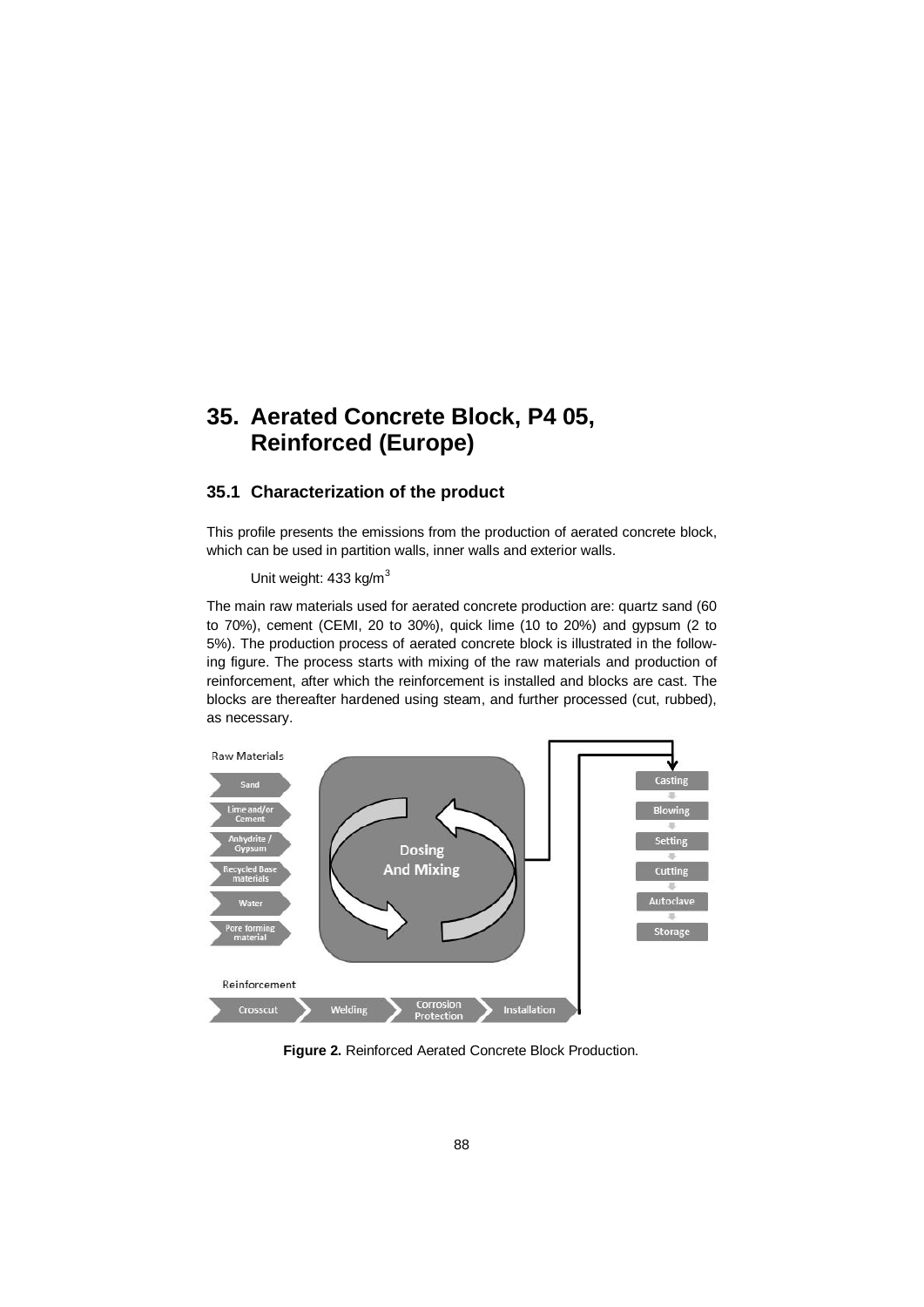## **35.2 Data sources, assumptions and coverage**

The data is based on ELCD database 3.0, Process data set: "Aerated concrete block;type P4 05 reinforced;production mix, at plant;average density 485 kg/m<sup>3</sup>". The Owner of the data set is PE INTERNATIONAL and the dataset is available at: htt[p://elcd.jrc.ec.europa.eu/ELCD3/resource/processes/a8b2c610-429d-11dd](http://elcd.jrc.ec.europa.eu/ELCD3/resource/processes/a8b2c610-429d-11dd-ae16-0800200c9a66?format=html&version=03.00.000)ae16-0800200c9a66?format=html&version=03.00.000.

The declaration is in compliance with ISO 14040 to 14044. It covers the product stage A1–A3 (Cradle to Gate).

## **35.3 Carbon footprint of the product**

The emissions in the following tables are given in  $g/kg$ . The  $CO<sub>2</sub>e$  is a sum of fossil based emissions calculated with help of IPPC weighting factors (for 100 years). The CO2e figure excludes the biogenic carbon dioxide emissions and sequestered carbon.

|  |  |  |  | Table 47. Carbon footprint (A1-3) of Reinforced Aerated Concrete Block, Europe. |  |  |  |  |
|--|--|--|--|---------------------------------------------------------------------------------|--|--|--|--|
|--|--|--|--|---------------------------------------------------------------------------------|--|--|--|--|

| CO <sub>2</sub> e g/kg | 511.3                |
|------------------------|----------------------|
| $CO2$ fossil g/kg      | 495.3                |
| CH <sub>4</sub> g/kg   | 0.59                 |
| $N_2O$ g/kg            | $4.5 \times 10^{-6}$ |
| $CO2$ uptake g/kg      | $\left( \right)$     |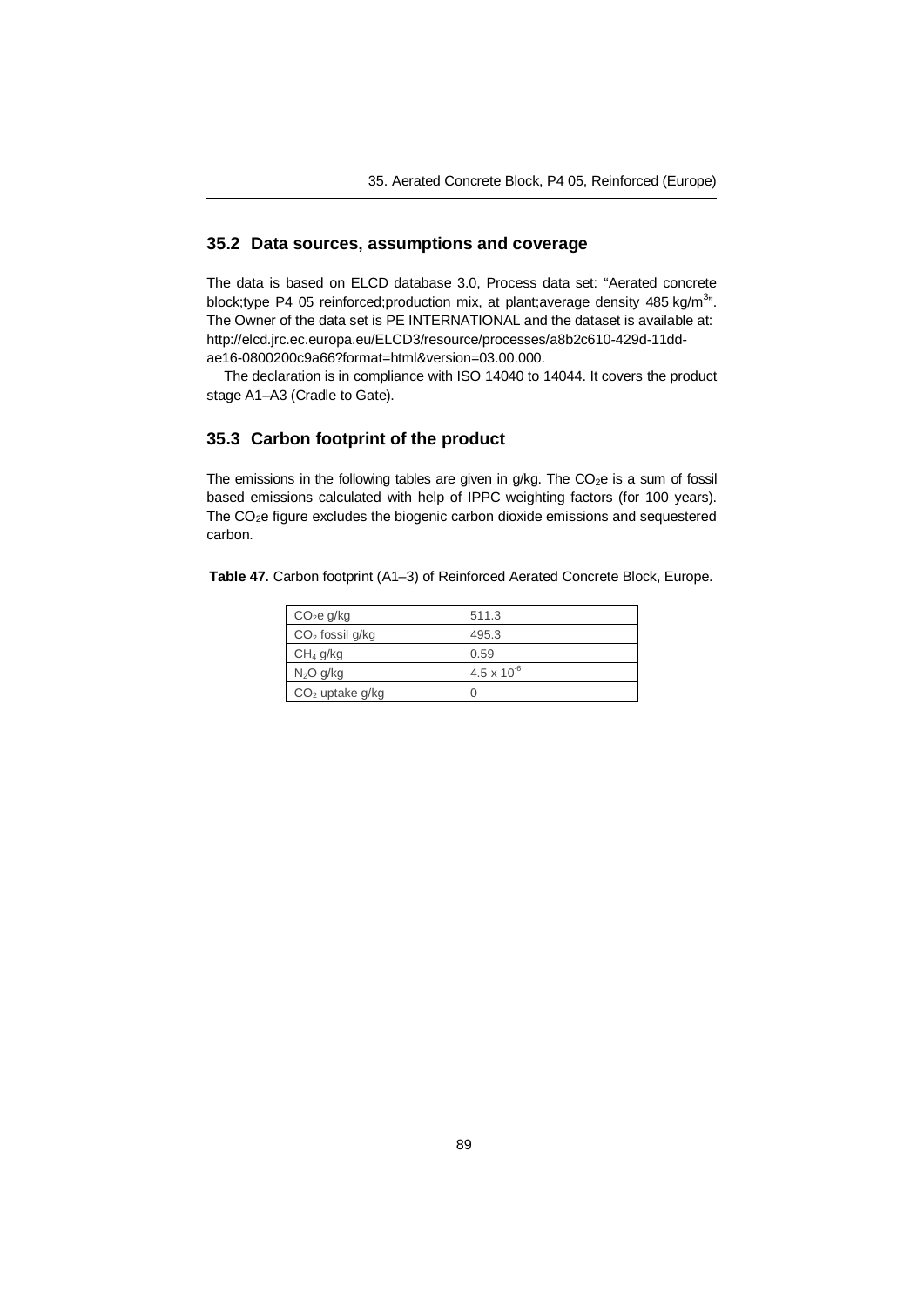# **36. Aluminium (Extrusion profile) – Europe**

### **36.1 Characterization of the product**

Extruded aluminium profiles are used in buildings i.e. for window frames, balconies and scaffoldings.

Unit weight: 2700 kg/m<sup>3</sup>

The manufacture of aluminium consists of following stages:

- $-$  extraction of aluminium bauxite (from mines)
- processing of aluminium bauxite into aluminium oxide (in alumina plants)
- $-$  the aluminium metal is produced from aluminium oxide by an electrolytic process (also aluminium fluoride and carbon anodes are needed as raw materials)
- aluminium is alloyed and cast into ingots for rolling, extrusion or casting
- aluminium products are fabricated from ingots by hot working (mainly rolling/extrusion), usually followed by cold working.

Aluminium production scrap, formed during various fabrication steps is either recycled in a closed loop at the plant, or recycled outside by a specialised smelter.

The average recycling rate for extruded aluminium products is 88%.

### **36.2 Data sources, assumptions and coverage**

The data is based on ELCD database 2.0, Process data set: "Aluminium extrusion profile; primary production; production mix, at plant; aluminium semi-finished extrusion product, including primary production, transformation and recycling". The Owner of the data set is European aluminium association (EAA) and the dataset is [available at: http://lca.jrc.ec.europa.eu/lcainfohub/datasets/elcd/processes/09215](http://lca.jrc.ec.europa.eu/lcainfohub/datasets/elcd/processes/09215eb0-5fc9-11dd-ad8b-0800200c9a66_02.01.000.xml) eb0-5fc9-11dd-ad8b-0800200c9a66\_02.01.000.xml.

The declaration is in compliance with ISO 14040 to 14044. It covers the product stage A1–A3 (Cradle to Gate).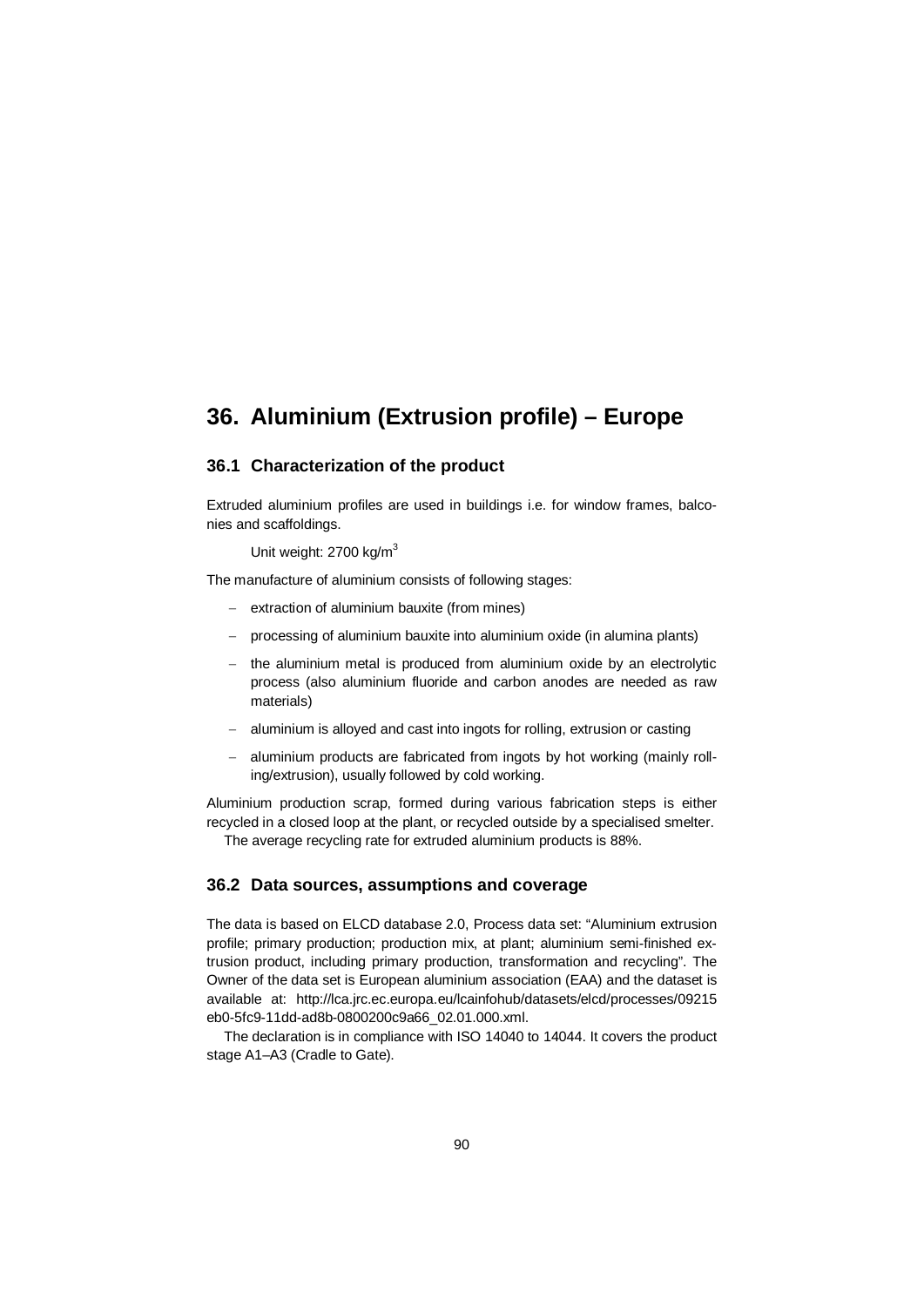## **36.3 Carbon footprint of the product**

The emissions in the following tables are given in  $g/kg$ . The  $CO<sub>2</sub>e$  is a sum of fossil based emissions calculated with help of IPPC weighting factors (for 100 years). The CO2e figure excludes the biogenic carbon dioxide emissions and sequestered carbon.

|  |  |  |  |  | Table 48. Carbon footprint (A1-3) of Aluminium extrusion profile. |  |  |
|--|--|--|--|--|-------------------------------------------------------------------|--|--|
|--|--|--|--|--|-------------------------------------------------------------------|--|--|

| CO <sub>2</sub> e g/kg | 2264                          |
|------------------------|-------------------------------|
| $CO2$ fossil g/kg      | 2147                          |
| CH <sub>4</sub> g/kg   | 4.2                           |
| $N_2O$ g/kg            | 4.2 $\times$ 10 <sup>-2</sup> |
| $CO2$ uptake g/kg      |                               |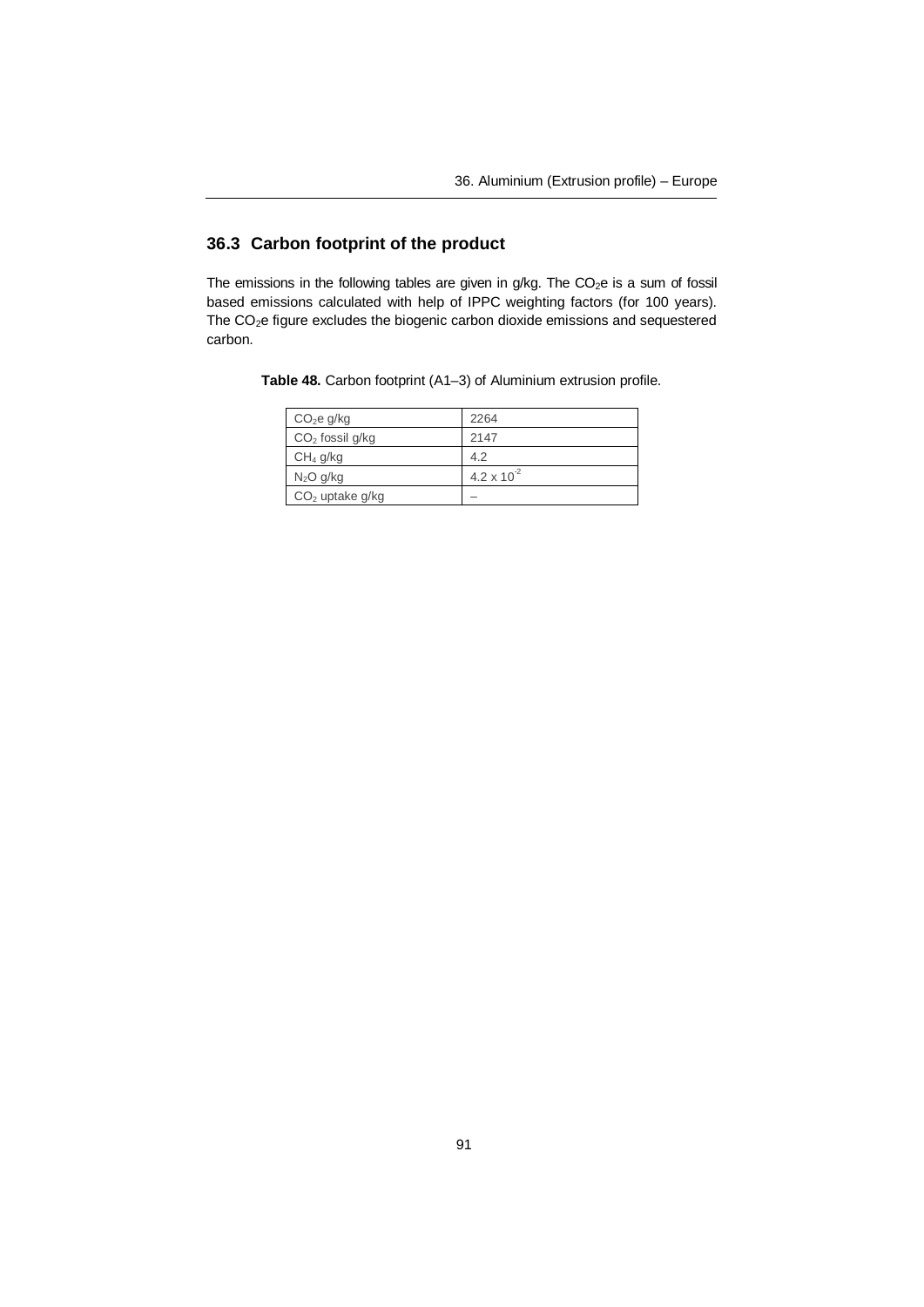# **37. Aluminium (Sheet) – Europe**

### **37.1 Characterization of the product**

Aluminium sheets are used in building sector i.e. for roofing and façade panels.

Typical thickness of aluminium sheets is between 0,2 and 4 mm, aluminium foil is not covered by this profile.

Unit weight: 2700 kg/m<sup>3</sup>

The average recycling rate for aluminium sheets is 79%.

The manufacturing process is described in the chapter "Aluminium (Extrusion profile)".

### **37.2 Data sources, assumptions and coverage**

The data is based on ELCD database 2.0, Process data set: "Aluminium sheet; primary production; production mix, at plant; aluminium semi-finished sheet product, including primary production, transformation and recycling". The Owner of the data set is European aluminium association (EAA) and the dataset is available at: [http://lca.jrc.ec.europa.eu/lcainfohub/datasets/elcd/processes/09215eb1-5fc9-11d](http://lca.jrc.ec.europa.eu/lcainfohub/datasets/elcd/processes/09215eb1-5fc9-11dd-ad8b-0800200c9a66_02.01.000.xml) d-ad8b-0800200c9a66\_02.01.000.xml.

The declaration is in compliance with ISO 14040 to 14044. It covers the product stage A1–A3 (Cradle to Gate).

#### **37.3 Carbon footprint of the product**

The emissions in the following tables are given in  $q/kg$ . The  $CO<sub>2</sub>$ e is a sum of fossil based emissions calculated with help of IPPC weighting factors (for 100 years). The  $CO<sub>2</sub>e$  figure excludes the biogenic carbon dioxide emissions and sequestered carbon.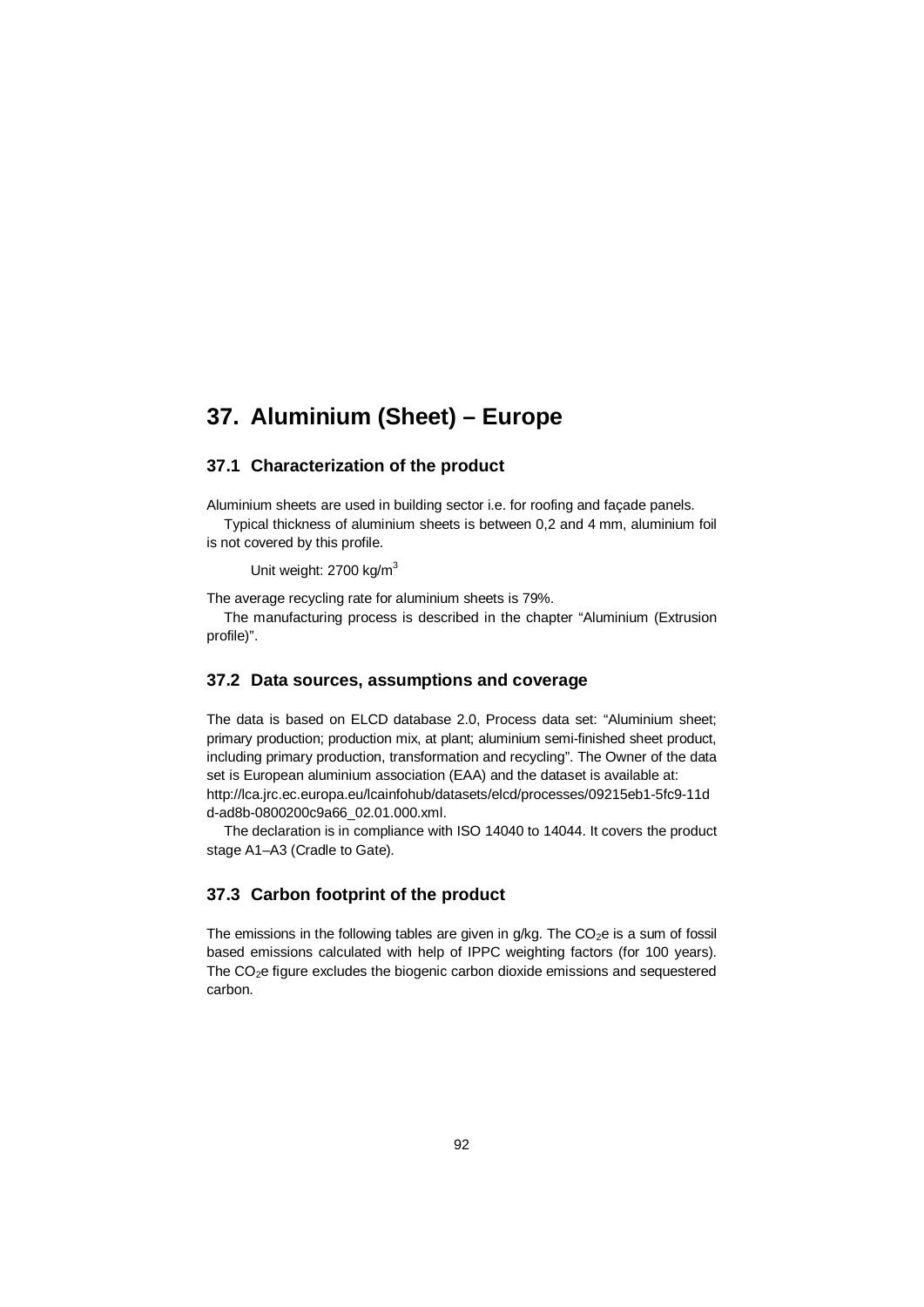| CO <sub>2</sub> e g/kg | 2980            |
|------------------------|-----------------|
| $CO2$ fossil g/kg      | 2835            |
| CH <sub>4</sub> g/kg   | 5.2             |
| N <sub>2</sub> O g/kg  | 5.2 x $10^{-2}$ |
| $CO2$ uptake g/kg      |                 |

### **Table 49.** Carbon footprint (A1–3) of Aluminium sheet.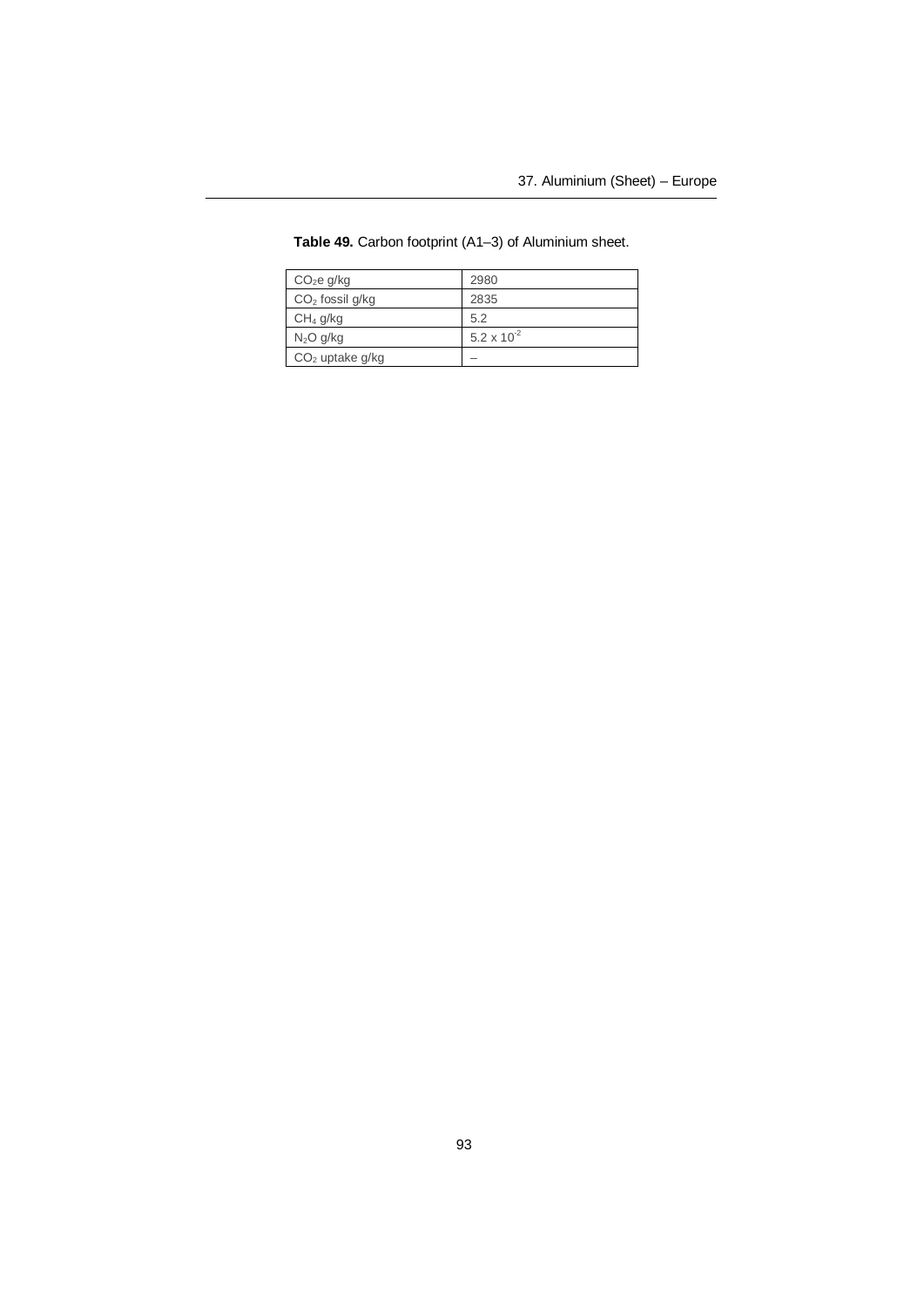## **38. Ceramic tiles – Finland**

### **38.1 Characterization of the product**

The ceramic tiles are hard surface materials, which are used in buildings for floor and wall surfaces. The tiles made in numerous types, shapes and sizes. This profile covers an average tile of a Finnish tile manufacturer, Pukkila Oy Ab.

Ceramic tiles consist of clay, orthoclase, calcite, sand, glazing and additives.

Unit weight: 1350-1650 kg/m<sup>3\*</sup> Calculated from the basis weight (10.7 kg/m<sup>2</sup>), by assuming thickness of 6.5–8 mm.

#### **38.2 Data sources, assumptions and coverage**

The data is based on a Finnish RT Environmental Declarations "Keraaminen laatta" by Pukkila Oy Ab. This environmental profile applies on an average ceramic tile by the producer.

The full declaration is available at: <http://www.rts.fi/ymparistoseloste/ys036.pdf> (in Finnish). The declaration is based on the national methodology following the basic principles stated in the ISO standard series 14040 and 14020. The declaration covers the product stage A1–A3 (Cradle to Gate).

#### **38.3 Carbon footprint of the product**

The emissions in the following tables are given in  $q/\text{kg}$ . The CO<sub>2</sub>e is a sum of fossil based emissions calculated with help of IPPC weighting factors (for 100 years). The  $CO<sub>2</sub>e$  figure excludes the biogenic carbon dioxide emissions and sequestered carbon.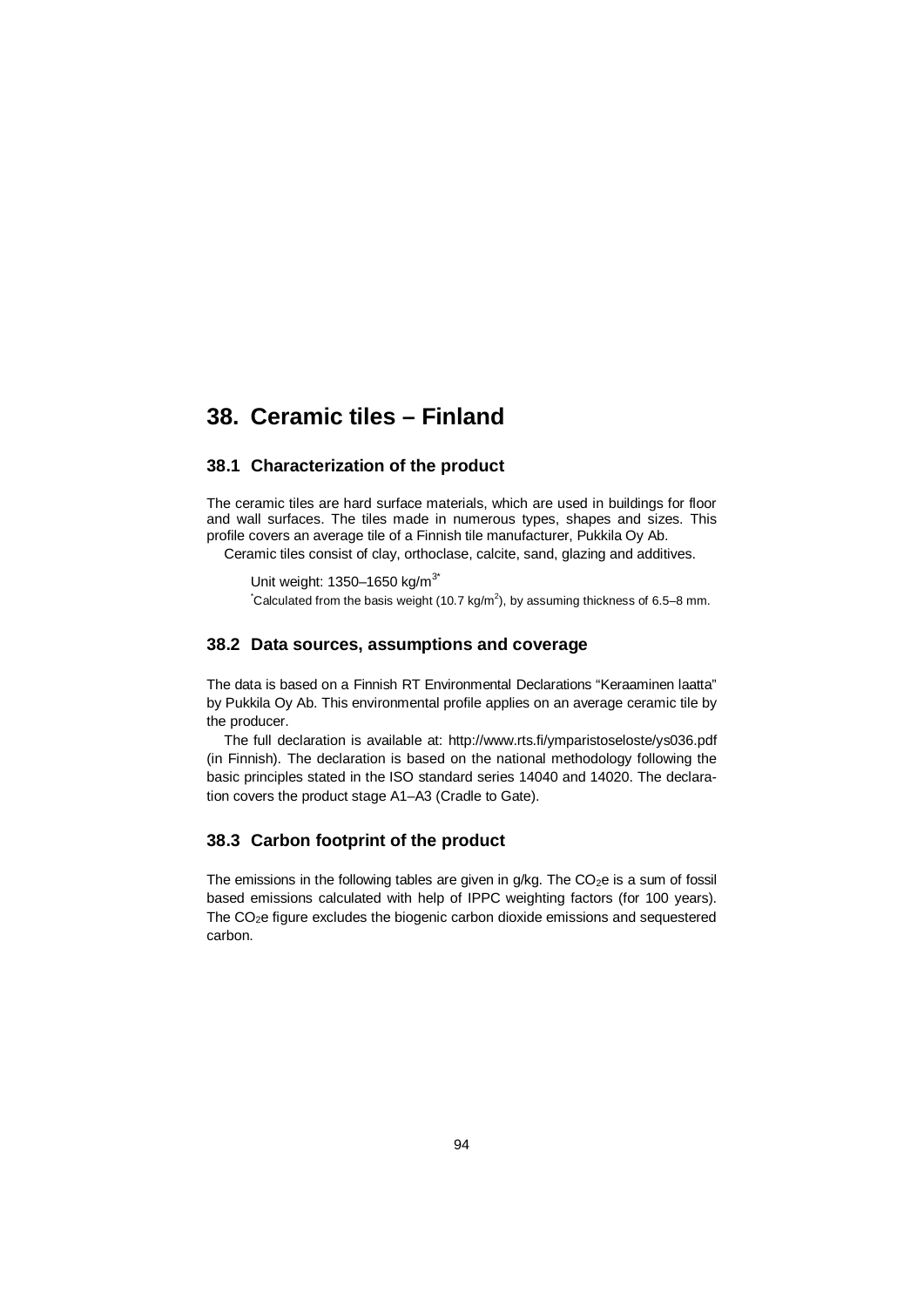| CO <sub>2</sub> e g/kg | 612.5 |
|------------------------|-------|
| $CO2$ fossil g/kg      | 600   |
| CH <sub>4</sub> g/kg   | 0.5   |
| $N_2O$ g/kg            |       |
| $CO2$ uptake g/kg      |       |

**Table 50.** Carbon footprint (A1–3) of Ceramic tile, Finland.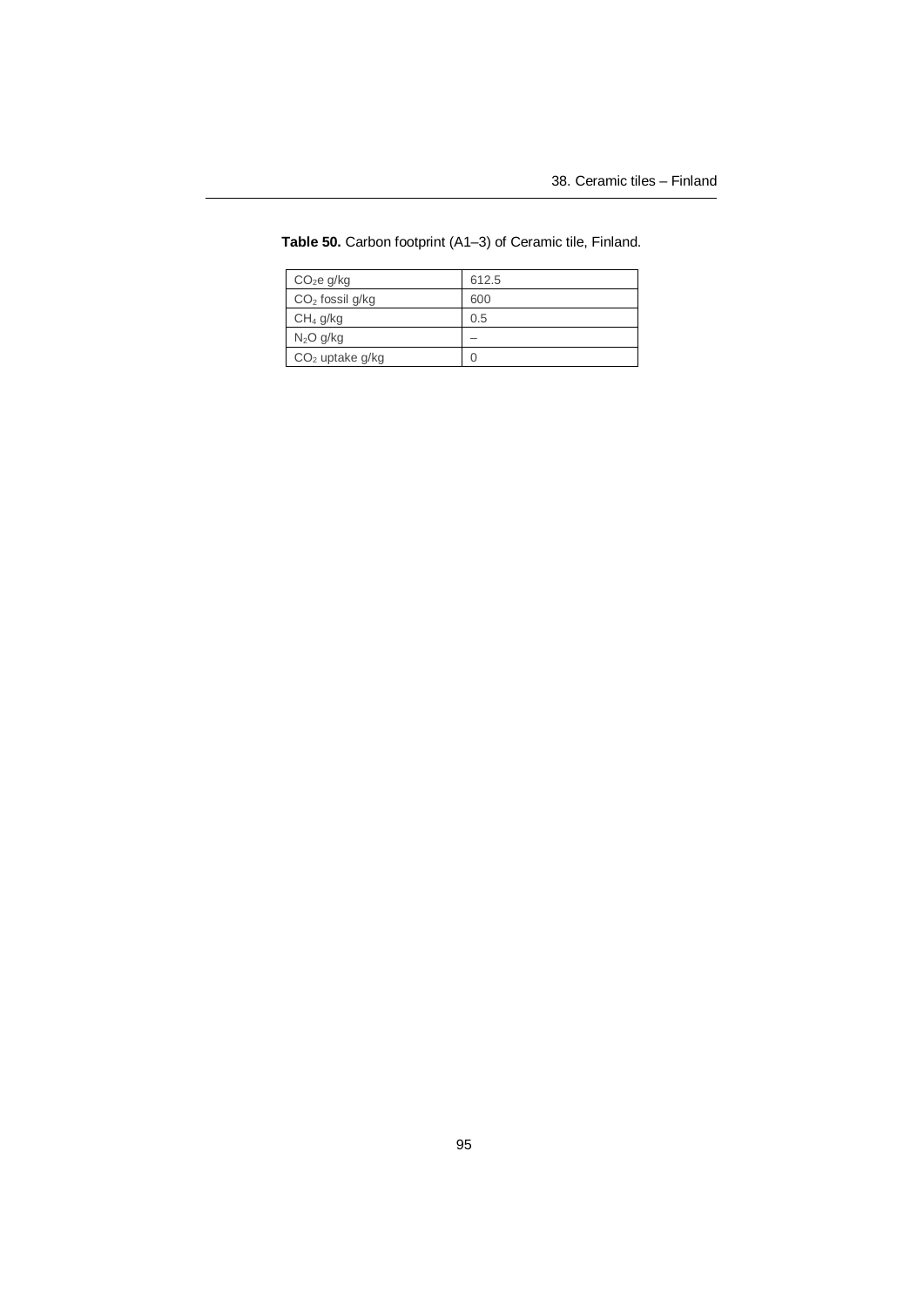# **39. Cold Rolled Stainless Steel (Cr-Ni) – Finland, Sweden, U.K., US**

## **39.1 Characterization of the product**

The Cr-Ni stainless steels are general purpose grades with good resistance to atmospheric corrosion and to both organic and inorganic chemicals. It is often used in building-related applications which where steel is in contact with food or drinking water.

Stainless steel is made of recycled stainless steel and carbon steel, together with ferrochrome and nickel. Chromium provides the corrosion resistance, while nickel further enhances it and improves the workability of the stainless steel. Recycled content is typically 85 to 90%.

The manufacturing of stainless steel consist of following phases:

- the recycled steel is melted in the furnace and refined in a converter, and additional alloying components are added
- $-$  the stainless steel, which is cast in the form of slabs is hot rolled into thinner and longer strips
- $-$  the thickness is further reduced with cold rolling
- $-$  the material is softened by annealing and cleaned by pickling.

Density:  $7750...8050$  kg/m<sup>3</sup>

### **39.2 Data sources, assumptions and coverage**

The data is based on an environmental product declaration by Outokumpu Oyj: "ENVIRONMENTAL DECLARATION FOR COLD ROLLED Cr-Ni STAINLESS STEEL", published in September 2010. It is based on a LCI, done by PE International, utilizing data from manufacturing sites of Outokumpu.

The data is in compliance with ISO 14044. It covers the product stage A1–A3 (Cradle to Gate).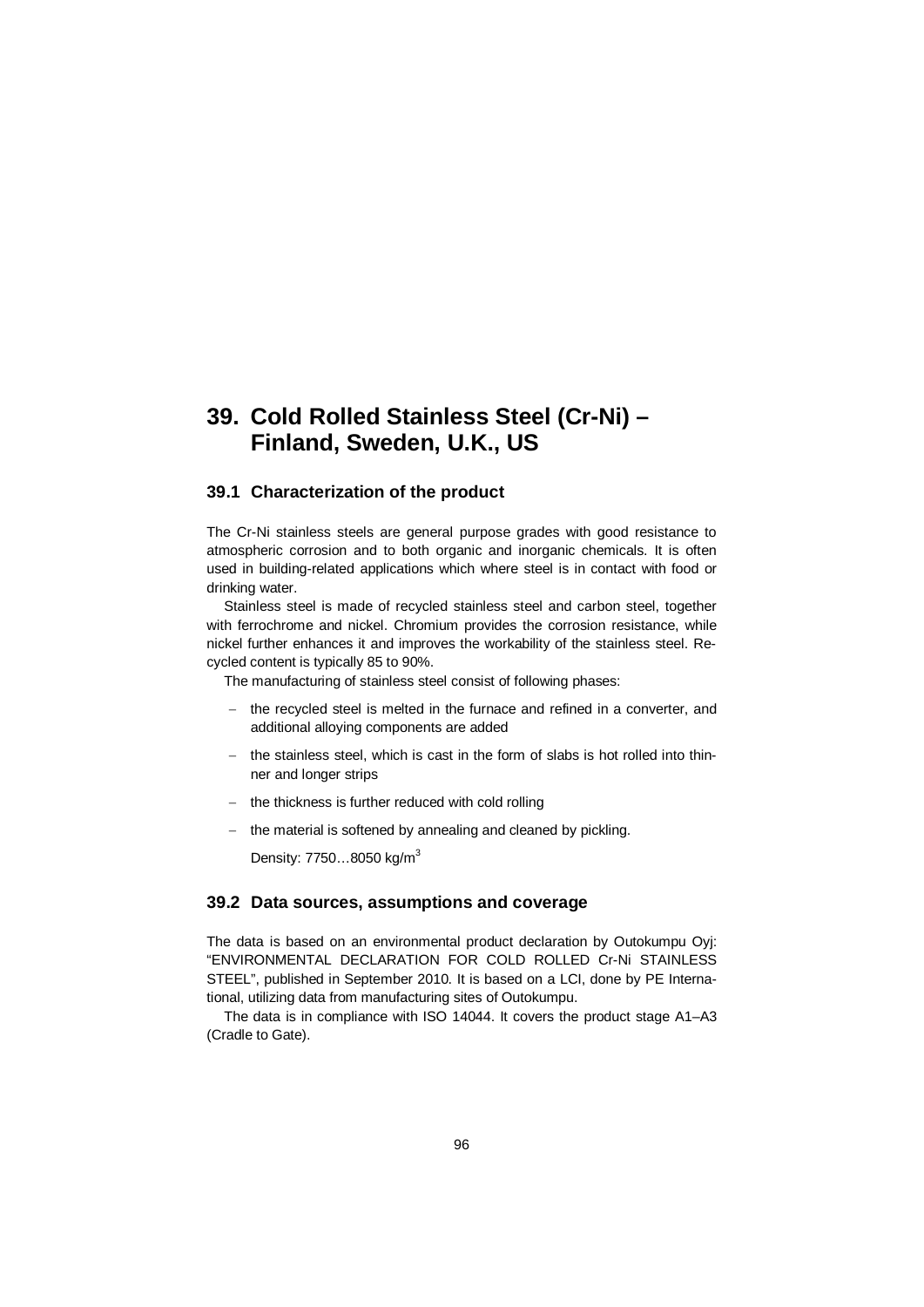## **39.3 Carbon footprint of the product**

The emissions in the following tables are given in  $q/kg$ . The  $CO<sub>2</sub>e$  is a sum of fossil based emissions calculated with help of IPPC weighting factors (for 100 years). The CO2e figure excludes the biogenic carbon dioxide emissions and sequestered carbon.

| CO <sub>2</sub> e g/kg | 3778 |
|------------------------|------|
| $CO2$ fossil g/kg      |      |
| CH <sub>4</sub> g/kg   |      |
| N <sub>2</sub> O g/kg  |      |
| $CO2$ uptake g/kg      |      |

**Table 51.** Carbon footprint (A1–3) of Stainless steel.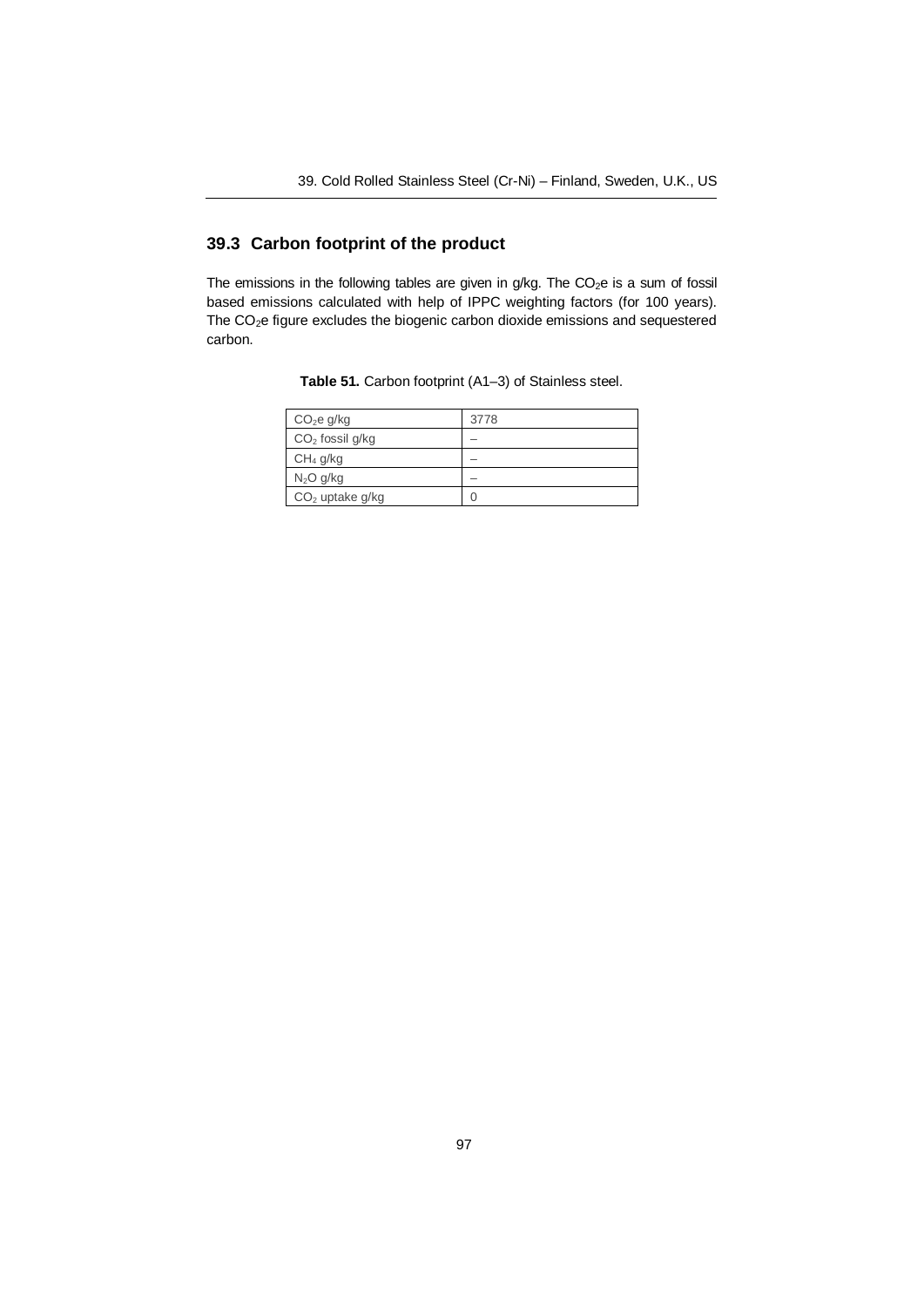## **40. Copper (Sheet) – Europe**

### **40.1 Characterization of the product**

Copper sheets are used in building sector i.e. for roofing and façade panels. Typical thickness of aluminium sheets for this purpose is 0.6 mm.

Unit weight: 8960 kg/m<sup>3</sup>

The average European recycling rate for copper is 95%.

The copper sheets are made of copper cathode, or virgin copper, and scrap. The scrap can be from both inside (from cuttings, etc.) and outside the process. The basic production process for copper cathode is similar worldwide.

The state of the art copper sheet production process starts with minining and processing. This is followed by copper cathode production, by either hydrometallurgy or pyrometallurgy. The first production method (hydrometallurgy) includes leaching, solvent extraction and electro winning, while the latter (pyrometallurgy) consists of smelting, converting, fire refining and electrolytic refining.

After the copper cathode production, the semi-fabricated products are produced from the cathodes and scrap by melting and alloying and then by casting and rolling.

#### **40.2 Data sources, assumptions and coverage**

The data is based on ELCD database 2.0, Process data set: "Copper sheet; technology mix; consumption mix, at plant; 0,6 mm thickness". The Owner of the data [set is European Copper Institute \(ECI\) and the dataset is available a](http://lca.jrc.ec.europa.eu/lcainfohub/datasets/elcd/contacts/42a11490-573c-11dd-ae16-0800200c9a66_02.01.000.xml)t: http://lca.jrc.ec.europa.eu/lcainfohub/datasets/elcd/contacts/42a11490-573c-11ddae16-0800200c9a66\_02.01.000.xml.

The declaration is in compliance with ISO 14040 to 14044. It covers the product stage A1–A3 (Cradle to Gate).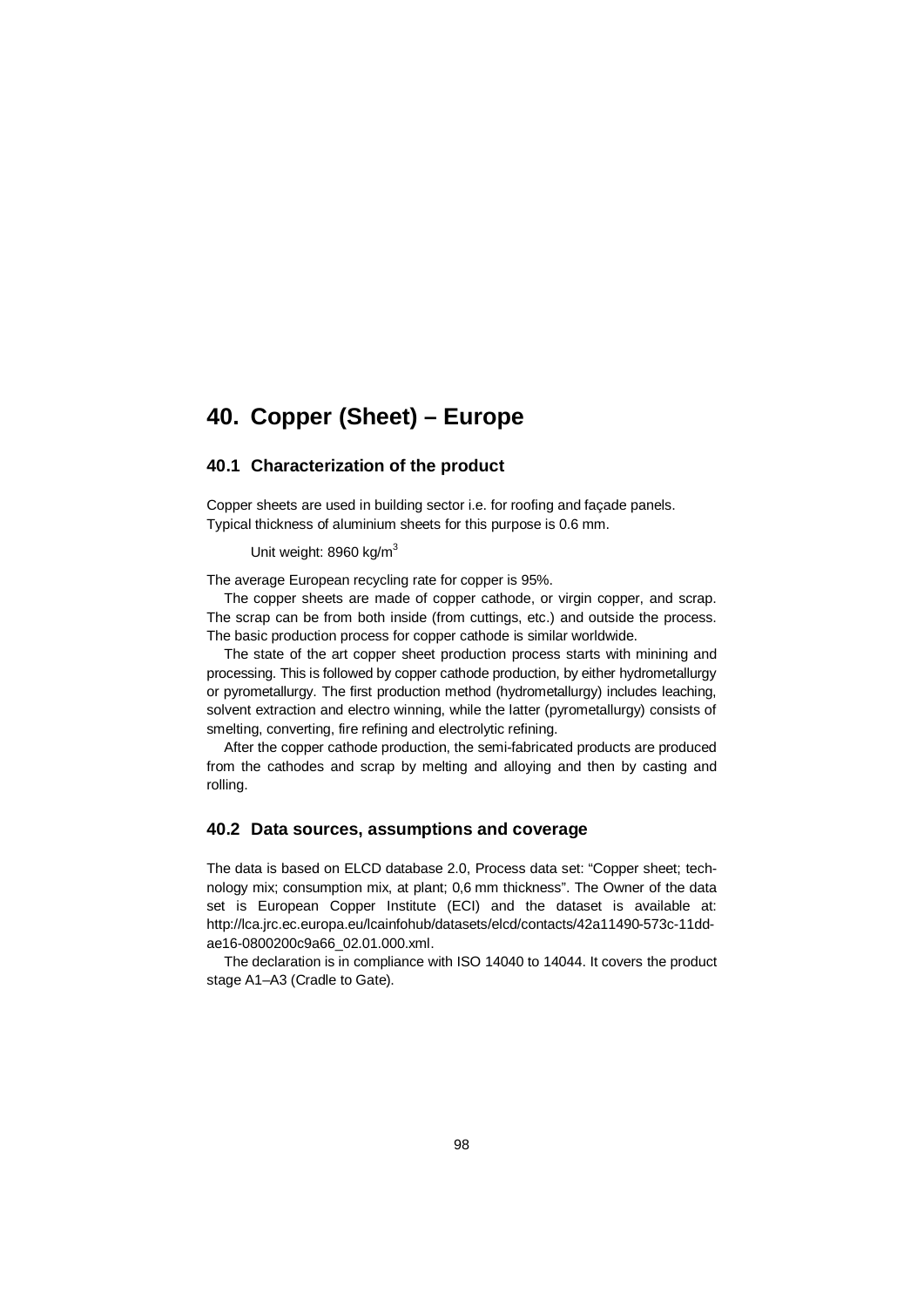## **40.3 Carbon footprint of the product**

The emissions in the following tables are given in  $g/kg$ . The  $CO<sub>2</sub>e$  is a sum of fossil based emissions calculated with help of IPPC weighting factors (for 100 years). The CO2e figure excludes the biogenic carbon dioxide emissions and sequestered carbon.

| CO <sub>2</sub> e g/kg | 973.2              |
|------------------------|--------------------|
| $CO2$ fossil g/kg      | 921                |
| CH <sub>4</sub> g/kg   | 1.8                |
| N <sub>2</sub> O g/kg  | $2 \times 10^{-2}$ |
| $CO2$ uptake g/kg      |                    |

**Table 52.** Carbon footprint (A1–3) of Copper sheet, Europe.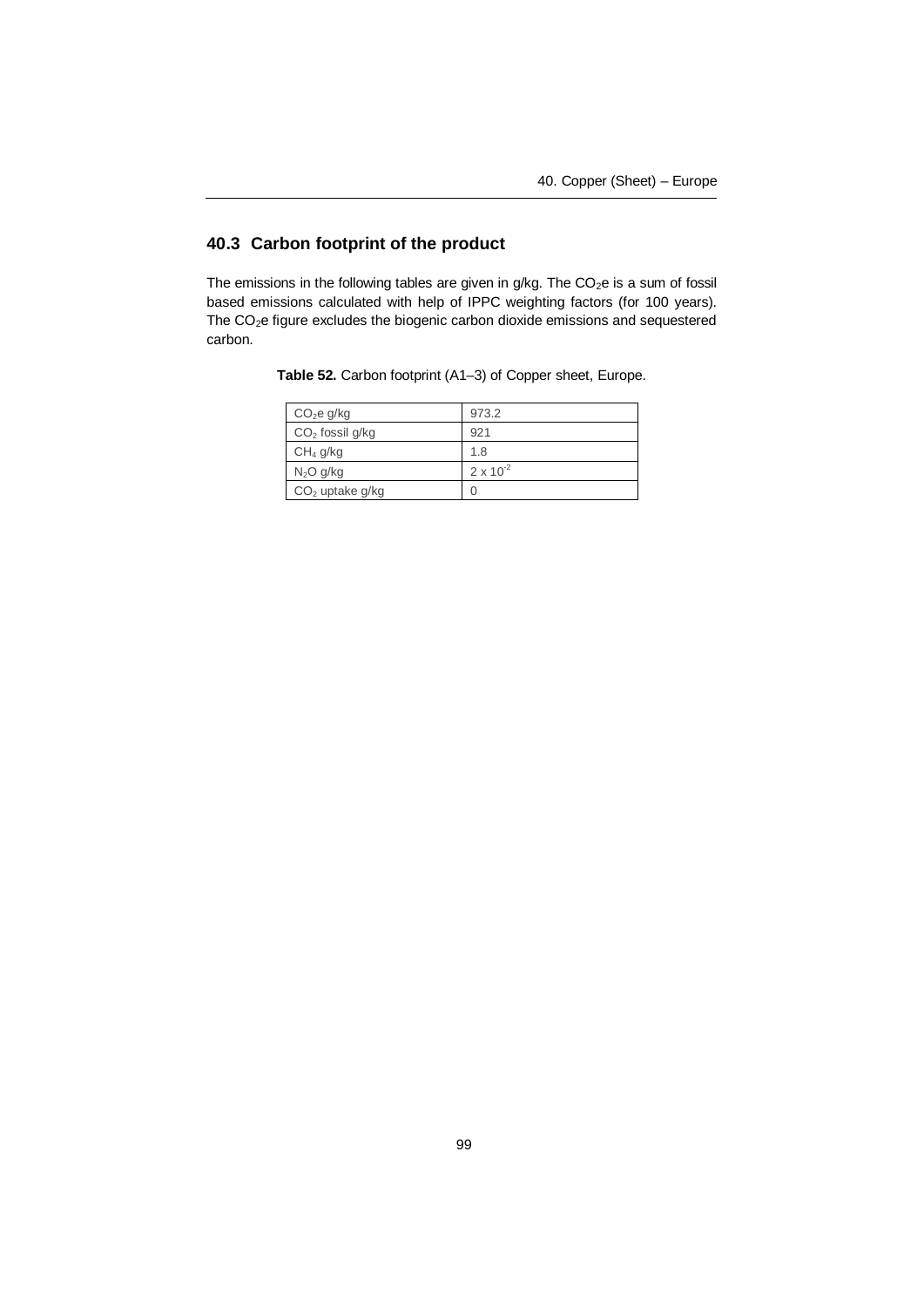# **41. Copper (Tube) – Europe**

## **41.1 Characterization of the product**

Copper tubes are used in building sector i.e. for drinking water, heating and gas systems. This profile is based on a typical tube for such solutions, with a diameter of 15 mm and 1 mm wall thickness.

Unit weight: 8960 kg/ $m<sup>3</sup>$ 

The production process for copper is illustrated in detail in chapter "Copper (Sheet) – Europe".

### **41.2 Data sources, assumptions and coverage**

The data is based on ELCD database 2.0, Process data set: "Copper tube; technology mix; consumption mix, at plant; diameter 15 mm, 1 mm thickness". The Owner of the data set is European Copper Institute (ECI) and the dataset is avail[able at: http://lca.jrc.ec.europa.eu/lcainfohub/datasets/elcd/processes/a1baa4f2-](http://lca.jrc.ec.europa.eu/lcainfohub/datasets/elcd/processes/a1baa4f2-50d3-44a1-b806-465c3d9ef1a7_02.01.000.xml) 50d3-44a1-b806-465c3d9ef1a7\_02.01.000.xml.

The declaration is in compliance with ISO 14040 to 14044. It covers the product stage A1–A3 (Cradle to Gate).

## **41.3 Carbon footprint of the product**

The emissions in the following tables are given in  $g/kg$ . The  $CO<sub>2</sub>e$  is a sum of fossil based emissions calculated with help of IPPC weighting factors (for 100 years). The  $CO<sub>2</sub>e$  figure excludes the biogenic carbon dioxide emissions and sequestered carbon.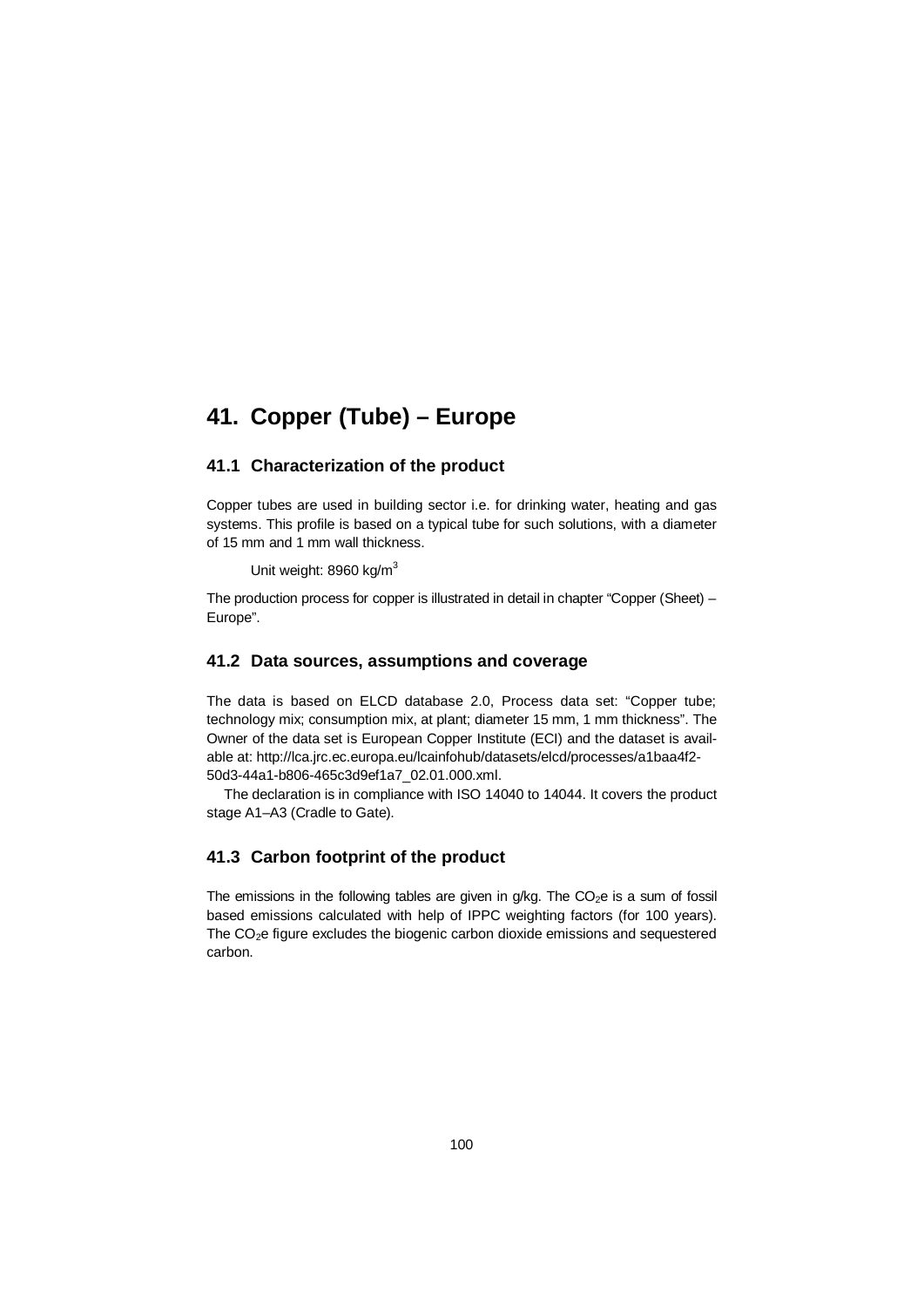| CO <sub>2</sub> e g/kg | 980.8           |
|------------------------|-----------------|
| $CO2$ fossil g/kg      | 927.5           |
| CH <sub>4</sub> g/kg   | 1.9             |
| N <sub>2</sub> O g/kg  | 2.1 x $10^{-2}$ |
| $CO2$ uptake g/kg      |                 |

**Table 53.** Carbon footprint (A1–3) of Copper tube, Europe.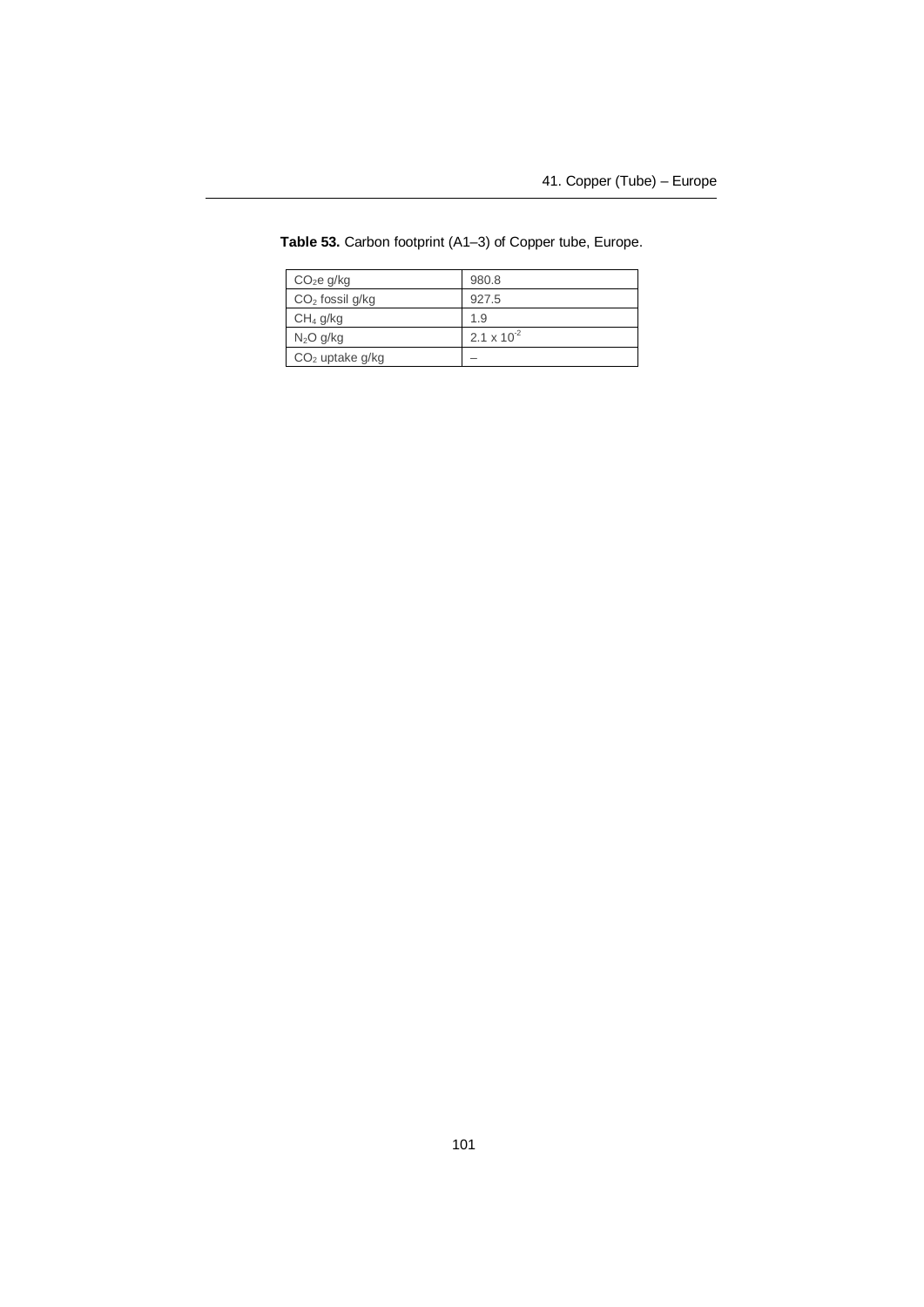# **42. Copper (Wire) – Europe**

## **42.1 Characterization of the product**

Copper wire is a standard in residential buildings' electric installations. It's also used in building systems in transformers and motors. This profile is based on an uninsulated wire with 1  $mm<sup>2</sup>$  cross-section.

Unit weight: 8960 kg/m<sup>3</sup>

The production process for copper is illustrated in detail in chapter "Copper (Sheet) – Europe".

### **42.2 Data sources, assumptions and coverage**

The data is based on ELCD database 2.0, Process data set: "Copper wire; technology mix; consumption mix, at plant; cross section 1 mmy (en)". The Owner of the data set is European Copper Institute (ECI) and the dataset is available at: [http://lca.jrc.ec.europa.eu/lcainfohub/datasets/elcd/processes/11bceac4-b3d8-](http://lca.jrc.ec.europa.eu/lcainfohub/datasets/elcd/processes/11bceac4-b3d8-4048-8e80-b691ecd2c261_02.01.000.xml) [4048-8e80-b691ecd2c261\\_02.01.000.xml.](http://lca.jrc.ec.europa.eu/lcainfohub/datasets/elcd/processes/11bceac4-b3d8-4048-8e80-b691ecd2c261_02.01.000.xml)

The declaration is in compliance with ISO 14040 to 14044. It covers the product stage A1–A3 (Cradle to Gate).

## **42.3 Carbon footprint of the product**

The emissions in the following tables are given in  $g/kg$ . The CO<sub>2</sub>e is a sum of fossil based emissions calculated with help of IPPC weighting factors (for 100 years). The  $CO<sub>2</sub>e$  figure excludes the biogenic carbon dioxide emissions and sequestered carbon.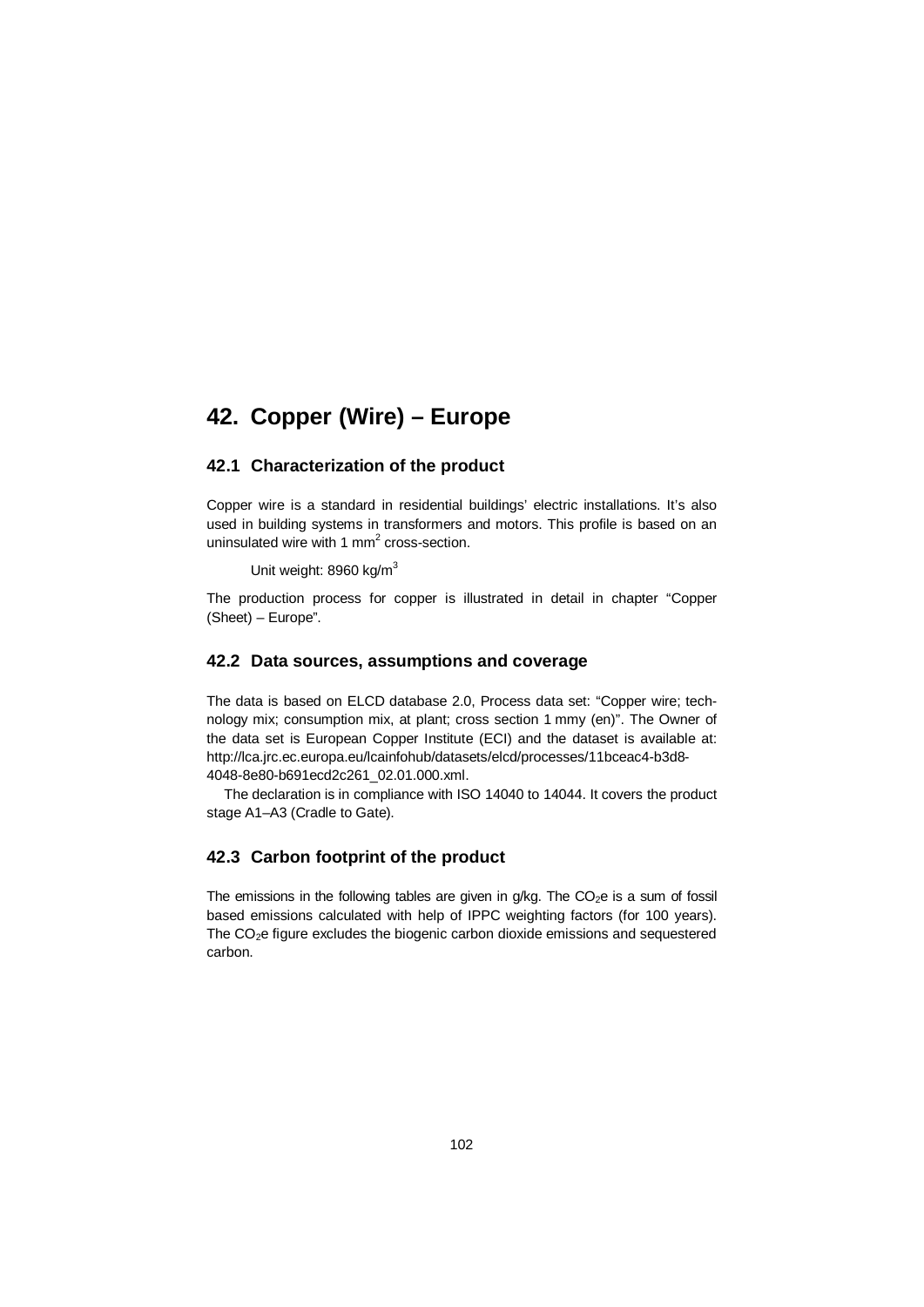| CO <sub>2</sub> e g/kg | 788.3              |
|------------------------|--------------------|
| $CO2$ fossil g/kg      | 745.0              |
| CH <sub>4</sub> g/kg   | 1.6                |
| N <sub>2</sub> O g/kg  | $2 \times 10^{-2}$ |
| $CO2$ uptake g/kg      |                    |

**Table 54.** Carbon footprint (A1–3) of Copper wire, Europe.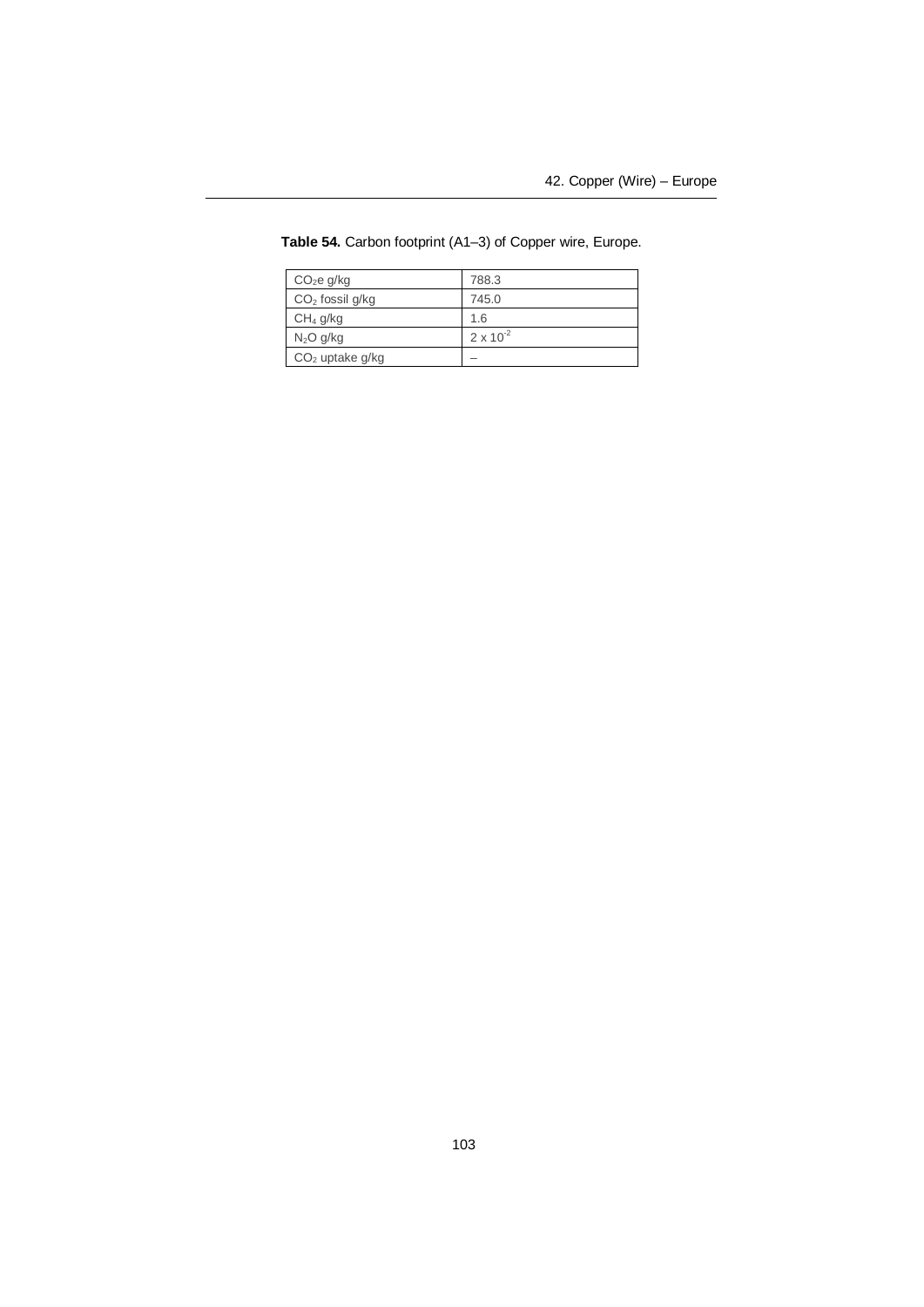# **43. Crushed Stone 16/32 – Europe**

## **43.1 Characterization of the product**

Crushed stone 16/32 is a standard mineral product used as an aggregate in construction industry.

The profile includes limestone quarrying and crushing. The milling is done by roller mills, after which the product is sorted by size in vibration sieves, or an upstream classifier. The profile does not include the infrastructure or production of the manufacturing facility.

Unit weight: 1400 kg/m<sup>3</sup>

#### **43.2 Data sources, assumptions and coverage**

The data is based on ELCD database 2.0, Process data set: "Crushed stone 16/32; open pit mining; production mix, at plant; undried". The Owner of the data [set is PE INTERNATIONAL and the dataset is available at: http://lca.jrc.ec.](http://lca.jrc.ec.europa.eu/lcainfohub/datasets/elcd/processes/898618b3-3306-11dd-bd11-0800200c9a66_02.01.000.xml) europa.eu/lcainfohub/datasets/elcd/processes/898618b3-3306-11dd-bd11- 0800200c9a66\_02.01.000.xml.

The declaration is in compliance with ISO 14040 to 14044. It covers the product stage A1–A3 (Cradle to Gate).

#### **43.3 Carbon footprint of the product**

The emissions in the following tables are given in  $q/\text{kg}$ . The CO<sub>2</sub>e is a sum of fossil based emissions calculated with help of IPPC weighting factors (for 100 years). The  $CO<sub>2</sub>e$  figure excludes the biogenic carbon dioxide emissions and sequestered carbon.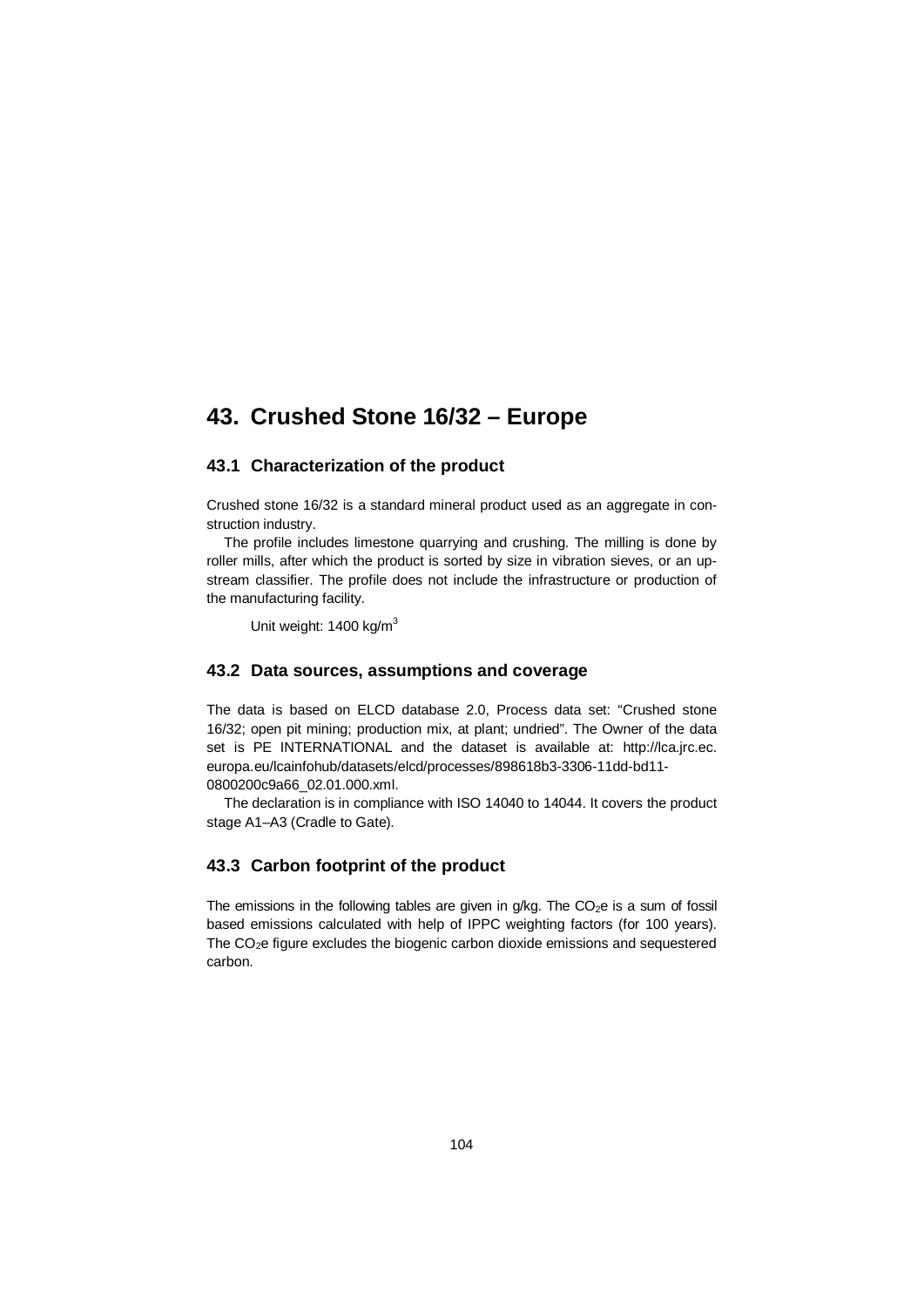| CO <sub>2</sub> e g/kg | 13.7                 |
|------------------------|----------------------|
| $CO2$ fossil g/kg      | 12.9                 |
| CH <sub>4</sub> g/kg   | 0.02                 |
| N <sub>2</sub> O g/kg  | $9.6 \times 10^{-4}$ |
| $CO2$ uptake g/kg      |                      |

**Table 55.** Carbon footprint (A1–3) of Crushed stone, Europe.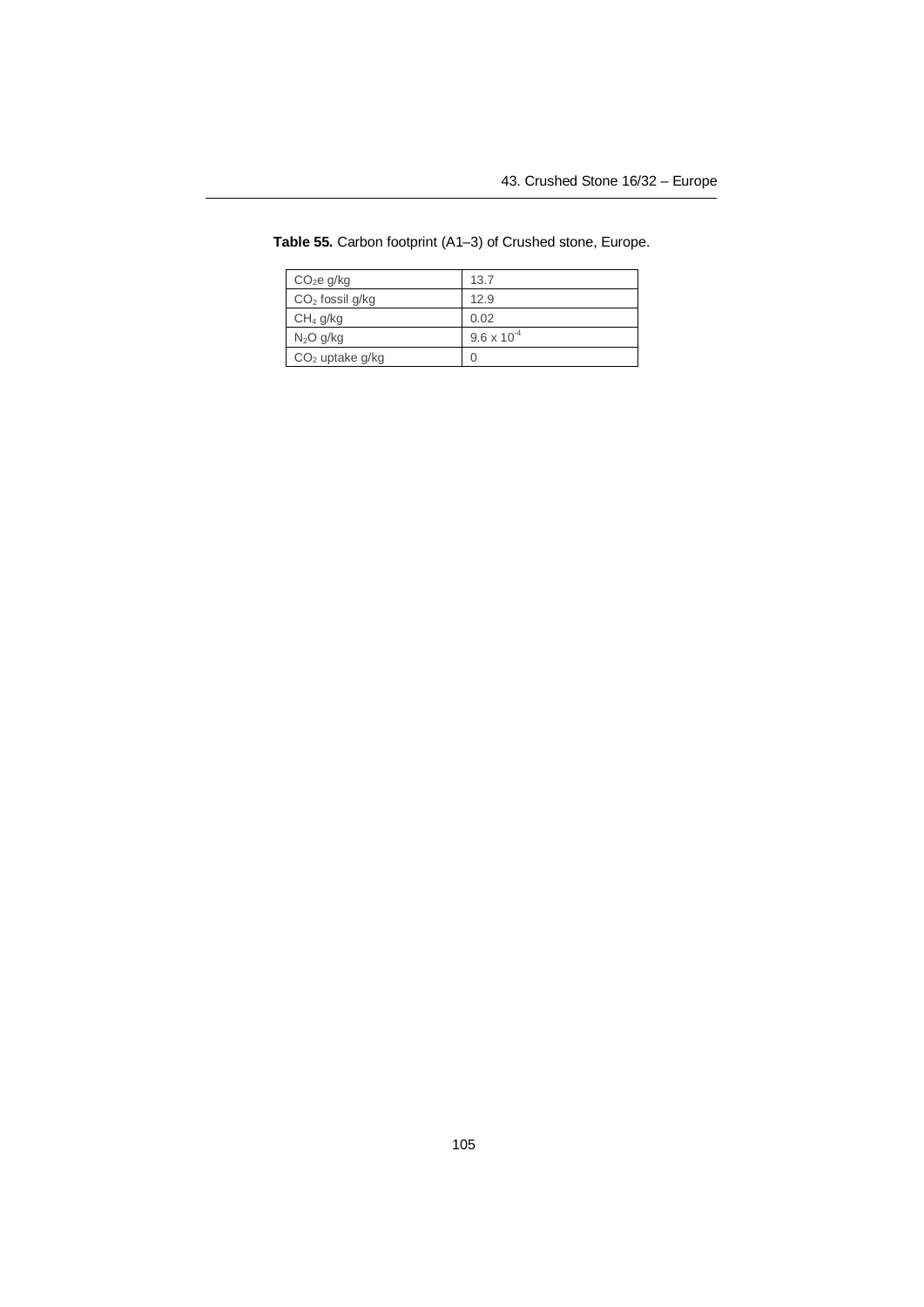# **44. Glass (Float Glass) – Europe**

## **44.1 Characterization of the product**

Float glass is used in windows and glazing of buildings.

Unit weight:  $2500$  kg/m<sup>3</sup>

The raw materials of float glass include primarily sand, soda ash, dolomite, limestone and glass cullet. The batch materials and fuels are fed into a furnace melt, where they form molten glass. The molten glass is then floated on top of a molten tin bath, thus giving the product its name. The flotation causes the glass to form a ribbon of uniform thickness. After this the mass is cooled down and cut into size. The process allows producing glass sheets with uniform thickness and ready, finished surface.

The glass is then treated (coated etc.) to give it the needed properties. This data covers only the environmental impacts of the float glass, excluding surface finishes, coatings, etc.

#### **44.2 Data sources, assumptions and coverage**

The data is based on a life cycle assessment of float glass: "Life Cycle Assessment of Float Glass", done in 2011. The Owner of the data set is Glass for Europe (GfE).

The data covers the product stage A1–A3 (Cradle to Gate), but includes only the float glass, not coatings, frames, or other components of windows.

### **44.3 Carbon footprint of the product**

The emissions in the following tables are given in  $g/kg$ . The  $CO<sub>2</sub>e$  is a sum of fossil based emissions calculated with help of IPPC weighting factors (for 100 years). The  $CO<sub>2</sub>e$  figure excludes the biogenic carbon dioxide emissions and sequestered carbon.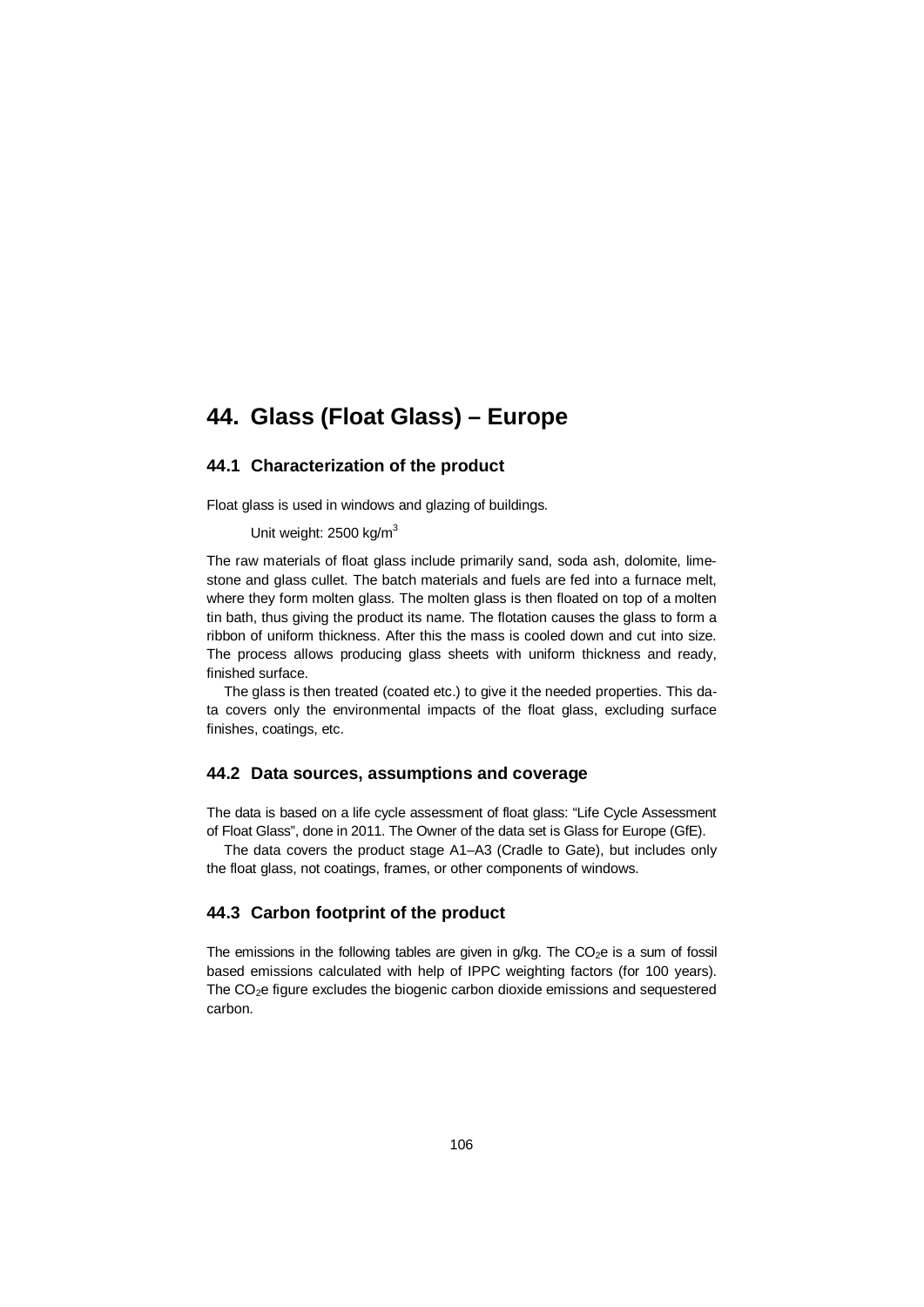| CO <sub>2</sub> e g/kg | 1230 |
|------------------------|------|
| $CO2$ fossil g/kg      |      |
| CH <sub>4</sub> g/kg   |      |
| N <sub>2</sub> O g/kg  |      |
| $CO2$ uptake g/kg      |      |

**Table 56.** Carbon footprint (A1–3) of Float Glass, Europe.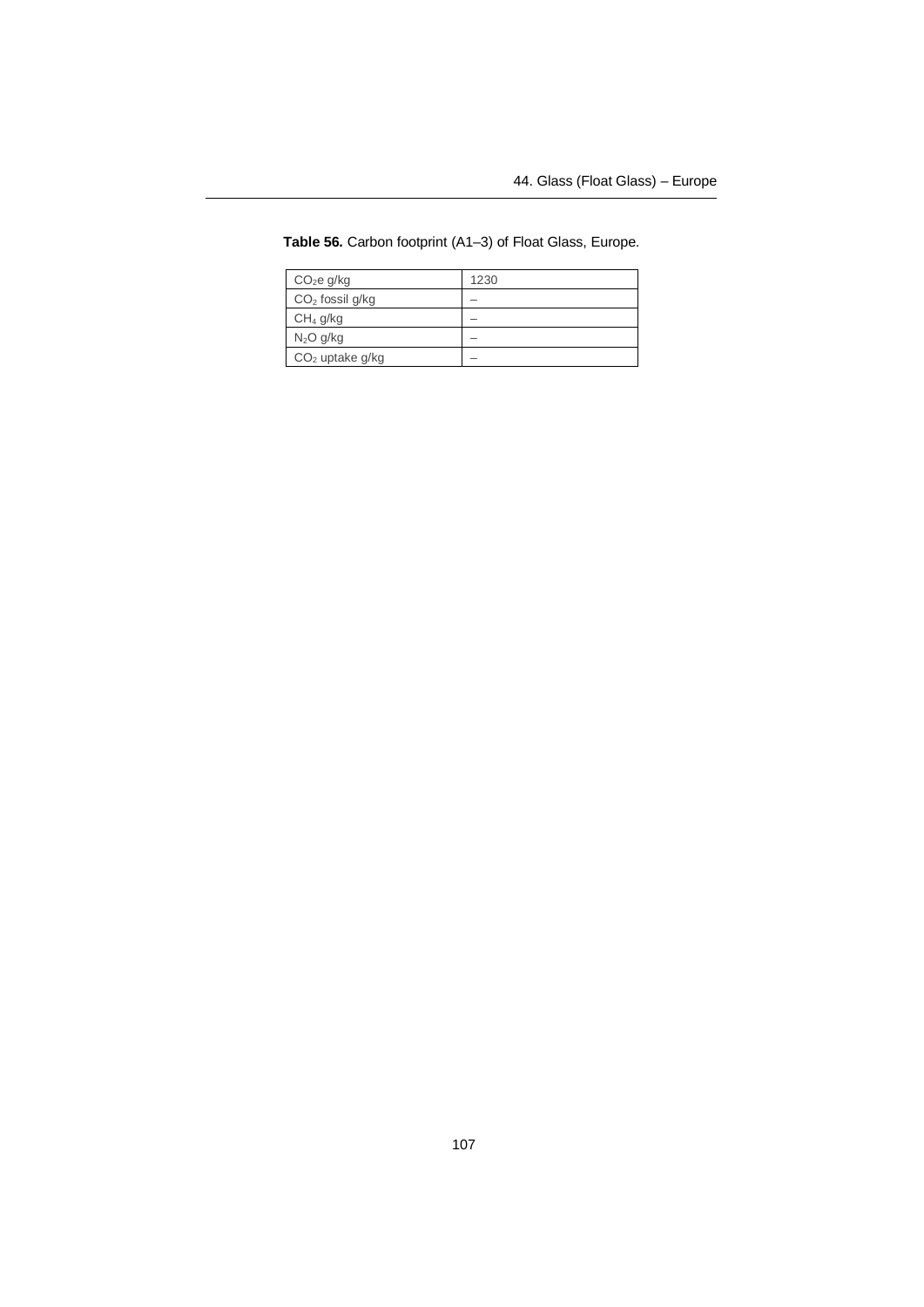## **45. Gravel 2/32 – Europe**

### **45.1 Characterization of the product**

Gravel 2/32 is a standard mineral product used as an aggregate in construction industry.

The profile includes quarrying of the stone and its preparation. The raw materials are extracted, after which they are washed. The product is sorted by size in vibration sieves, or an upstream classifier. The profile does not include the infrastructure or production of the manufacturing facility.

Unit weight: 1700 kg/m<sup>3</sup>

### **45.2 Data sources, assumptions and coverage**

The data is based on ELCD database 2.0, Process data set: "Gravel 2/32; wet and dry quarry; production mix, at plant; undried (en)". The Owner of the data set is PE [INTERNATIONAL and the dataset is available at: http://lca.jrc.ec.europa.eu/](lcainfohub/datasets/elcd/processes/898618b2-3306-11dd-bd11-0800200c9a66_02.01.000.xml) lcainfohub/datasets/elcd/processes/898618b2-3306-11dd-bd11- 0800200c9a66\_02.01.000.xml.

The declaration is in compliance with ISO 14040 to 14044. It covers the product stage A1–A3 (Cradle to Gate).

### **45.3 Carbon footprint of the product**

The emissions in the following tables are given in  $q/\text{kg}$ . The CO<sub>2</sub>e is a sum of fossil based emissions calculated with help of IPPC weighting factors (for 100 years). The  $CO<sub>2</sub>e$  figure excludes the biogenic carbon dioxide emissions and sequestered carbon.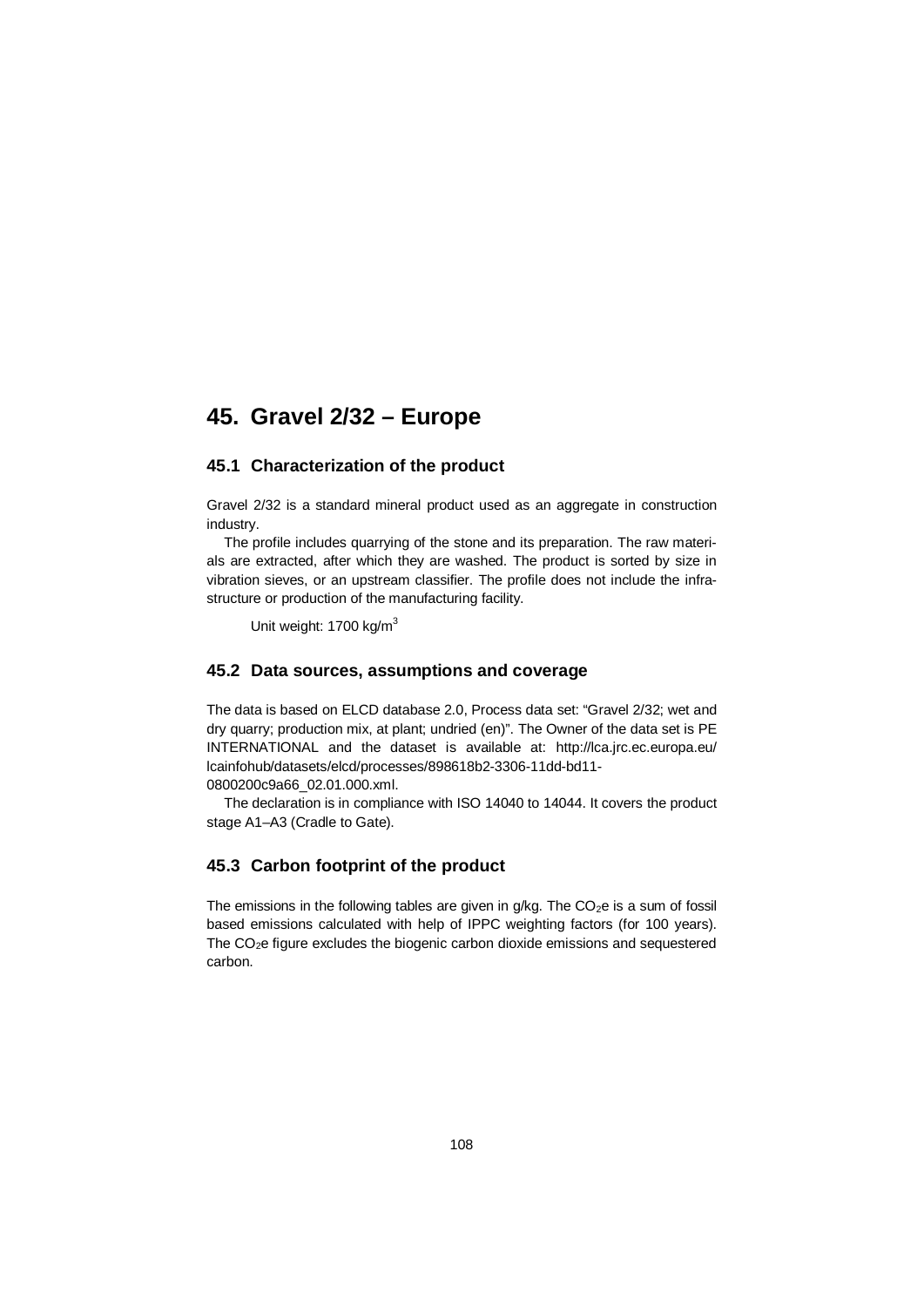| CO <sub>2</sub> e g/kg | 3.3                           |
|------------------------|-------------------------------|
| $CO2$ fossil g/kg      | 3.2                           |
| CH <sub>4</sub> g/kg   | 0.01                          |
| N <sub>2</sub> O g/kg  | 6.1 $\times$ 10 <sup>-5</sup> |
| $CO2$ uptake g/kg      |                               |

**Table 57.** Carbon footprint (A1–3) of Gravel 2/32, Europe.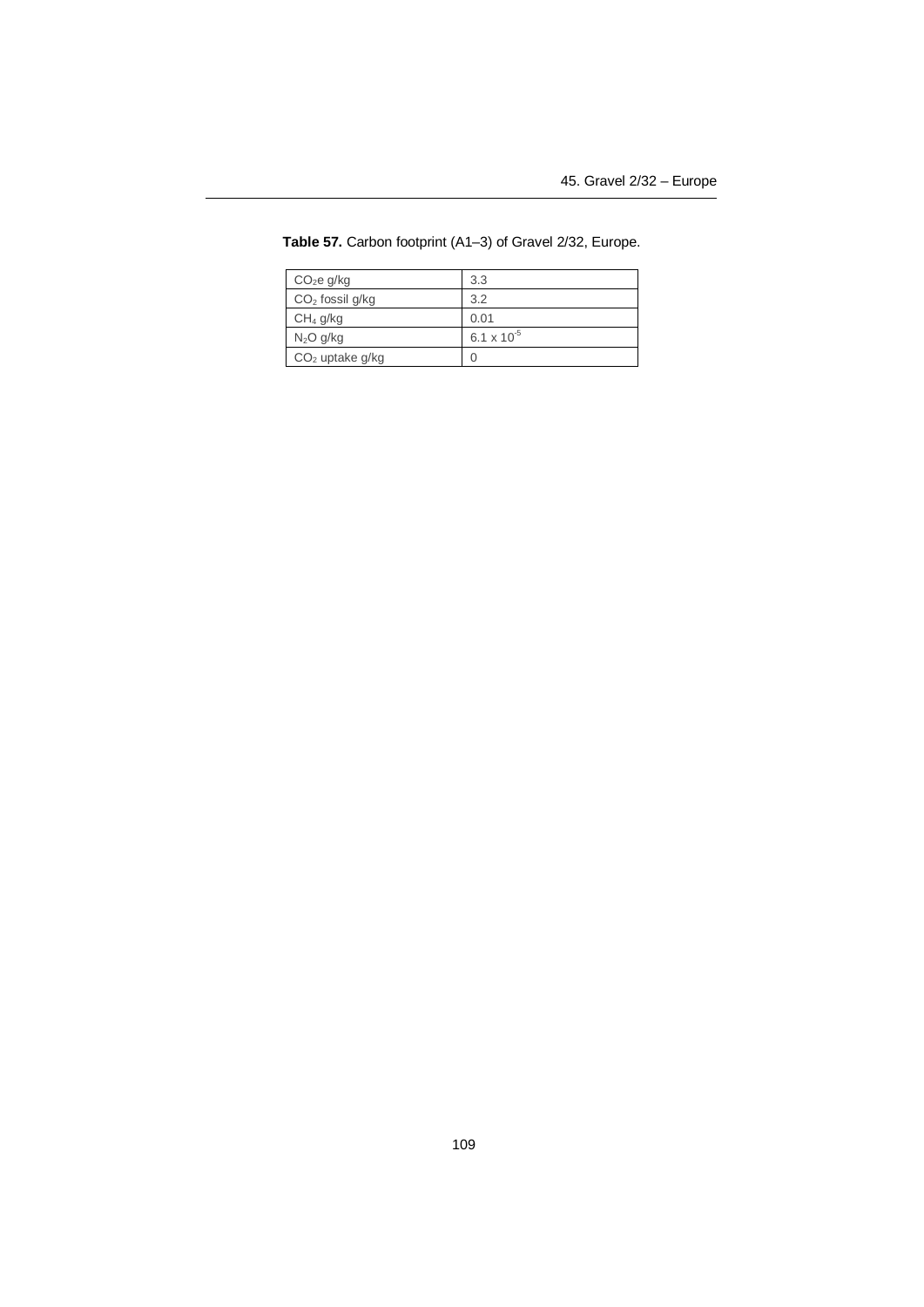# **46. Gypsum Plaster (CaSO4) – Germany**

### **46.1 Characterization of the product**

Gypsum plaster is a standard mineral product used as bonding agent and moulding in the building industry.

Gypsum plaster is made by calcinating calcium sulphate hydrate to hemihydrate in rotary kilns. The sulphate hydrate comes from open-cast mining (45%) and from flue gas desulphurization in hard coal power plants (55%).The impacts of the sulphate hydrate from power plants includes electricity consumption of the dehydration and purification of the gypsum slurry.

Unit weight: 2760 kg/m<sup>3</sup>

### **46.2 Data sources, assumptions and coverage**

The data is based on ELCD database 2.0, Process data set: "Gypsum plaster  $(CaSO<sub>4</sub>$  alpha hemihydrates); via calcination of calcium sulphate dihydrate; production mix, at plant; grinded and purified product (en). The Owner of the data set [is PE INTERNATIONAL and the dataset is available at: http://lca.jrc.ec.](http://lca.jrc.ec.europa.eu/lcainfohub/xdatasets/elcd/processes/8b190559-3845-4ba8-a9a6-77ca998b38b1_02.01.000.xml) europa.eu/lcainfohub/xdatasets/elcd/processes/8b190559-3845-4ba8-a9a6-77ca9 98b38b1\_02.01.000.xml

The declaration is in compliance with ISO 14040 to 14044 and it covers the product stage A1–A3 (Cradle to Gate).

The unit weight of the product is based on IPCS's datasheet "Plaster of Paris, [Gypsum hemihydrate". Available at: http://www.inchem.org/documents/icsc/icsc/](http://www.inchem.org/documents/icsc/icsc/eics1217.htm) eics1217.htm.

### **46.3 Carbon footprint of the product**

The emissions in the following tables are given in  $a/ka$ . The  $CO<sub>2</sub>e$  is a sum of fossil based emissions calculated with help of IPPC weighting factors (for 100 years). The CO2e figure excludes the biogenic carbon dioxide emissions and sequestered carbon.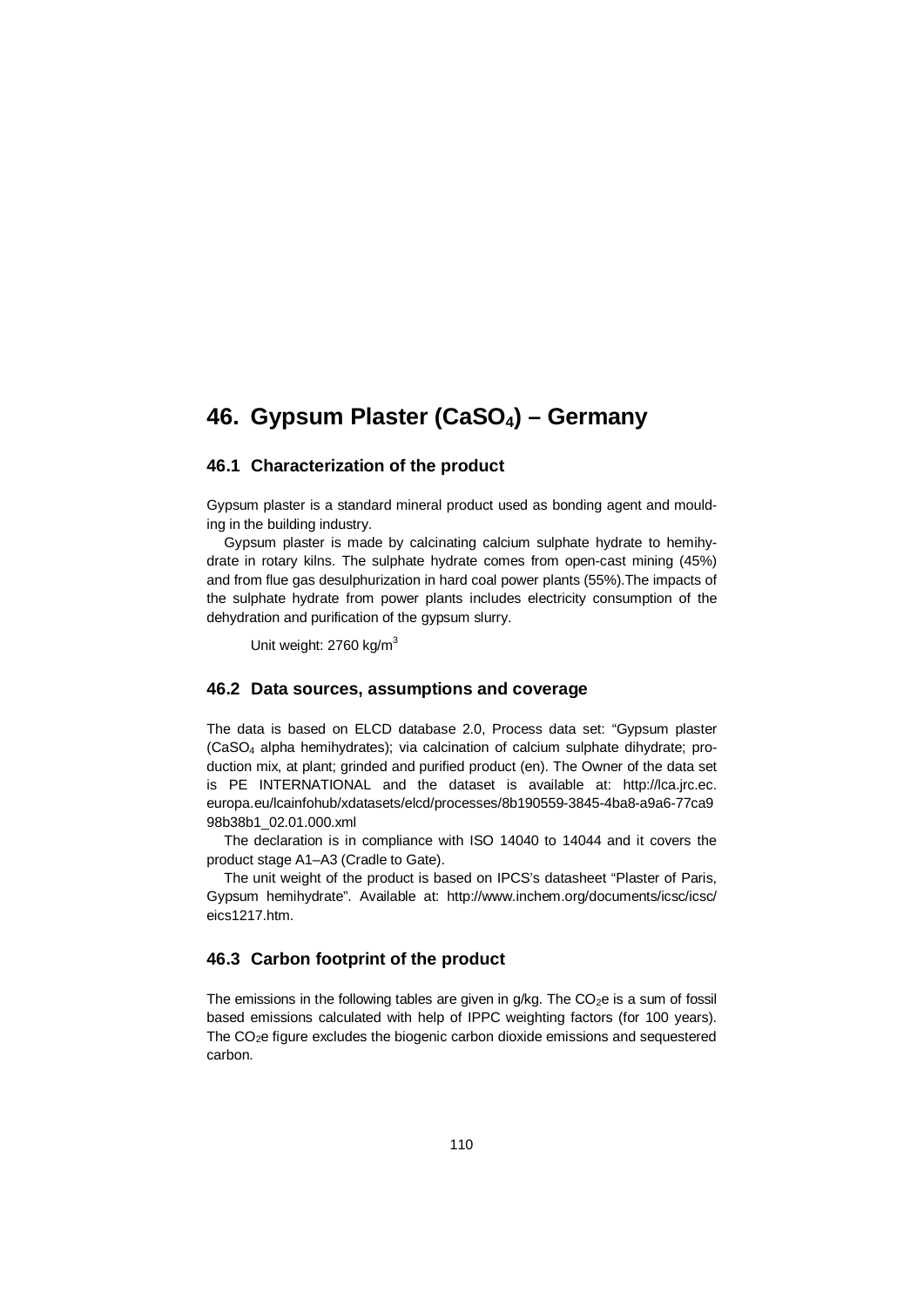| CO <sub>2</sub> e g/kg | 243.2                |
|------------------------|----------------------|
| $CO2$ fossil g/kg      | 230                  |
| CH <sub>4</sub> g/kg   | 0.47                 |
| N <sub>2</sub> O g/kg  | $4.7 \times 10^{-3}$ |
| $CO2$ uptake g/kg      |                      |

**Table 58.** Carbon footprint (A1–3) of Gypsum plaster, Germany.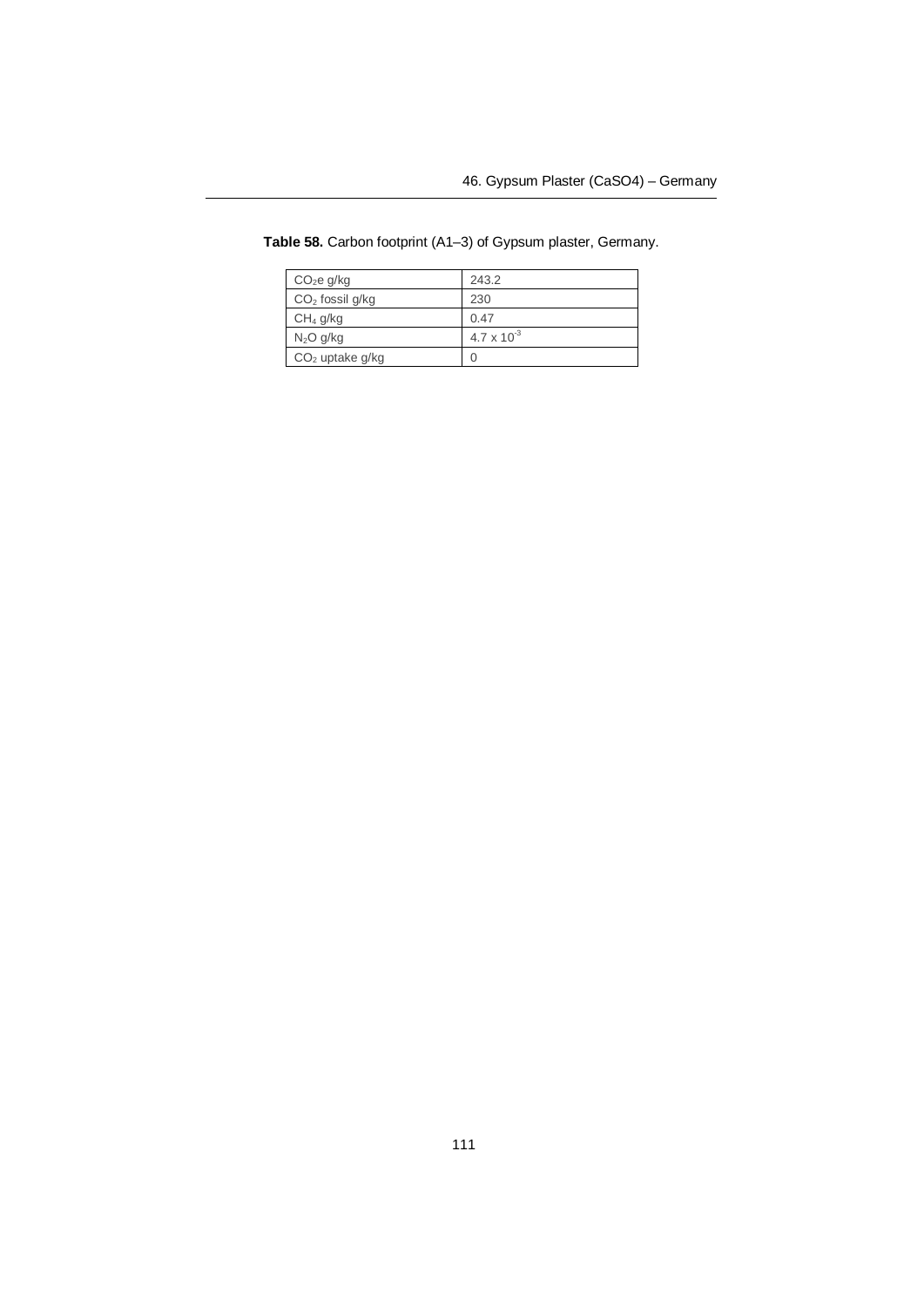# **47. Gypsum Stone (CaSO4) – Germany**

### **47.1 Characterization of the product**

Gypsum stone is a standard mineral product used as bonding agent and moulding in the building industry.

Gypsum stone (calcium sulphate dehydrate) is produced by open-pit mining. The stone is crushed, grinded, dried and purified.

Unit weight:  $2320$  kg/m<sup>3</sup>

### **47.2 Data sources, assumptions and coverage**

The data is based on ELCD database 2.0, Process data set: "Gypsum stone (CaSO4-dihydrate); underground and open pit mining; production mix, at plant; grinded and purified product; via calcination of calcium sulphate dihydrate; production mix, at plant; grinded and purified product (en). The Owner of the data set is [PE INTERNATIONAL and the dataset is available at: http://lca.jrc.ec.europa.eu/](http://lca.jrc.ec.europa.eu/lcainfohub/datasets/elcd/processes/5adbdfe6-401f-4dfa-a3ec-1699064adb34_02.01.000.xml) lcainfohub/datasets/elcd/processes/5adbdfe6-401f-4dfa-a3ec-1699064adb34\_02. 01.000.xml.

The declaration is in compliance with ISO 14040 to 14044 and it covers the product stage A1–A3 (Cradle to Gate).

The unit weight of the product is based on UNEP's publication "SIDS Initial As[sessment Report: Calcium sulphate, dehydrate". Available at: http://www.inchem.](http://www.inchem.org/documents/sids/sids/10101414.pdf) org/documents/sids/sids/10101414.pdf.

### **47.3 Carbon footprint of the product**

The emissions in the following tables are given in  $q/kg$ . The  $CO<sub>2</sub>$ e is a sum of fossil based emissions calculated with help of IPPC weighting factors (for 100 years). The  $CO<sub>2</sub>e$  figure excludes the biogenic carbon dioxide emissions and sequestered carbon.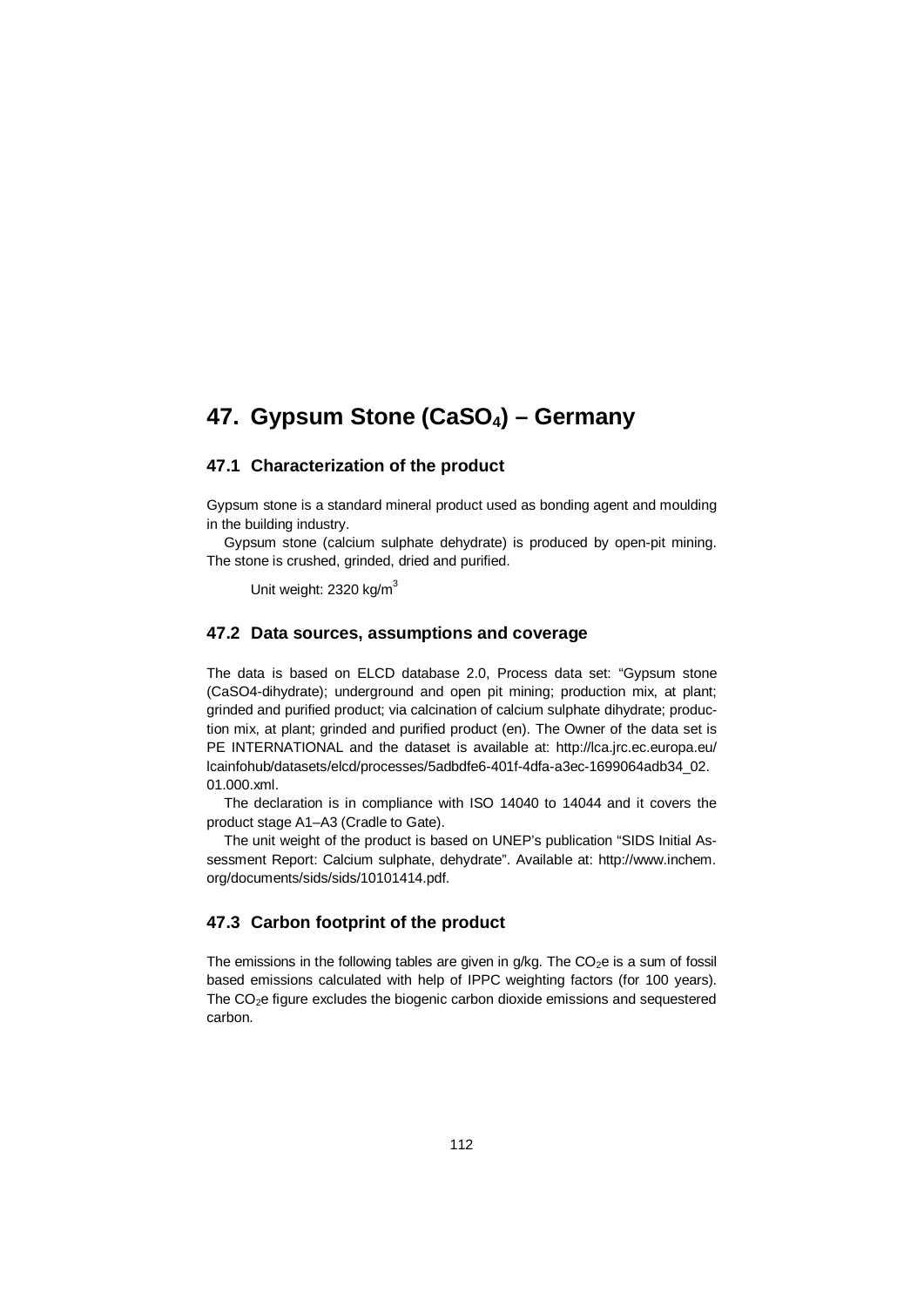| CO <sub>2</sub> e g/kg | 27                            |
|------------------------|-------------------------------|
| $CO2$ fossil g/kg      | 2.4                           |
| CH <sub>4</sub> g/kg   | $3.6 \times 10^{-3}$          |
| N <sub>2</sub> O g/kg  | 6.2 $\times$ 10 <sup>-4</sup> |
| $CO2$ uptake g/kg      |                               |

**Table 59.** Carbon footprint (A1–3) of Gypsum stone, Germany.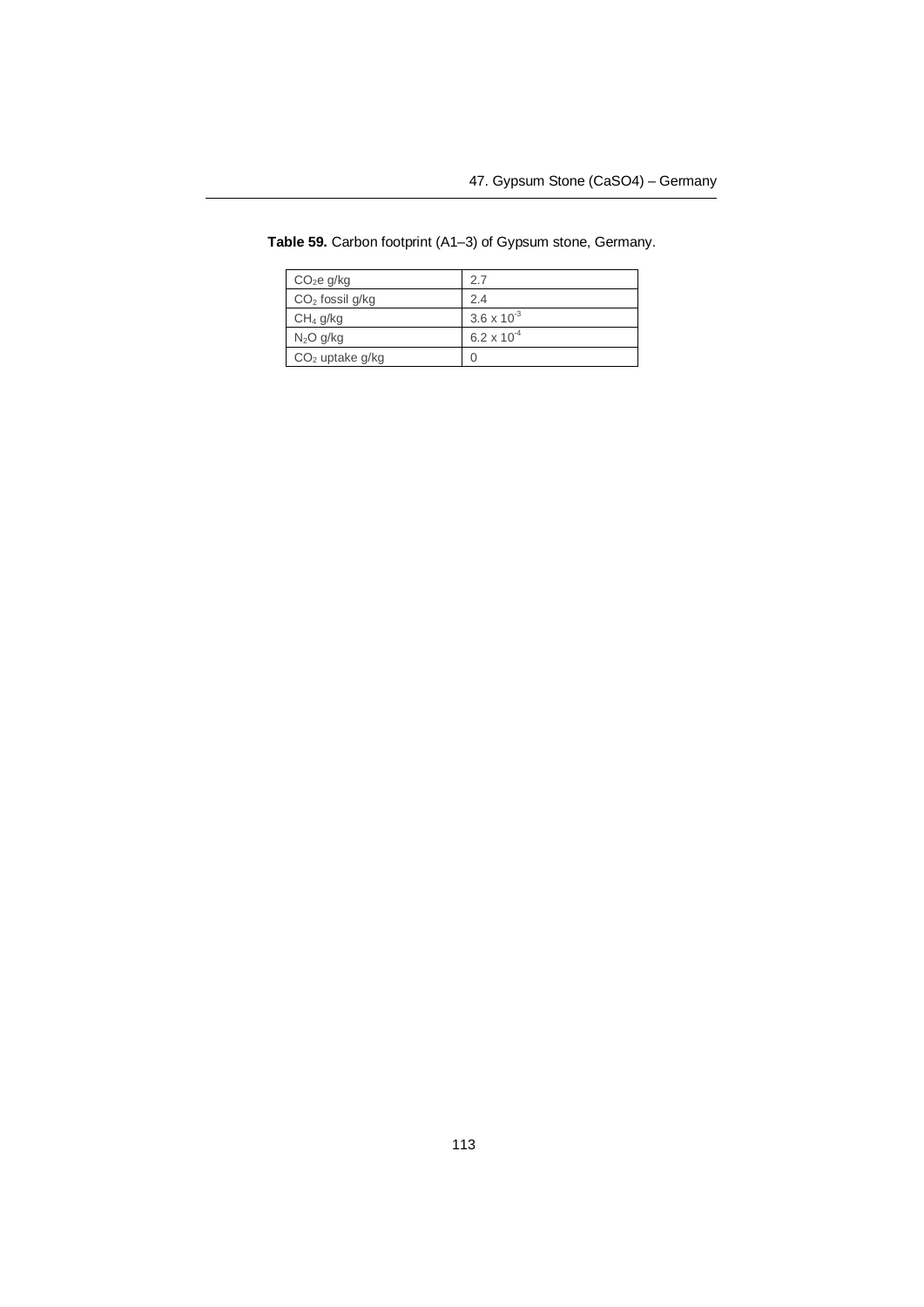# **48. Lightweight Concrete Block – Europe**

### **48.1 Characterization of the product**

This profile presents the emissions from the production of lightweight concrete brick, which can be used in partition walls, inner walls and exterior walls.

Unit weight:  $500...1600$  kg/m<sup>3</sup>

The following figure illustrates the production of the lightweight concrete blocks. The lightweight concrete blocks are produced with a dry mixing process from expanded clay and bonding agents (8 to 12% of the mixture). After the dry mixing, water is added to form a formable concrete mix. The ready mixture is poured into moulds, compacted with vibration, and later on, removed from the moulds. The ready blocks are dried for 24 to 36 hours, after which they are cured and stacked to pallets for some four to six weeks.



**Figure 3.** Lightweight Concrete Block Production.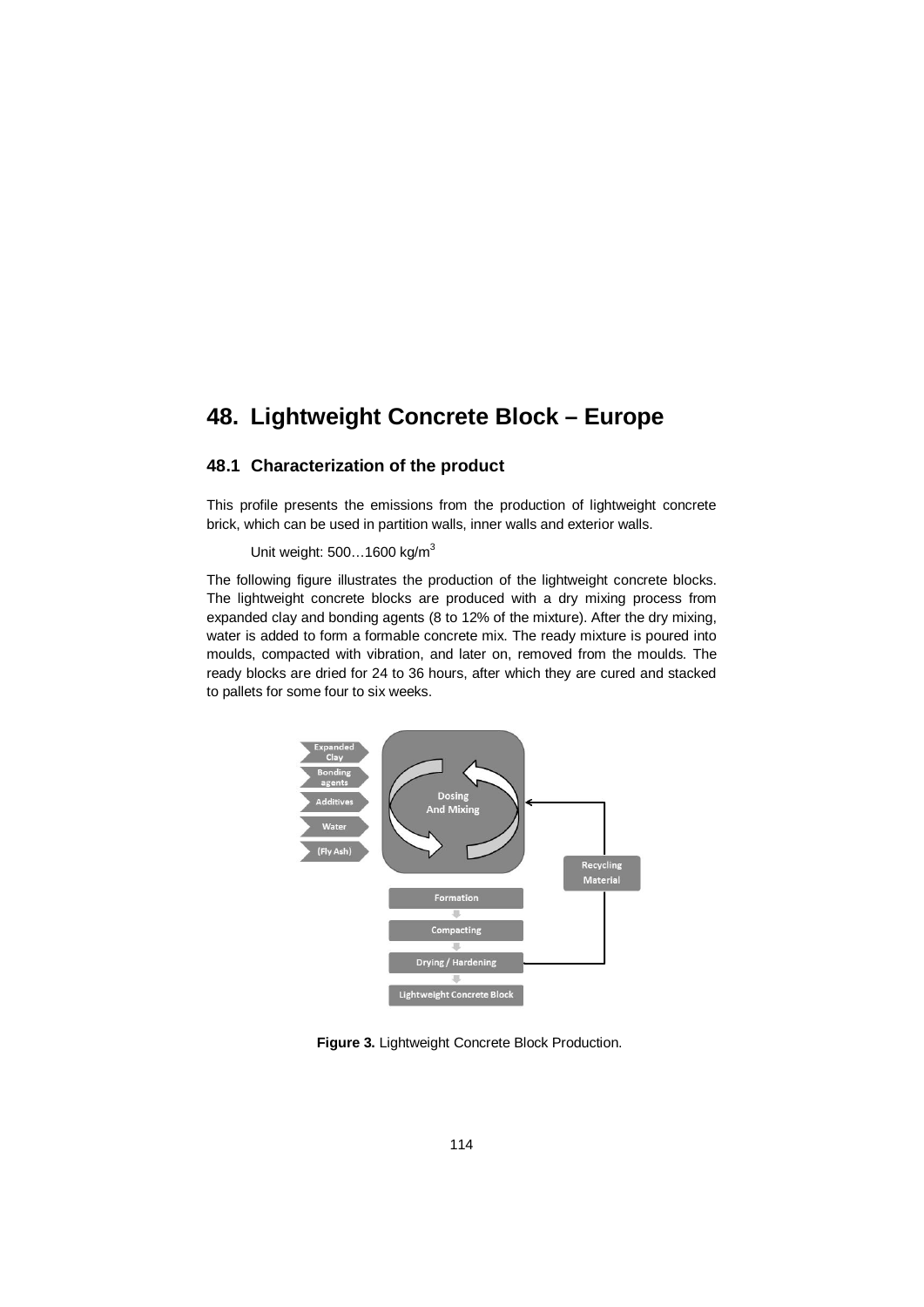### **48.2 Data sources, assumptions and coverage**

The data is based on ELCD database 3.0, Process data set: "Lightweight concrete block;expanded clay as base material;production mix, at plant". The Owner of the data set is PE INTERNATIONAL and the dataset is available at: [http://elcd.jrc.ec.europa.eu/ELCD3/resource/processes/898618b6-3306-11dd](http://elcd.jrc.ec.europa.eu/ELCD3/resource/processes/898618b6-3306-11dd-bd11-0800200c9a66?format=html&version=03.00.000)bd11-0800200c9a66?format=html&version=03.00.000.

The declaration is in compliance with ISO 14040 to 14044. It covers the product stage A1–A3 (Cradle to Gate).

### **48.3 Carbon footprint of the product**

The emissions in the following tables are given in  $g/kg$ . The  $CO<sub>2</sub>e$  is a sum of fossil based emissions calculated with help of IPPC weighting factors (for 100 years). The CO2e figure excludes the biogenic carbon dioxide emissions and sequestered carbon.

| Table 60. Carbon footprint (A1-3) of Lightweight Concrete Block, Europe. |  |  |
|--------------------------------------------------------------------------|--|--|
|--------------------------------------------------------------------------|--|--|

| CO <sub>2</sub> e g/kg | 239.7                |
|------------------------|----------------------|
| $CO2$ fossil g/kg      | 231.7                |
| CH <sub>4</sub> g/kg   | 0.29                 |
| N <sub>2</sub> O g/kg  | $3.1 \times 10^{-6}$ |
| $CO2$ uptake g/kg      |                      |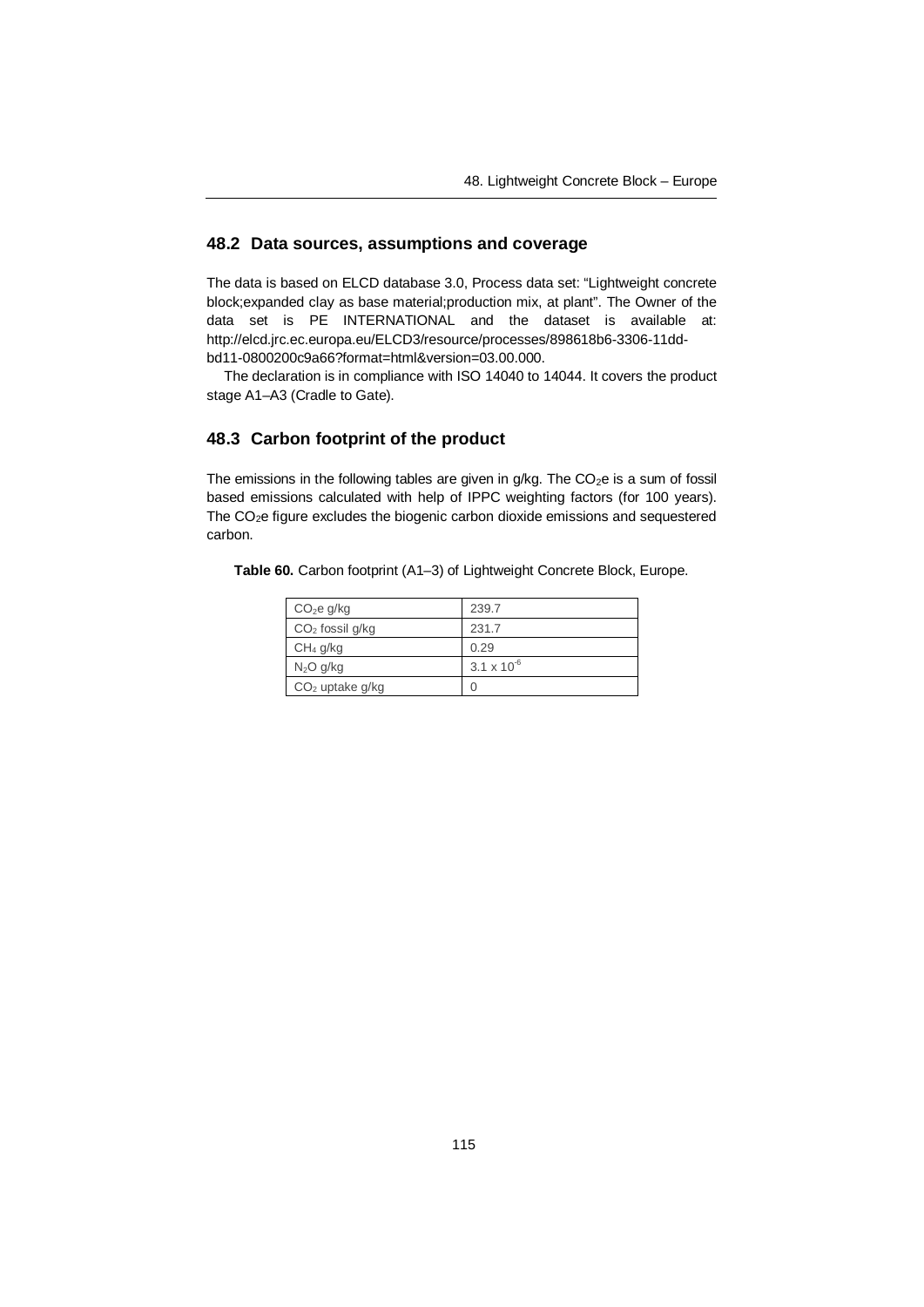# **49. Polyethene (LDPE) – Europe**

### **49.1 Characterization of the product**

LDPE films are used as packaging and building matyeriasl used as an insulation material in buildings. This profile covers the LDPE-resin manufacture process, excluding the film extrusion phase. Therefore, the values stated here underestimate the emissions of LDPE-film manufacturing.

Unit weight:  $<$ 940 kg/m<sup>3</sup>

LDPE is polyethene with a density of <940 kg/m<sup>3</sup>. It is produced by a high pressure process, therefore often referred to, as high pressure polyethylene. The starting material for polyethene is ethylene. Co-monymers, such as vinyl acetate, butyl acetate, methyl methacrylate are used to gain specific density and physical properties. The main technology used for LDPE-production is so called autoclave and tubular high pressure technology.

### **49.2 Data sources, assumptions and coverage**

The data is based on an EPD by Plastics Europe: "Environmental Product Declarations of the European Plastics Manufacturers: – Low density polyethylene (LDPE)".

The full EPD is available at: http://www.plasticseurope.org/plastics-sustain [ability/eco-profiles/browse-by-flowchart.aspx?LCAID=r29. The data covers the](http://www.plasticseurope.org/plastics-sustainability/eco-profiles/browse-by-flowchart.aspx?LCAID=r29) product stage A1–A3(Cradle to Gate) to form LDEP.

### **49.3 Carbon footprint of the product**

The emissions in the following tables are given in  $q/kg$ . The  $CO<sub>2</sub>$ e is a sum of fossil based emissions calculated with help of IPPC weighting factors (for 100 years). The  $CO<sub>2</sub>e$  figure excludes the biogenic carbon dioxide emissions and sequestered carbon.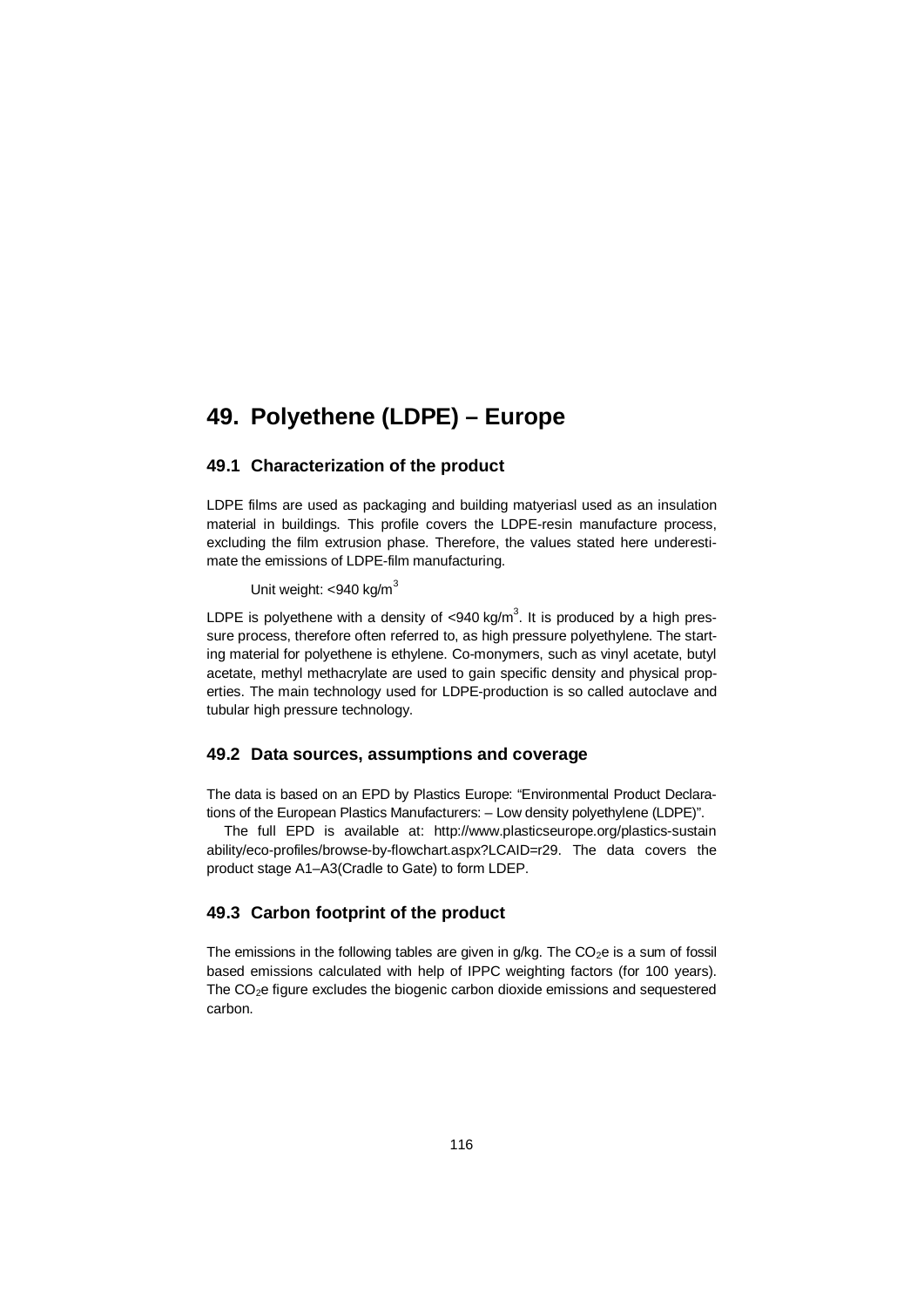| CO <sub>2</sub> e g/kg | 2130 |
|------------------------|------|
| $CO2$ fossil g/kg      | 1700 |
| CH <sub>4</sub> g/kg   | 17   |
| N <sub>2</sub> O g/kg  |      |
| $CO2$ uptake g/kg      |      |

**Table 61.** Carbon footprint (A1–3) of Polyethene (LDPE), Europe.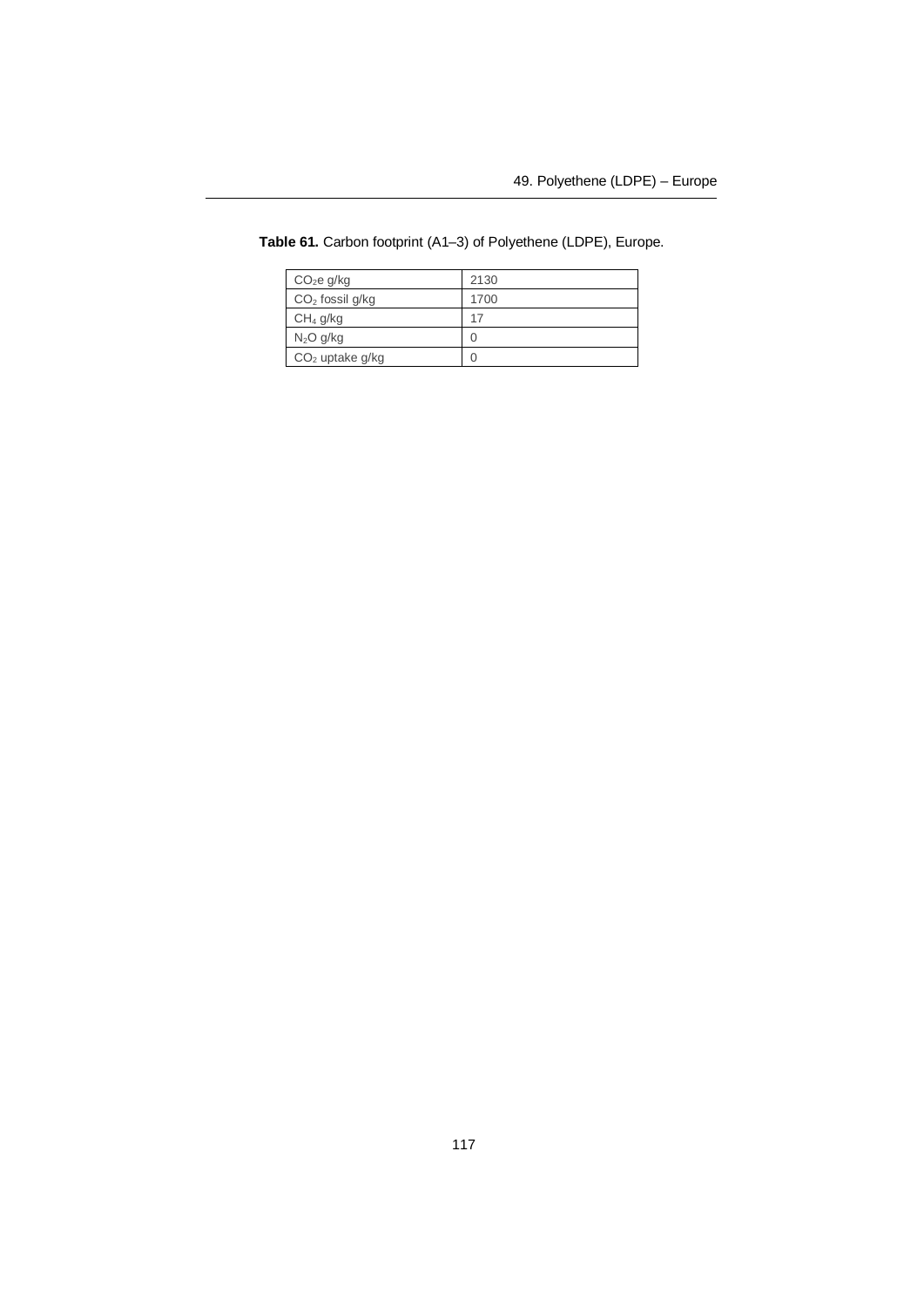## **50. Pre-cast Concrete**

### **50.1 Characterization of the product**

This profile presents the emissions from the production of pre-cast concrete, which is used as elements in the construction industry.

The profile includes all the phases of concrete element production, except the preparation of the casings. The product consists of concrete (C20/25) and reinforcement (share of 0,5%).

Unit weight: 2400 kg/m<sup>3</sup>

### **50.2 Data sources, assumptions and coverage**

The data is based on ELCD database 3.0, Process data set: "Pre-cast concrete;minimum reinforcement;production mix, at plant;concrete type C20/25, without consideration of casings". The Owner of the data set is PE INTERNATIONAL [and the dataset is available at: http://lca.jrc.ec.europa.eu/lcainfohub/datasets/](http://lca.jrc.ec.europa.eu/lcainfohub/datasets/elcd/processes/898618b0-3306-11dd-bd11-0800200c9a66.xml) elcd/processes/898618b0-3306-11dd-bd11-0800200c9a66.xml.

The declaration is in compliance with ISO 14040 to 14044. It covers the product stage A1–A3 (Cradle to Gate).

### **50.3 Carbon footprint of the product**

The emissions in the following tables are given in  $g/kg$ . The  $CO<sub>2</sub>e$  is a sum of fossil based emissions calculated with help of IPPC weighting factors (for 100 years). The  $CO<sub>2</sub>e$  figure excludes the biogenic carbon dioxide emissions and sequestered carbon.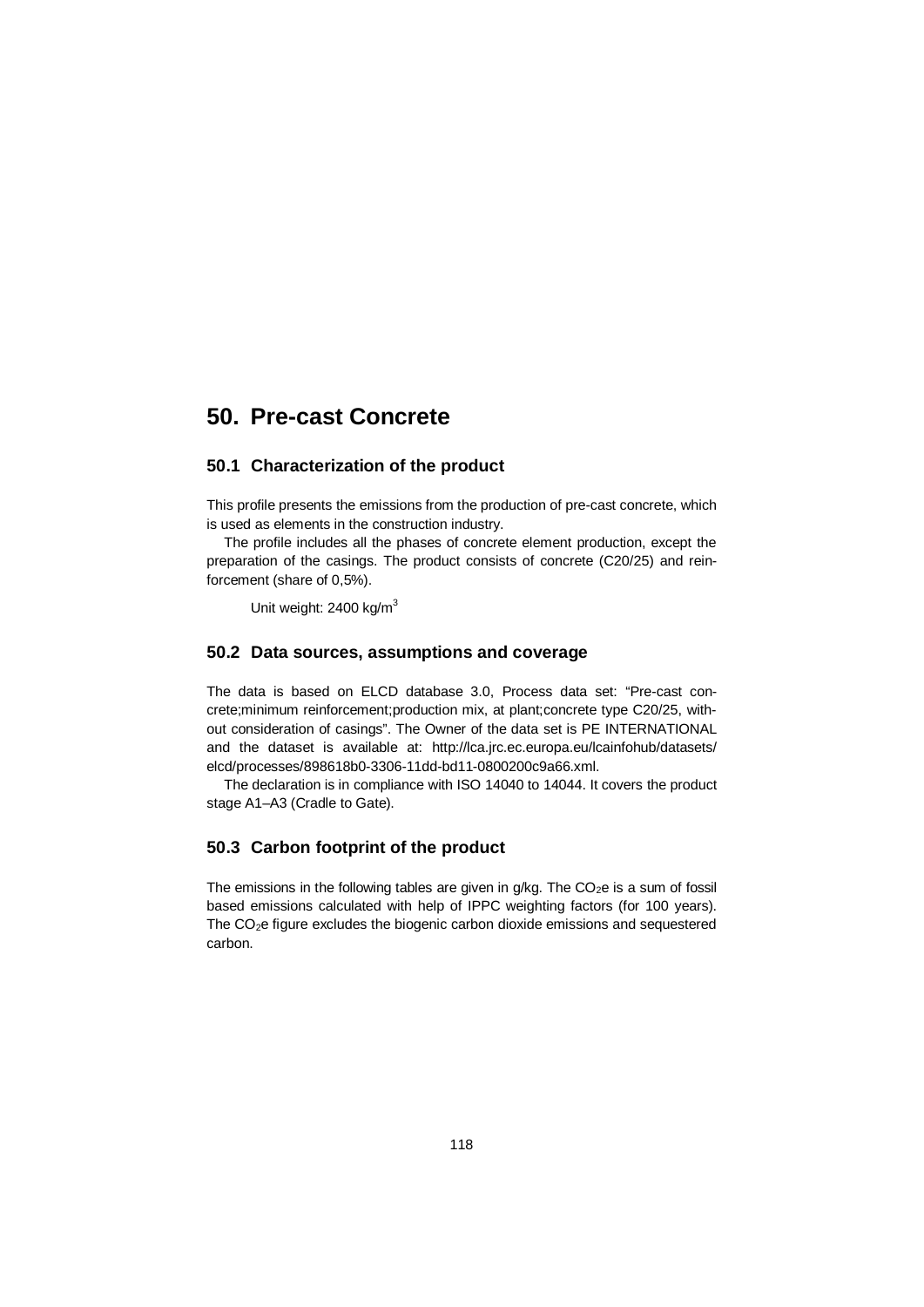| CO <sub>2</sub> e g/kg | 120,5                |
|------------------------|----------------------|
| $CO2$ fossil g/kg      | 117.7                |
| CH <sub>4</sub> g/kg   | 0.1                  |
| N <sub>2</sub> O g/kg  | $9.6 \times 10^{-7}$ |
| $CO2$ uptake g/kg      |                      |

**Table 62.** Carbon footprint (A1–3) of Pre-cast Concrete 20/25 (Europe).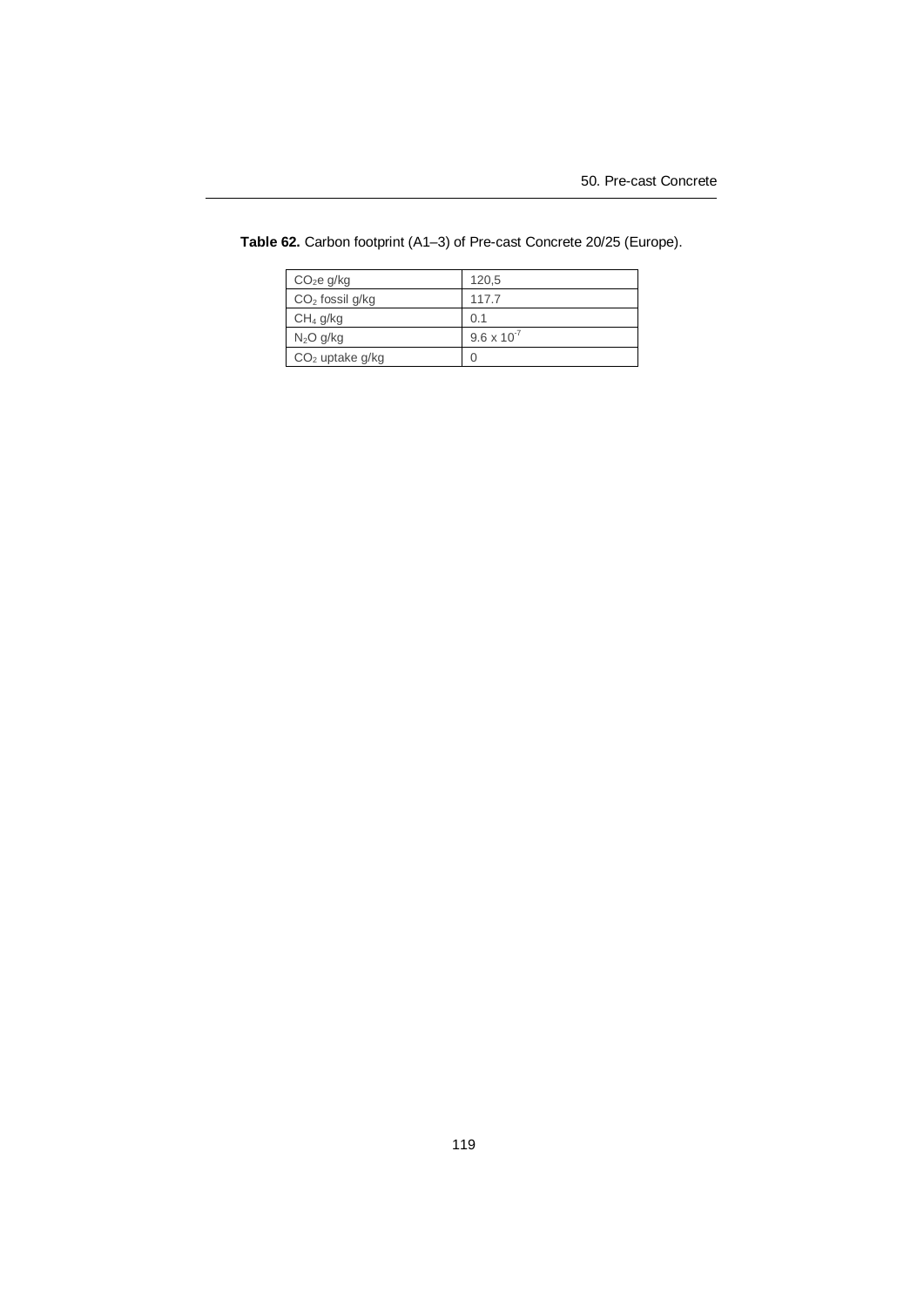## **51. Sand 0/2 – Europe**

### **51.1 Characterization of the product**

Sand 0/2 is a standard mineral product used as an aggregate in construction industry.

The profile includes quarrying of the stone and its preparation. The raw materials are extracted, after which they are washed. The product is sorted by size in vibration sieves, or an upstream classifier. The profile does not include the infrastructure or production of the manufacturing facility.

Unit weight: 1500 kg/m<sup>3</sup>

### **51.2 Data sources, assumptions and coverage**

The data is based on ELCD database 2.0, Process data set: "Sand 0/2; wet and dry quarry; production mix, at plant; undried". The Owner of the data set is PE [INTERNATIONAL and the dataset is available at: http://lca.jrc.ec.europa.eu/](http://lca.jrc.ec.europa.eu/lcainfohub/datasets/elcd/processes/898618b1-3306-11dd-bd11-0800200c9a66_02.01.000.xml) lcainfohub/datasets/elcd/processes/898618b1-3306-11dd-bd11-0800200c9a66\_0 2.01.000.xml.

The declaration is in compliance with ISO 14040 to 14044. It covers the product stage A1–A3 (Cradle to Gate).

### **51.3 Carbon footprint of the product**

The emissions in the following tables are given in  $q/\text{kg}$ . The CO<sub>2</sub>e is a sum of fossil based emissions calculated with help of IPPC weighting factors (for 100 years). The  $CO<sub>2</sub>e$  figure excludes the biogenic carbon dioxide emissions and sequestered carbon.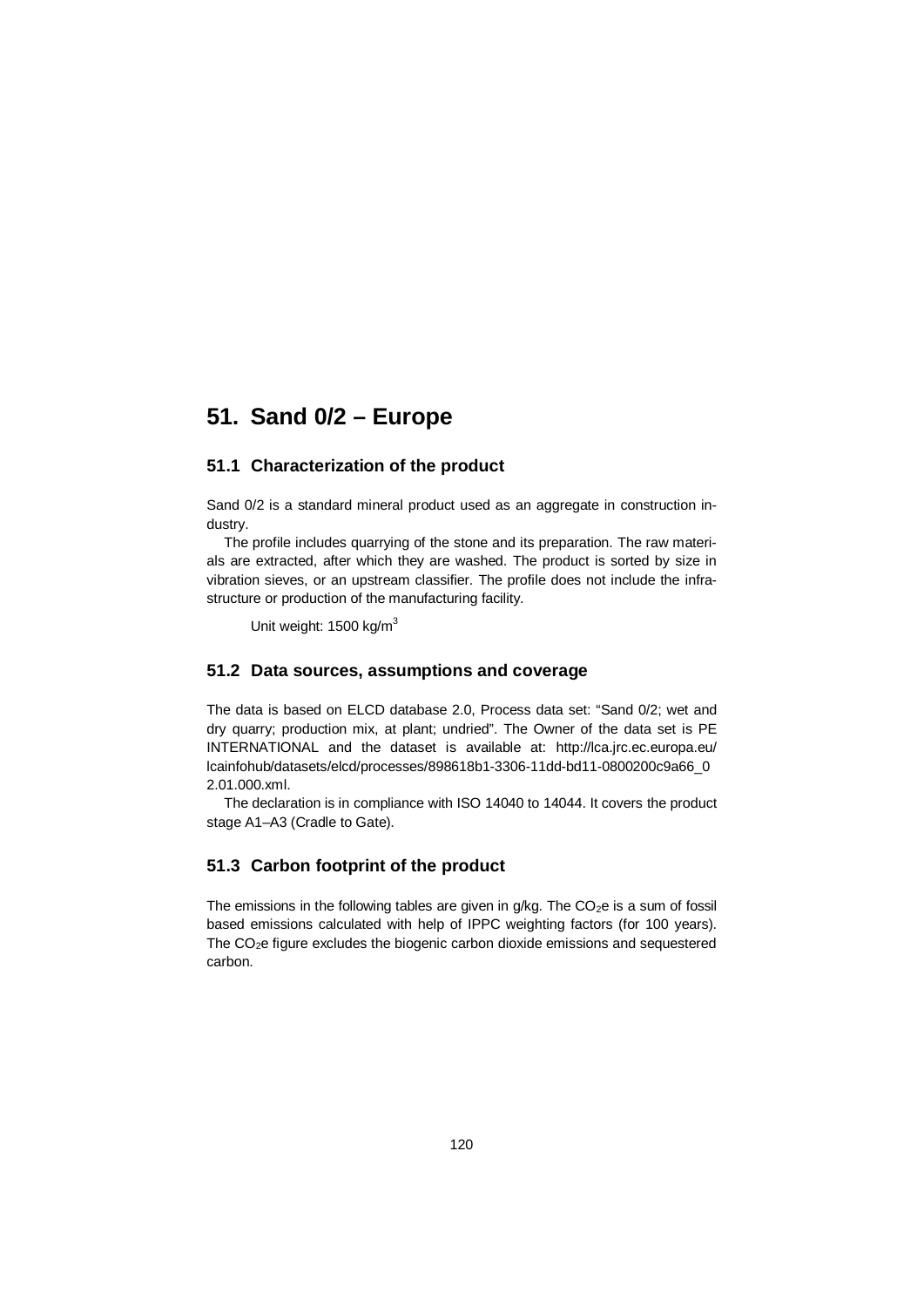| CO <sub>2</sub> e g/kg | 2.4                  |
|------------------------|----------------------|
| $CO2$ fossil g/kg      | 2.3                  |
| CH <sub>4</sub> g/kg   | $3.7 \times 10^{-3}$ |
| $N2O$ g/kg             | $3.8 \times 10^{-5}$ |
| $CO2$ uptake g/kg      |                      |

**Table 63.** Carbon footprint (A1–3) of Sand 0/2 (Europe).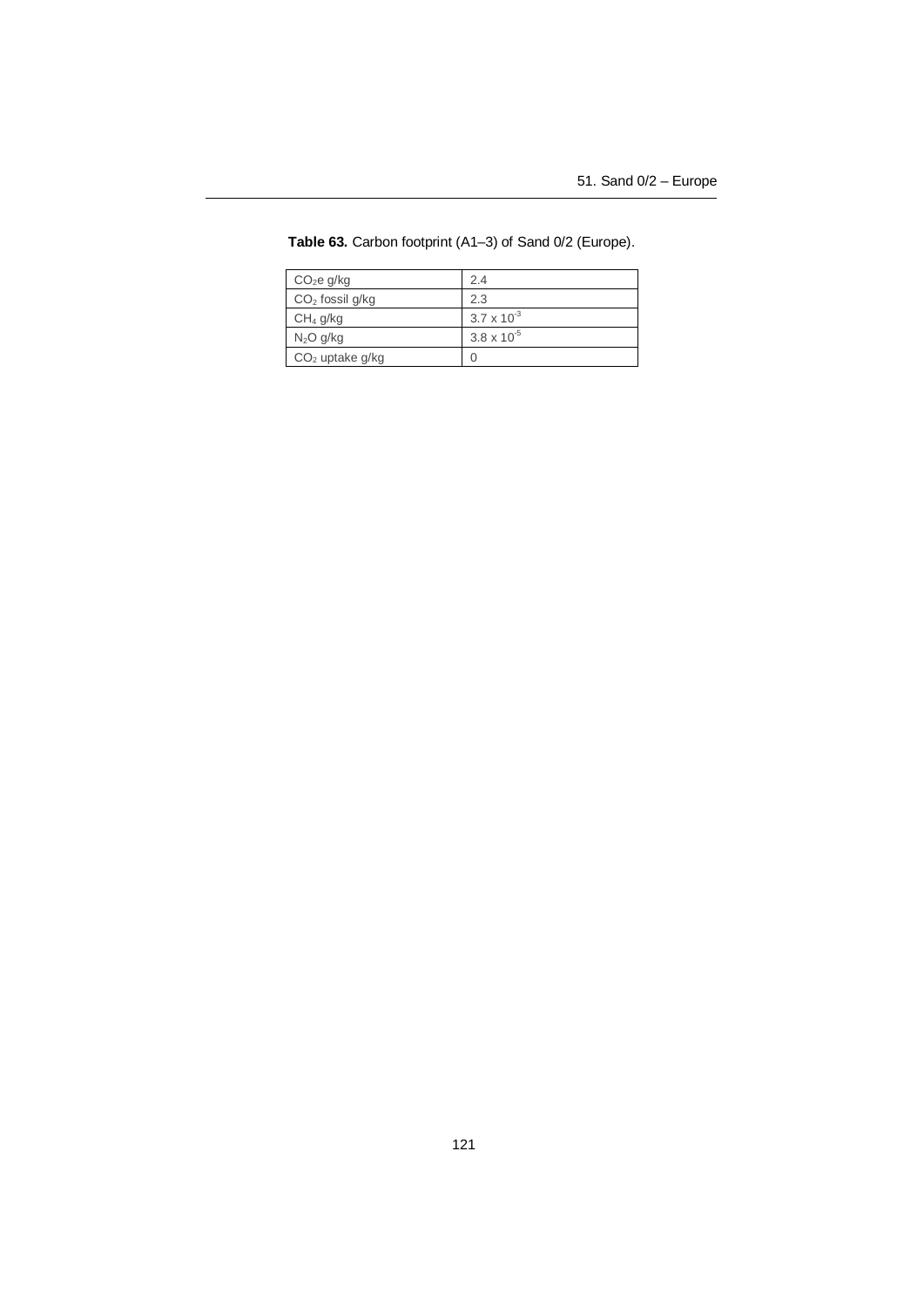### **52. Interior Door – Sweden**

### **52.1 Characterization of the product**

This profile presents the environmental impacts of an interior door, made of veneer (type: modul 10–21, SSC 1998). The size of the door is 1 m x 2.1 m.

Unit weight: 50 kg/pcs Moisture content: 10% (not available, estimated)

### **52.2 Data sources, assumptions and coverage**

The data is based on an environmental declaration: Trätek, 2000. Environmental product declaration 9804021, veneer interior door module 10-21, SSC 1998, covering the phases A1–A3.

### **52.3 Carbon footprint of the product**

The emissions in the following tables are given in  $q/\text{kg}$ . The CO<sub>2</sub>e is a sum of fossil based emissions calculated with help of IPPC weighting factors (for 100 years). The  $CO<sub>2</sub>e$  figure excludes the biogenic carbon dioxide emissions and sequestered carbon.

However, the amount of sequestered carbon is also given as a separate figure, named as CO<sub>2</sub>uptake.

The carbon dioxide uptake is calculated by assuming that one kilogram of dry wood binds 1.832 kg of  $CO<sub>2</sub>$ . As the dry wood content is 900 g/kg, the carbon uptake equals to  $0.9 * 1.832$  kg =  $1.65$  kg/kg =  $1650$  g/kg.

As the mass of a single door is 50 kg, the total amount of carbon dioxide uptake is:  $1650$  g/kg  $*$  50 kg = 82 500g = 82,5 kg.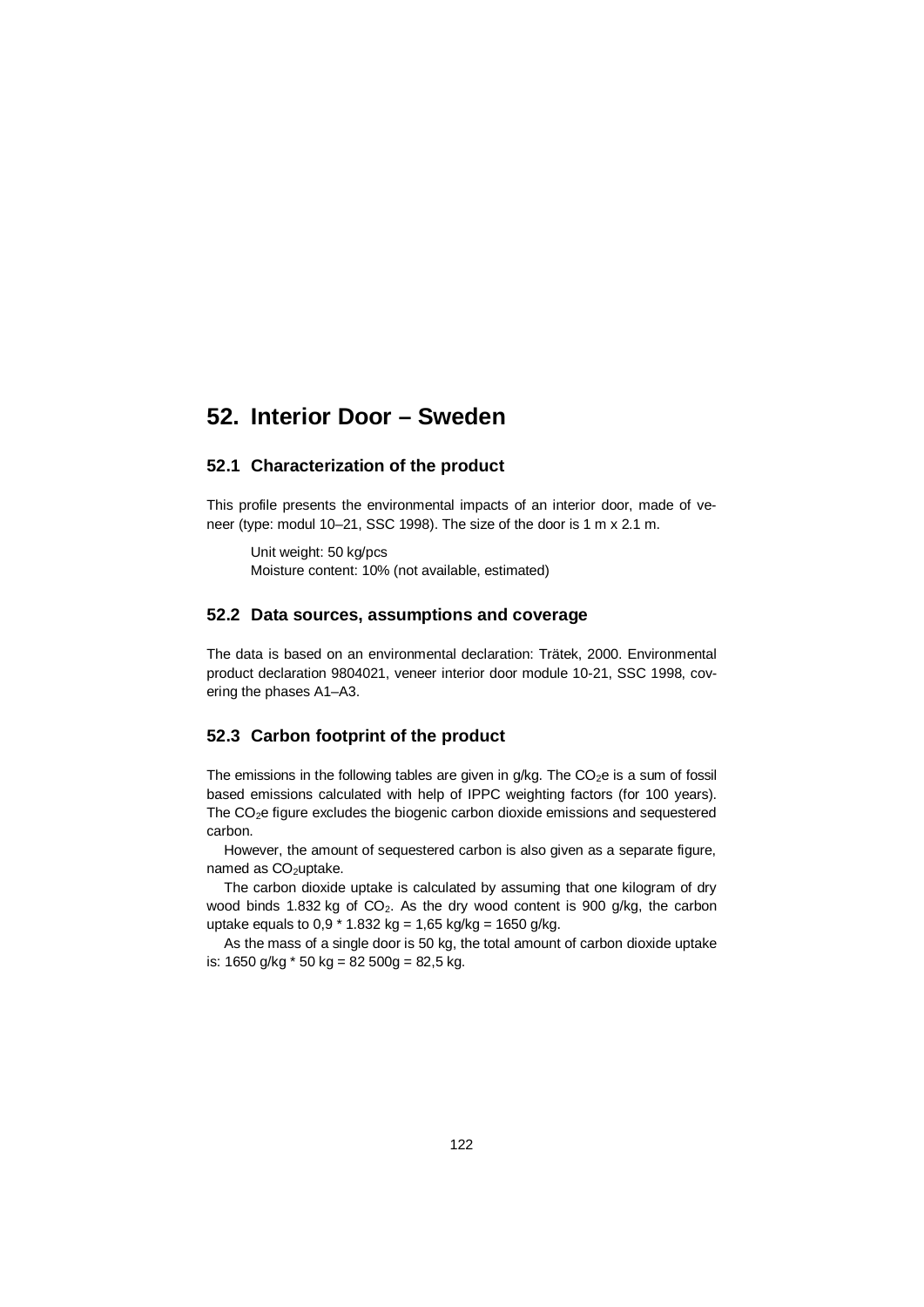| CO <sub>2</sub> e g/kg | 18 450 |
|------------------------|--------|
| $CO2$ fossil g/kg      |        |
| CH <sub>4</sub> g/kg   |        |
| N <sub>2</sub> O g/kg  |        |
| $CO2$ uptake g/kg      | 82 500 |

Table 64. Carbon footprint (A1-3) of internal door (1pc, 1 m x 2,1m).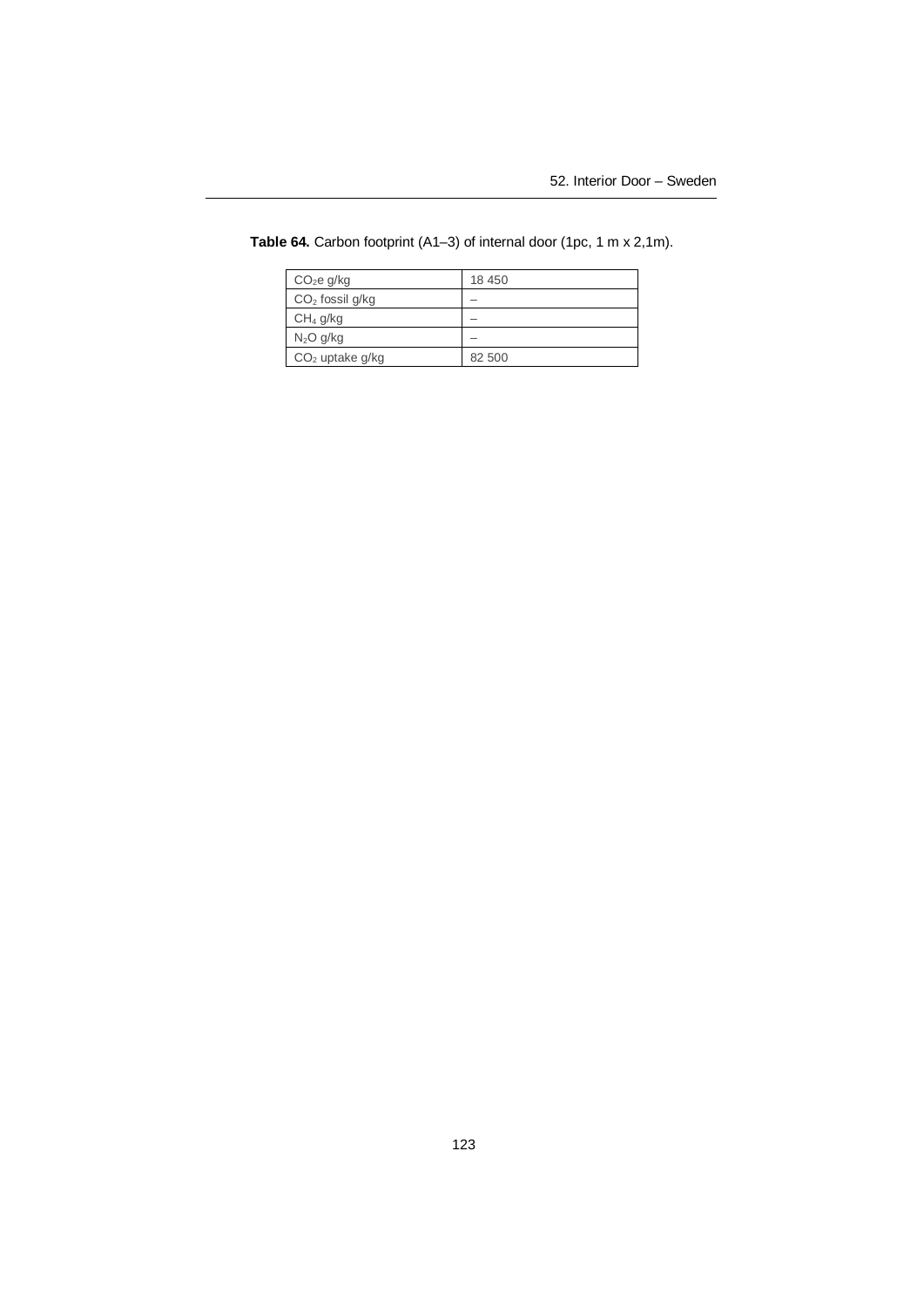## **53. Window – Sweden**

### **53.1 Characterization of the product**

This profile presents the environmental impacts of a wood window. The material composition of the product is as follows:

 Glass 31 kg/window, pine wood impregnated 16,5 kg/window, Steel (fittings, etc) 1,6 kg/window, Aluminum profiles 0,8 kg/window, PVAc glue 0,02 kg/window, Urea alkyd paint 0,8 kg/window, LDPE 0,026 kg/window, ASA/TPE 0,23 kg/window, ABS 0,12 kg/window, EPDM 0,14 kg/window, acrylic putty 0,004 kg/window, Butyl 0,04 kg/window, polysulfide 0,32 kg /window.

The size of the window is  $1.2$  m  $\times$  1.2 m.

Unit weight: 51.6 kg/pcs Moisture content of wood: 10% (not available, estimate)

#### **53.2 Data sources, assumptions and coverage**

Elitfönster AB, 1998. Environmental product declaration No. 9810067, wood window KIFI 12x12. (updated 2002), covering the phases A1–A3.

### **53.3 Carbon footprint of the product**

The emissions in the following tables are given in  $q/\text{kg}$ . The CO<sub>2</sub>e is a sum of fossil based emissions calculated with help of IPPC weighting factors (for 100 years). The  $CO<sub>2</sub>e$  figure excludes the biogenic carbon dioxide emissions and sequestered carbon.

However, the amount of sequestered carbon is also given as a separate figure, named as CO<sub>2</sub>uptake.

The carbon dioxide uptake is calculated by assuming that one kilogram of dry wood binds 1.832 kg of  $CO<sub>2</sub>$ . As the dry wood content is 0,9  $*$  16,5 kg = 14.85 kg/window,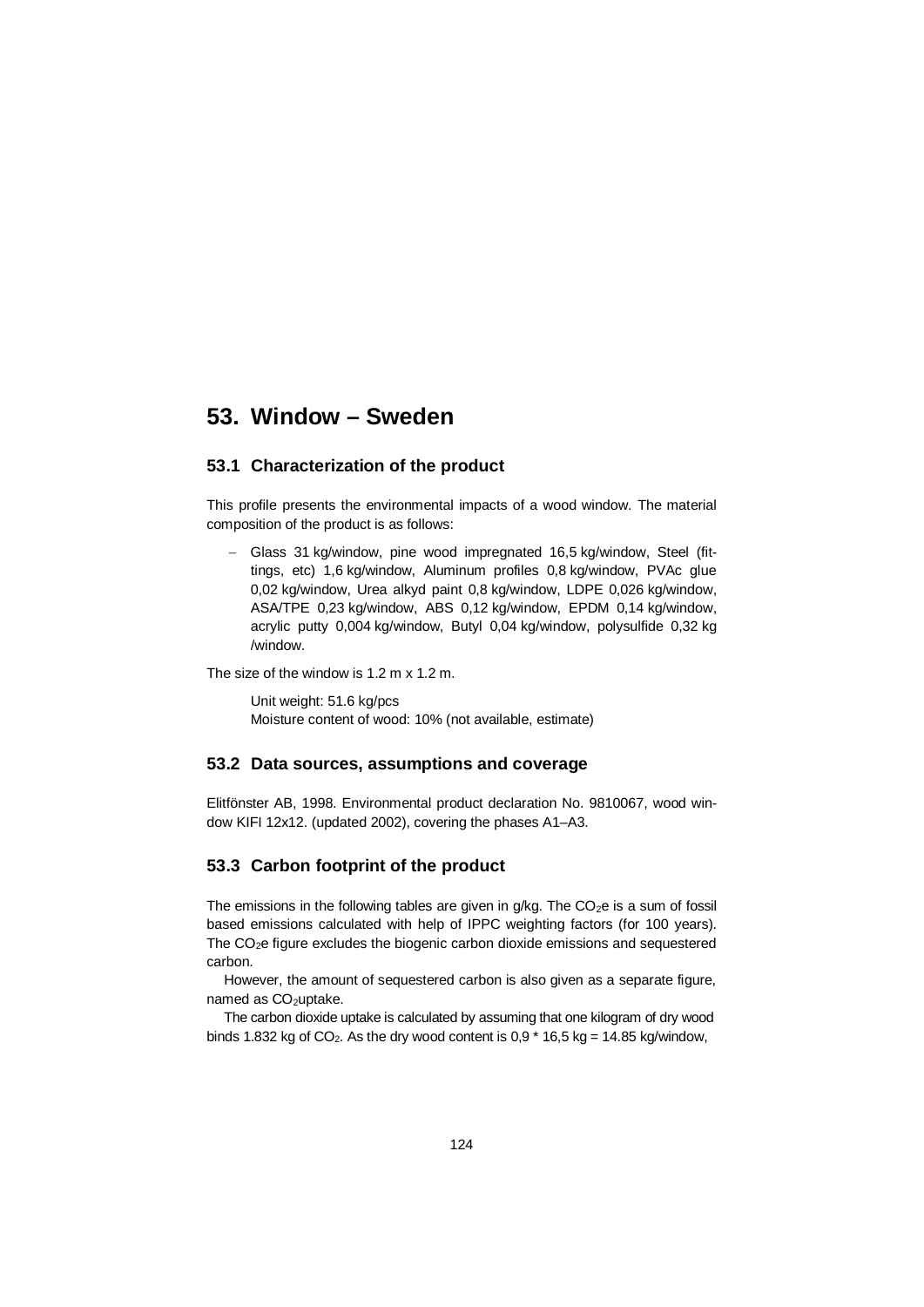the carbon uptake equals to 14.85 kg/window  $*$  1.832 kg = 27.2 kg/window = 27200 g/window.

Table 65. Carbon footprint (A1-3) of a wood window (1pc, 1.2 m x 1.2 m), Sweden.

| CO <sub>2</sub> e g/kg | 42 175 |
|------------------------|--------|
| $CO2$ fossil g/kg      |        |
| CH <sub>4</sub> g/kg   |        |
| N <sub>2</sub> O g/kg  |        |
| $CO2$ uptake g/kg      | 27 200 |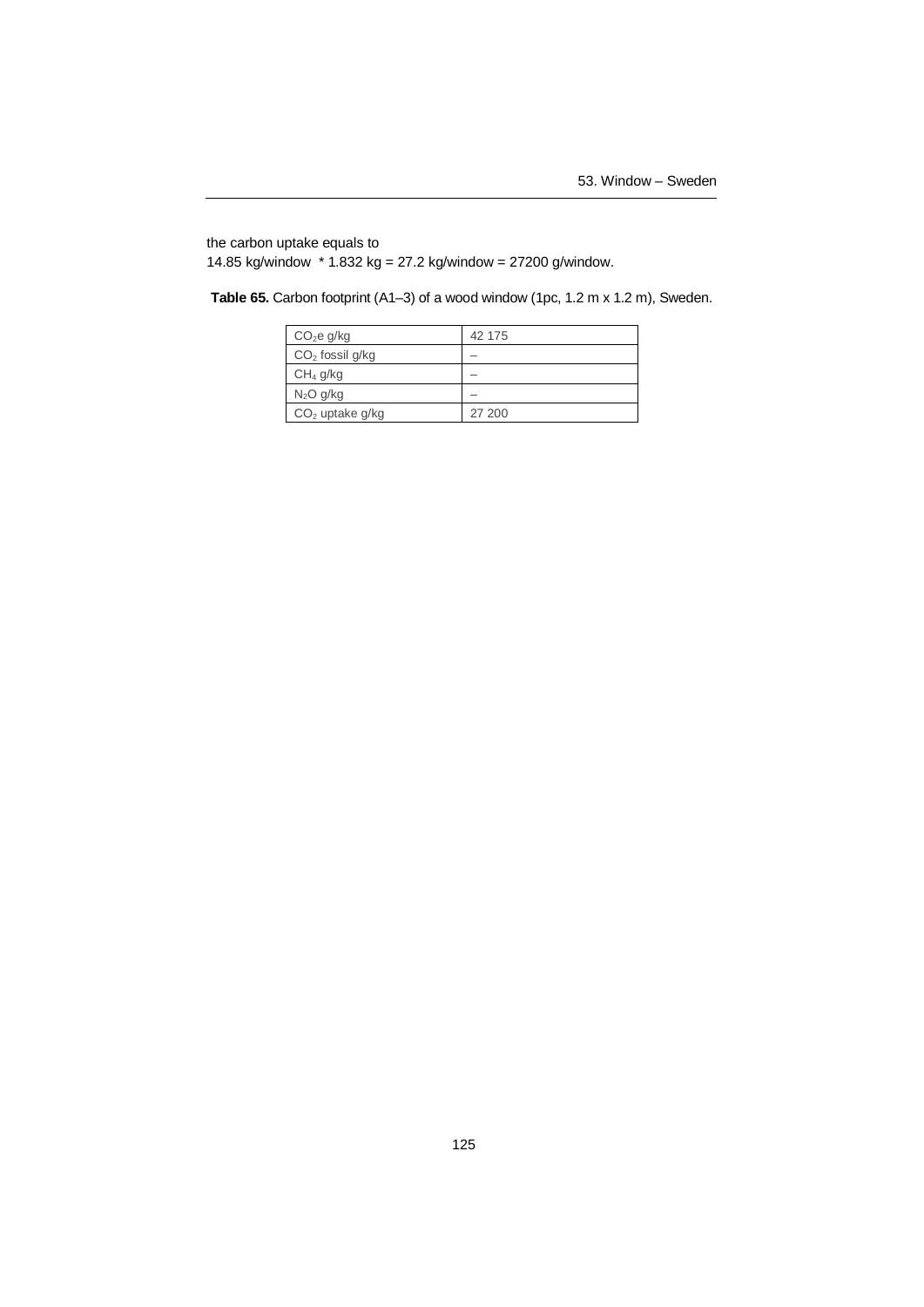# **54. Conclusions and recommendations**

The data of this report can be used in assessing the material-related GHGemissions from building materials. These figures can be used in assessing the cradle to gate GHG-emissions from building material production.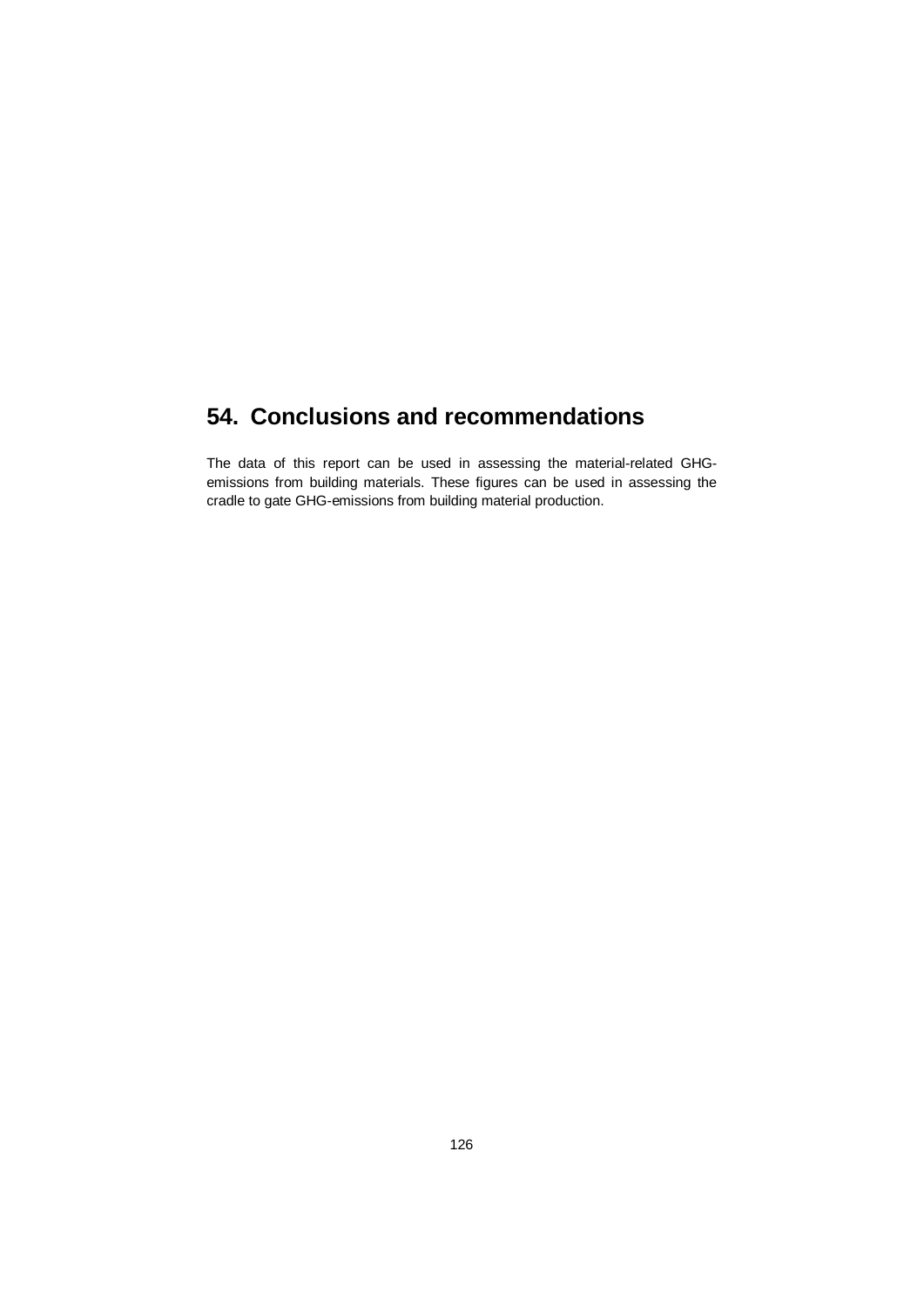# **Appendix A: Global warming potentials of different GHGs according to the IPPC 4th assessment report**

The following table presents the global warming potential for different GHGs according to the IPPC 4<sup>th</sup> [assessment report. \(Available online at: http://www.ipcc.ch/](http://www.ipcc.ch/publications_and_data/ar4/wg1/en/tssts-2-5.html) publications\_and\_data/ar4/wg1/en/tssts-2-5.html.)

| <b>Chemical species</b> | 100 year GWP |
|-------------------------|--------------|
| Methane                 | 23           |
| Nitrous oxide           | 296          |
| Perfluoromethane        | 5700         |
| Perfluoroethane         | 11900        |
| Sulphur Hexafluoride    | 22200        |
| <b>HFC-23</b>           | 12000        |
| <b>HFC-134a</b>         | 1300         |
| HFC152a                 | 120          |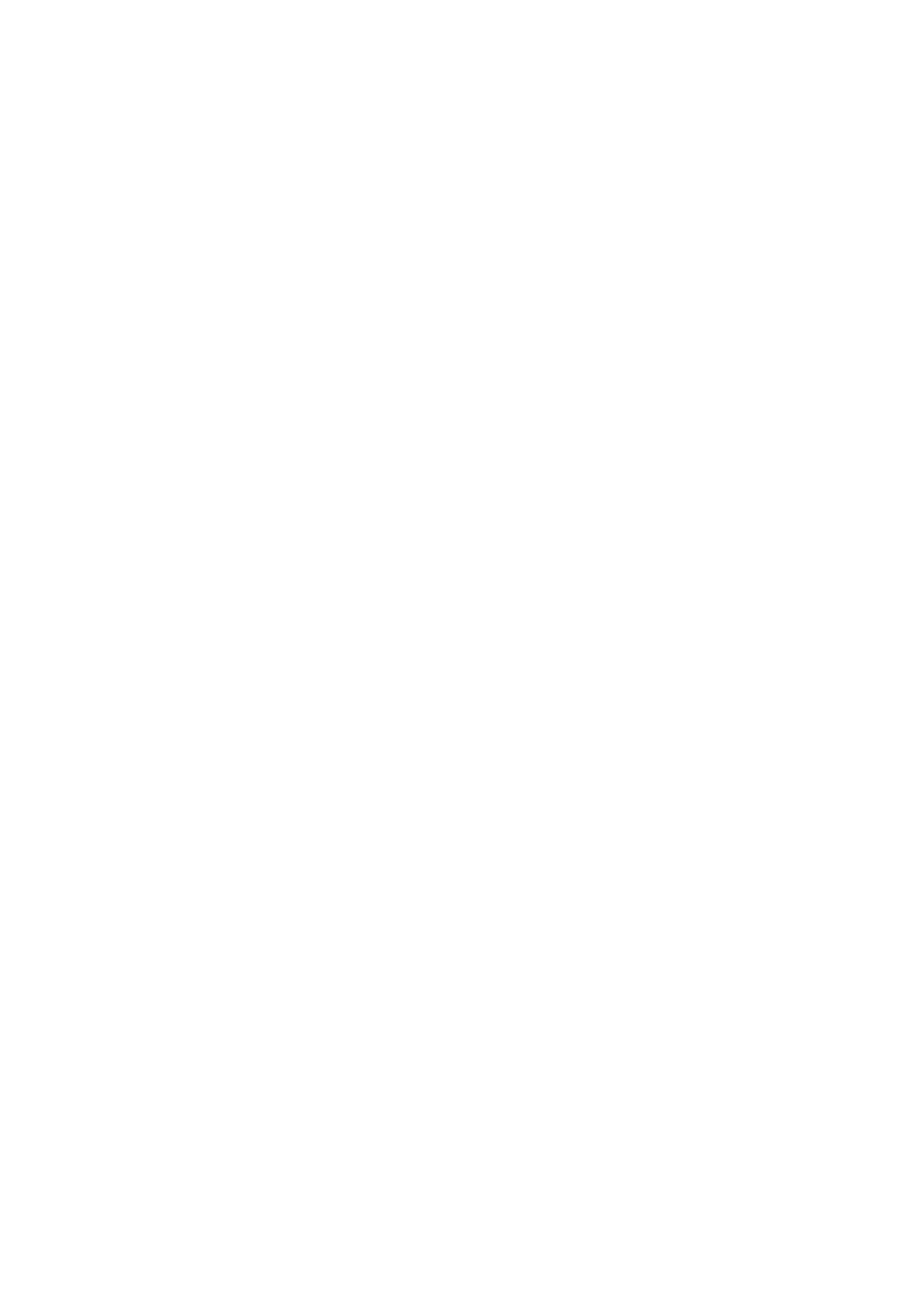# **Appendix B: Carbon Footprint**

Carbon footprint is defined here as a net sum of all greenhouse gases (GHGs) associated with a product's whole life cycle or a defined part of it.

ISO TR 15067-1 Carbon footprint of products – Part 1: Quantification (ISO/TC 207/SC 7 2010-09-02) defines the related terms as follows:

### *Carbon footprint, CF*

*Net[18](#page-130-0) amount of greenhouse gas emissions and greenhouse gas removals, expressed in CO2 equivalents*

*The CO2 equivalent is calculated using the mass of a given GHG multiplied by its global warming potential.*

#### *Greenhouse Gas, GHG*

*Gaseous constituent of the atmosphere, both natural and anthropogenic, that absorbs and emits radiation at specific wavelengths within the spectrum of infrared radiation emitted by the earth's surface, the atmosphere, and clouds GHGs include among others carbon dioxide (CO2), methane (CH4), nitrous oxide (N2O), hydrofluorocarbons (HFCs), perfluorocarbons (PFCs) and sulphur hexafluoride (SF6).*

*Carbon dioxide equivalent, CO2 equivalent, CO2e*

*Unit for comparing the radiative forcing of a GHG to carbon dioxide The carbon dioxide equivalent is calculated using the mass of a given GHG multiplied by its global warming potential.*

#### *Global warming potential, GWP*

*Factor describing the radiative forcing impact of one mass-based unit of a given GHG relative to an equivalent unit of carbon dioxide over a given period of time*

#### *Climate change*

*Change of climate which is attributed directly or indirectly to human activity that alters the composition of the global atmosphere and which is in addition to natural climate variability observed over comparable time periods.*

<span id="page-130-0"></span>Including total mass of greenhouse gas emissions (GHG emission) of a GHG released to the atmosphere, over a specified period of time, and total mass of greenhouse gas removals (GHG removal) of a GHG removed from the atmosphere over a specified period of time.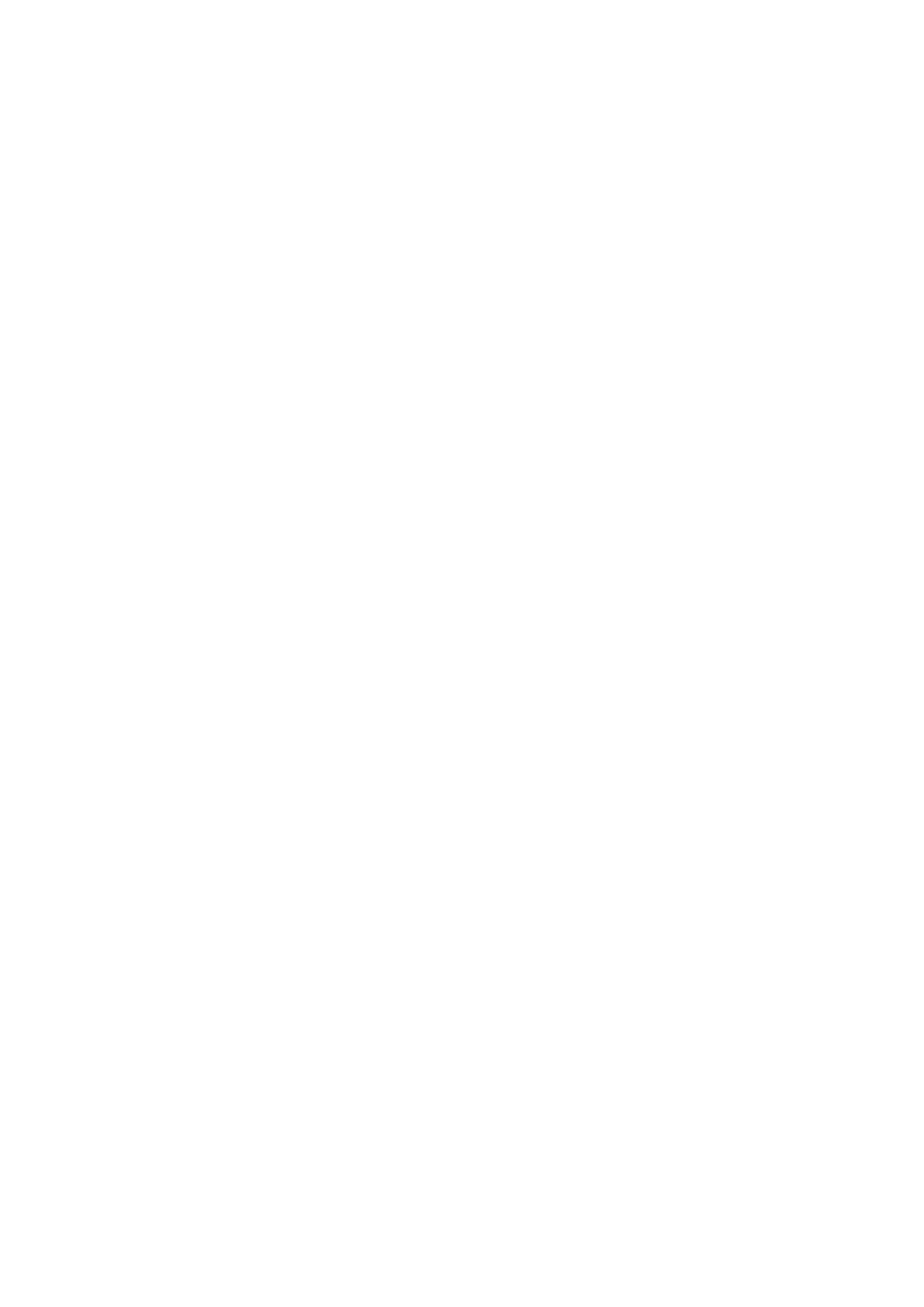

| Title               | <b>Carbon footprint for building products</b><br>ECO2 data for materials and products with the focus on<br>wooden building products                                                                                                                                                                                                                                                                                                                                                                                                                                                                                                                                                                                                                                                                                                                                                                                                                                                                                                                                                                                                                                                                                                                                                                                                                                                                                                                                                                                                                            |
|---------------------|----------------------------------------------------------------------------------------------------------------------------------------------------------------------------------------------------------------------------------------------------------------------------------------------------------------------------------------------------------------------------------------------------------------------------------------------------------------------------------------------------------------------------------------------------------------------------------------------------------------------------------------------------------------------------------------------------------------------------------------------------------------------------------------------------------------------------------------------------------------------------------------------------------------------------------------------------------------------------------------------------------------------------------------------------------------------------------------------------------------------------------------------------------------------------------------------------------------------------------------------------------------------------------------------------------------------------------------------------------------------------------------------------------------------------------------------------------------------------------------------------------------------------------------------------------------|
| Author(s)           | Antti Ruuska (ed.)                                                                                                                                                                                                                                                                                                                                                                                                                                                                                                                                                                                                                                                                                                                                                                                                                                                                                                                                                                                                                                                                                                                                                                                                                                                                                                                                                                                                                                                                                                                                             |
| Abstract            | This report presents a collection of carbon footprint data for building products. The<br>information has been collected in the European ECO2 research project. The main<br>objectives of the project were to define principles for carbon footprint assessment,<br>and to assess greenhouse gas impacts of wooden building products and buildings.<br>The purpose of this report is to present the carbon footprint data of selected<br>building products. This report focuses on wooden building products. It contains<br>both country-level data from Europe, as well as European-level data. However,<br>since one of the objectives of the ECO2 research project is to assess the green-<br>house gas impacts of whole buildings, also other building products are included in<br>the report.<br>The information collected in this report is based on either on publicly available<br>information on greenhouse gases of building materials, or on information collected<br>within ECO2 project work package 3. All information is given in a similar format in<br>such a way that it covers the stages A1, A2 and A3 in accordance with EN 15804.<br>In order to assess the environmental impacts of whole buildings, an easy-to-use<br>calculation tool was also created. The carbon footprint data presented in this report<br>serves as the background data for the calculation tool. All the greenhouse gas data<br>presented in this report is built-in into the calculation tool. This allows both ease of<br>assessments and transparency of data. |
| <b>ISBN, ISSN</b>   | ISBN 978-951-38-8042-2 (URL: http://www.vtt.fi/publications/index.jsp)<br>ISSN-L 2242-1211<br>ISSN 2242-122X (Online)                                                                                                                                                                                                                                                                                                                                                                                                                                                                                                                                                                                                                                                                                                                                                                                                                                                                                                                                                                                                                                                                                                                                                                                                                                                                                                                                                                                                                                          |
| Date                | August 2013                                                                                                                                                                                                                                                                                                                                                                                                                                                                                                                                                                                                                                                                                                                                                                                                                                                                                                                                                                                                                                                                                                                                                                                                                                                                                                                                                                                                                                                                                                                                                    |
| Language            | English                                                                                                                                                                                                                                                                                                                                                                                                                                                                                                                                                                                                                                                                                                                                                                                                                                                                                                                                                                                                                                                                                                                                                                                                                                                                                                                                                                                                                                                                                                                                                        |
| Pages               | $126 p. + app. 2 p.$                                                                                                                                                                                                                                                                                                                                                                                                                                                                                                                                                                                                                                                                                                                                                                                                                                                                                                                                                                                                                                                                                                                                                                                                                                                                                                                                                                                                                                                                                                                                           |
| Name of the project |                                                                                                                                                                                                                                                                                                                                                                                                                                                                                                                                                                                                                                                                                                                                                                                                                                                                                                                                                                                                                                                                                                                                                                                                                                                                                                                                                                                                                                                                                                                                                                |
| Commissioned by     |                                                                                                                                                                                                                                                                                                                                                                                                                                                                                                                                                                                                                                                                                                                                                                                                                                                                                                                                                                                                                                                                                                                                                                                                                                                                                                                                                                                                                                                                                                                                                                |
| Keywords            | Carbon footprint, wood product, building product                                                                                                                                                                                                                                                                                                                                                                                                                                                                                                                                                                                                                                                                                                                                                                                                                                                                                                                                                                                                                                                                                                                                                                                                                                                                                                                                                                                                                                                                                                               |
| Publisher           | VTT Technical Research Centre of Finland<br>P.O. Box 1000, FI-02044 VTT, Finland, Tel. 020 722 111                                                                                                                                                                                                                                                                                                                                                                                                                                                                                                                                                                                                                                                                                                                                                                                                                                                                                                                                                                                                                                                                                                                                                                                                                                                                                                                                                                                                                                                             |